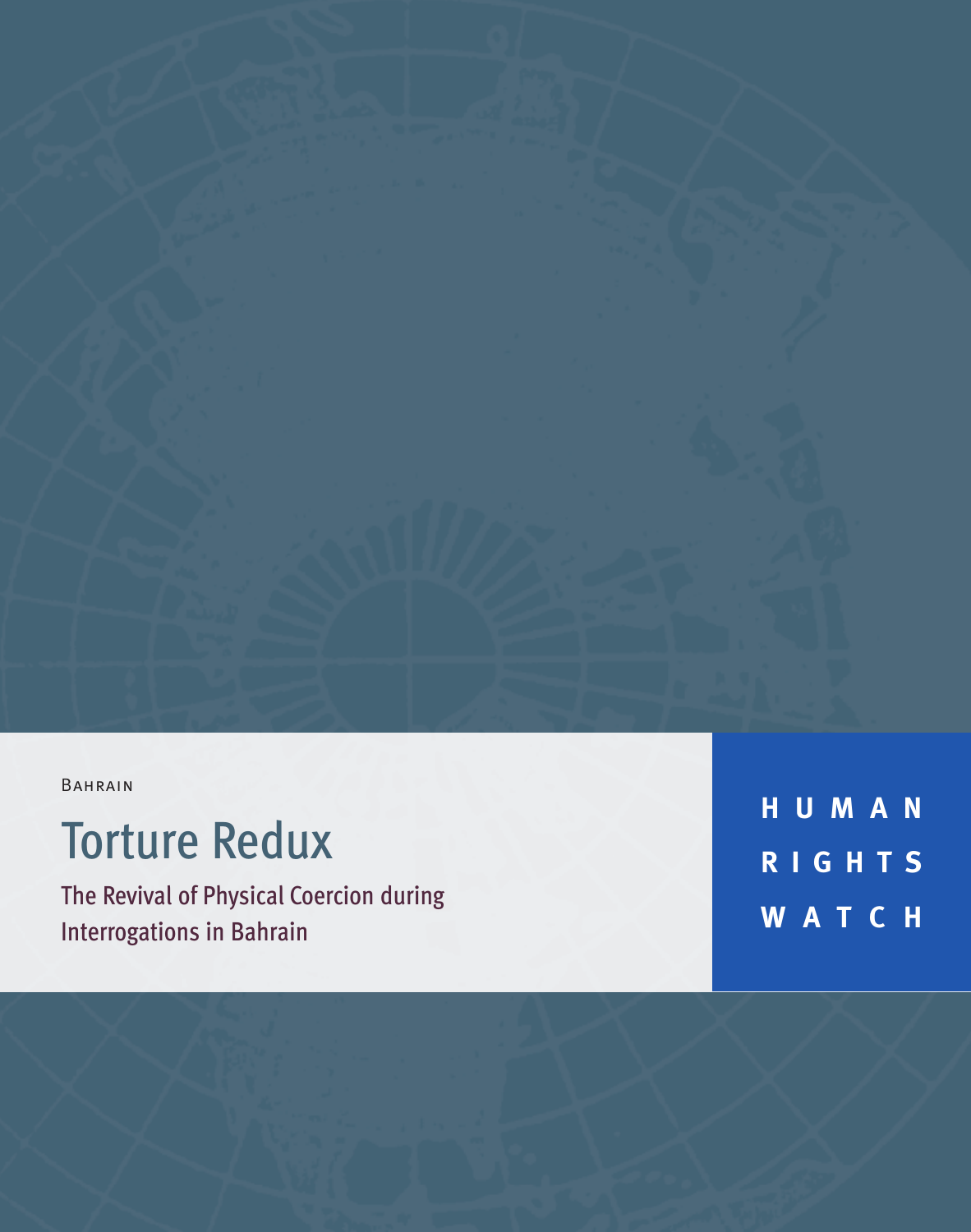

# **Torture Redux**

## **The Revival of Physical Coercion during Interrogations in Bahrain**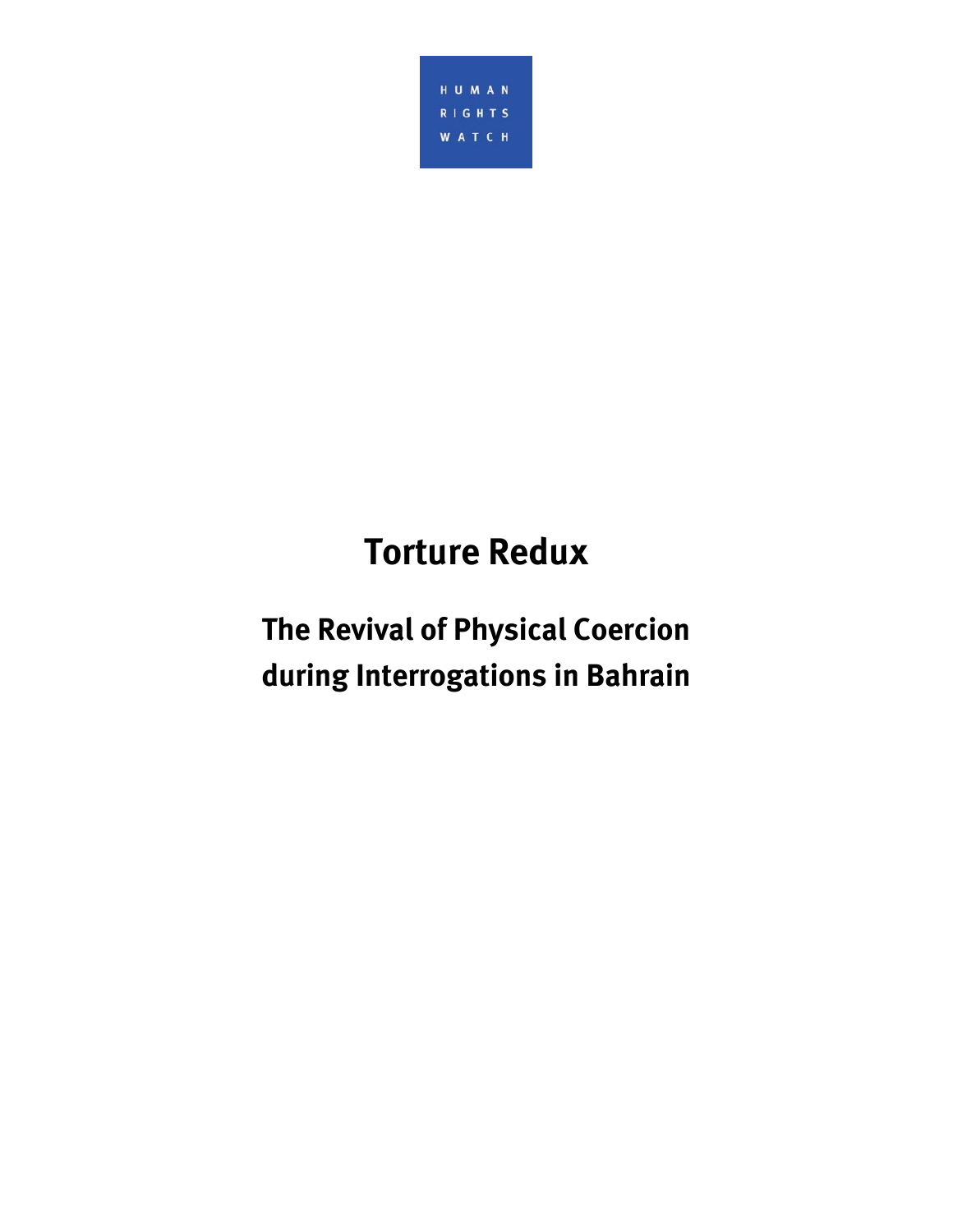Copyright © 2010 Human Rights Watch All rights reserved. Printed in the United States of America ISBN: 1-56432-596-2 Cover design by Rafael Jimenez

Human Rights Watch 350 Fifth Avenue, 34th floor New York, NY 10118-3299 USA Tel: +1 212 290 4700, Fax: +1 212 736 1300 hrwnyc@hrw.org

Poststraße 4-5 10178 Berlin, Germany Tel: +49 30 2593 06-10, Fax: +49 30 2593 0629 berlin@hrw.org

Avenue des Gaulois, 7 1040 Brussels, Belgium Tel: + 32 (2) 732 2009, Fax: + 32 (2) 732 0471 hrwbe@hrw.org

64-66 Rue de Lausanne 1202 Geneva, Switzerland Tel: +41 22 738 0481, Fax: +41 22 738 1791 hrwgva@hrw.org

2-12 Pentonville Road, 2nd Floor London N1 9HF, UK Tel: +44 20 7713 1995, Fax: +44 20 7713 1800 hrwuk@hrw.org

27 Rue de Lisbonne 75008 Paris, France Tel: +33 (1)43 59 55 35, Fax: +33 (1) 43 59 55 22 paris@hrw.org

1630 Connecticut Avenue, N.W., Suite 500 Washington, DC 20009 USA Tel: +1 202 612 4321, Fax: +1 202 612 4333 hrwdc@hrw.org

Web Site Address: http://www.hrw.org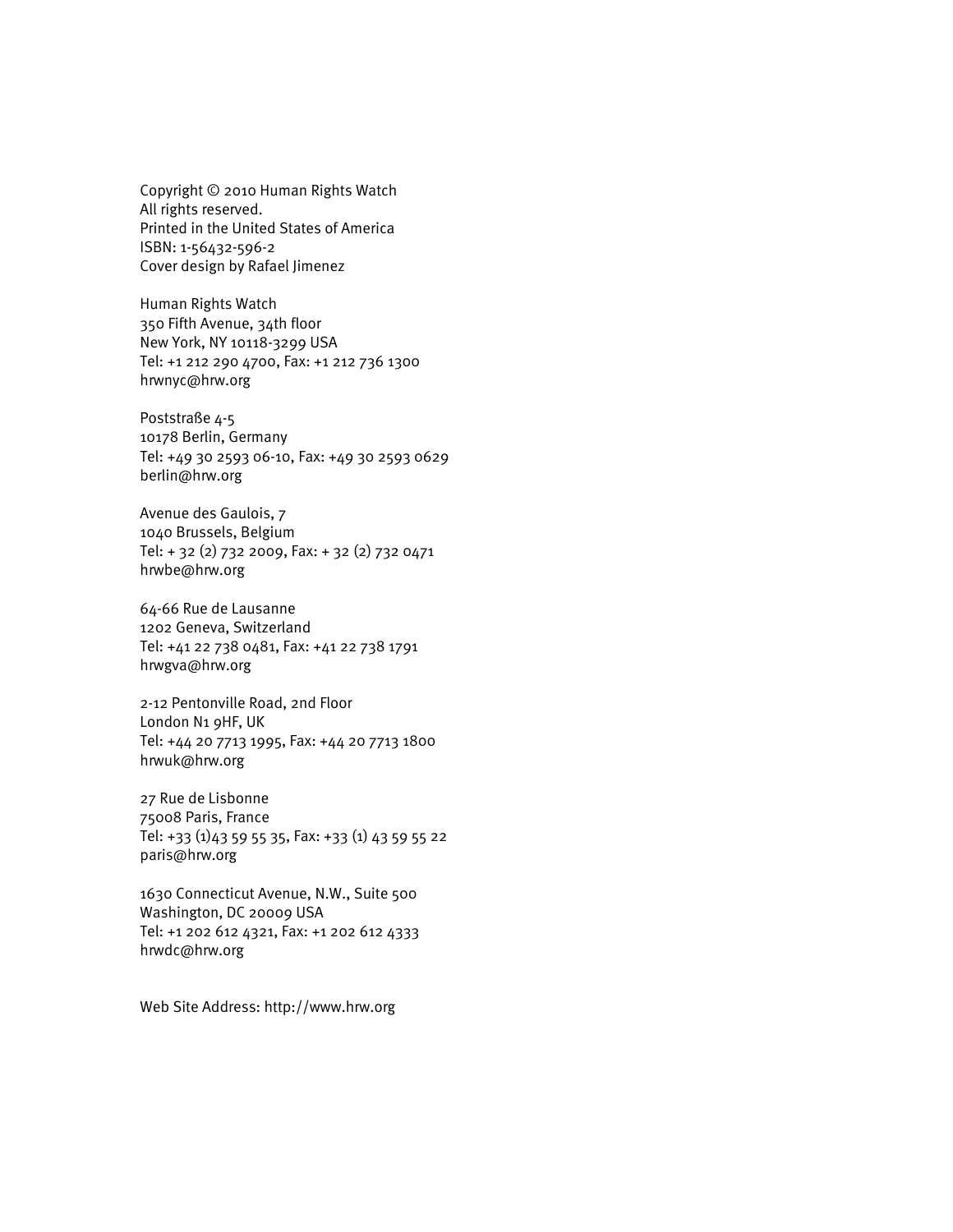

1-56432-596-2

## **Torture Redux**

## The Revival of Physical Coercion during Interrogations in Bahrain

| IV. Allegations of Torture or Cruel, Inhuman or Degrading Treatment  26 |
|-------------------------------------------------------------------------|
|                                                                         |
|                                                                         |
|                                                                         |
|                                                                         |
|                                                                         |
|                                                                         |
|                                                                         |
|                                                                         |
|                                                                         |
|                                                                         |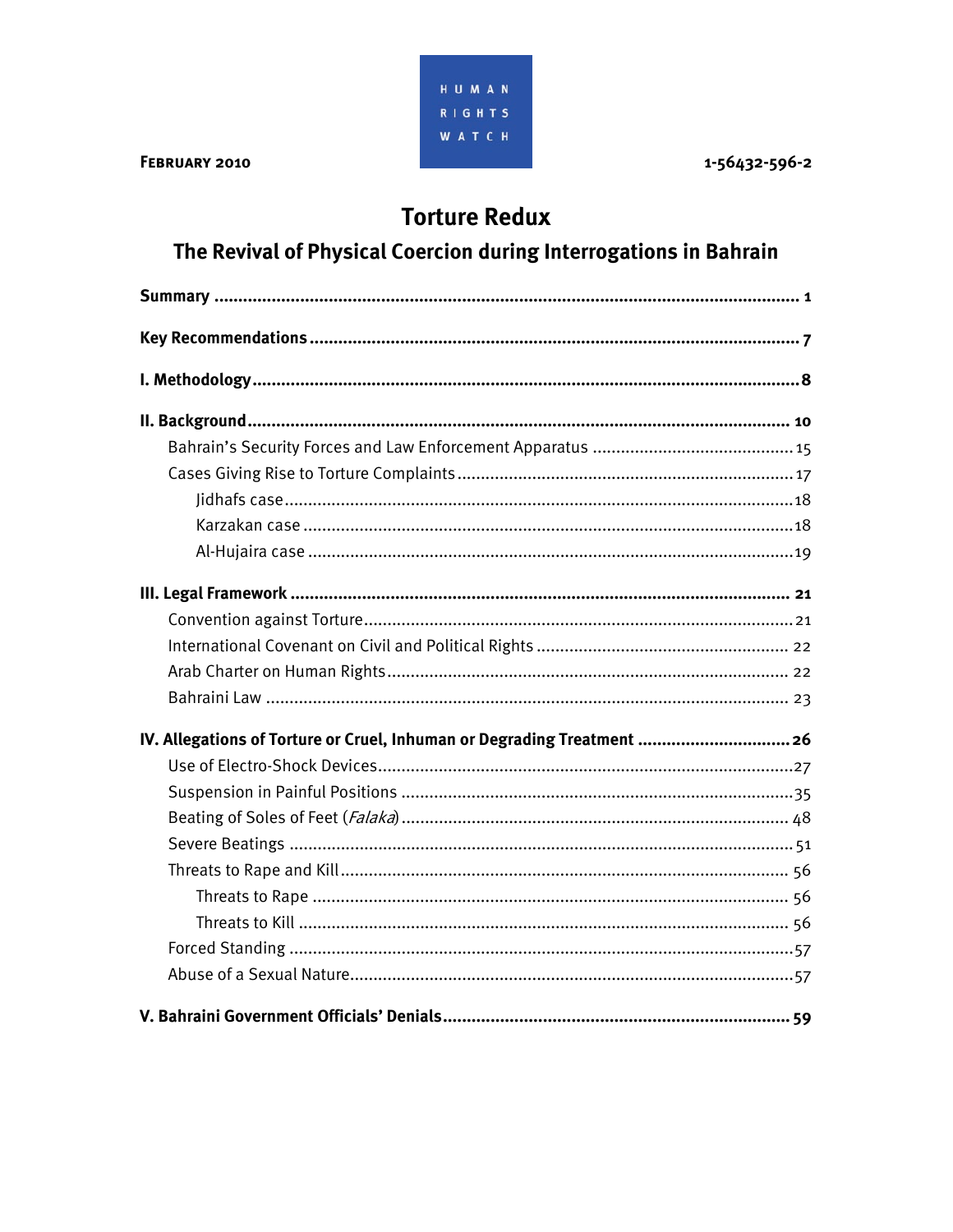| To the Governments of the United States, France, and the United Kingdom  70   |
|-------------------------------------------------------------------------------|
|                                                                               |
|                                                                               |
|                                                                               |
|                                                                               |
| Letters to the Government of Bahrain: October 22, 2009 and December 8, 200972 |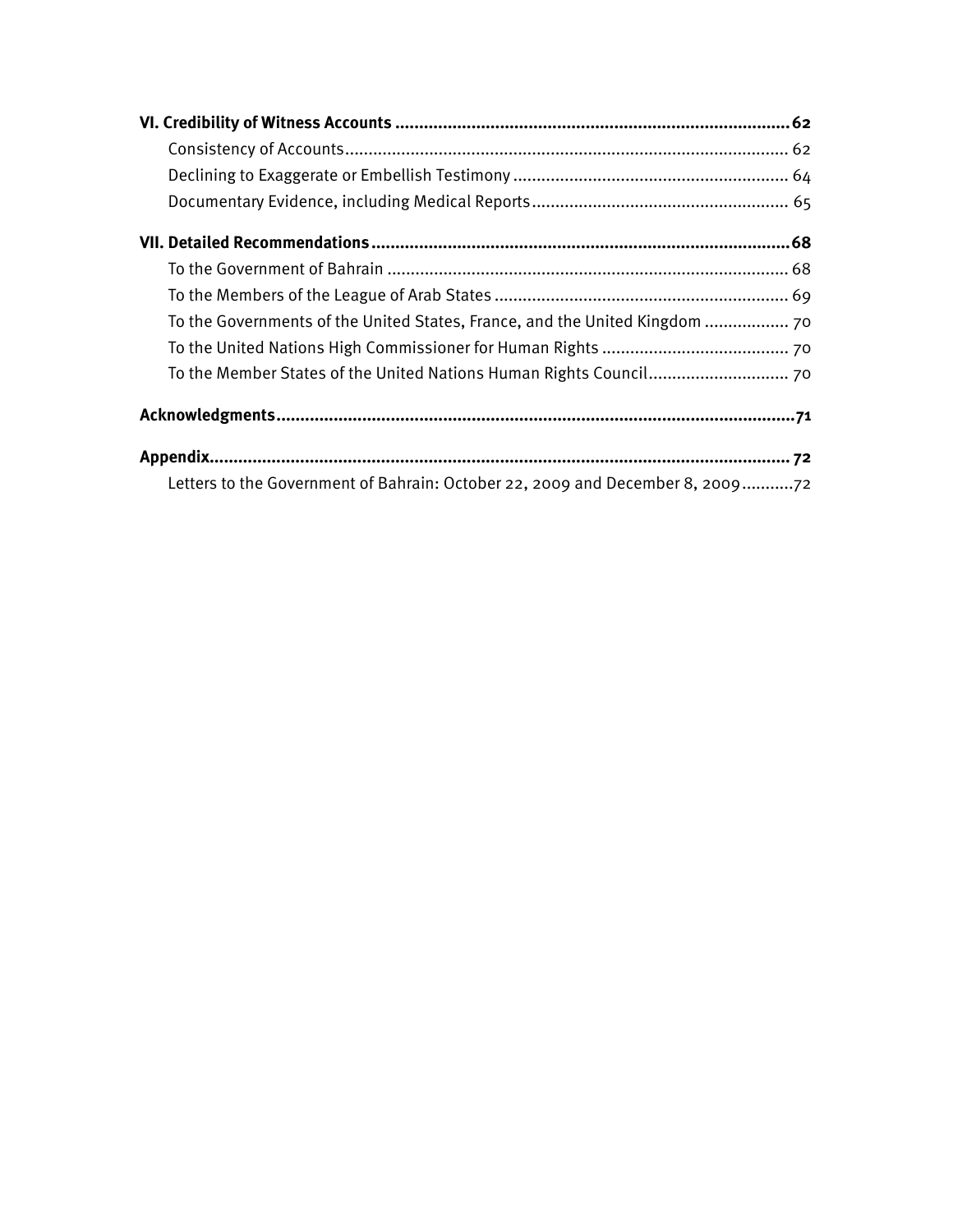## **Summary**

*We'll go back to the 1990s.* 

—Ministry of Interior officer to detainee Nadr Ali Ahmad al-Salatne

By the end of the 1990s, Bahrain appeared to have cast off what had been a well-deserved reputation as a country that routinely tortured detainees. The government had taken significant steps to curtail the use of torture and other ill-treatment by its security officials, and reports of such practices became a rarity. This report concludes, however, that since the end of 2007, officials again have used torture and ill-treatment, particularly during the interrogation of security suspects. Human Rights Watch's conclusion is based on interviews with former detainees and others, as well as its review of government documents.

This reversion to past practices came as political tensions rose in Bahrain. Street demonstrations involving young men from the country's majority Shia Muslim community protesting alleged discrimination by the Sunni-dominated government deteriorated with increasing regularity into confrontations, sometimes violent, with security forces. Arrests often followed. Security officials appear to have utilized a specific repertoire of techniques against many of those arrested designed to inflict pain and elicit confessions.

These techniques included the use of electro-shock devices, suspension in painful positions, beating the soles of the feet (*falaka*), and beatings of the head, torso, and limbs. Some detainees also reported that security officials had threatened to kill them or to rape them or members of their families. Many detainees were subjected to more than one of these practices. The use of these techniques, separately and in combination, violates Bahrain's obligations as a state party to the United Nations Convention against Torture and Other Cruel, Inhuman or Degrading Treatment or Punishment (Convention against Torture) and other international treaties, as well as the prohibition of torture in Bahraini law.

\* \* \*

For many years, government opponents have chosen December 16—Bahrain's National Day—and the days leading up to it as an opportune time to mount street protests. December 2007 saw protests in a number of Shia neighborhoods and villages around the capital, Manama. When a young protestor died—opposition activists charge he was asphyxiated by security forces' excessive use of tear gas, while officials claim he died of natural causes—the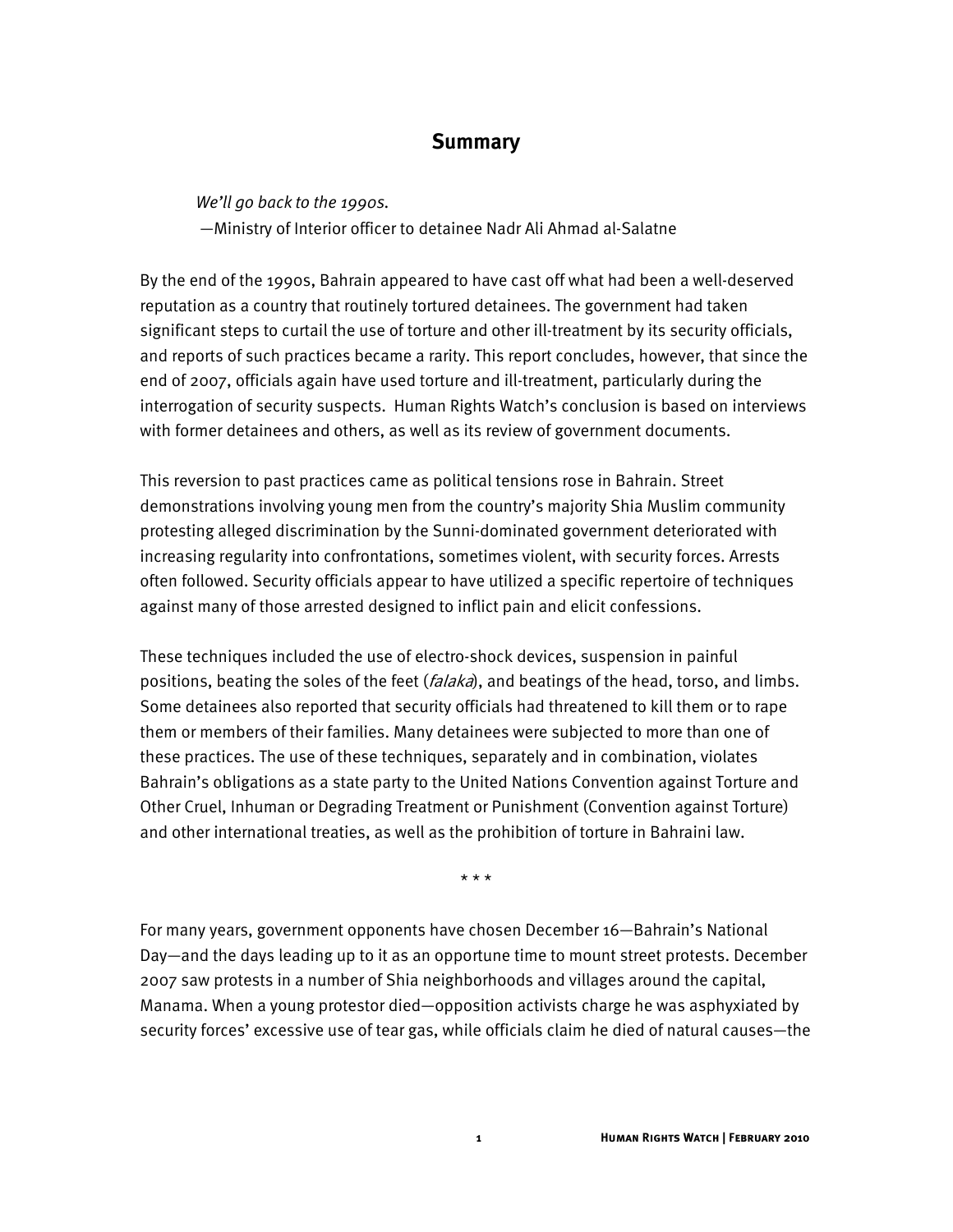confrontations intensified. In one village, Jidhafs, protestors torched a security forces vehicle and allegedly stole from it an assault rifle and ammunition. Scores of arrests followed, and in subsequent weeks Bahraini human rights activists reported claims from detainees, relayed by family members and later by defense lawyers, that security forces had subjected those arrested to severe beatings, electro-shock devices, prolonged suspension in painful positions, and other forms of abuse that amounted to torture or otherwise illegal treatment. Officials categorically denied that security forces committed any such acts.

The large-scale arrests in response to the December 2007 events led to further cycles of protest and arrest. In March 2008, security forces arrested at least eight young men from around the village of Karzakan, about 20 kilometers south of Manama, following what officials claimed was an arson attack on nearby property belonging to a member of the ruling Al Khalifa family (specifically, a former head of the National Security Agency, or NSA, the security service most directly involved in suppressing the street protests). Security forces arrested some 30 young men in the same area a month later, when clashes between protestors and security forces left an NSA vehicle in flames and a Pakistani NSA officer dead, although the circumstances of his death became the subject of some dispute. Further allegations of torture and ill-treatment were made by these detainees, followed by further government denials.

December 2008 saw additional arrests, this time of approximately 35 men who, the authorities claimed, had traveled to Syria to receive training in the use of explosives and other forms of sabotage, or had been recruited by the leaders of the opposition Haq Movement for Liberty and Democracy to carry out attacks on property and foment violence. These detainees too, through family members and defense lawyers, complained that they had been subjected to torture and ill-treatment. The Public Prosecution Office broadcast a program on state-run television in which 11 of these detainees made statements that purported to be confessions confirming the government's allegations and implicating leaders of the Haq Movement as the organizers of a planned campaign to stage violent protests and destroy property. Three Haq Movement leaders were also arrested, but did not allege that they themselves had been subjected to physical abuse.

At court hearings involving many of those arrested in connection with the above-described incidents, defendants raised allegations of torture. In several cases the court ordered that government doctors conduct medical examinations of those who complained of torture; in a good number of instances, the government doctors found evidence of injuries consistent with the detainees' allegations.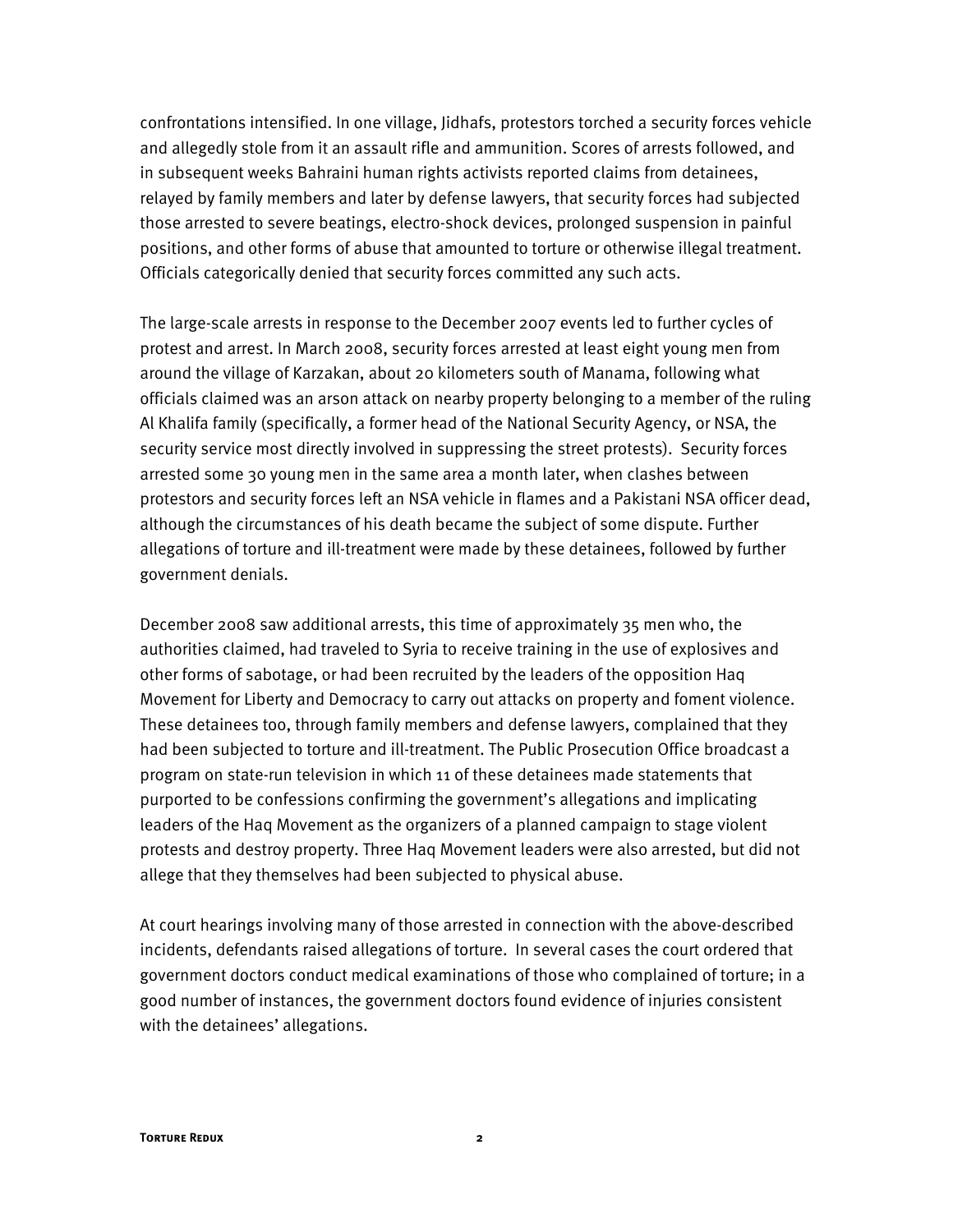On April 11, 2009, government officials announced that Bahrain's ruler, Shaikh Hamad bin Isa Al Khalifa, had granted a "pardon" to 178 persons then in custody, including many who had been detained in connection with the aforementioned incidents. Those subject to the pardon included persons already convicted and persons whose trials were ongoing. Although government officials, and the Bahraini media, referred to the king's initiative as a pardon, it was never published in the Official Gazette and it appears to have been more of a suspension of sentences and court proceedings, which might be—and for some individuals were—subsequently reinstated.

However conditional the pardon may have been, the release of these detainees presented an opportunity for Human Rights Watch to interview them regarding their treatment in detention and particularly during interrogation. Two Human Rights Watch researchers visited Bahrain from June 6 to June 15, 2009, and met with 20 former detainees: 10 from the December 2007 incidents in Jidhafs; three from February, March and April 2008 incidents in and around Karzakan; and seven who had been arrested in December 2008. A number of other former detainees indicated that they did not feel comfortable meeting with Human Rights Watch. According to Bahraini human rights and opposition activists, authorities had warned former detainees that there might be repercussions for speaking with media or outside investigators.

Human Rights Watch also met with defense lawyers, local human rights activists, local journalists, and government officials. In addition, Human Rights Watch acquired medical reports written by Bahraini government doctors regarding the physical condition of detainees, court documents, and reports generated by the security services and prosecutors.

Most of the former detainees who spoke with Human Rights Watch said that they had been subjected to torture and ill-treatment at the headquarters of the Ministry of Interior's General Directorate of Criminal Investigation (CID) in Adliya, a neighborhood of the capital; at the Ministry of Interior's Short-Term Detention Unit, also known as Dry Dock because of its proximity to a ship repair yard; and/or at the offices of the NSA, also on the grounds of the Ministry of Interior. The NSA and the Ministry of Interior both report to the Supreme Defense Council, a 14-member body that is drawn entirely from the ruling family and headed by the prime minister.

Several of the detainees had also been brought in front of prosecutors who failed to respond appropriately to their complaints of ill-treatment. In a number of instances prosecutors failed to record complaints, order forensic medical examinations, or launch any investigation into a detainee's allegations. In some cases, prosecutors returned detainees to the custody of the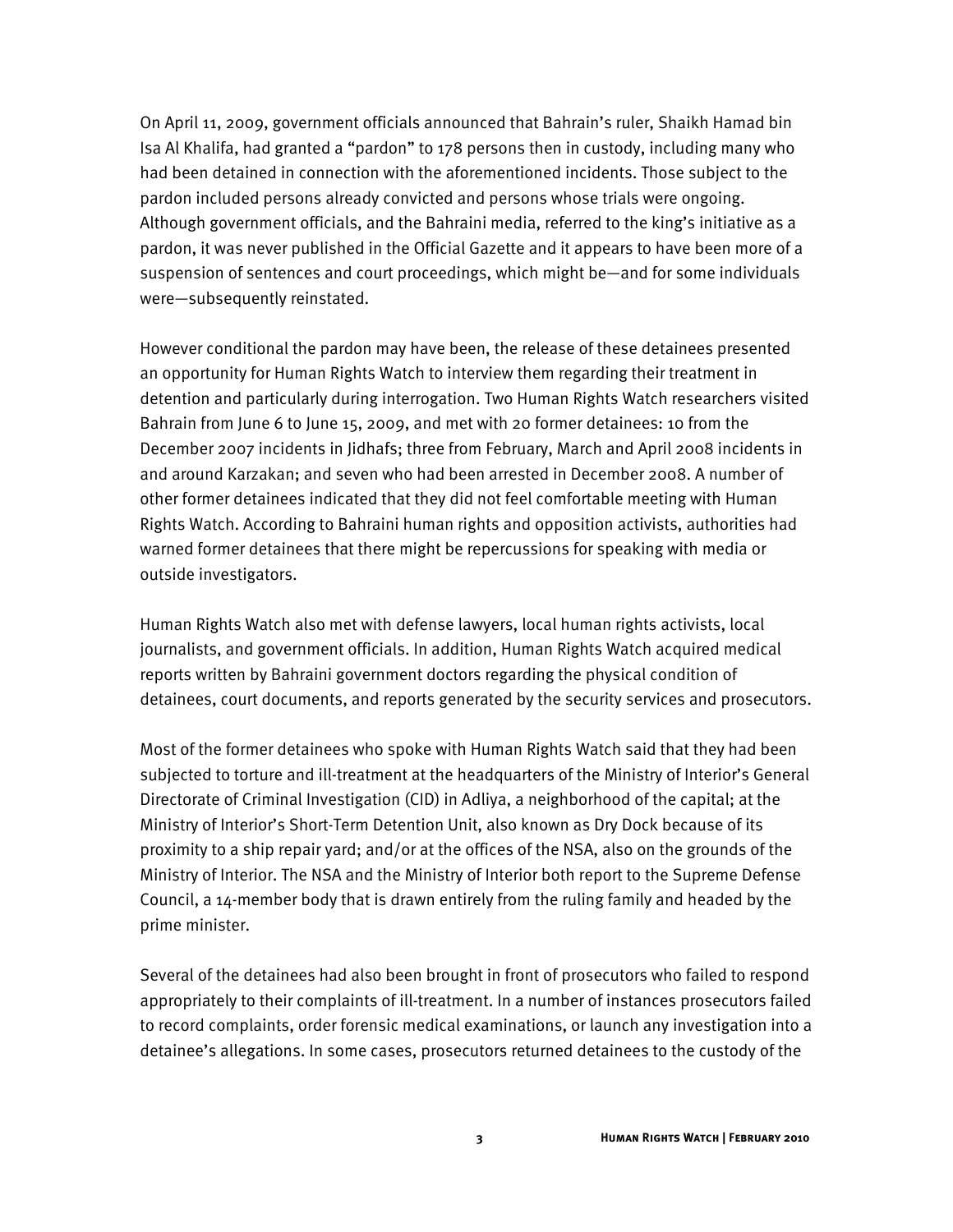same security officers allegedly responsible for the abuse in the first place. Other prosecutors did appropriately send detainees for medical exams when the detainees complained of torture.

Officials with the Ministry of Interior and the Public Prosecution Office, in separate meetings with Human Rights Watch, denied that torture had been employed against those detained in connection with the incidents referenced above. They said the consistency in the accounts of the former detainees, as discussed below, reflected the fact that the detainees had been imprisoned together and had consulted the same defense lawyers. In the opinion of these officials, the consistency of the allegations was evidence that the allegations had been fabricated. The public prosecutor told Human Rights Watch that, as far as he could recall, he had not referred any complaints of torture to the Ministry of Interior for consideration in relation to the former detainees whose cases are described here. At this writing, in January 2010, Human Rights Watch had received no response to letters to the Ministry of Justice and the Ministry of Interior raising detailed questions about government policies with regard to torture and ill-treatment. (These letters are reproduced in the appendix to this report.)

Human Rights Watch found the accounts of torture and ill-treatment documented in this report to be credible. These accounts were consistent as to the specific techniques employed by security services, which supports their credibility. Further, the accounts of abuse provided to Human Rights Watch matched those that detainees had offered earlier in court proceedings and to their defense counsel. In addition, contrary to the assertions of government officials, there is evidence that some if not all detainees had been held in solitary confinement at the time they first reported abuse, reducing the opportunities for them to fabricate accounts prior to making such reports; with respect to the December 2008 detainees, a court ordered that they be removed from solitary confinement in March 2009, after they already had complained to the court and their lawyers about abuse. The detainees also described in consistent terms various interrogation techniques that, while deceptive, did not constitute torture or ill-treatment. None alleged, moreover, that they suffered abuse continuously, and for the most part they did not allege that abuse took place other than in connection with interrogations (or in some cases at the point of arrest).

Most significantly, the medical reports of government doctors, along with various court papers, provided the strongest corroboration of the former detainees' allegations. In fact, the court in one of the Karzakan cases acquitted all defendants on all charges in part because it concluded—on the basis of medical reports—that the defendants had been physically coerced into confessing.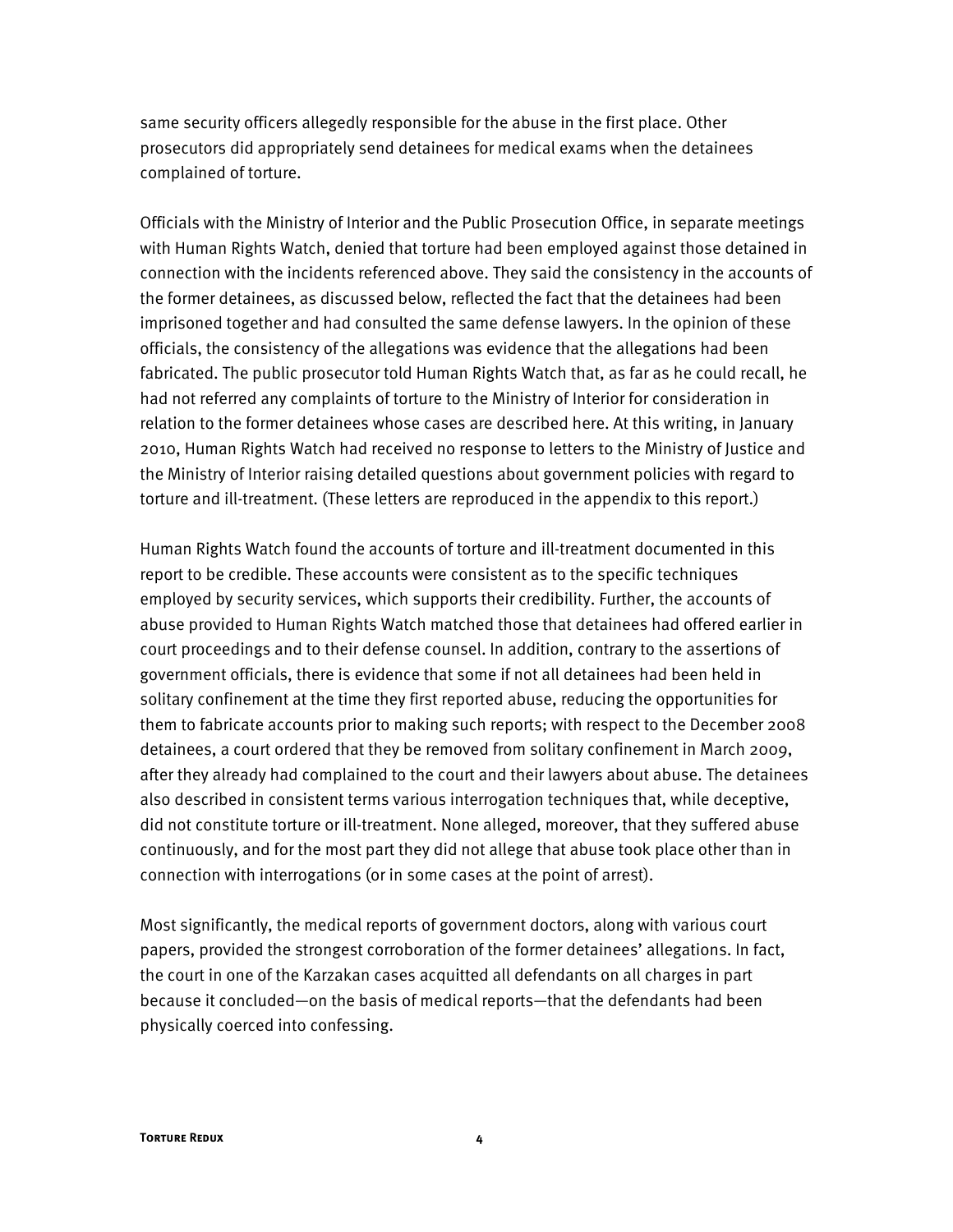Bahrain undertook significant reforms after Shaikh Hamad succeeded his father as ruler (amir, or prince) in 1999. Not the least of these were reforms affecting the security services and the administration of justice. Shaikh Hamad freed thousands of political prisoners and invited the return of hundreds of citizens who had been forcibly exiled. Structural changes included moving the Public Prosecution Office from the jurisdiction of the Ministry of Interior to that of the Ministry of Justice. Perhaps the most significant reform was the abolition of the State Security Court that the government had used for the previous quarter-century to imprison political opponents following closed trials that did not meet international fair trial standards. The State Security Court, which lacked any independence from the executive branch, typically relied on confessions obtained by physical coercion. Beyond these reforms, the government ratified the Convention against Torture, and invited a delegation of the UN Working Group on Arbitrary Detentions to visit the country.

A more negative development was the October 2002 decree issued by Shaikh Hamad (who in the meantime had promoted himself to king) effectively granting amnesty from criminal investigation or prosecution to officials alleged to have ordered or carried out serious crimes such as torture.

Nonetheless, while Bahrain had been notorious between 1975 and 1999 as a country where torture was a serious and systemic problem (as Human Rights Watch and other international human rights organizations documented), reports of torture or ill-treatment in detention were scarce after 1999. By 2005, when Bahrain belatedly presented its first report to the UN Committee against Torture (international experts who review the compliance of state parties to the Convention against Torture), it seemed that the government could legitimately claim to have ceased the practice of torture. Indeed, while Human Rights Watch did document serious abuses over the last decade, such as beatings by security forces at the point of arrest, complaints of torture in detention or during interrogation had grown quite rare—until recently.

It should be noted that while Bahraini government agents began to employ torture again in late 2007, the fact that government doctors are now able to provide corroboration of torture and ill-treatment marks a major improvement from the era of routine torture that characterized Bahrain in the 1980s and 1990s. During those years, doctors were intimidated from issuing reports that corroborated allegations of abuse, if medical examinations were conducted at all.

\* \* \*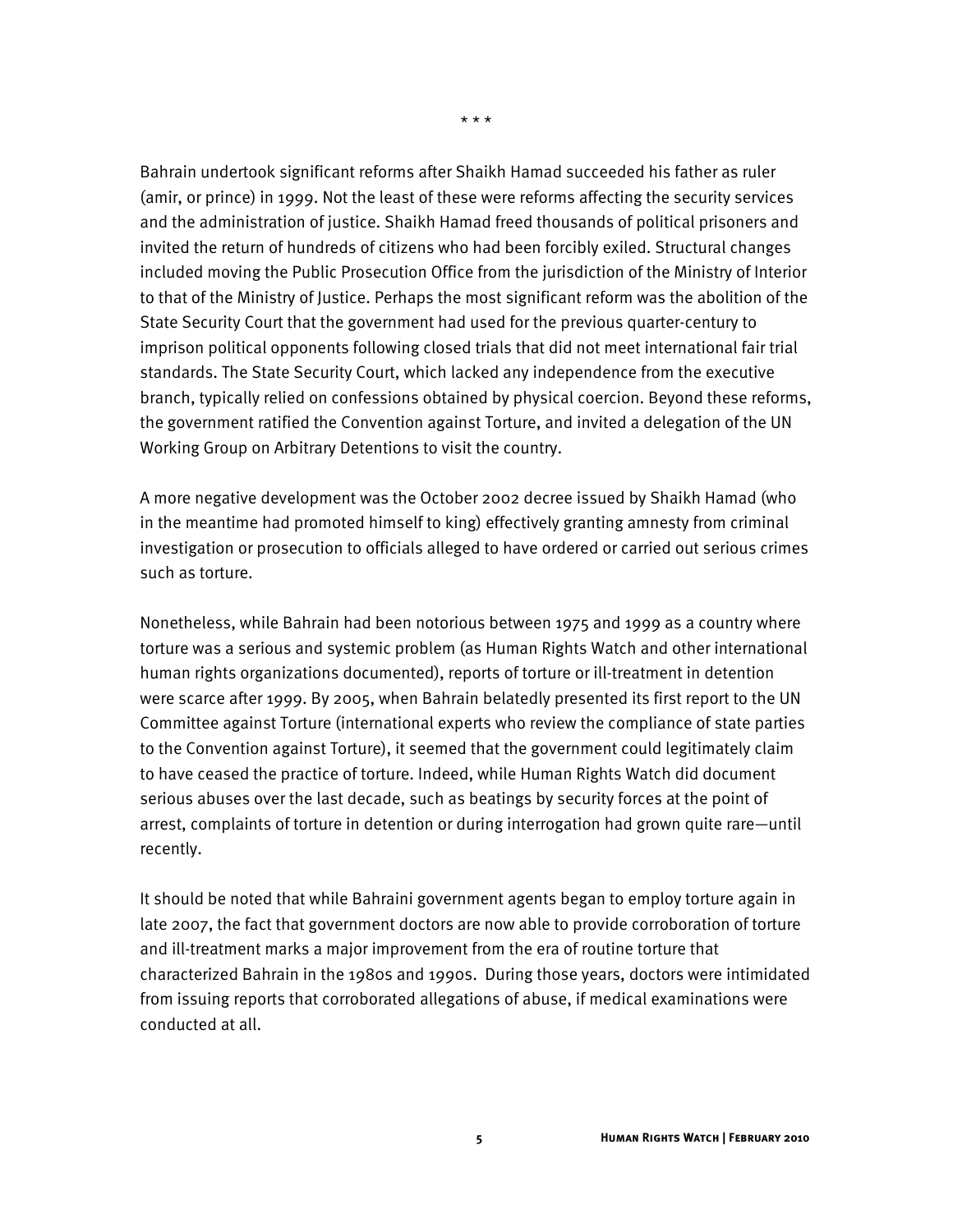Human Rights Watch urges the government of Bahrain to take prompt action to ensure that torture and ill-treatment are once again eradicated from the practices of security officials. The government should conduct prompt and impartial investigations into all allegations of torture or ill-treatment by security officials of any rank in the CID or the NSA (or other security services), and prosecute any offenders to the full extent of the law in a court meeting international fair trial standards. More specifically, such prosecutions should occur before an independent civilian court, rather than the Police Court of the Ministry of Interior, where such prosecutions—to the extent they occur at all—now take place.

Human Rights Watch also urges the government to suspend immediately any security official if credible evidence exists that such official ordered, carried out, or condoned acts of torture or ill-treatment. The government should further commence investigations into whether prosecutors, including those named in this report, responded appropriately to allegations of torture or whether their actions rendered them complicit in acts of abuse. If there is credible evidence that a prosecutor or other state agent was complicit in torture or ill-treatment, the government should pursue appropriate sanctions.

Human Rights Watch also calls on the United States, France, and the United Kingdom, countries with significant security links to Bahrain, to urge the government of Bahrain to take immediate and measurable steps to end the use of torture by the country's security forces. France and the United Kingdom in particular have training and assistance arrangements with Bahrain's NSA and the Ministry of Interior, respectively. Thus, these countries may risk being implicated in prohibited practices and violating their own legal obligations if they cooperate with law enforcement forces they know or should know are employing torture or other illtreatment.

\* \* \*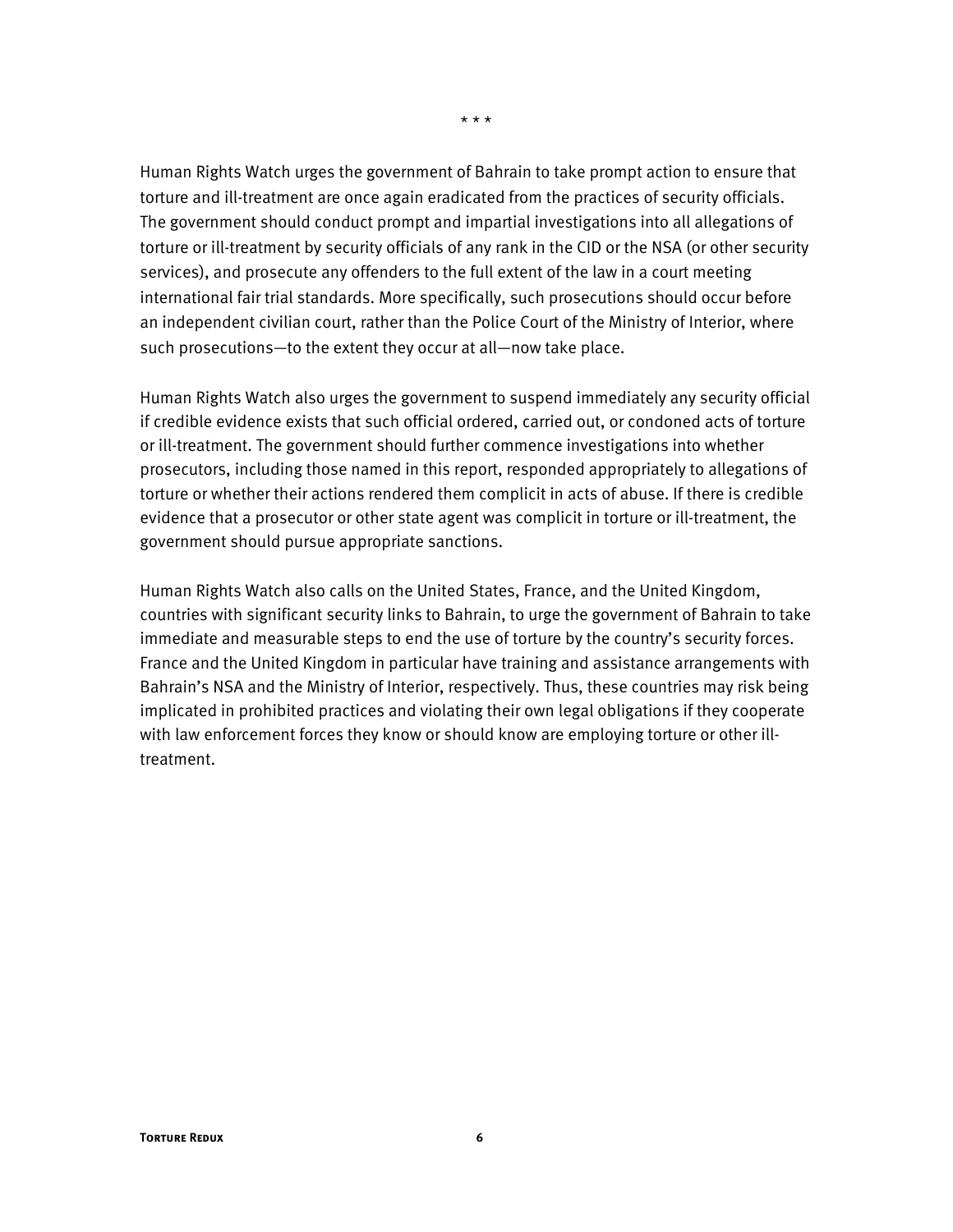## **Key Recommendations**

### To the Government of Bahrain

- Investigate promptly and impartially all allegations of torture or ill-treatment by security or law enforcement officials of any rank, and prosecute to the fullest extent of the law, in a court that meets international fair trial standards, any official found responsible for ordering, carrying out, or acquiescing in torture or ill-treatment.
- Immediately suspend any security or law enforcement official when credible evidence exists showing that such official ordered, carried out, or acquiesced in acts of torture or ill-treatment.
- Ensure that victims of torture or ill-treatment receive appropriate compensation from the government and those officials responsible in accordance with Bahraini law.

## To the Member States of the Arab League

• Call upon Bahrain to respect and comply with article 8 of the Arab Charter on Human Rights, which prohibits subjecting any person to torture or cruel, degrading, humiliating, or inhuman treatment.

## To the Governments of the United States, France, and the United Kingdom

• Urge Bahrain to enact and comply with the recommendations of this report. Bearing in mind their own legal obligations with respect to the absolute prohibition of torture, make clear that close relations with Bahrain, including the provision of training to Bahraini security forces, will depend on the Bahraini government's taking measurable steps to stop torture in places of detention and to end impunity for those officials who order, carry out, or acquiesce in such acts.

## To the United Nations High Commissioner for Human Rights

• Request an invitation from the government to visit Bahrain to discuss allegations of torture and other issues of concern.

## To the Member States of the United Nations Human Rights Council

• Question the government of Bahrain on reported cases of torture or ill-treatment in light of the government's statement during its Universal Periodic Review in April 2008 that there are no cases of torture in the country.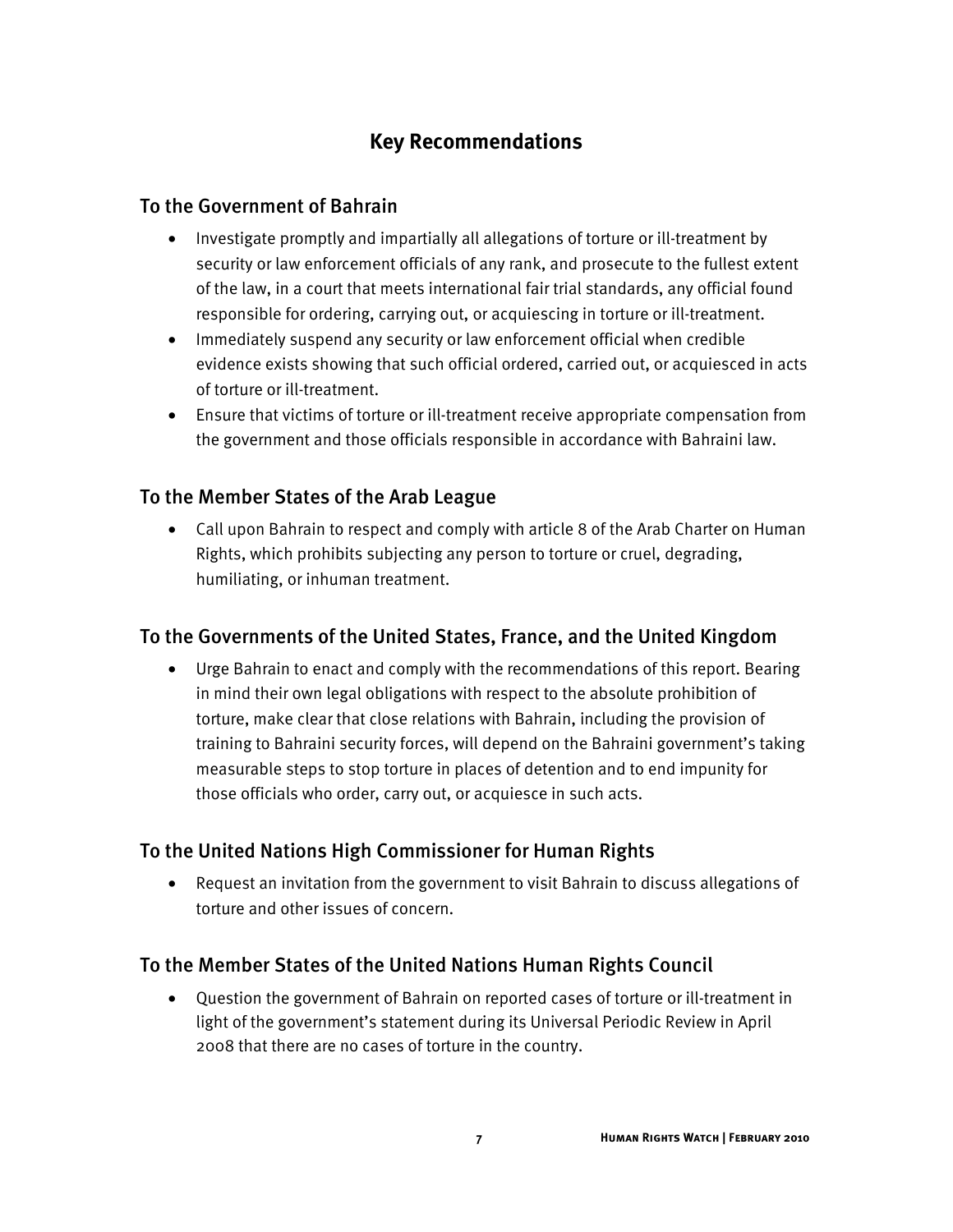## **I. Methodology**

Human Rights Watch visited Bahrain in June 2009 and interviewed 20 individuals who had been detained by Bahraini security forces over the prior 18 months, beginning in December 2007. Most of those interviewed had been released in mid-April 2009, when the king issued a pardon freeing 178 persons who had been detained on security-related charges.<sup>1</sup>

Of the 20 individuals interviewed, 10 had been detained in connection with violent clashes between demonstrators and security forces in Jidhafs village in December 2007 (Jidhafs case). Two had been detained in connection with incidents in March and April 2008 in and around Karzakan village (Karzakan case). Human Rights Watch also interviewed a detainee who had been arrested in February near Karzakan in connection with a separate incident. The remaining seven had been detained in connection with a case known as al-Hujaira, the name of a district in Damascus, Syria, where the defendants had allegedly gone to train in making explosives (al-Hujaira case). The cases are explained in more detail in the next chapter.

The majority of the individuals interviewed had been involved with committees or groups such as the Unemployment and Low Income Committee, and the Haq Movement for Liberty and Democracy—that are associated with the opposition movement and whose members are drawn largely from the country's majority Shia Muslim population. Some individuals had not been involved with such committees or groups, but regularly attended opposition rallies and protests. Observant to varying degrees, all 20 individuals interviewed are Shia Muslims.

Human Rights Watch attempted to meet with other individuals detained in connection with these cases, but many did not speak with us for fear of retribution. Several of those we did meet with spoke to us on the condition that we not identify them. Many of those we interviewed said that Bahraini officials had warned them not to speak about their treatment in custody.

Human Rights Watch also spoke with several of the defense attorneys in the Jidhafs, Karzakan, and Hujaira cases as well as Bahraini journalists and human rights activists. In addition, Human Rights Watch interviewed officials from the Ministry of Justice and the Ministry of Interior.

:

**<sup>1</sup>**"Shiites Praise Pardon of Activists in Bahrain," Associated Press, April 14, 2009.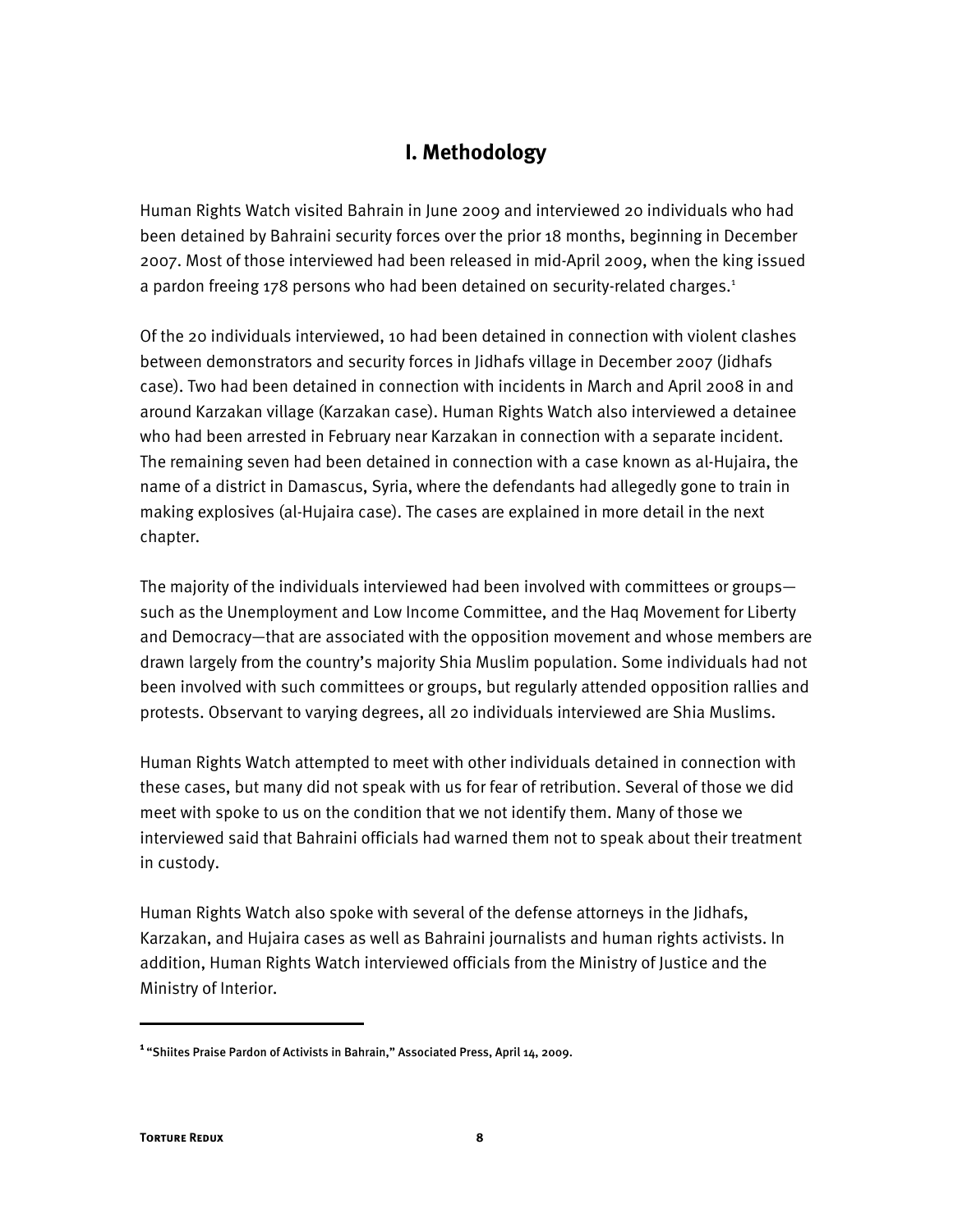Human Rights Watch conducted all interviews in English, or in Arabic with the assistance of a translator.

Human Rights Watch also reviewed documents and records generated by the Bahraini courts, the Public Prosecution Office, and security forces. Further, Human Rights Watch examined medical reports authored by government doctors regarding complaints of mistreatment by individuals detained in connection with these cases.<sup>2</sup>

**<sup>2</sup>** All documents are in Arabic, on file with and translated by Human Rights Watch.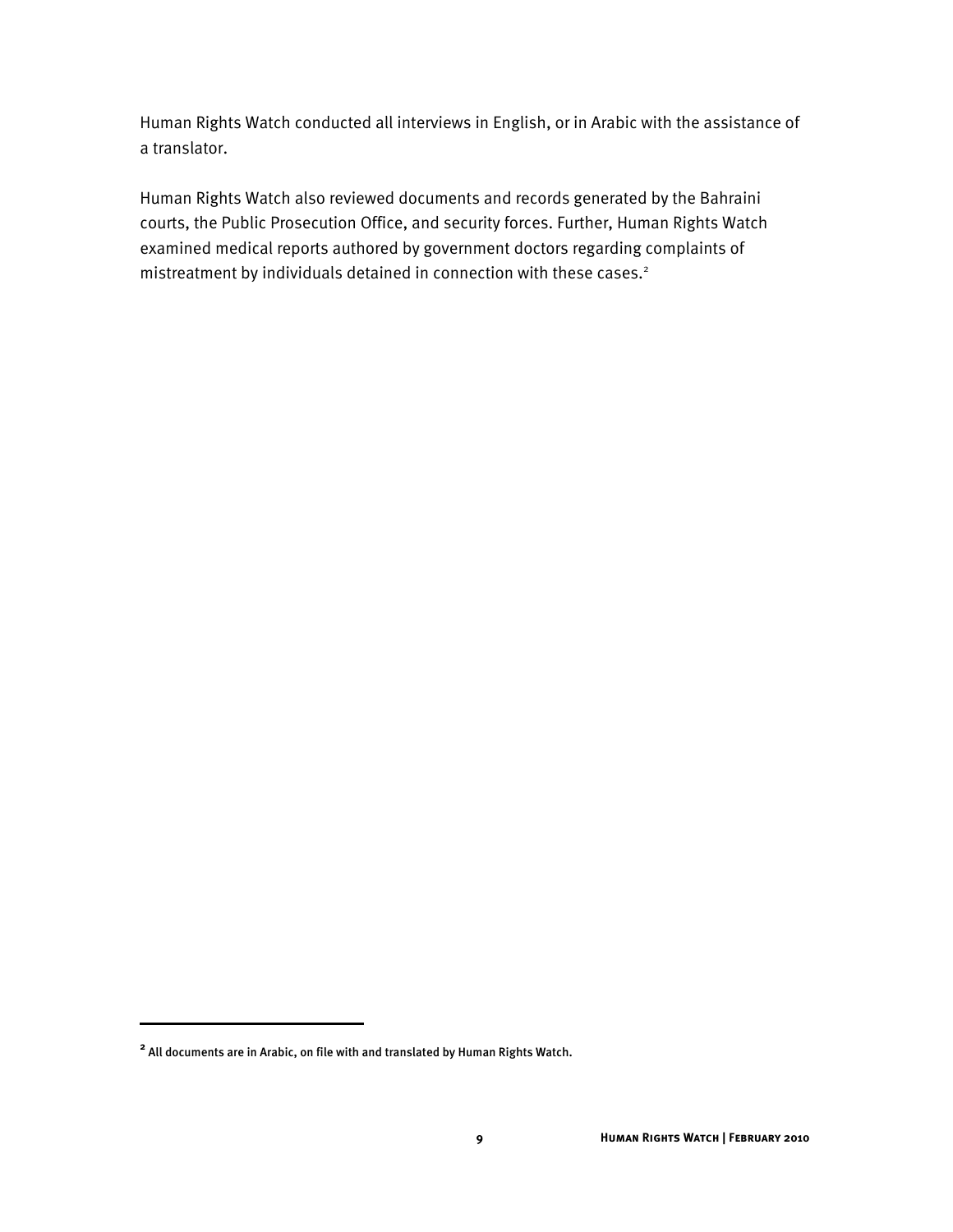## **II. Background**

Bahrain, a small island nation, lies along the Persian Gulf coast of the Arabian Peninsula, linked to Dhahran, Saudi Arabia by a 25-kilometer causeway. The current population is approximately 800,000, of which just under half are Bahraini nationals, with the remainder comprising workers and professionals from abroad (mostly from other Arab countries or South Asia).<sup>3</sup> Bahraini nationals are almost all Muslims; while approximately 60 percent of them are Shia, the ruling Al Khalifa family is Sunni, and political control, including the security forces, is solidly in Sunni hands.

Bahrain was the site of the first Persian Gulf commercial oil discovery, in 1932. Bahrain's production capacity is extremely modest compared with that of its neighbors, but its oil revenues (and longtime role as the eastern gateway to Saudi Arabia) allowed for the creation of a modern state apparatus prior to that of most neighboring states. In recent decades Bahrain has played a role as a financial services center, in competition with Dubai and other near neighbors.

Britain ruled Bahrain from 1868 until 1971, and Bahrain served as a base for the Royal Air Force and the Royal Navy. Today Bahrain is the headquarters of the United States Navy's Fifth Fleet and is a support base for US military operations in Iraq and Afghanistan.

The Shia-Sunni sectarian divide is a major element in the country's political dynamic. Shia spokespersons charge that although they are a solid majority of the citizenry they have been largely excluded from positions of significant authority, particularly in the political and security realms. The authorities dispute claims of systemic discrimination, but also are

**<sup>3</sup>**The UN State of World Population 2009 put the total population at 800,000: see

http://www.unfpa.org/swp/2009/en/pdf/EN\_SOWP09.pdf (accessed December 10, 2009), p. 86. In February 2008 the government's Central Informatics Organization revised sharply upwards (and retroactively) the figure for total population to more than one million, including 512,000 expatriates—an increase of some 42 percent over its prior total population figure of 740,000. The Economist Intelligence Unit interpreted the government's upward revision to reflect the fact that the authorities had previously seriously underestimated the number of foreign workers (Bahrain: Country Profile 2009, p. 14). In response to complaints from al-Wifaq, the largest opposition bloc in the National Assembly, which represents mainly Shia constituents, the government conducted an investigation that reportedly cleared officials of negligence or manipulation of the data. Al-Wifaq dismissed the report as a whitewash. See "Bahrain Shia MPs walk out over population row," Reuters, May 14, 2008. See also Hassan M. Fattah, "Report Cites Bid by Sunnis in Bahrain to Rig Elections," New York Times, October 2, 2006, p. A3. On October 30, 2009, after authorities reportedly refused to accept a petition signed by 190 opposition figures, thousands of demonstrators "formed a 3-kilometer human chain in the capital Manama to protest what the opposition describes as an effort to change the demography of largely Shiite Bahrain and influence the outcome of elections." See "Thousands demonstrate against naturalization law in Bahrain," DPA, October 31, 2009, reproduced at http://sify.com/news/thousandsdemonstrate-against-naturalisation-law-in-bahrain-news-international-jk4w4cgahhf.html (accessed January 12, 2010).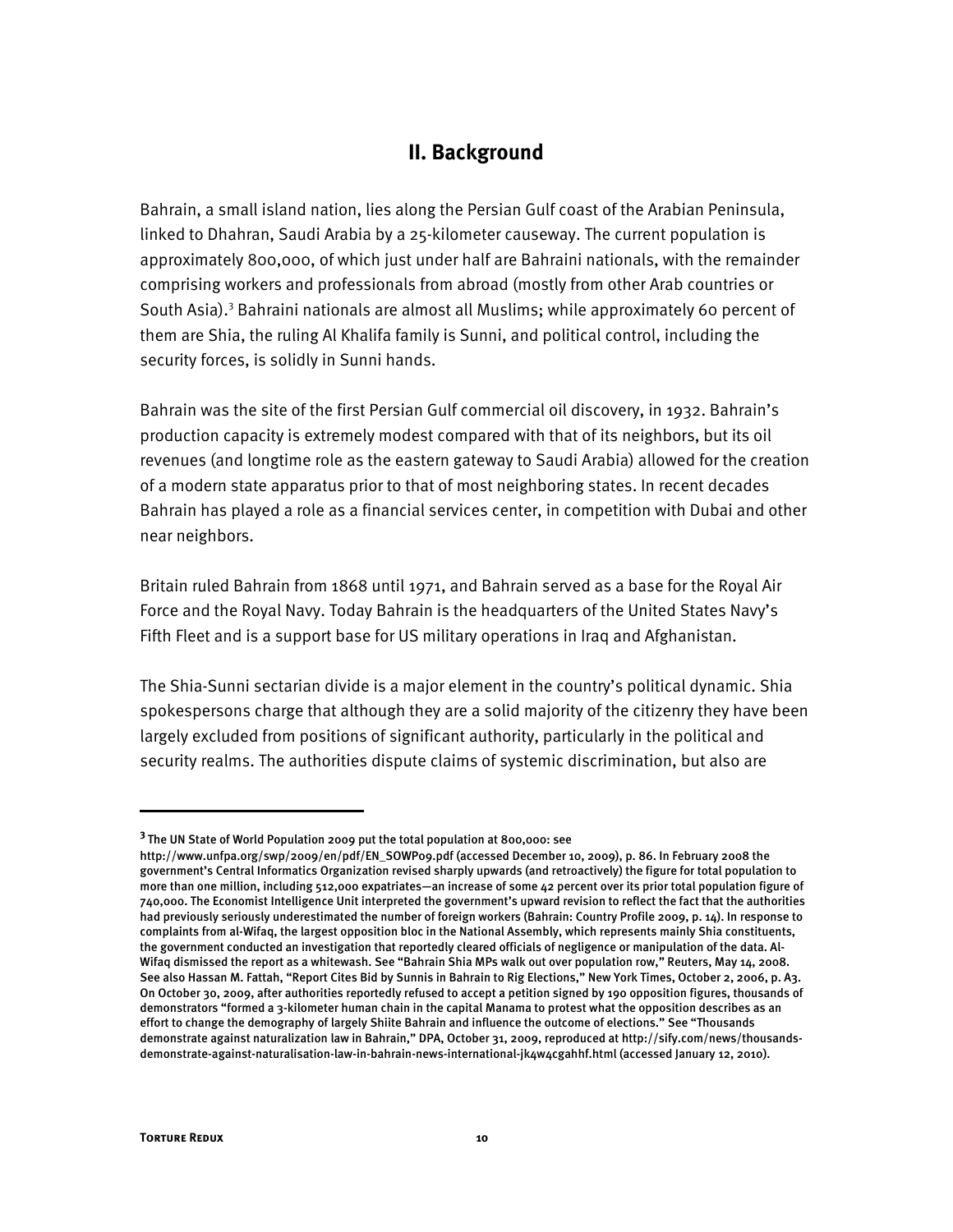openly suspicious regarding the national loyalties of many Shia.<sup>4</sup> Notably, the internal security services are comprised of a high proportion of non-Bahrainis—Jordanians, Egyptians, and other Arabs as well as Pakistanis—almost all of whom are Sunni. Also, the Shia opposition claims, and the government denies, that Bahraini authorities recruit these (and other) non-Bahraini Sunnis to become citizens in an effort to alter the sectarian population balance.<sup>5</sup>

Bahrain's political system is distinctly authoritarian. Following independence, a partially elected constituent assembly drew up a constitution, promulgated in 1972, that established a National Assembly, which was two-thirds elected. The country's first elections were held in 1973. But just two years later, in 1975, the then-ruler, Shaikh Isa, dissolved the National Assembly after it refused to endorse a draconian state security law that, among other things, permitted arbitrary arrests and incommunicado detention, and created a State Security Court that effectively suspended those portions of the constitution guaranteeing due process rights. In the midst of a subsequent political crisis in the 1990s, arising mainly from opposition demands to reinstate the National Assembly, the Bahraini information minister said that the National Assembly had been dissolved because it "hindered the government."<sup>6</sup>

Bahrain undertook significant political reforms after Shaikh Hamad bin Isa Al Khalifa succeeded his father as ruler in March 1999.<sup>7</sup> These included abolishing the State Security Court, freeing more than 1,300 persons detained solely for exercising their right to freedom of expression and association, and inviting scores of citizens forcibly exiled for political reasons to return. At least one returning exile later became a cabinet minister, and another the editor of the country's first independent daily newspaper. Authorities also showed a greater tolerance for public demonstrations protesting government policies.

In February 2001, Bahrainis, in overwhelming numbers, approved by referendum a National Charter proposed by Shaikh Hamad that elevated his title from amir (prince) to king and endorsed an elected National Assembly.<sup>8</sup> But exactly a year later the king unilaterally

**<sup>4</sup>**International Crisis Group, "Bahrain's Sectarian Challenge," May 2005,

http://www.crisisgroup.org/home/index.cfm?l=1&id=5898 (accessed January 12, 2010).

**<sup>5</sup>**On the "naturalization" controversy, see, for example, Andrew Hammond, "Bahraini Shi'ites complain over settling Sunnis," Reuters, June 21, 2009.

**<sup>6</sup>**Reuters, January 17, 1996, cited in Human Rights Watch, Routine Abuse, Routine Denial: Civil Rights and the Political Crisis in Bahrain (New York: Human Rights Watch, 1997), http://www.hrw.org/legacy/reports/1997/bahrain/.

**<sup>7</sup>**Until 2001, Bahrain's ruler was known as the amir (prince). In that year Shaikh Hamad decreed that Bahrain would be a kingdom rather than an emirate, and took the title of king.

**<sup>8</sup>**Human Rights Watch, Bahrain's National Charter Referendum, February 2001,

http://www.hrw.org/en/reports/2001/02/12/bahrains-national-charter-referendum.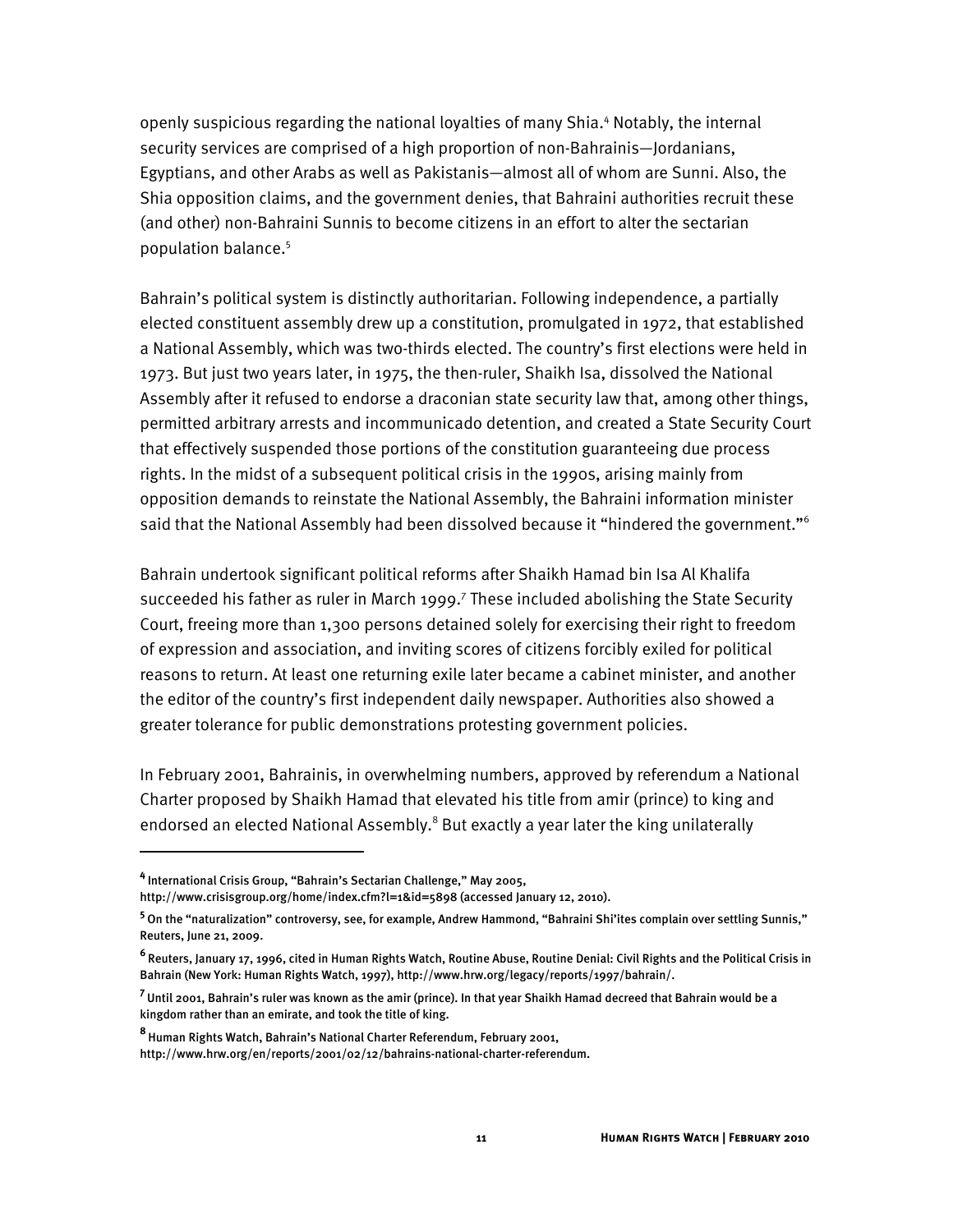decreed a revised constitution that established an appointed Shura (consultative) Council alongside, and enjoying essentially co-equal powers with, the elected Assembly. The opposition, Shia and Sunni alike, considered this move a betraval of the National Charter.<sup>9</sup> In 2002, Bahrain held its first elections to the National Assembly in more than a quartercentury, but most of the opposition refused to contest the election and many boycotted the vote.<sup>10</sup>

Many Bahrainis remained unhappy with the king's peremptory and unilateral revisions to the country's constitution, and the very limited prerogatives of their elected representatives.<sup>11</sup> There was also a failure to institutionalize many reforms in law. However, during much of the past decade, it at least had become possible in Bahrain to protest publicly, and in association with others, as well as to advocate for additional reforms—a state of affairs that had not existed for the prior 25 years.

Not the least of the reforms implemented by the Bahraini government since 1999 was ending the routine practice of torturing detainees—particularly political detainees—during interrogation. Torture and arbitrary detention had become routine beginning in 1975, when the ruling Al Khalifa family suspended the 1973 constitution and conducted mass arrests of its critics. After the Iranian revolution of 1979 the situation grew increasingly polarized along sectarian lines between the majority Shia population and the Sunni minority, which, as discussed, included the Al Khalifa family, the heads of the various security services, and the courts.

Repression intensified further in 1981, when the government conducted widespread arrests of Shia after it said it had uncovered a plot to replace the Al Khalifa rulers with an Islamic republic modeled on Iran. Another wave of repression began in late 1994, when demonstrations and unrest began erupting regularly in Shia neighborhoods and villages around demands to restore the 1973 constitution and partially-elected parliament, as well as demands for jobs.

 $\overline{a}$ 

**<sup>9</sup>**On the political background, see Edward Burke, "Bahrain: Reaching a Threshold," FRIDE Working Paper, Madrid, June 2008; Katja Niethammer, "Voices in Parliament, Debates in Majalis, and Manners on Streets: Avenues of Political Participation in Bahrain," European University Institute Working Paper RSCAS No. 2006/27, Florence, 2006; Steven Wright, "Fixing the Kingdom: Political Evolution and Socio-Economic Challenges in Bahrain," Georgetown University Center for International and Regional Studies, 2008; and International Crisis Group, "Bahrain's Sectarian Challenge."

**<sup>10</sup>**Ibid.

**<sup>11</sup>**Ibid.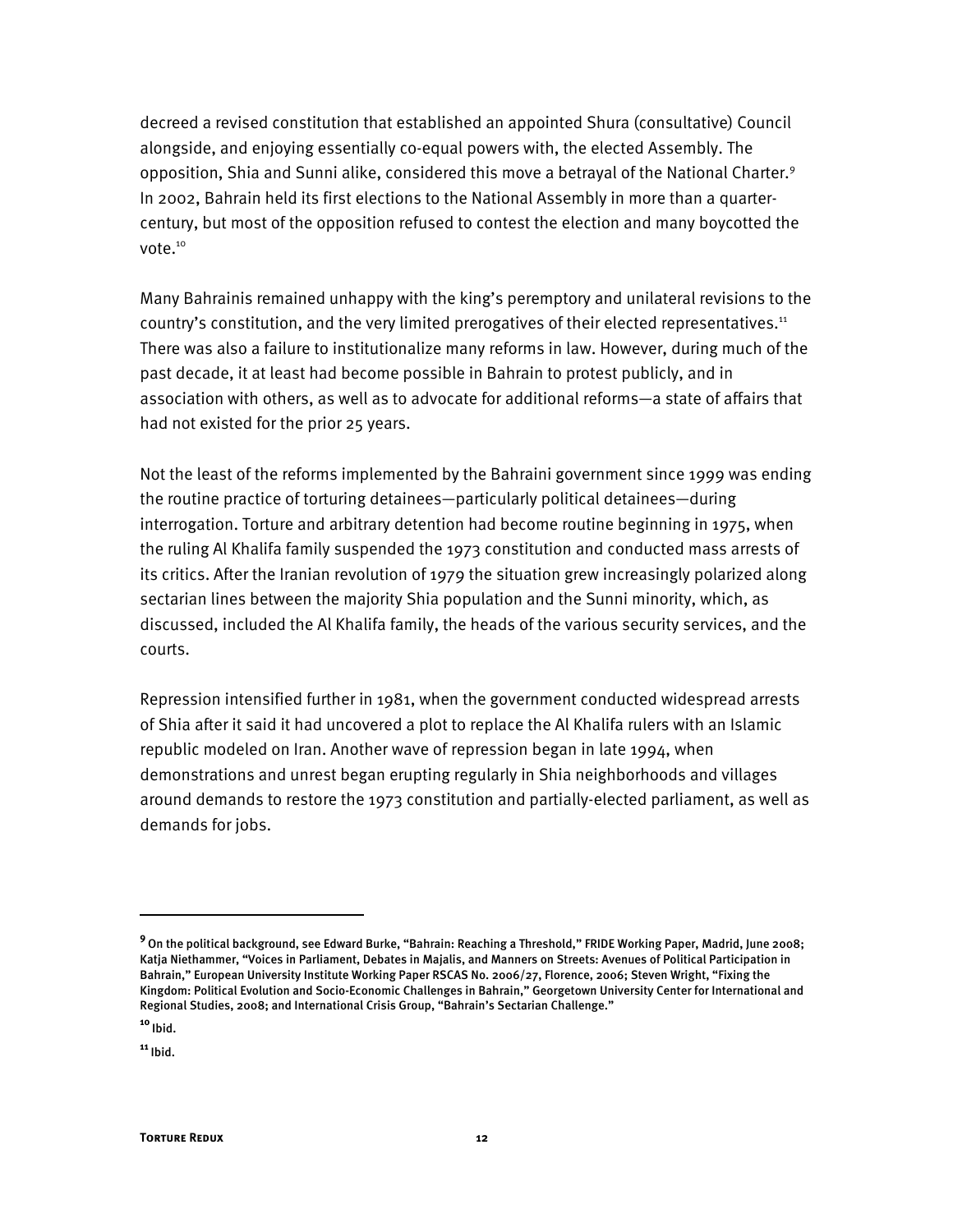In an investigation published in 1997, based on interviews with former detainees as well as defense lawyers, Human Rights Watch found that "[s]ystematic beating as well as other forms of physical and psychological abuse of detainees are pervasive in Bahrain."12 Between 1994 and 1998, Human Rights Watch received reports of at least seven deaths in custody due to torture, mistreatment, or medical neglect.<sup>13</sup> These episodes occurred despite the fact that Bahrain's constitution and penal code categorically prohibited any use of torture. Indeed, government officials at the time asserted that allegations of torture were "simply not true, and propagandist in nature," and that there were "internal procedures for the investigation of complaints about the police."<sup>14</sup> Nonetheless, at no point are Bahraini authorities known to have conducted an investigation into alleged torture, or disciplined or punished any official in connection with such allegations.15

Several developments beginning in 1998 indicated that Bahrain's rulers had decided to address directly the problem of torture and mistreatment. That year the International Committee of the Red Cross (ICRC) conducted prison visits for the first time.<sup>16</sup> Also in 1998 the government ratified the Convention against Torture, and agreed to a visit by the UN Working Group on Arbitrary Detention, which took place in 2001.

In a related (but negative) development, Shaikh Hamad issued Decree 56 in July 2002. The government characterized this decree as providing a "general amnesty" for the purpose of "closing a chapter on the past and helping to create a climate conducive to the enjoyment of public freedoms."17 The primary effect of Decree 56/2002 was to confer on present and former government officials immunity from criminal investigation or prosecution for alleged

:

**<sup>12</sup>**Human Rights Watch, Routine Abuse, Routine Denial, http://www.hrw.org/legacy/reports/1997/bahrain/, p. 52.

**<sup>13</sup>**Human Rights Watch, World Report 1999 (New York: Human Rights Watch, 1998), Bahrain chapter, http://www.hrw.org/legacy/worldreport99/mideast/Bahrain.html.

**<sup>14</sup>**Letter of Bahrain's then-ambassador to the United States to Human Rights Watch, reproduced in Human Rights Watch, Routine Abuse, Routine Denial.

**<sup>15</sup>**A Bahraini defense lawyer told Human Rights Watch in December 1996 that disciplinary measures had likely been taken against officials in cases where torture led to death in detention, but that there were no known instances of this happening. See Human Rights Watch, Routine Abuse, Routine Denial, http://www.hrw.org/legacy/reports/1997/bahrain, p. 57.

**<sup>16</sup>**The ICRC reported in June 1999 that its representatives had visited 1,327 persons detained for security reasons in 13 places of detention; in keeping with ICRC protocol, its findings were conveyed to the government but were not made public. See Human Rights Watch, World Report 2000 (New York: Human Rights Watch, 1999), Bahrain chapter, http://www.hrw.org/legacy/wr2k/Mena-02.htm.

**<sup>17</sup>**United Nations Committee against Torture, "Consideration of Reports Submitted by States Parties under Article 19 of the Convention, Comments by the Government of Bahrain to the conclusions and recommendations of the Committee against Torture (CAT/C/CR/34/BHR)," CAT/C/BHR/CO/1/Add.1, November 21, 2006, http://daccess-ddsny.un.org/doc/UNDOC/GEN/G07/403/80/PDF/G0740380.pdf?OpenElement (accessed December 29, 2009).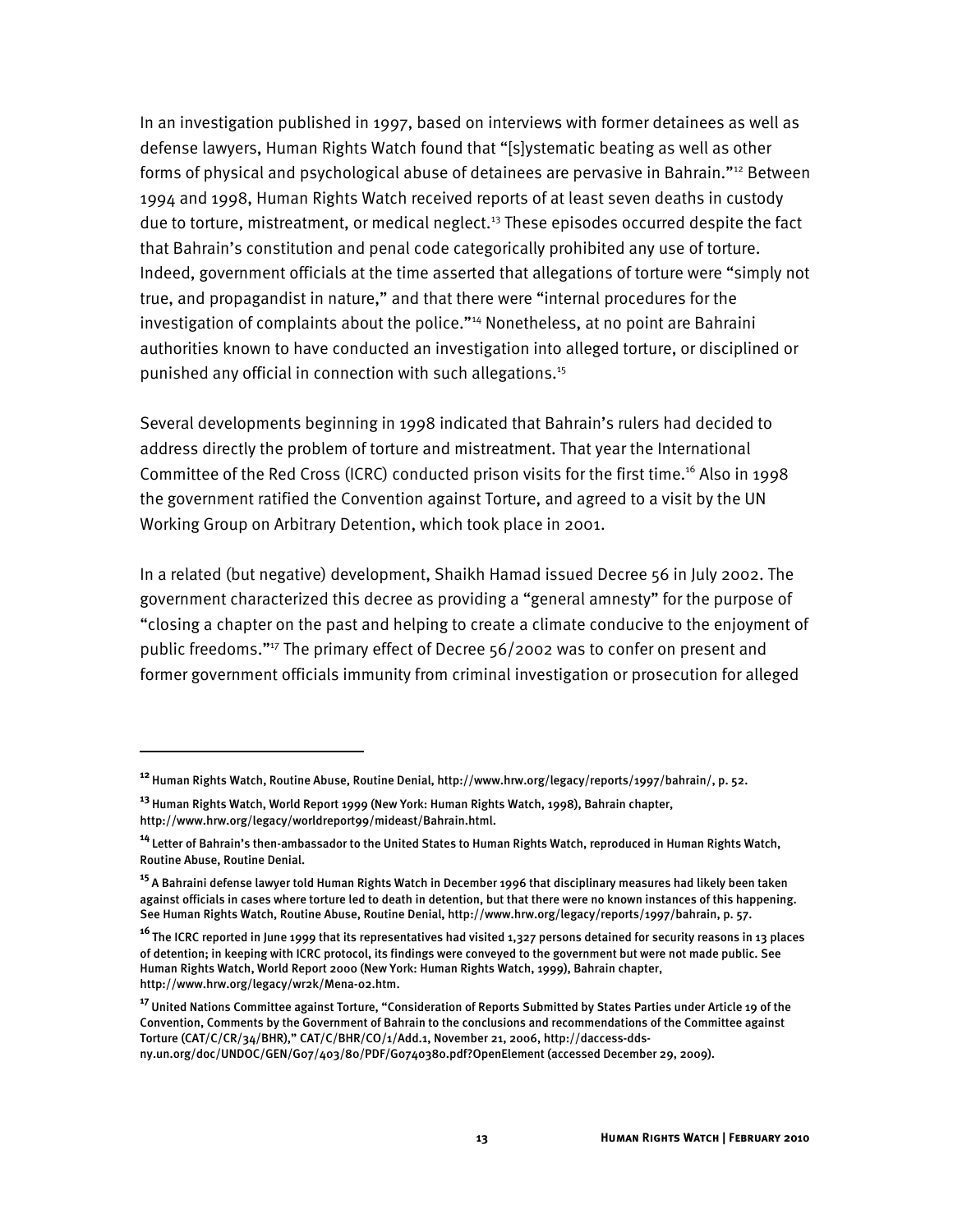acts of torture or other serious human rights abuses.<sup>18</sup> The king issued the decree prior to the opening of the new National Assembly, with the intent of preempting any attempts by newly elected representatives to delve into such matters. The UN Committee Against Torture subsequently criticized the amnesty decree as well as the inadequate availability of compensation and rehabilitation for victims of torture. The Committee Against Torture also took issue with the absence of data on complaints of torture and ill-treatment, and the absence of data regarding investigations and prosecutions undertaken in response to such complaints.<sup>19</sup>

Notwithstanding the issues raised by the Committee Against Torture, there were few complaints of torture in detention in Bahrain between 2000 and the end of 2007 (although Bahraini human rights defenders did report incidents during this period in which protestors were beaten at demonstrations or at the point of arrest). Since December 2007, however, reports of abusive interrogation and detention practices have increased. For example, in July 2008, Human Rights Watch noted credible allegations that a group of political activists arrested in December 2007 had been convicted of crimes (in the Jidhafs case) on the basis of coerced confessions.<sup>20</sup> Specifically, the activists alleged that security officials had subjected them to torture, including sexual assault. The US State Department's report on human rights practices in Bahrain in 2008 reported widespread arrests at protests and that those arrested alleged they were subjected to abuses in detention.<sup>21</sup> In addition, Bahraini

1

**<sup>18</sup>**In December 2002 Human Rights Watch wrote to Shaikh Hamad to urge that he clarify that Decree 56/2002 did not apply to allegations of serious crimes such as torture, after the prosecutor-general refused to receive a formal complaint from eight Bahrainis alleging that Adil Jassim Flaifil, a former colonel in the State Security and Intelligence Service, had subjected them to torture. The prosecutor-general reportedly told the lawyers attempting to file the complaint that they were wasting their time. See "Bahrain: Investigate Torture Claims against Ex-Officer," Human Rights Watch news release, December 16, 2002, http://www.hrw.org/en/news/2002/12/16/bahrain-investigate-torture-claims-against-ex-officer. The government of Bahrain did not respond to the December 2002 letter. Adil Flaifil currently heads one of Bahrain's political "societies," the Islamic Vanguard Society, and in July 2009 announced his intention to run in the 2010 National Assembly elections.

**<sup>19</sup>**United Nations Committee against Torture, "Consideration of Reports Submitted by States Parties under Article 19 of the Convention, Conclusions and recommendations of the Committee against Torture, Bahrain," CAT/C/CR/34/BHR, June 21, 2005, http://www.unhchr.ch/tbs/doc.nsf/(Symbol)/CAT.C.CR.34.BHR.En?Opendocument (accessed December 29, 2009).

**<sup>20</sup>**See "Bahrain: Convictions Tainted by Claims of Abuse," Human Rights Watch news release, July 15, 2008, http://www.hrw.org/en/news/2008/07/15/bahrain-convictions-tainted-claims-abuse, and "Bahrain: New Allegations of Detainee Abuse," Human Rights Watch news release, February 15, 2008, http://www.hrw.org/en/news/2008/02/15/bahrainnew-allegations-detainee-abuse. On December 26, 2007, Human Rights Watch wrote to Shaikh Rashid bin Abdullah Al Khalifa, the minister of interior, expressing concern about the treatment of persons detained in connection with confrontations with security forces over the previous 10 days. Shaikh Rashid responded in a letter dated January 28, 2008, attaching a memorandum from the Ministry of Interior's legal department, which detailed what it characterized as acts of arson and vandalism, as well as the theft of a weapon and ammunition from a police vehicle, and disputed allegations that security forces used excessive force in conducting arrests. A follow-up inquiry from Human Rights Watch on March 31, 2008 did not receive a response. Correspondence on file with Human Rights Watch.

**<sup>21</sup>**US State Department, Bureau of Democracy, Human Rights, and Labor, "Country Reports on Human Rights Practices – 2008: Bahrain," February 25, 2009, http://www.state.gov/g/drl/rls/hrrpt/2008/nea/119113.htm, and "Country Reports on Human Rights Practices – 2007: Bahrain," March 11, 2008, http://www.state.gov/g/drl/rls/hrrpt/2007/100593.htm (both accessed December 29, 2009).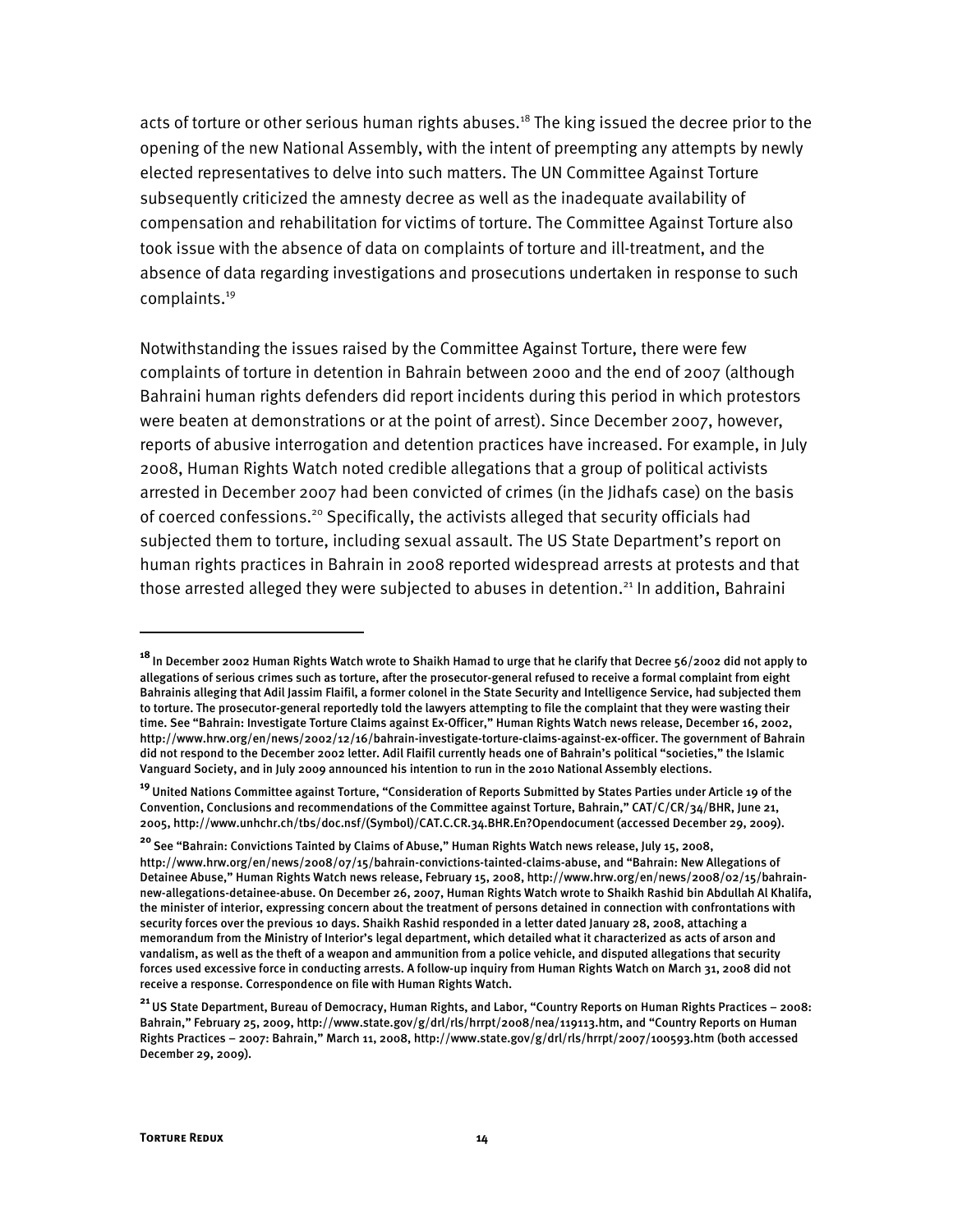human rights activists began to report an increase in complaints of serious abuse and torture from certain detainees.

In response to increasing complaints of torture and ill-treatment in 2008, the Bahrain Human Rights Society (BHRS), a legally-recognized association, requested permission from the Public Prosecution Office to visit the detention facilities of the General Directorate of Criminal Investigation (CID). The CID is housed at a Ministry of Interior compound in the Adliya district of Manama. Abdulla al-Derazi, who heads the BHRS, told Human Rights Watch that the Public Prosecution Office responded positively in January 2008 to its request, but then withdrew permission when the BHRS insisted that physicians be part of the team to visit Adliya. Derazi said that the BHRS has since made periodic requests to visit detention sites immediately after learning of arrests, but to date permission has not been forthcoming. "They usually don't respond," Derazi said.<sup>22</sup>

## Bahrain's Security Forces and Law Enforcement Apparatus

İ

The CID is an agency of the Ministry of Interior, which comprises directorates of Criminal Investigation, Forensic Evidence, Economic Crimes Prevention, and Narcotics Prevention. The office of the inspector-general of the Ministry of Interior includes a Directorate of Complaints and Human Rights.<sup>23</sup> There is also an Office of Public Security, which supervises regular police.

The Ministry of Interior administers jails and other places of detention under the supervision of the Ministry of Justice. The former detainees interviewed by Human Rights Watch for this report testified that for the most part abuse occurred at CID headquarters in Adliya, where authorities hold persons suspected of serious crimes pending investigations, and in the Short-Term Detention Unit, which Bahrainis commonly refer to as Dry Dock.24

**<sup>22</sup>**Human Rights Watch interview with Abdulla al-Derazi, Manama, June 11, 2009. In August 2009, according to reports in the Bahraini media, the minister of interior said that the BHRS could visit detention sites annually. Officials have also said that Bahrain plans to ratify the Optional Protocol to the UN Convention against Torture, which would, in theory, allow independent inspections of prisons and detention sites. See Sandeep Singh Grewal, "BHRS granted annual prison visitation rights," Bahrain Tribune, August 20, 2009.

**<sup>23</sup>**The Ministry of Interior's three other general directorates are the Coast Guard, Civil Defense, and Traffic. For a list of directorates and associated departments, see http://www.interior.gov.bh/eng/other\_directorates.asp (accessed January 12, 2010). Prior to 2002 the Public Prosecution Office was a branch of the Ministry of Interior; in that year it was moved to the Ministry of Iustice.

**<sup>24</sup>**A number of those interviewed were first held at the CID detention site and then moved to Dry Dock after meeting with (and providing confessions to) the Public Prosecution Office. In several cases, detainees said they were immediately taken to Dry Dock after their arrest. Persons suspected of lesser offences are typically held in district police stations pending investigation. See United Nations Commission on Human Rights, Report of the Working Group on Arbitrary Detention, Addendum, Visit to Bahrain, March 5, 2002 (E/CN.4/2002/77/Add.2), http://daccess-dds-

ny.un.org/doc/UNDOC/GEN/G02/112/88/PDF/G0211288.pdf?OpenElement (accessed December 29, 2009), p. 27.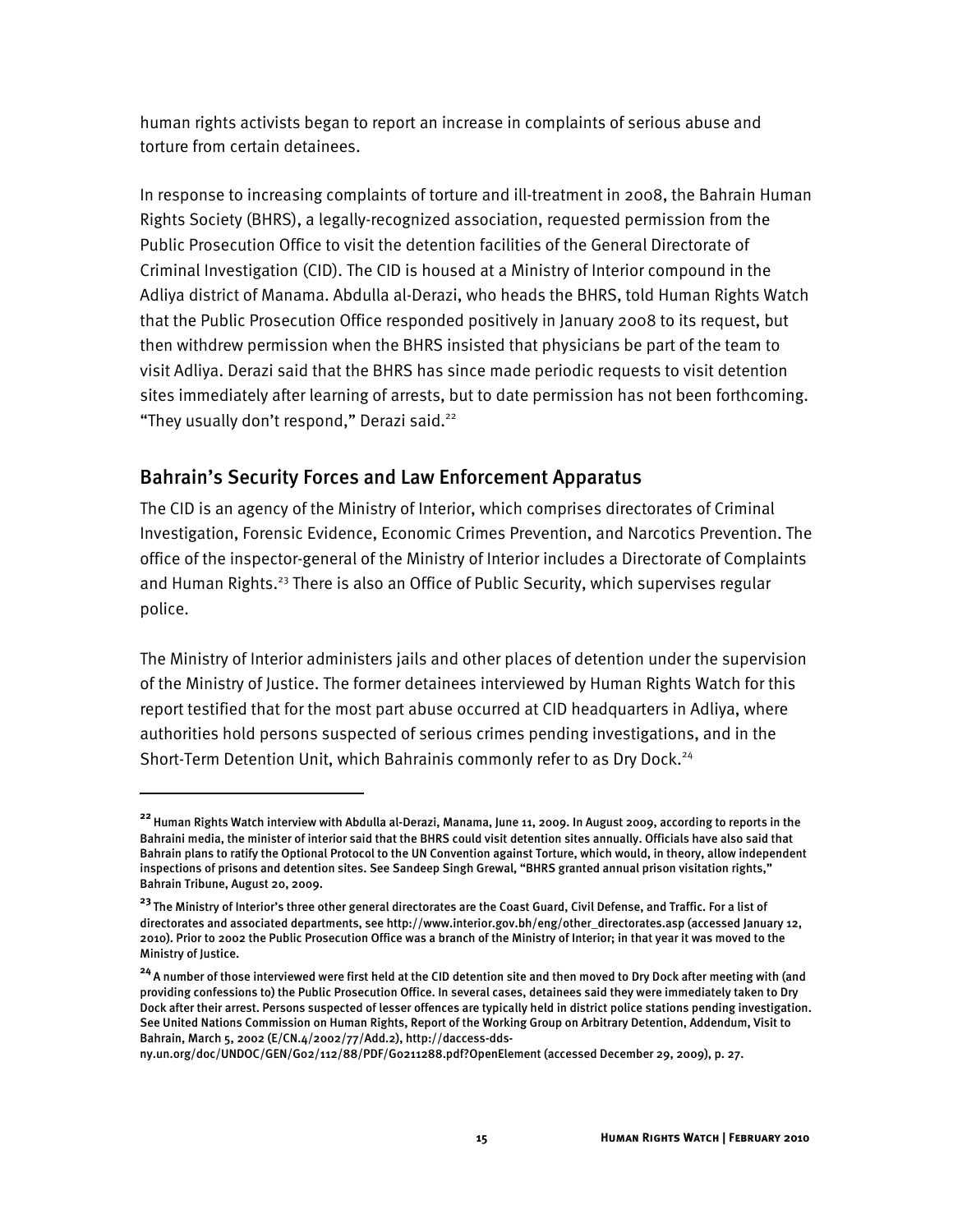Several former detainees told Human Rights Watch that they had been arrested by Special Forces, referring to the Special Security Forces under the command of the National Security Agency (NSA).<sup>25</sup> Shaikh Hamad issued Decree  $14$  in May 2002, by which the NSA replaced the General Directorate for State Security Investigations, in the Ministry of Interior. The NSA, while not formally part of the Ministry of Interior, has offices in Interior Ministry headquarters. Its director, currently Khalifa bin Abdullah Al Khalifa, has cabinet rank and is a member, along with the minister of interior, of the Supreme Defense Council, headed by the prime minister, Shaikh Khalifa bin Salman Al Khalifa.

According to the Bahrain Center for Human Rights (BCHR), the NSA has arrested numerous political activists and engaged in attacks on demonstrators.<sup>26</sup> In late 2008 the king amended Decree 14/2002 to give NSA forces equivalent status to public security forces and to make military courts the only venue for prosecuting NSA personnel.<sup>27</sup> This made it impossible, for instance, for someone to file a civil or criminal complaint against the NSA or any of its forces.

Special Security Forces take persons they have arrested to one of several possible sites for pre-investigation detention, including the CID detention site in Adliya and the Manama Police Fort, which is on the grounds of the Ministry of Interior headquarters. Several former detainees told Human Rights Watch that Special Security Forces officers subjected them to torture and abuse at an NSA facility.<sup>28</sup> The great majority of Special Security Forces are reportedly recruited from other Arab countries and Pakistan;<sup>29</sup> the BCHR claims that there are no Bahraini Shia in the ranks of the Special Security Forces, and that the only Bahraini Shia working for the NSA are a small number of informants and persons holding low-level positions.30

:

**<sup>25</sup>**Many Bahrainis refer to the NSA in English as the National Security Apparatus. This NSA is not to be confused with the Naval Support Activity operation associated with the US Fifth Fleet headquarters in Bahrain.

**<sup>26</sup>**Bahrain Center for Human Rights, "Dangerous Statistics and Facts about the National Security Apparatus," March 8, 2009, http://www.bahrainrights.org/eng/node/2784 (accessed October 21, 2009).

**<sup>27</sup>**Bahrain Center for Human Rights, "Granting the National Security Apparatus the power of General Attorney and immunity from prosecution before Civil Courts," http://www.bahrainrights.org/eng/node/2698 (accessed January 26, 2009).

**<sup>28</sup>**As noted above, there is significant co-mingling in the operations of the NSA and CID; it is apparently not unusual for NSA personnel to be in CID facilities or vice versa.

**<sup>29</sup>**Pakistani and other non-Bahraini security officers work for the Bahraini security services; they are not seconded by their governments.

**<sup>30</sup>**Bahrain Center for Human Rights, "Dangerous Statistics and Facts about the National Security Apparatus," http://www.bahrainrights.org/eng/node/2784. Nabeel Rajab, president of BCHR, told Human Rights Watch that the BCHR determined the composition of NSA forces by reviewing the names of all active-duty members (email communication, October 21, 2009). In September 2009 a Bahraini court sentenced Hassan Salman, a 26-year-old computer expert with the General Authority for Social Insurance, to three years in prison for publishing the names of all NSA officers on a website. Salman reportedly confessed that he had done so out of anger at the role of the NSA in arresting opposition leaders Hassan Mushaima and Shaikh Moqdad (see below). On the Hassan Salman case, see Bahrain Human Rights Monitor, "Public Statement: the Trial of Hassan Salman and its Implications," October 2009.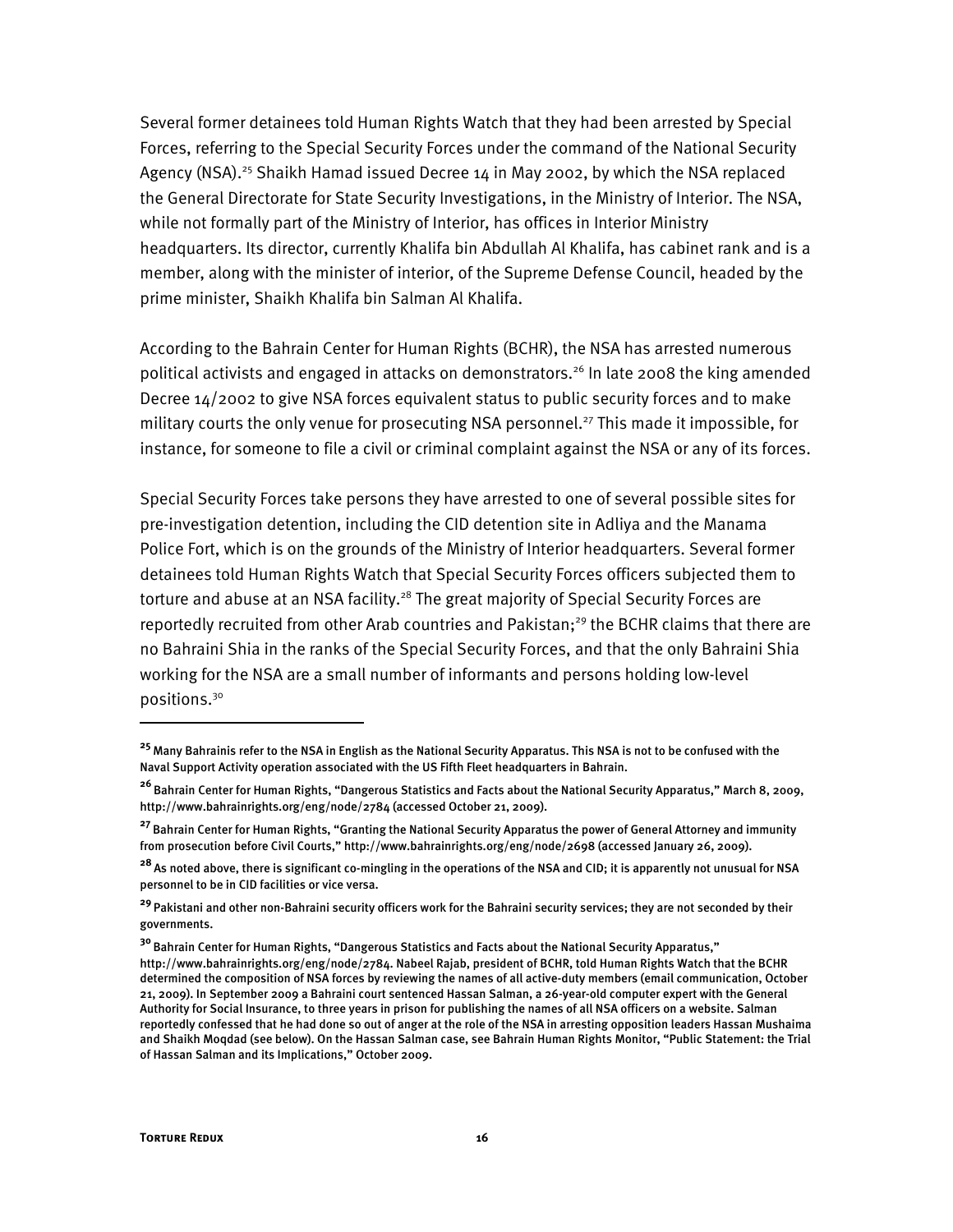We note that Bahrain's minister of interior, Shaikh Rashid bin Abdullah Al Khalifa, during a visit to France in late November 2007 signed a cooperation agreement under which French police officers working with the Compagnie Republicaine de Securite (CRS) have provided training for the Special Security Forces in controlling street demonstrations.<sup>31</sup> Moreover, the United Kingdom, whose nationals had once been deeply implicated in abuses by Bahraini security forces, today provides three full-time advisors from Bramshill, the UK police staff college, in the areas of criminal investigation, forensic science, and community policing.<sup>32</sup> Bahrain's security relationship with the United States mainly involves the US's provision of training and equipment for the Bahrain Defense Forces, which have not been involved in suppressing demonstrations or other internal security matters. Bahrain is headquarters for the US Navy's Fifth Fleet, and in 2003 the US designated Bahrain as a major non-NATO ally.

#### Cases Giving Rise to Torture Complaints

İ

The former detainees whom Human Rights Watch interviewed were among those detained in the Jidhafs, Karzakan, and Hujaira cases, the circumstances of which are detailed below. As mentioned in the previous chapter, most of these individuals had been released as a result of a pardon issued by the king in April 2009. As the procedural history of the Karzakan case makes clear, the pardon did not constitute an amnesty or preclude the prosecution of criminal cases, but rather suspended certain proceedings and allowed for the release from custody of certain individuals at least temporarily.<sup>33</sup> According to one of the defense attorneys in the Hujaira case, the authorities can reinstate the suspended proceedings at any time.<sup>34</sup> In fact, the trial of certain defendants in the Karzakan case recommenced after being suspended on the basis of the pardon and concluded on October 13, 2009, with the dismissal of all charges against the defendants, as discussed in greater detail below.35

**<sup>31</sup>**The CRS units, affiliated with the Direction Centrale des Compagnies de Securite (DCRS), are the operational reserve units of the French National Police, the branch of the French police principally charged with maintaining public order. The text of the agreement (http://www.senat.fr/dossierleg/pjl08-312.html), which was sent to the French Senate for ratification in April 2009, covers a wide range of security concerns, including counterterrorism and organized crime. French foreign ministry officials, in a meeting on November 24, 2009, told Human Rights Watch that to date training has mainly involved French experts conducting crowd control training in Bahrain, with follow up provided by one or more liaison officers posted at the French embassy in Manama.

**<sup>32</sup>**See the website of the National Policing Improvement Agency, http://www.npia.police.uk/en/6589.htm (accessed December 30, 2009). On the leading role of UK nationals in Bahrain's State Security Directorate over three decades, until 1999, see Human Rights Watch, Routine Abuse, Routine Denial, p. 16.

**<sup>33</sup>**Ministry of Justice and Islamic Affairs, Courts' Administration, Case No. 7/2009/1057, Order, April 28, 2009 (the court "discontinued" the Hujaira case, which concerned alleged terrorist activities).

**<sup>34</sup>**Human Rights Watch interview with defense counsel Mohamed Ahmed Abdulla, Manama, June 10, 2009.

**<sup>35</sup>**Mazen Mahdi, "Bahrain Court Acquits 19 of Policeman's Murder," Gulf Times (Doha, Qatar), October 13, 2009.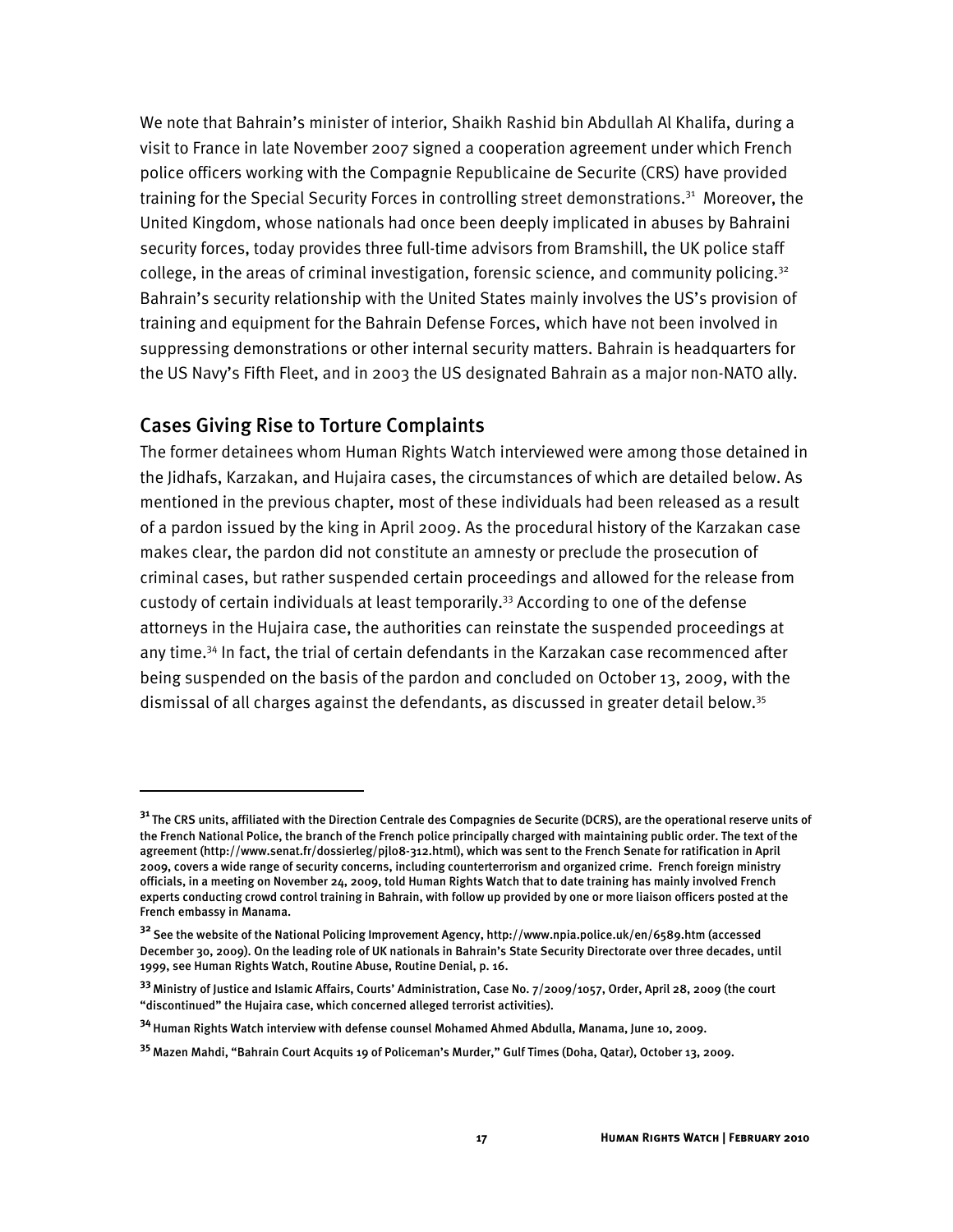#### *Jidhafs case*

In mid-December 2007 protestors held a series of demonstrations in and around Manama, including in the largely Shia village of Jidhafs, in response to alleged abuses by security forces. On December 17 Ali Jassim Makki, a protestor, died following one confrontation between demonstrators and security forces, and clashes involving protestors and security forces grew more intense.<sup>36</sup> During clashes on December 21, protestors apparently set fire to an empty police vehicle and allegedly stole a weapon from the vehicle. $37$ 

In a statement on December 26, the Ministry of Interior described the incidents as "a cycle of unlicensed and unauthorized rallies" that "tended to quickly degenerate into violence and vandalism." The statement added that there were "very few arrests," and that those arrested would face charges of arson and vandalism. $38$  According to the opposition Haq Movement, authorities detained 48 persons between December 17 and December 27.<sup>39</sup> In July 2008, the First Supreme Criminal Court sentenced 11 of the 15 individuals who ultimately had been charged in the Jidhafs case to jail terms for offenses that included illegal assembly, arson, attacking security forces, and illegal possession of weapons.<sup>40</sup> Those who had been imprisoned on the basis of these convictions were freed pursuant to the king's pardon.

#### *Karzakan case*

There were two events near the village of Karzakan that for judicial purposes were initially treated as related. The first, on March 6, 2008, involved a fire allegedly set on the farm of Shaikh Abd al-Aziz Attiyatallah Al Khalifa, a ruling family member and the head of the NSA from its establishment in 2002 until September 2005. The other incident, on April 9, involved clashes between demonstrators and security forces in which an unmarked police vehicle was set afire. A plainclothes Pakistani officer with the NSA, Majid Asghar Ali, died, although apparently not as a result of being trapped in the burning vehicle, as authorities claimed. The Public Prosecution Office charged 15 individuals in connection with the alleged

I

**<sup>36</sup>**Government officials at the time said that Jassim had died of natural causes; protestors said he died after inhaling tear gas used by security forces. According to BCHR, the clashes at the time involved NSA forces. See Bahrain Center for Human Rights, "Dangerous Statistics and Facts about the National Security Apparatus," http://www.bahrainrights.org/en/node/2784.

**<sup>37</sup>**"Bahrain: Investigate Alleged Torture of Activists," Human Rights Watch news release, January 20, 2008, http://www.hrw.org/en/news/2008/01/20/bahrain-investigate-alleged-torture-activists.

**<sup>38</sup>**Email communication to Human Rights Watch from Foreign Media Affairs, an office in the Ministry of Information, December 26, 2007.

**<sup>39</sup>**Haq Movement of Liberties and Democracy – Bahrain press release, by email to Human Rights Watch, December 27, 2007.

**<sup>40</sup>**Human Rights Watch interview with defense counsel Hafiz Ali Muhammad, Manama, June 11, 2009. Muhammad said that no lawyers were present for the first interrogation of the Jidhafs case defendants by the Public Prosecution Office. He said he met his clients only three weeks after filing a request.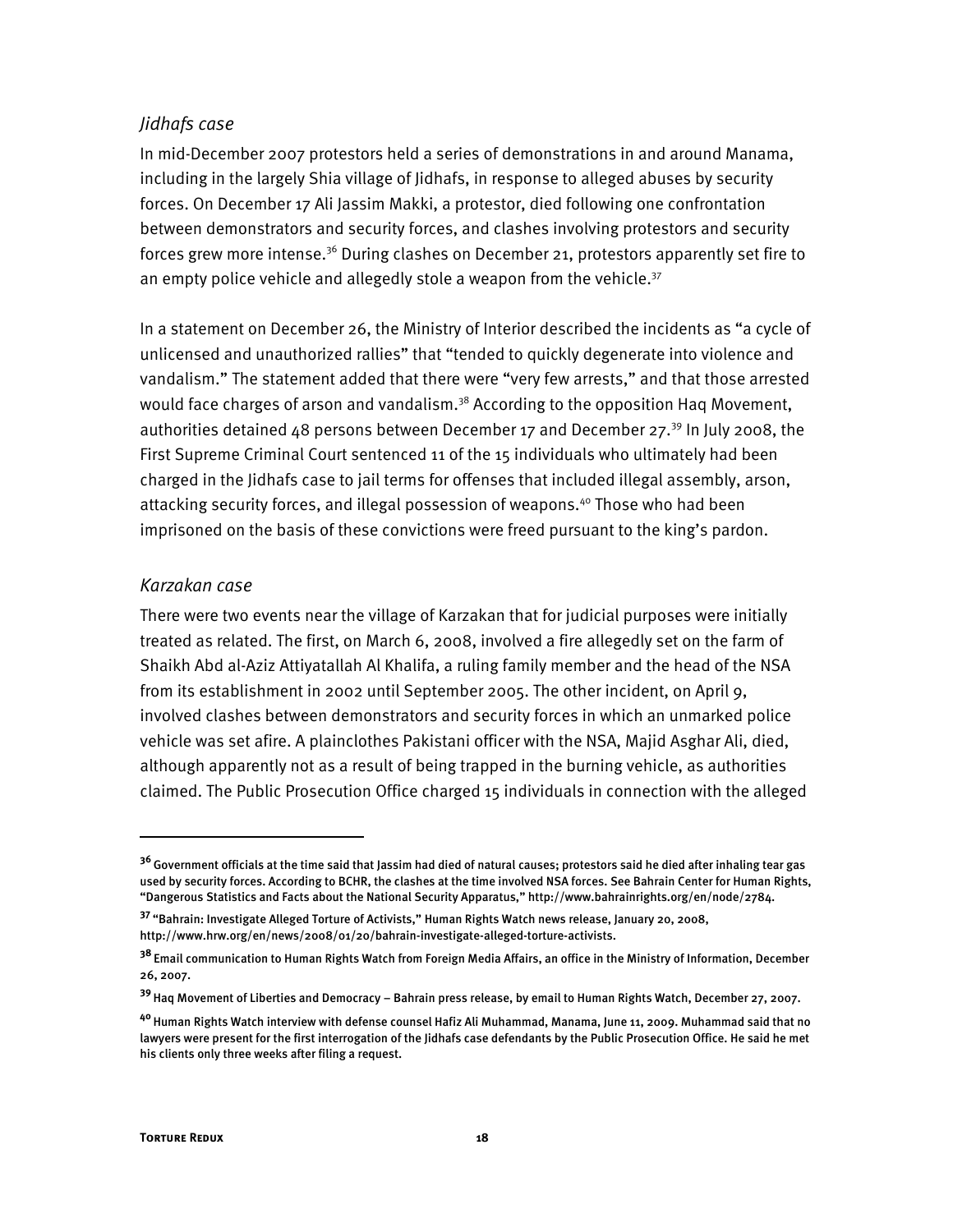arson on the farm, and 19 in connection with the torching of the police vehicle and the death of the Pakistani officer. The charges included arson and participation in illegal gatherings.<sup>41</sup>

Although the First Supreme Criminal Court initially consolidated the two cases, the matters were ultimately severed. The case involving the alleged arson attack on the farm was suspended on April 12, 2009 pursuant to the king's pardon and has not recommenced. Also on April 12, 2009, the court suspended the case concerning the death of the NSA officer.<sup>42</sup> However, that matter resumed in May 2009 and, as mentioned, concluded in October 2009 with the acquittal of all defendants on all charges.<sup>43</sup>

One of the individuals Human Rights Watch interviewed, a resident of a village near Karzakan, had been detained in early February 2008 in connection with an alleged earlier arson attack against property belonging to another member of the ruling family. He was released following an initial court hearing that was not part of the Karzakan case.

### *Al-Hujaira case*

İ

During the last two weeks of December 2008, security forces arrested approximately 35 individuals, including prominent opposition leaders Hassan Mushaima and Shaikh Muhammad Habib al-Moqdad.44 The Public Prosecution Office accused these individuals of establishing an illegal group for the purpose of undermining the constitution of Bahrain, hindering public authorities from performing their duties, and violating the rights of citizens, including through terrorism. The defendants were also charged with unauthorized weapons and explosives training.<sup>45</sup> Authorities asserted that many of the defendants had received this training in al-Hujaira, Damascus.46

On December 28, 2008, state-controlled television broadcast a compilation of excerpts from taped conversations in which 11 of the defendants appeared to admit to involvement in a

**<sup>41</sup>**Human Rights Watch interview with defense counsel Muhammad al-Tajer, Manama, June 11, 2009; and Ministry of Justice and Islamic Affairs, Courts' Administration, Case No. 7/2008/03252, Verdict, October 13, 2009. The court concluded in its verdict, based on a forensic report, that the officer had died as a result of an injury to his head, which could have resulted from falling from his car. The court found, thus, that "there [wa]s no connection between the deeds attributed to the defendants and his death..."

**<sup>42</sup>**Human Rights Watch interview with Muhammad al-Tajer, June 11, 2009.

**<sup>43</sup>**Ministry of Justice and Islamic Affairs, Courts' Administration, Case No. 7/2008/03252, Verdict, October 13, 2009.

**<sup>44</sup>**Human Rights Watch interview with defense counsel Mohamed Ahmed Abdulla, June 10, 2009, and Referral Order, Case No. 1403/2008, Criminal Public Prosecution Office, February 10, 2009. Of the 35 individuals who ultimately were charged, court papers indicate that a number had not been detained at the commencement of the trial.

**<sup>45</sup>**Referral Order, Case No. 1403/2008, Criminal Public Prosecution Office, February 10, 2009.

**<sup>46</sup>**Human Rights Watch interview with Mohamed Ahmed Abdulla, June 10, 2009.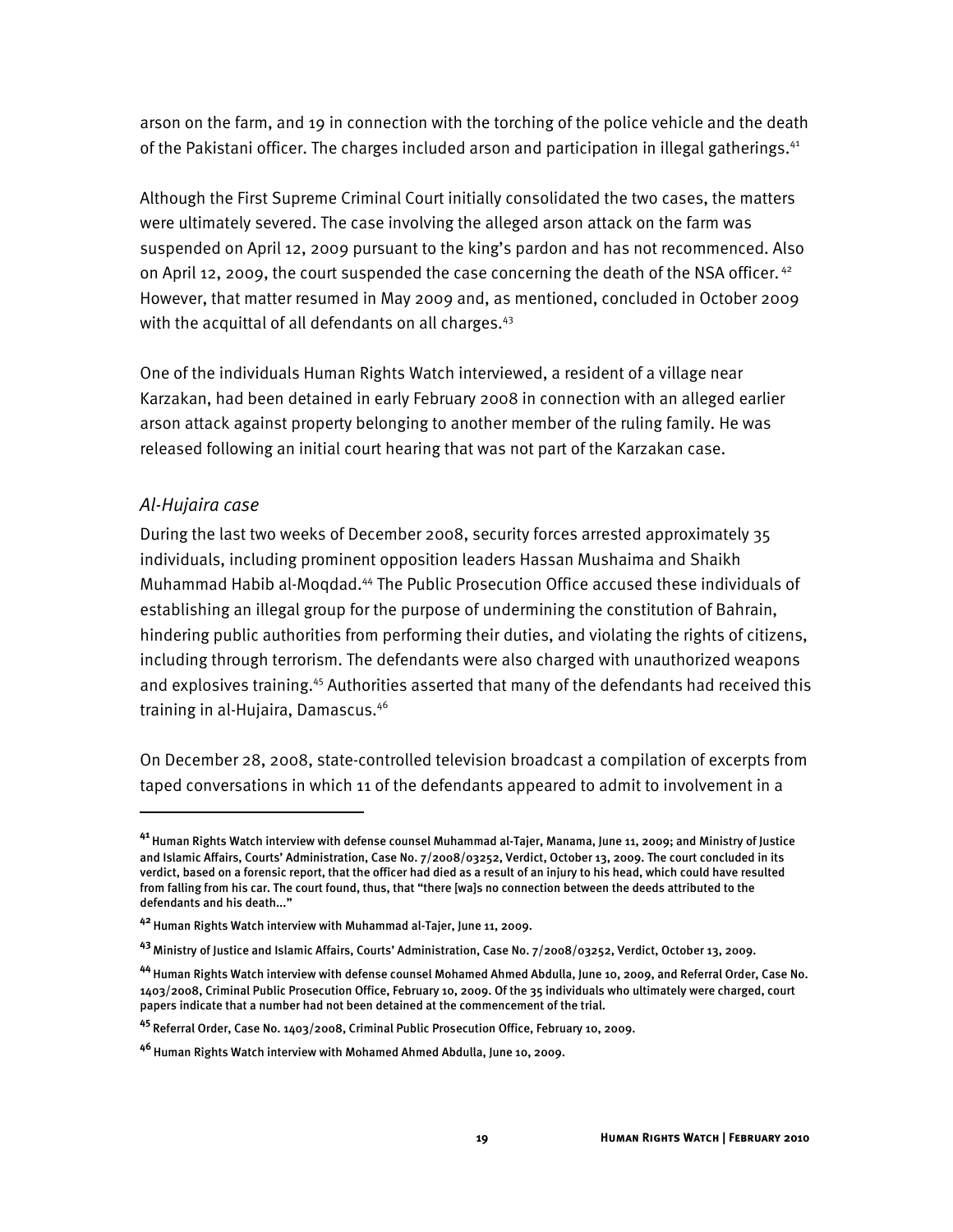range of allegedly terrorism-related activities and to carrying out violent acts at an opposition rally earlier in December. $47$  The broadcast assembled brief elements of the statements, shifting from one defendant to another and back again, without at any point naming the defendants, although their faces were shown. The broadcast also included scenes of rioting and voice-over commentary about the threat of terrorism.<sup>48</sup> Two daily newspapers, the pro-government Al-Ayyam and the independent Al-Waqt, printed what appear to be complete transcripts of the program the next day, December 29, and named those defendants who allegedly confessed.<sup>49</sup> In their broadcast statements, the defendants talked about their putative recruitment, preparation, and training, and said that attacks were planned to coincide with important national holidays. They also implicated Hassan Mushaima as being responsible for inciting such activities and violence.<sup>50</sup>

A Bahraini court discontinued the prosecution of this case indefinitely (and before verdict) on April 28, 2009, based upon the king's pardon.<sup>51</sup>

**<sup>47</sup>**As discussed in Chapter IV, the defendants told Human Rights Watch they believed that they were having conversations with a "shaikh" and were unaware that their conversations were being videotaped for later broadcast as confessions. See the Human Rights Watch interviews below with Yassin Ali Ahmad Mushaima and Muhammad al-Hamadi.

**<sup>48</sup>**See, for instance, http://www.youtube.com/watch?v=3Ede6kVu0JM,

http://www.youtube.com/watch?v=qecmeixIo7M&feature=related, and

http://www.youtube.com/watch?v=WDA4\_kOz8CA&feature=related (all accessed January 12, 2010). Minister of Culture and Information Mai Al Khalifa, after she was questioned by a member of parliament about the broadcast, held the Public Prosecution Office responsible. "It is not the job of the Ministry of Culture and Information, while carrying out a judicial order, to inspect the nature of the broadcast setting, or to be sure of the presence of lawyers," she said. "It is not for the Ministry of Information to interfere in such matters." Bahrain Human Rights Monitor, "Minister of information: Broadcasting 'Hujaira' Confessions is Legal," March 2009, p. 10.

**<sup>49</sup>**The printed transcript of the televised "confessions" program is available at http://alwaqt.com/art.php?aid=144694 and http://www.alayam.com/ArticleDetail.asp?CategoryId=2&ArticleId=373095.

**<sup>50</sup>**Ibid.

**<sup>51</sup>**Ministry of Justice and Islamic Affairs, Courts' Administration, Case No. 7/2009/1057, April 28, 2009.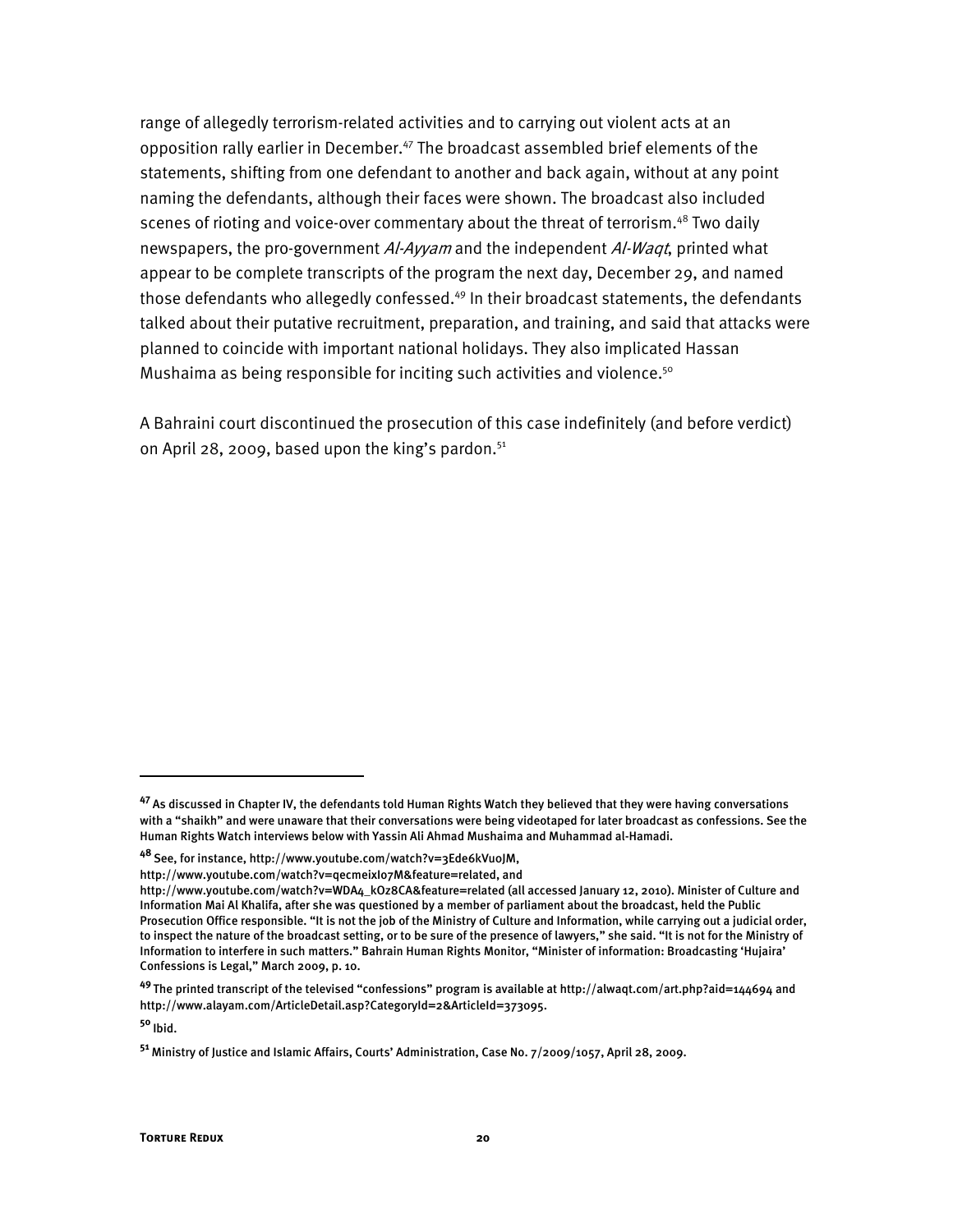## **III. Legal Framework**

Bahrain is party to three treaties that prohibit torture as well as cruel, inhuman or degrading treatment: the Convention against Torture;<sup>52</sup> the International Covenant on Civil and Political Rights (ICCPR);<sup>53</sup> and the revised Arab Charter on Human Rights (the Arab Charter).<sup>54</sup> Bahrain's constitution, penal code, and code of criminal procedure also forbid the use of torture or other conduct that violates human dignity.

#### Convention against Torture

The Convention against Torture, to which Bahrain acceded on February 18, 1998, states,

[T]orture means any act by which severe pain or suffering, whether physical or mental, is intentionally inflicted on a person for such purposes as obtaining from him or a third person information or a confession, punishing him for an act he or a third person has committed or is suspected of having committed, or intimidating or coercing him or a third person, or for any reason based on discrimination of any kind, when such pain or suffering is inflicted by or at the instigation of or with the consent or acquiescence of a public official or other person acting in an official capacity.<sup>55</sup>

Under the Convention against Torture, a state must "take effective legislative, administrative, judicial or other measures to prevent acts of torture in any territory under its jurisdiction."<sup>56</sup> Authorities must also systematically review custodial and interrogation practices and procedures with a view to preventing torture.<sup>57</sup> Furthermore, the Convention against Torture requires a state party to conduct a prompt and impartial investigation "wherever there is reasonable ground to believe that an act of torture has been committed in

I

**<sup>52</sup>**Convention against Torture and Other Cruel, Inhuman or Degrading Treatment or Punishment, adopted December 10, 1984, G.A. res. 39/46, annex, 39 U.N. GAOR Supp. (No. 51) at 197, U.N. Doc. A/39/51 (1984), entered into force June 26, 1987.

**<sup>53</sup>**International Covenant on Civil and Political Rights, G.A. res. 2200A (XXI), 21 U.N. GAOR Supp. (No. 16) at 52, U.N. Doc. A/6316 (1966), 999 U.N.T.S. 171, entered into force March 23, 1976.

**<sup>54</sup>**Arab Charter on Human Rights, adopted by the Council of the League of Arab States on May 22, 2004, U.N. Doc. CHR/NONE/2004/40/Rev.1., entered into force March 15, 2008.

**<sup>55</sup>**Convention against Torture, art. 1(1).

**<sup>56</sup>**Ibid., art. 2(1).

**<sup>57</sup>**Ibid., art. 11.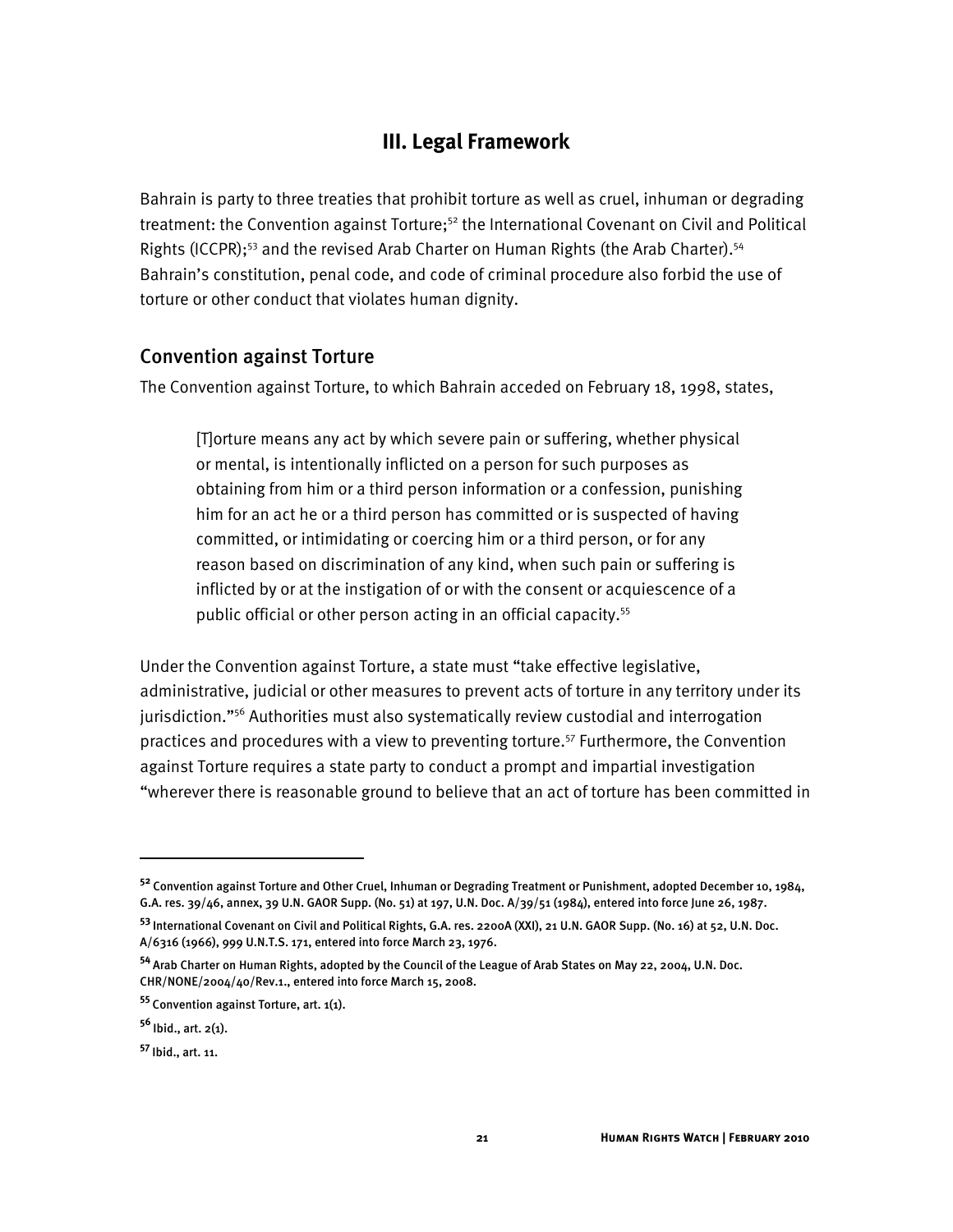any territory under its jurisdiction."<sup>58</sup> A state must also ensure that any victim of torture "obtains redress and has an enforceable right to fair and adequate compensation...."59 Particularly relevant to this report, statements extracted by torture shall not be used as evidence in any proceeding "except against a person accused of torture as evidence that the statement was made."<sup>60</sup>

The Convention against Torture also requires states to take measures to prevent acts that fall short of torture but that amount to "cruel, inhuman or degrading treatment or punishment."<sup>61</sup>

## International Covenant on Civil and Political Rights

Bahrain acceded to the ICCPR on September 20, 2006.<sup>62</sup> The ICCPR provides that "[n]o one shall be subjected to torture or to cruel, inhuman or degrading treatment or punishment."<sup>63</sup> Further, arrestees and detainees "shall be treated with humanity and with respect for the inherent dignity of the human person."<sup>64</sup> The ICCPR requires that states undertake efforts "to respect and to ensure to all individuals ... the rights recognized in the present Covenant, without distinction of any kind...."<sup>65</sup>

#### Arab Charter on Human Rights

Bahrain ratified the Arab Charter in 2006,<sup>66</sup> and the treaty entered into force on March 15, 2008. With regard to torture and ill-treatment, the Arab Charter mirrors the ICCPR, and provides that "[n]o one shall be subjected to physical or psychological torture or to cruel, degrading, humiliating or inhuman treatment."<sup>67</sup> The charter obliges states to criminalize such acts, and to guarantee legal redress, rehabilitation, and compensation for torture

I

**<sup>64</sup>**Ibid., art. 10.

**<sup>65</sup>**Ibid., art. 2(1).

**<sup>67</sup>**Arab Charter, art. 8(1).

**<sup>58</sup>**Ibid., art. 12.

**<sup>59</sup>**Ibid., art. 14.

**<sup>60</sup>**Ibid., art. 15.

**<sup>61</sup>**Ibid., art. 16(1).

**<sup>62</sup>**Bahrain's Accession to the ICCPR, C.N.764.2006.TREATIES-15 (September 20, 2006), http://untreaty.un.org/English/CNs/2006/701\_800/764E.pdf (accessed January 12, 2010).

**<sup>63</sup>**ICCPR, art. 7.

**<sup>66</sup>**See information provided by Bahrain to the UN Committee on the Elimination of Discrimination Against Women (CEDAW), as set out in Consideration of reports submitted by States Parties under article 18 of the Convention on the Elimination of All Forms of Discrimination against Women: combined 5th, 6th and 7th periodic reports of States Parties: Bahrain, CEDAW/C/BHR/2/Add.1, June 6, 2008, http://www2.ohchr.org/english/bodies/cedaw/cedaws42.htm (accessed January 12, 2010), p. 7.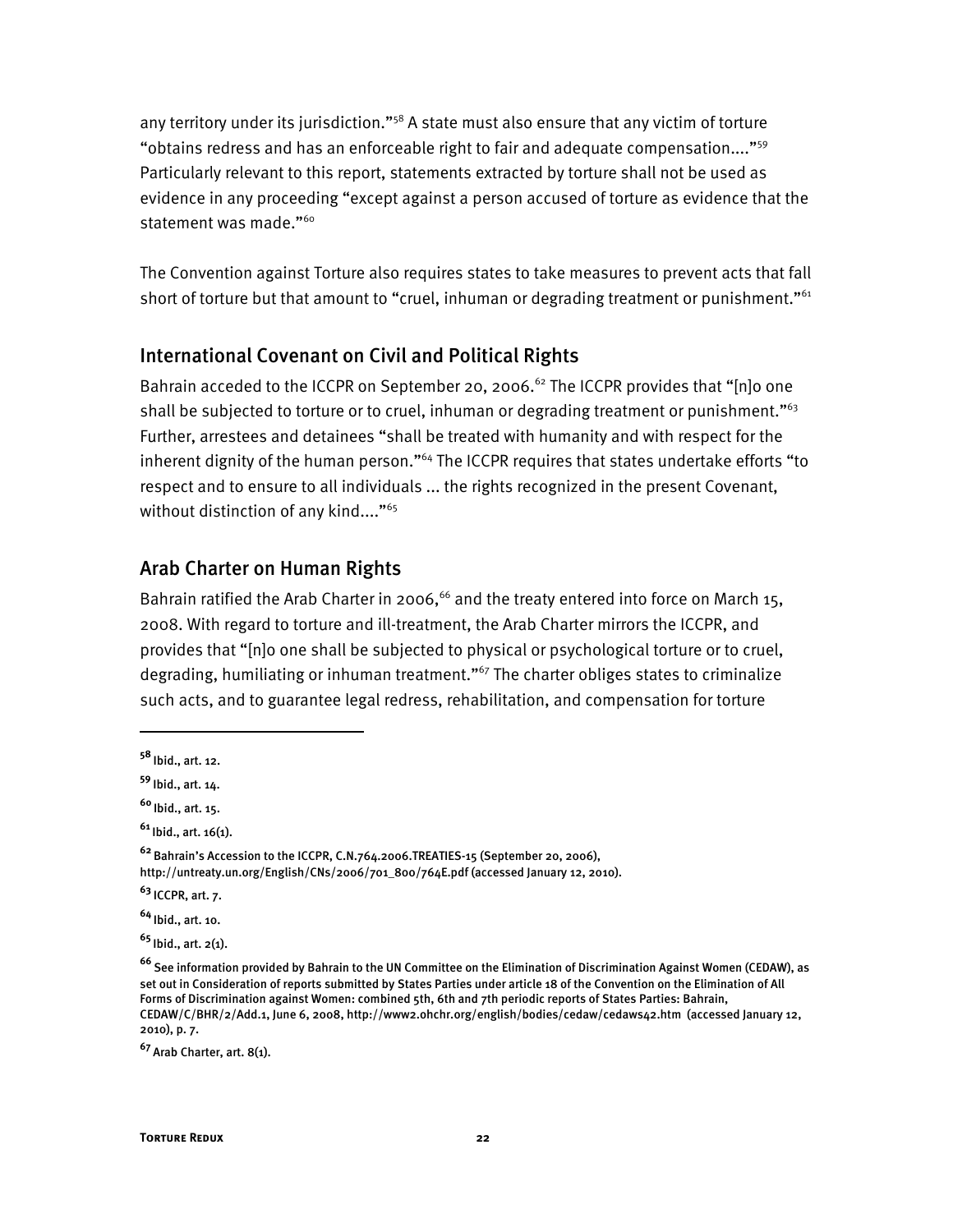victims.68 The Arab Charter further provides that "[a]ll persons deprived of their liberty shall be treated with humanity and with respect for the inherent dignity of the human person."<sup>69</sup>

## Bahraini Law

As required by international treaties to which it is a party, Bahrain has implemented legislation that forbids torture.<sup>70</sup> More specifically, Bahrain's constitution provides that "[n]o person shall be subjected to physical or mental torture, or inducement, or undignified treatment...."71 Furthermore, a person accused of a crime may not be harmed physically or mentally.<sup>72</sup>

Bahrain's penal code criminalizes the use of "torture, force or threats, either personally or through a third party, against an accused person, witness or expert" in order to induce a person to confess to an offense or to offer statements or related information.73 It also provides that civil servants (and any other persons) who engage in torture shall be subjected to a term of imprisonment.<sup>74</sup>

The code of criminal procedure provides that anyone arrested or detained must be treated "in such a manner as to maintain his human dignity and shall not be subjected to any bodily or psychological harm."75 Further, the law requires that interrogations of those detained be conducted by the Public Prosecution Office in the presence of the accused person's lawyer.<sup>76</sup> As a remedy for violations of these provisions, Bahrain's constitution provides that "[a]ny statement or confession proved to have been made under torture, inducement, or such treatment, or the threat thereof, shall be null and void."77

**<sup>68</sup>**Ibid., art. 8(2).

**<sup>69</sup>**Ibid., art. 20(1).

**<sup>70</sup>**The UN Committee Against Torture, in its 2005 review of Bahrain's country report, recommended that Bahraini law be modified in order to bring the definition of torture into conformity with that of the Convention against Torture, ensure that all acts of torture constitute criminal offenses, and specify appropriate penalties. UN Committee Against Torture, "Consideration of Reports Submitted by States Parties under Article 19 of the Convention, Conclusions and Recommendations of the Committee against Torture, Bahrain," CAT/C/CR/34/BHR, June 21, 2005,

http://www.unhchr.ch/tbs/doc.nsf/(Symbol)/CAT.C.CR.34.BHR.En?Opendocument, para. 7.

**<sup>71</sup>**Bahrain constitution, art. 19(d).

**<sup>72</sup>**Ibid., art. 20(d).

**<sup>73</sup>**Bahrain penal code, arts. 208, 232.

**<sup>74</sup>**Ibid.

**<sup>75</sup>**Bahrain code of criminal procedure, art. 61.

**<sup>76</sup>**Ibid., arts. 133-35.

**<sup>77</sup>**Bahrain constitution, art. 19(d).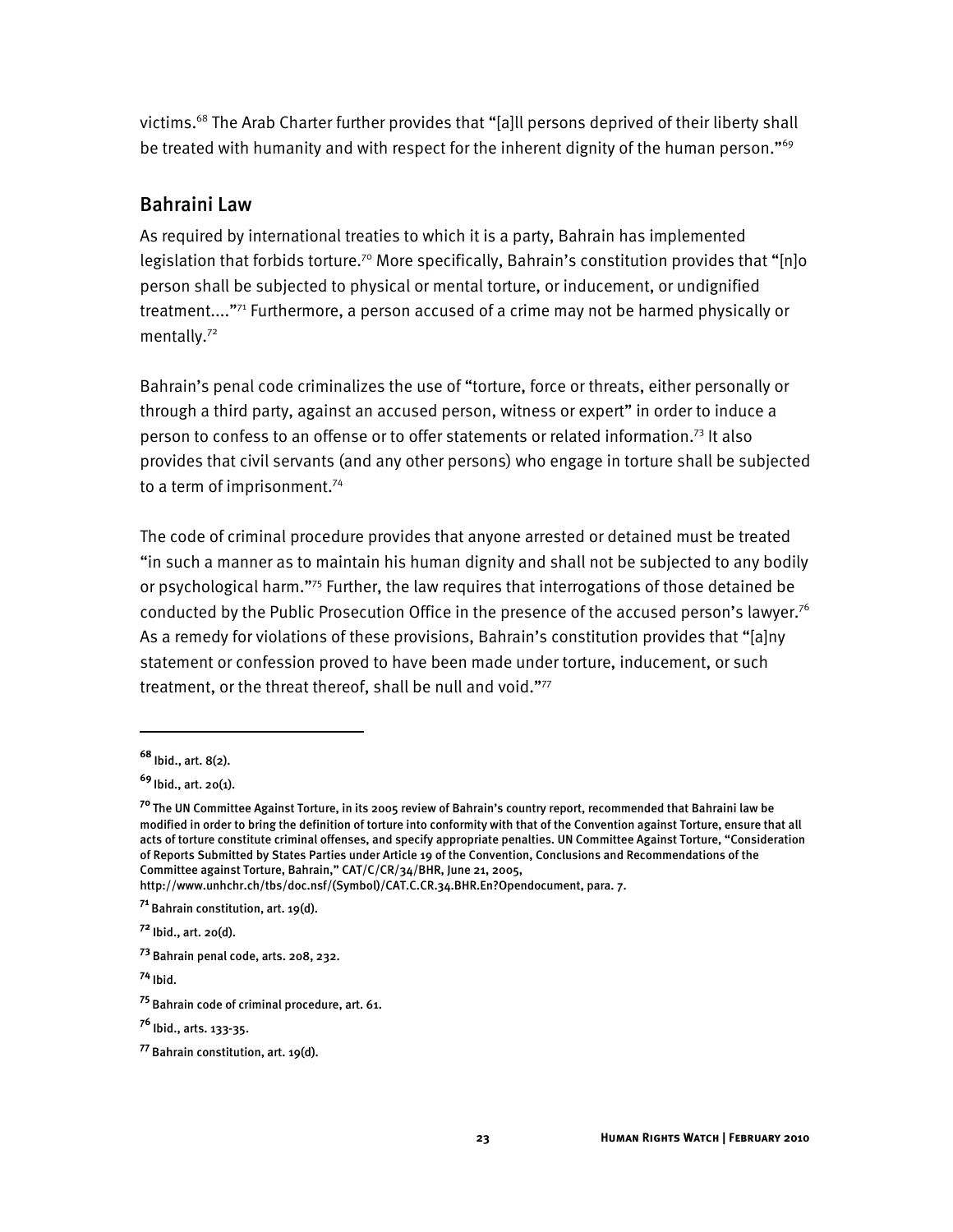Bahraini law requires that suspects be presented to the Public Prosecution Office within 48 hours of arrest.<sup>78</sup> When the Public Prosecution Office issues a summons or an arrest warrant, the arresting authority must present the suspect to them "immediately" or, if not feasible, within 24 hours.<sup>79</sup> The Public Prosecution Office must decide whether to charge the suspect with a criminal offense and, if the individual is charged, whether to continue his detention or order his release.<sup>80</sup> A person may be held for up to seven days in pretrial detention, after which a court may authorize additional pretrial detention of up to six months. $81$  The Public Prosecution Office, however, has the power to extend pretrial detention for up to a total of 45 days for offenses found in the special section of the penal code pertaining to national security crimes.<sup>82</sup> The High Criminal Court must approve any pretrial detention exceeding  $45$ days in the context of national security crimes. $83$ 

The Public Prosecution Office is charged with investigating and prosecuting all crimes, which would include torture.<sup>84</sup> The Public Prosecution Office can also demand that law enforcement agencies investigate and punish breaches of duty by their officers.<sup>85</sup> Ministry of Interior officials told Human Rights Watch that the Ministry of Interior's inspector-general investigates all complaints of torture and, if warranted, refers such complaints to the Police Court within the Ministry of Interior.<sup>86</sup> Civil servants, medical professionals, and other civilians are required to report crimes to the Public Prosecution Office or other relevant authorities.<sup>87</sup>

Under Bahraini law victims of torture can also seek redress through a civil action.<sup>88</sup> However, Decree 56/2002, discussed above, confers immunity from investigation or prosecution on

**<sup>78</sup>**Bahrain code of criminal procedure, art. 57.

**<sup>79</sup>**Ibid., art. 141.

**<sup>80</sup>**Ibid., arts. 57, 141-142.

**<sup>81</sup>**Ibid., arts. 147-148.

**<sup>82</sup>**Ibid., art. 147, and Bahrain penal code, arts. 112-177.

**<sup>83</sup>**Bahrain code of criminal procedure, art. 148.

**<sup>84</sup>**Ibid., arts. 5, 8 and 81.

**<sup>85</sup>**Ibid., art. 44,

**<sup>86</sup>**See below, "Official Denials." International law does not preclude the use of specialized courts for military or security personnel. However, the trend is very much against the use of such courts, which would at a minimum have to meet international standards of independence and impartiality in order to comply with international law. Human Rights Watch does not have sufficient information regarding the Police Court in Bahrain's Ministry of Interior to assess whether it meets such standards. The UN Human Rights Committee has consistently called for civilian courts to try cases of alleged human rights violations.

**<sup>87</sup>**Bahrain code of criminal procedure, arts. 47-48.

**<sup>88</sup>**Ibid. art. 22, and Bahrain civil law, art. 158.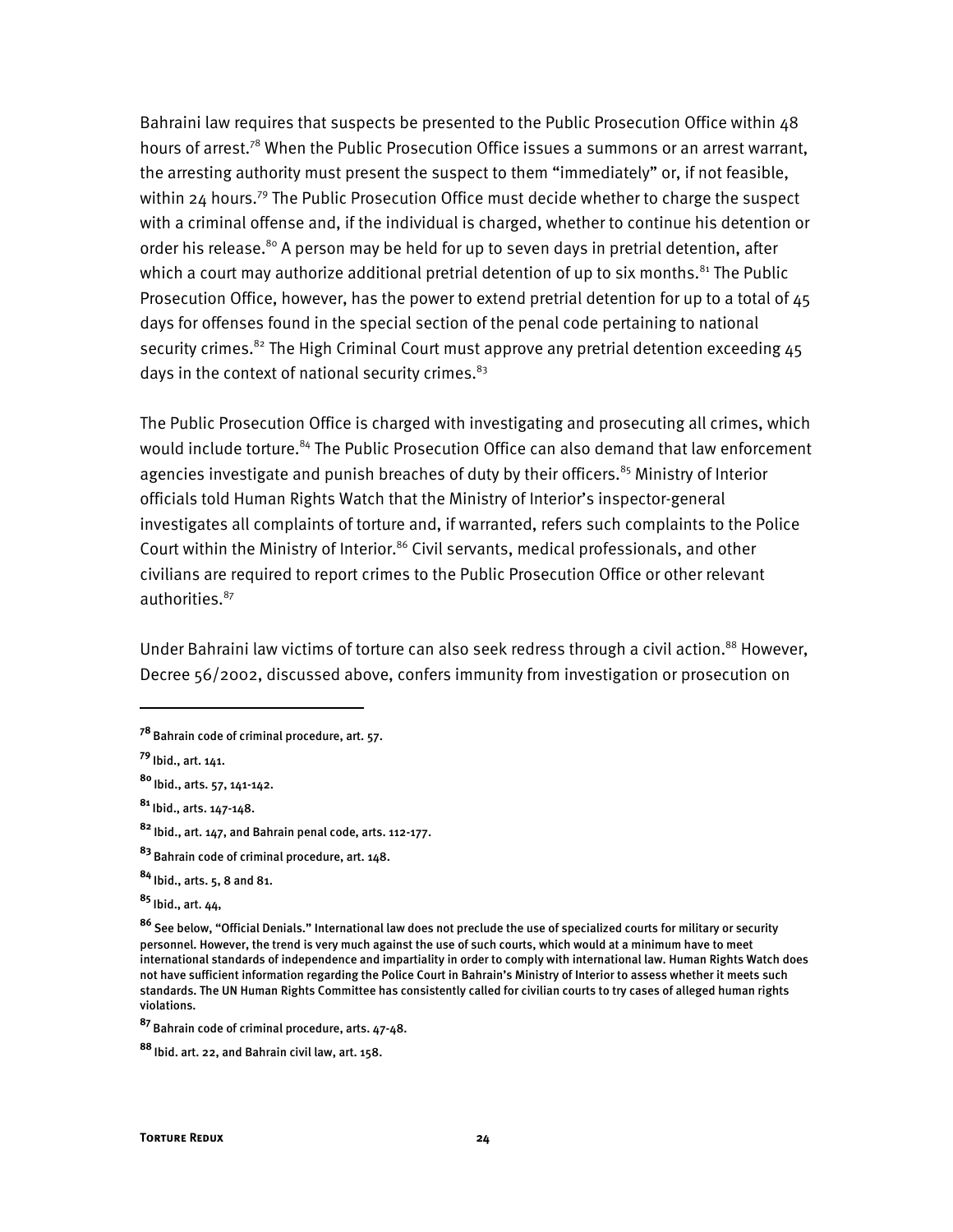government officials alleged to be responsible for torture or other serious human rights abuses committed prior to 2001.<sup>89</sup> These provisions, on their face, appear to violate the Convention against Torture.

I

**<sup>89</sup>**Royal Decree 56/2002.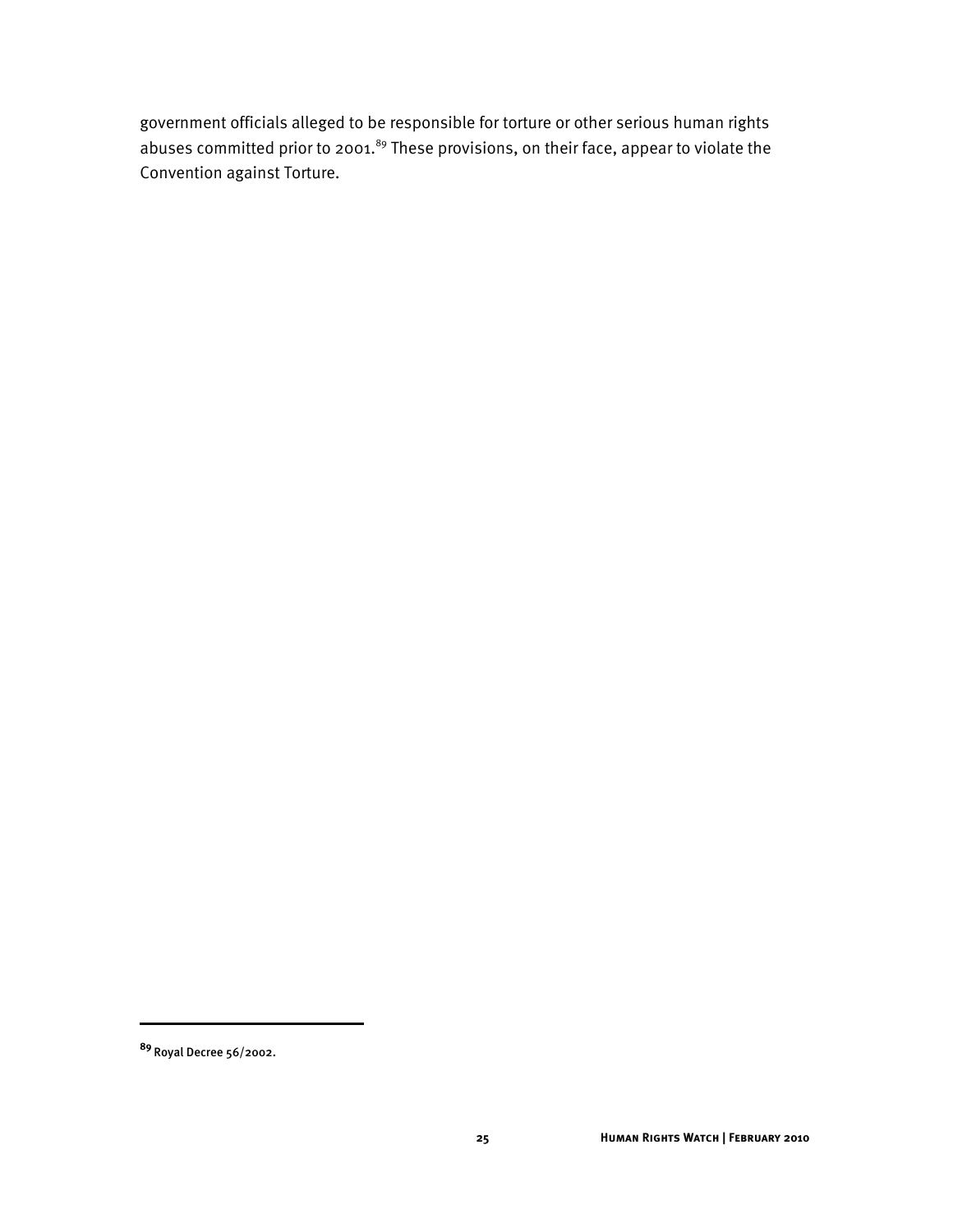## **IV. Allegations of Torture or Cruel, Inhuman or Degrading Treatment**

Based upon its interviews and review of the documentary record, Human Rights Watch has concluded that there is credible evidence demonstrating that, since December 2007, Bahraini security forces<sup>90</sup> have:

- used electro-shock devices against detainees;
- suspended detainees in painful positions;
- beat detainees' feet with rubber hoses and/or batons;
- slapped, punched, and kicked detainees, and beaten them with implements;
- forced detainees to stand for prolonged periods of time; and
- threatened detainees with death and rape.

The use of these techniques, separately and in combination, violates Bahrain's obligations under international and national law, as reference to any number of authorities makes plain. For example, international courts have repeatedly classified the use of electro-shock devices as torture or cruel, inhuman or degrading treatment.<sup>91</sup> Similarly, courts have found that suspending victims by their arms and legs constitutes torture.<sup>92</sup> Further, courts have characterized the beating of feet as torture,<sup>93</sup> and have deemed other forms of beating to be torture or cruel, inhuman or degrading treatment.<sup>94</sup> International tribunals have also concluded that standing for great lengths of time amounts to torture or inhuman treatment.<sup>95</sup>

I

**<sup>90</sup>**The term "security forces" is used in this report for ease of reference rather than to delineate any particular agency.

**<sup>91</sup>**See Chitayev and Chitayev v. Russia, (no. 59334/00), Eur. Ct. H.R., Judgment 18 January 2007 paras. 19, 20, 27 (electric shocks applied to various parts of body including fingertips and ears); Yaman v. Turkey, (no. 32446/96), Eur. Ct. H.R., Judgment 2 November 2004 paras. 11, 41 or 47 (electric cables attached to sexual organs shocking victim while suspended); Akkoc v. Turkey (no. 22947-8/93), Eur. Ct. H.R., Report of the Commission, 23 April 1999 paras. 59, 120, 136, 162, 224, 304, 329-35 (electric shocks to mouth and sexual organs over a period of four days); Prosecutor v. Krajisnik, International Criminal Tribunal for the former Yugoslavia (ICTY), Case No. IT-00-39-T, Judgment paras. 798, 806 (27 September 2006).

**<sup>92</sup>**See Yaman v. Turkey, (no. 32446/96), Eur. Ct. H.R., Judgment 2 November 2004 para. 1 (suspended by arms from ceiling pipes); Veznedaroglu v. Turkey, (no. 32357/96), Eur. Ct. H.R., Judgment 11 April 2000 paras. 12, 35 (suspended by arms); Bati v. Turkey, (no. 33097/96, 57834/00), Eur. Ct. H.R., ECHR 2004-IV, paras. 38, 42, 52, 124 (suspended by arms).

**<sup>93</sup>**Salman v. Turkey, (no. 21986/93), Eur. Ct. H.R., ECHR 2000-VII, paras. 71, 111, 116; Bati v. Turkey, (no. 33097/96, 57834/00), Eur. Ct. H.R., ECHR 2004-IV, paras. 26, 35, 43, 124.

**<sup>94</sup>**See Chitayev and Chitayev v. Russia, (no. 59334/00), Eur. Ct. H.R., Judgment 18 January 2007 para. 19 (considered torture when victims beaten with rubber truncheons and plastic bottles filled with water); Selmouni v. France, (no. 25803/94), Eur. Ct. H.R., ECHR 1999-V, paras. 82, 105 (considered torture when victim was punched, kicked, and struck with objects repeatedly over two nights); Bati v. Turkey, (no. 33097/96, 57834/00), Eur. Ct. H.R., ECHR 2004-IV, paras. 110, 114, 124; Ireland v. United Kingdom, Eur. Ct. H.R., (no. 25), Judgment 18 January 1978 Series A, para. 174 (inhuman treatment when victims exposed to repeated violence during interrogation); Egmez v. Cyprus, (no. 30873/96), Eur. Ct. H.R., ECHR 2000-XII, para. 79 (beatings constituted inhuman treatment).

**<sup>95</sup>**Prosecutor v. Kvocka, ICTY, Case No. IT-98-30/1-T, Judgment para. 146 (2 November 2001); see also Chitayev and Chitayev v. Russia, (no. 59334/00), Eur. Ct. H.R., Judgment 18 January 2007 paras. 19, 159 .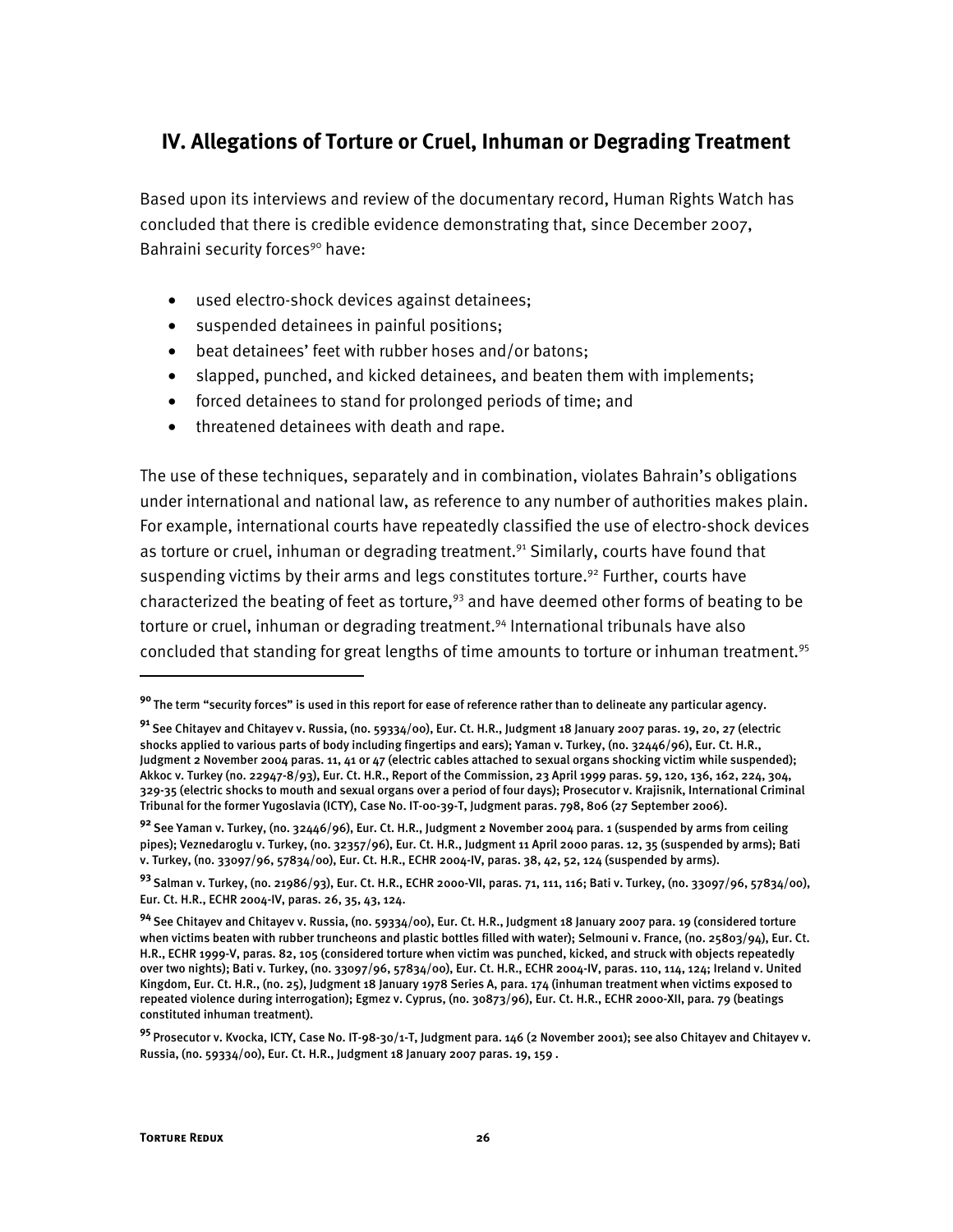In addition, threats to torture, rape and/or kill have been found to constitute torture and/or inhuman treatment.96

The testimonies that follow are organized by the types of torture and abuse that were reported to Human Rights Watch. In many cases, the same individual alleged that he was subjected to two or more types of torture or abuse. We provide some background on each individual the first time a detailed portion of his account appears.

Seventeen of the men also identified one or more of the officers from the CID or NSA who they claimed participated in their torture. The officers named were Major Yusuf al-Arabi, Captain Fahd Fadalah, Captain Bassam al-Muraj, and Lieutenant Isa al-Majali of the CID and First Lieutenant Badr al-Ghaith of the NSA. Human Rights Watch was able to confirm that all these men are in fact officers working for the Ministry of the Interior or the NSA. However, at this writing, in January 2010, Human Rights Watch has received no response to letters addressed to the minister of justice and the Ministry of Interior inquiring as to whether complaints of torture or ill-treatment had been made against these officers, or whether their superiors had ever questioned them about the treatment of detainees.<sup>97</sup>

## Use of Electro-Shock Devices

I

Eleven of the 20 former detainees Human Rights Watch interviewed for this report said that security forces had subjected them to electro-shock devices. From the descriptions offered, these devices likely were stun guns (shaped like an electric shaver) or—in at least one instance—a cattle prod (shaped like a stick).<sup>98</sup> When held against a nerve cluster for several seconds, a stun gun immobilizes the victim's body. If applied for shorter periods, a stun gun will create the sensation of a powerful punch or kick.<sup>99</sup> Although when used properly stun guns leave little in the way of marks (see below), it is not uncommon for the application of a

**<sup>96</sup>**UN Special Rapporteur on Torture, Question of Torture and Other Cruel, Inhuman or Degrading Treatment or Punishment, UN Doc A/56/156, 3 July 2001, paras. 8 et seq. See also Prosecutor v. Kvocka, ICTY, Case No. IT-98-30/1-T, Judgment paras. 144, 160, 640 (2 November 2001) (threats of rape as well as threats to kill a victim's wife and child constituted torture and cruel treatment); Akkoc v. Turkey, (no. 22947-8/93), Eur. Ct. H.R., Report of the Commission, 23 April 1999 para. 333 (psychological pressure caused by threats to victim's children constituted torture); Denmark, Norway, Sweden and Netherlands v. Greece (Greek Case), (nos. 3321/67; 3322/67; 3323/67; 3344/67), Report of the European Commission of Human Rights (1969) (nonphysical torture included mock executions and threats of death against a detainee's family).

**<sup>97</sup>**See the appendix to this report for copies of the letters of inquiry.

**<sup>98</sup>**While some of the former detainees who reported that they were subjected to these devices said that they saw the devices, others said that they were blindfolded when the devices were used and only heard the sound of the devices and felt the sensation of an electric shock, as discussed below.

**<sup>99</sup>** Darius M. Rejali, Torture and Democracy (Princeton University Press, 2007), p. 243.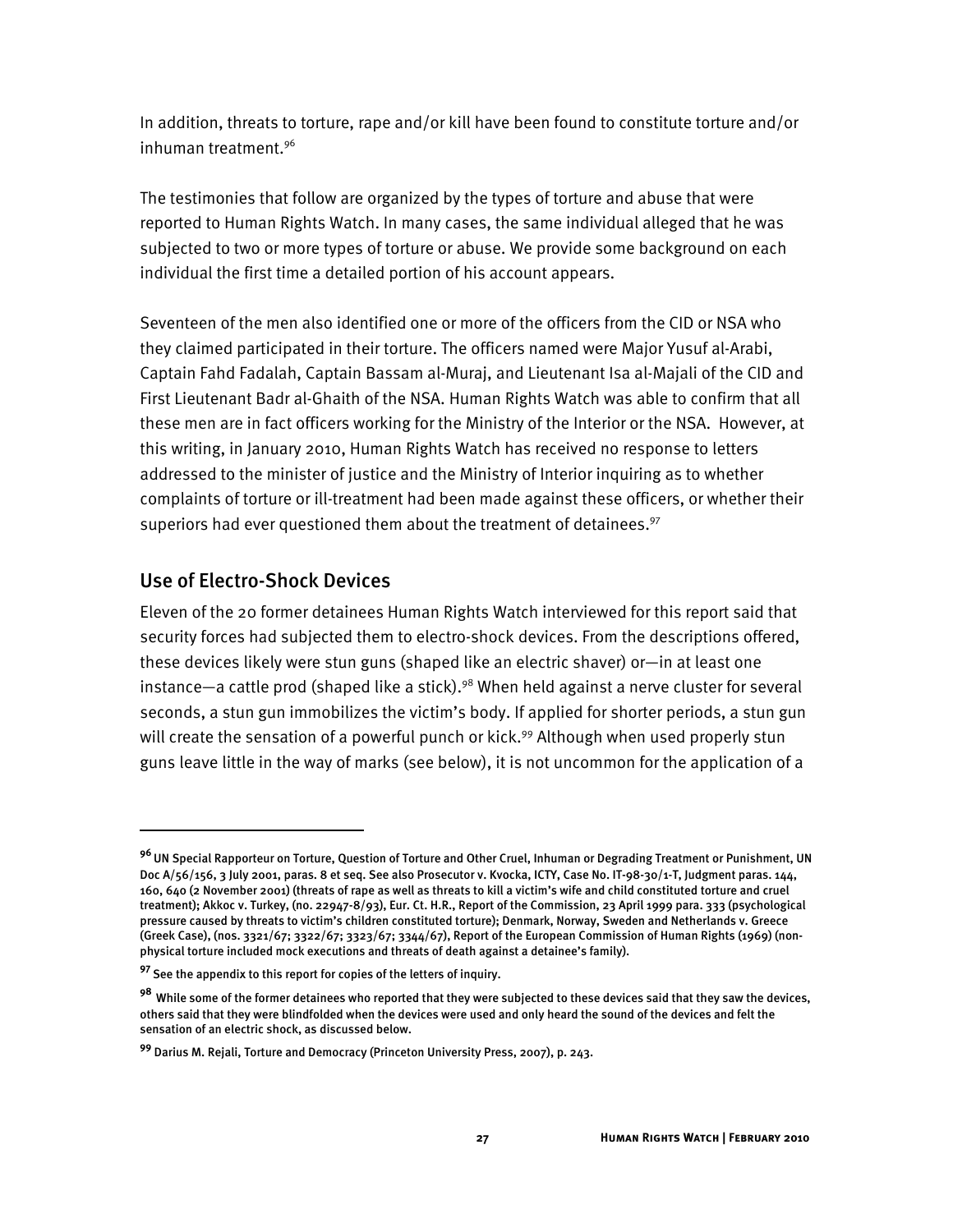stun gun to leave small, short-term burns that form thin scabs before disappearing within a week or two.<sup>100</sup>

The individuals interviewed reported that security forces employed electro-shock devices, by and large, during the early stages of detention while interrogations were ongoing.

#### Yassin Ali Ahmad Mushaima

On December 20, 2008, Yassin Mushaima, an unemployed single 21-year-old, went to the NSA headquarters at the Manama Police Fort after learning that security forces had been looking for him at his home. There, officers arrested Mushaima and interrogated him about pipes that they said he used for bomb-making.101 Mushaima was also questioned as to whether prominent Shia opposition leaders—specifically, Hassan Mushaima and Shaikh Muhammad Habib al-Moqdad—were funding illegal activities.102

"I was standing with my hands cuffed in front of me," Mushaima said. "They said I should confess or they would hit me. I heard something that sounded like a bug zapper; they were trying to frighten me. They put a device on my hand for a second which made me shiver." Mushaima reported that after 10 to 15 minutes of additional questioning, the officers applied the device to his stomach, causing him to fall. "They kicked me until I stood up and then they started slapping my face and hitting my legs," he said. "Maybe 30 minutes later they put the device on my penis for just one shot. I was wearing pants, but it made me feel lost and numb." According to Mushaima, during an interrogation the following day, agents took off his clothes and put the electro-shock device on his penis again.

Mushaima told Human Rights Watch that he was later taken to Dry Dock. There officers applied an electro-shock device to his genitals and other parts of his body on four or five occasions during interrogations over the course of Mushaima's first 15 days at the facility. Mushaima said that the electro-shock devices left temporary dark marks on his hands, feet, chest, and penis. At a court hearing on February 22, Mushaima said, he told the judge that he was innocent and had been subjected to torture. According to Mushaima, the judge said he did not want to hear the details.

1

**<sup>100</sup>**Ibid., p. 248.

**<sup>101</sup>**The terms "officers," "agents," and "guards" are used interchangeably in this report to refer generally to individuals who work on behalf of the security forces.

**<sup>102</sup>**Yassin Mushaima and Hassan Mushaima are first cousins once removed.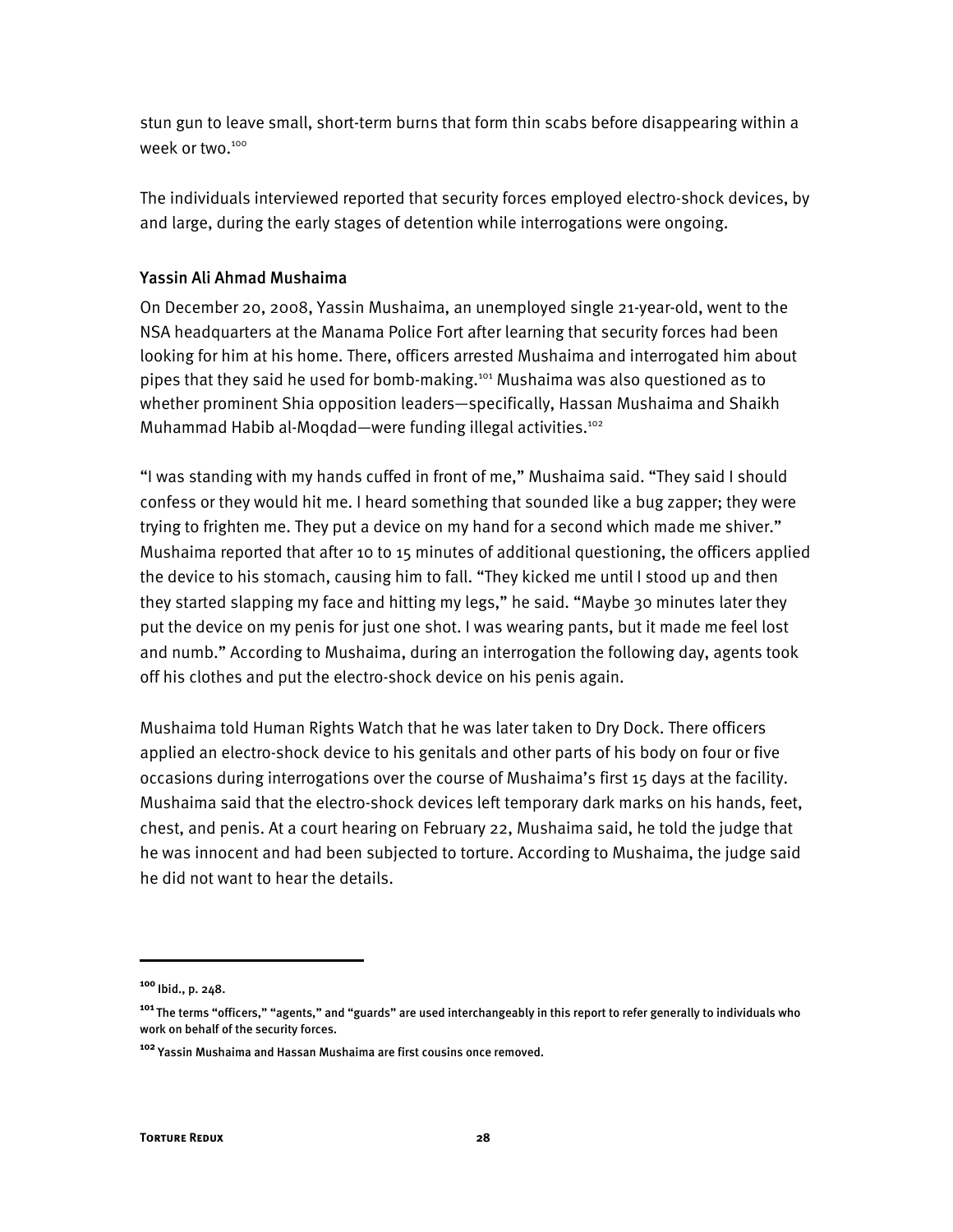Mushaima was one of the Hujaira defendants whose purported confession was broadcast on Bahraini television. He claimed that an officer with an Egyptian accent told him that if he spoke with "the shaikh" he would be freed the next day. "They took me to a villa," Mushaima told Human Rights Watch. "I sat down in one place but they said I should sit over in another place. They removed my blindfold. The shaikh was sitting across from me. He kept asking me to speak more loudly, although others in the room were speaking normally. The officers had told me what to say, so when he asked how I was being treated, I said, 'Very good, OK.' My face was swollen, and my shirt had sleeves to cover the scars. I only learned many days later that this was on television."<sup>103</sup>

#### Muhammad al-Hamadi

:

Muhammad al-Hamadi is a 29-year-old single man who works as a hospital cashier. Security forces arrested him on December 16, 2008, at his home and took him to the CID compound in Adliya. Hamadi reported that at Adliya, officers with Egyptian accents (al-Hamadi was blindfolded, but said he recognized Egyptian accents) told him that he had been arrested because he was a bomb maker in a terrorist group. When al-Hamadi replied that he knew nothing about bomb making, one of the officers with an Egyptian accent said, "We'll help you remember."

"They ripped my pants and shirt, and tore off all my clothes," al-Hamadi said. "They made me lie on my side on the floor. I was handcuffed and they held my legs down. An Egyptian was holding an electric device and he put it on my sexual parts. He put it on and off many times."<sup>104</sup> Al-Hamadi reported that the device was never placed on his body for more than a second or two.

Al-Hamadi said that, later, officers pulled his hands (still cuffed) in front of his knees, and secured a bar behind his knees. They put the ends of the bar on chairs so that al-Hamadi was suspended upside down (see Muhammad al-Singace's detailed description of this "parrot" suspension position in the next section). While asking him about the location of bombs, officers again applied the electro-shock device. Al-Hamadi reported that he was subjected to electro-shock devices periodically during his first three days in detention. After approximately a week, he said, he was moved to Dry Dock. There he reported that an officer with the NSA applied an electro-shock device to his genitals twice.

**<sup>103</sup>**Human Rights Watch interview with Yassin Ali Ahmad Mushaima, Manama, June 10, 2009. Human Rights Watch viewed the televised program, and it appeared that some of the defendants were being coached from off-camera.

**<sup>104</sup>**Al-Hamadi said that while he did not see the implement in question at the time, he believes it was an electro-shock device based upon the sound it made and the sensation it caused.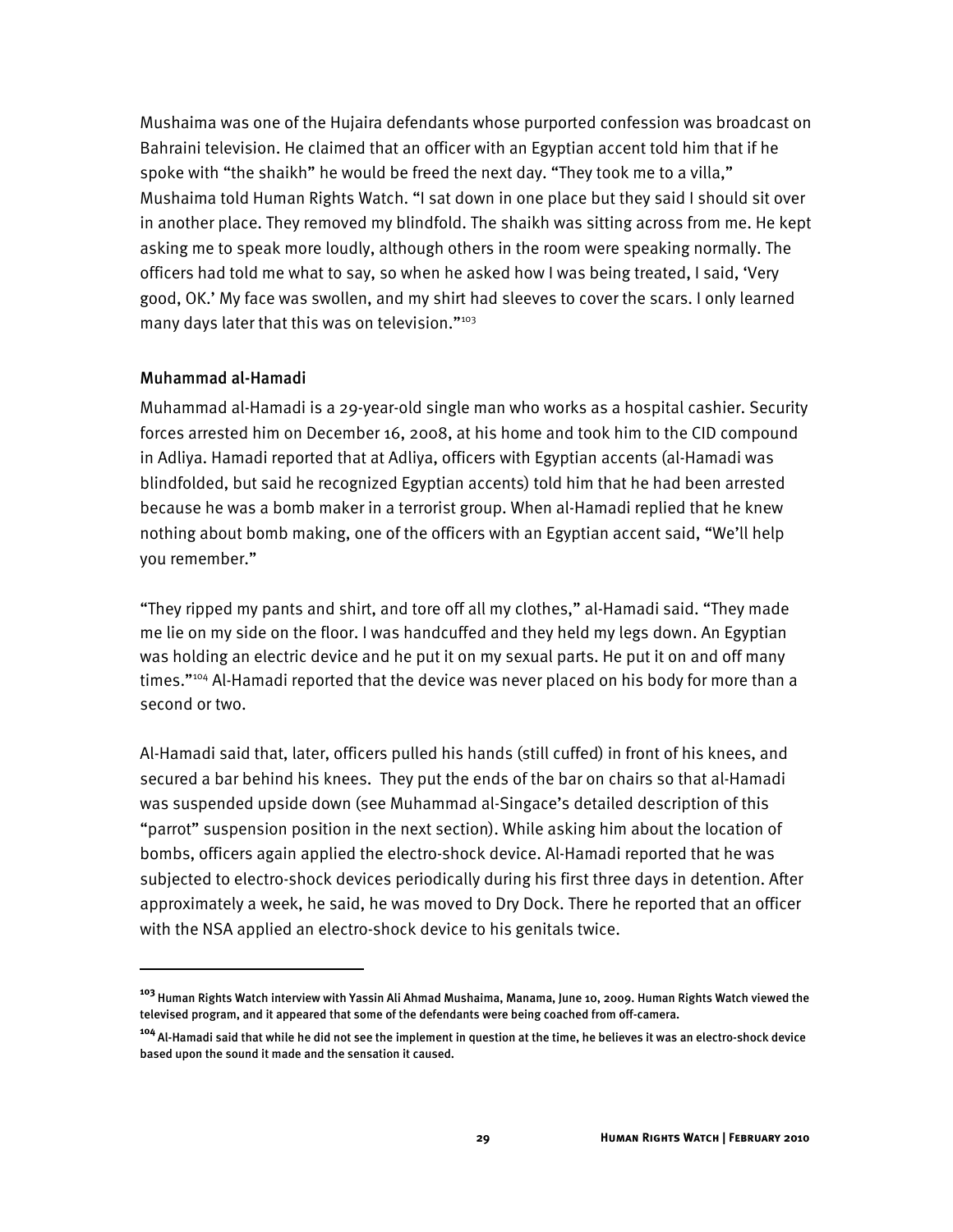Al-Hamadi was another al-Hujaira defendant whose "confession" was broadcast on television. According to al-Hamadi, an officer came to him in Dry Dock and said, "You will meet an important person today. He will be your link to the king. You must admit that you made bombs and that Hassan Mushaima incited you to do it. Then, the king will amnesty you."

Al-Hamadi said he was then brought to a "villa" in which he was introduced to the director of the NSA.105 Al-Hamadi said that the director then introduced him to a "shaikh" and instructed al-Hamadi to say that he had been involved with bomb making at the instigation of Hassan Mushaima, Shaikh Muhammad Habib al-Moqdad, and Abdul-Jalil al-Singace (all prominent opposition figures). Al-Hamadi said that he sat on a couch with the NSA director on one side of him and the shaikh on the other, repeating everything that the director told him to say.<sup>106</sup>

#### Muhsin Ahmad al-Gassab

Muhsin al-Gassab, 32, works in human resources for a private company. He is married and has a daughter. On December 23, 2008, plainclothes security forces arrested al-Gassab at his home at 5 a.m. and took him in an unmarked car to Dry Dock; he said it was only after his family visited him a month later that he learned he was being held in the Dry Dock facility. "I asked where I was but they would not even tell me the time," he told Human Rights Watch.

In Dry Dock, an officer who said he was from the NSA questioned al-Gassab. "When I asked what this was about, the officer replied, 'You should tell me,'" al-Gassab said. He reported that most of the questioning concerned trips he had taken to Syria and Turkey; the officer asserted that he had received "terrorist training" in Syria. Al-Gassab said he was punched and beaten during the first interrogation session.

On one occasion, al-Gassab said, guards cuffed his hands behind his back and removed his clothing. "They stripped me completely naked except the blindfold," he said. "When I resisted them taking off my pants, they slapped me on the head until I stopped. Then I heard the sound of sparks, like when you use jumper cables to start a car." The guards applied an electro-shock device to al-Gassab's genitals, hands, stomach, back, legs and feet. More specifically, the guards applied the device for a second before removing it and pausing for a moment. Then, they applied the device to another part of al-Gassab's body for a second

ֺ

**<sup>105</sup>**As noted above, the director of the NSA is Khalifa bin Abdullah Al Khalifa.

**<sup>106</sup>**Human Rights Watch interview with Muhammad al-Hamadi, Manama, June 8, 2009. In the published transcript of the broadcast, al-Hamadi is identified as Muhammad Salman Yusif.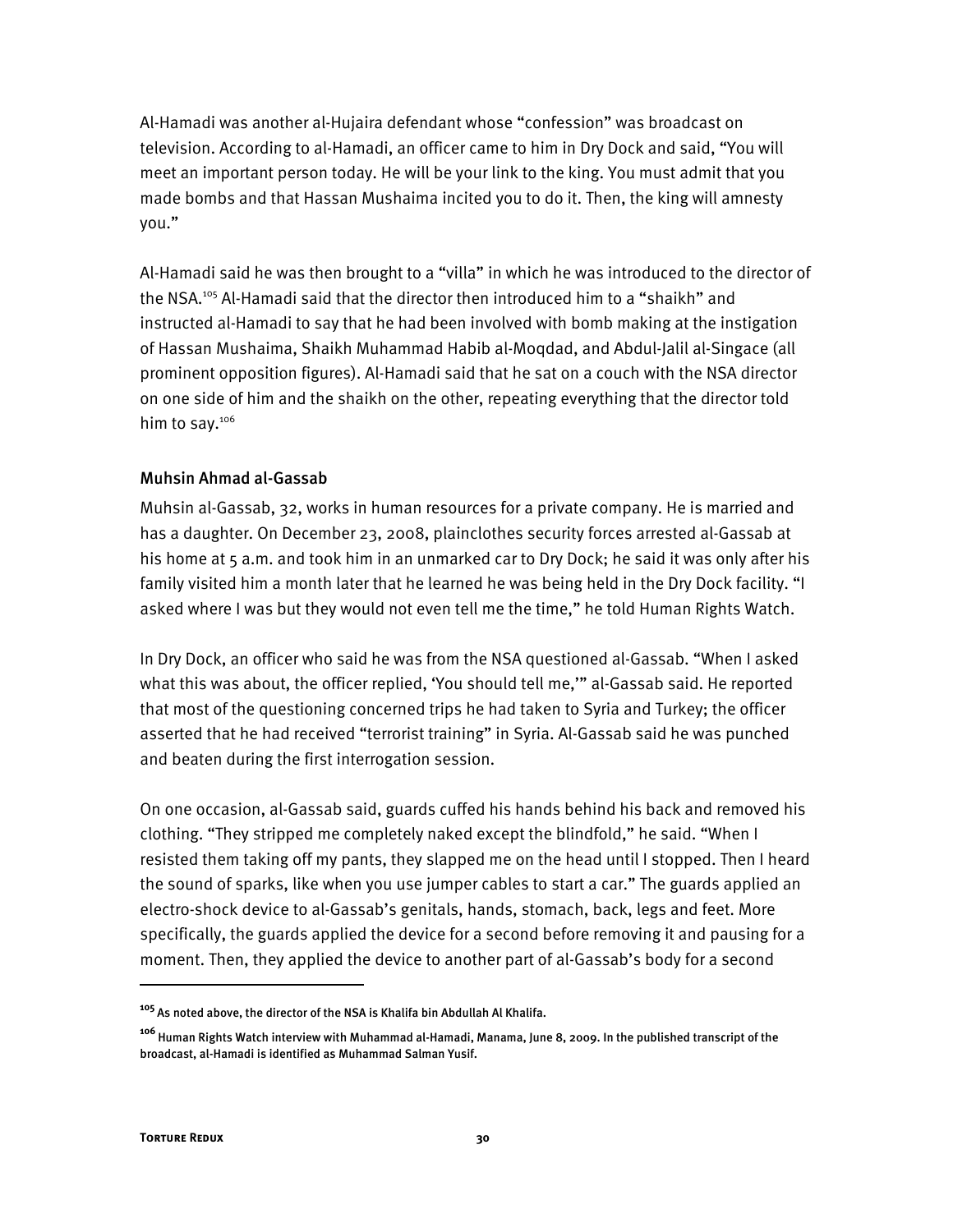before removing it again. On a few occasions, guards put the device on al-Gassab for several seconds, which caused him to fall.<sup>107</sup> Al-Gassab reported that this pattern was repeated for what seemed like hours (with sporadic breaks) and that he was repeatedly told to confess to having trained in Syria. Al-Gassab said that his tormentors told him that others had already confessed. "There are people stronger than you who talked," al-Gassab said they told him. "If you don't you'll suffer the fate of those before you."

After this first session, according to al-Gassab, officers used the electro-shock device on his arm several times on each of three additional days. The device was not used following al-Gassab's first week of detention. Al-Gassab stated that the device left temporary black marks on his bicep, sternum, thigh, and penis.

Al-Gassab said that when officers took him to the Public Prosecution Office on his fourth day of detention, his blindfold was removed. "There I saw [myself in] a mirror for the first time," he said. "I had a swollen eye, all red, and dried blood around my nose." He said the prosecutor asked him if he had been beaten or subjected to abuse, and that he showed the prosecutor marks on his thigh from the electro-shock device. The prosecutor agreed to a request from al-Gassab's lawyer for an examination by a forensic doctor. Al-Gassab said he saw the doctor several days later and that the doctor took photos of the marks on his body with a mobile phone. According to al-Gassab, the doctor said that the photos would be sent to the prosecutor, but al-Gassab does not believe that the photographs are in his official file.<sup>108</sup> A report by a doctor with the Public Prosecution Office stated that al-Gassab had bruises on his leg and stomach as of December 27, 2008.<sup>109</sup>

Al-Gassab said he was held for about 100 days, all but the last 10 days in solitary confinement.<sup>110</sup>

#### Hassan Jassim Muhammad Makki

İ

Hassan Makki is a married, 29-year-old father of one who had worked as a bus driver prior to his arrest. It was Makki's brother, Ali, whose death on December 17, 2007, led to violent clashes between protestors and security forces in Jidhafs and other Shia villages and

**<sup>107</sup>**As already noted, a stun gun will disable a person when applied for several seconds.

**<sup>108</sup>**Human Rights Watch interviews with Muhsin Ahmad al-Gassab, Manama, June 9 and 15, 2009.

**<sup>109</sup>**Public Prosecution Office, General Directorate of Forensic Science Evidence [official translation], Forensic Report on Muhsin Ahmad al-Gassab, December 27, 2008.

**<sup>110</sup>**Human Rights Watch interviews with Muhsin Ahmad al-Gassab, June 9 and 15, 2009. Al-Gassab said that he signed "a paper" at the Public Prosecution Office that resulted in his being charged with receiving military training outside Bahrain, belonging to an outlawed organization, and receiving training in how to use explosives.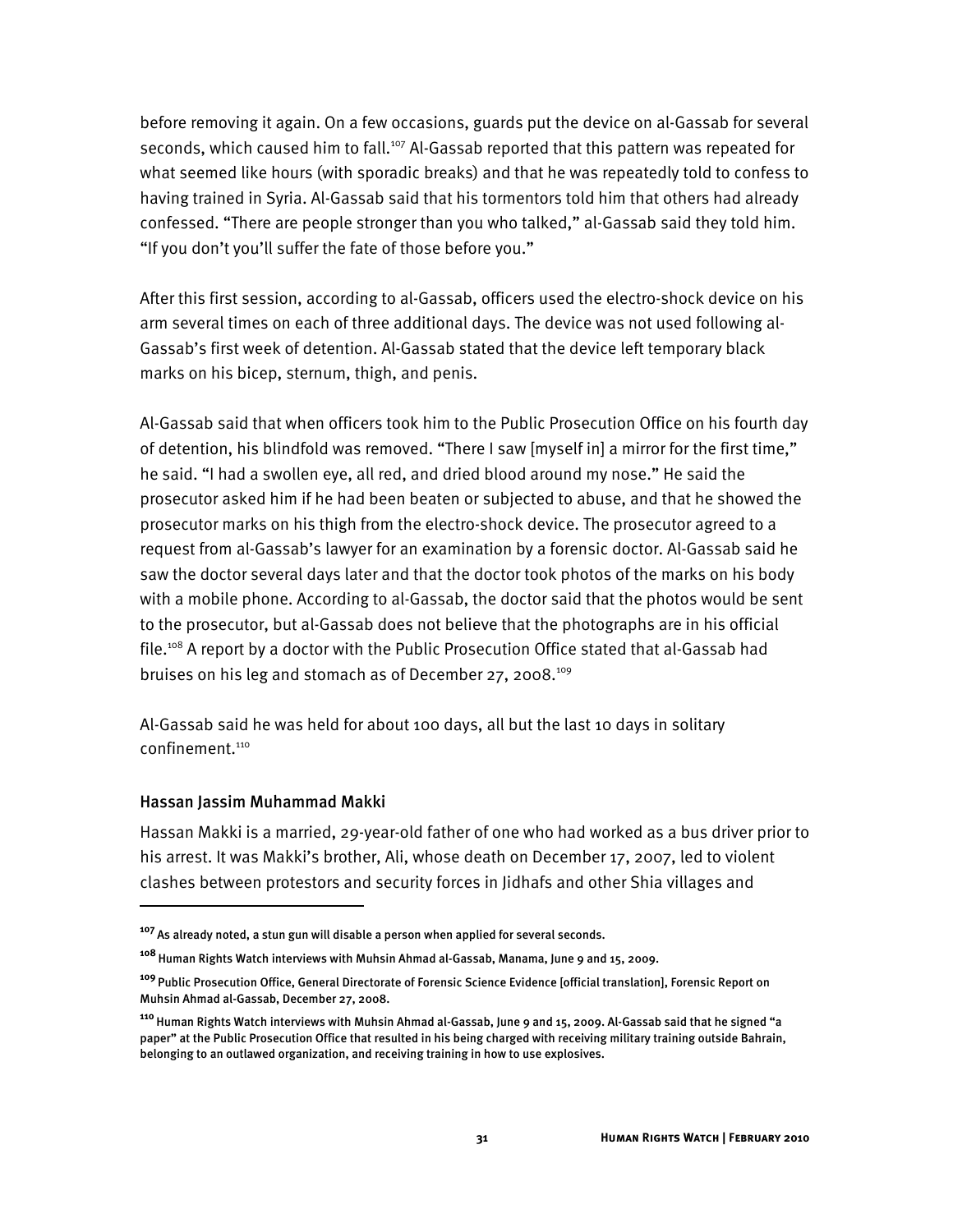neighborhoods. On December 18, 2008, Makki went to see his lawyer after learning that security forces had been looking for him; he was arrested before reaching his lawyer's office. Security forces took Makki to the NSA headquarters at the Manama Police Fort.

According to Makki, officers at the Police Fort taunted him upon his arrival, saying, "Welcome to the brother of the martyr." The officers handcuffed and blindfolded Makki before removing his clothes. They then applied an electro-shock device to his genitals for a second or two before removing it. This process was repeated for several minutes before two officers with Egyptian accents told Makki to confess. Makki reported that over the next two days agents applied the electro-shock device to him intermittently during sessions that typically lasted 10 minutes, usually focusing on the genitals. The agents continually asked about the location of bombs while applying the device. Makki reported that after two days he was taken to Dry Dock, where officers applied the electro-shock device every day or two, generally over the course of five-minute periods with an hour's break in between. The device left temporary black marks on his penis, Makki said.<sup>111</sup>

#### Naji Ali Hassan Fateel

Naji Fateel is a 35-year-old, married father of three who earns a living by performing maintenance work. Fateel was arrested on December 21, 2007 at his home at 8 a.m. Officers took Fateel to Adliya, where they forced him to stand in the CID compound's yard until 7 p.m.

Later authorities moved Fateel to an office where he encountered Isa al-Majali.<sup>112</sup> Al-Majali accused him of setting fire to a Special Forces jeep and stealing a weapon from the vehicle during the December 21 Jidhafs clashes.<sup>113</sup> Fateel denied the accusations. According to Fateel, al-Majali "started calm, but then got angry." Two agents, who Fateel said had been standing behind him, kicked him in the back of the knee and the lower back, and punched him. Then, he said, they used two separate devices to inflict electro-shocks on his torso and neck; one of the devices had the shape of a stick, he said, and the other looked like an electric shaver with two small electrodes sticking out of it.<sup>114</sup> Fateel reported that the agents applied the devices to him in response to subtle signs that al-Majali made, such as moving

I

**<sup>111</sup>**Human Rights Watch interview with Hassan Jassim Muhammad Makki, Manama, June 8, 2009.

**<sup>112</sup>**Fateel told Human Rights Watch that he heard a guard say, "Take Naji to al-Majali" before he was brought to the office. He said he came to learn al-Majali's first name during the course of his detention. Al-Majali is a Jordanian national who serves as a lieutenant in the CID.

**<sup>113</sup>**Security forces kept the detainees blindfolded as a general rule at Adliya. However, as an exception, detainees generally were not blindfolded when being questioned in the offices of more senior staff such as al-Majali.

**<sup>114</sup>**These descriptions match a cattle prod and stun gun, respectively.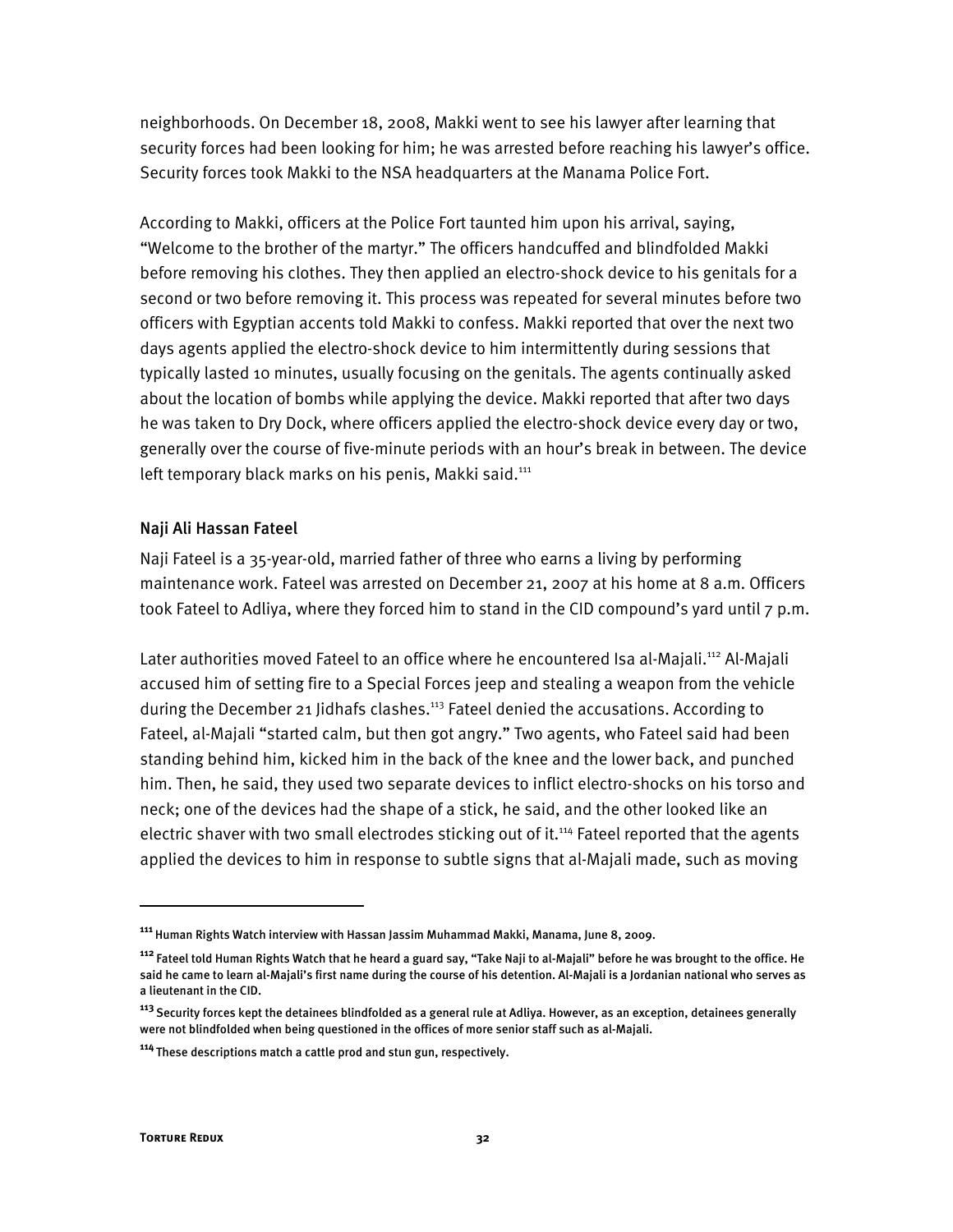an ashtray on his desk.<sup>115</sup> Later that evening, while Fateel was suspended from the ceiling (as discussed below), officers applied an electro-shock device to him with a particular emphasis on his genitals. Fateel lost consciousness at times during this episode. According to Fateel, the electro-shock device left temporary burn marks on his body.

Fateel told Human Rights Watch that officers took him to the Public Prosecution Office around midnight on the day of his arrest. He reported that he met for approximately an hour with a prosecutor who questioned him about the burning of a police jeep and the alleged theft of a weapon in Jidhafs. Fateel told the prosecutor about the abuse that he had suffered. A medical examiner in the Public Prosecution Office examined Fateel approximately a week after he had first been detained. According to Fateel, during this 10-minute examination the doctor saw burn marks from an electro-shock device, but said simply that they were minor injuries. The doctor did not comment on the bruises and swelling that Fateel said were evident on his face at the time.<sup>116</sup>

### Muhammad Makki Hamad

ֺ

Muhammad Hamad, a 20-year-old unemployed high-school graduate from Sanabis, told Human Rights Watch that he had been active with the Unemployment and Low Income Committee. He told Human Rights Watch that he was arrested at about 3 a.m. on December 24, 2007, and detained for approximately seven months. He said that during interrogation sessions in the initial period of his detention security officials badly beat him. On the second night of his detention, he said, while he was suspended naked by his wrists, officers subjected him to an electro-shock device, applying the device to his underarms and his penis. Hamad said that one officer who appeared to be in charge, a captain with the CID, had also been among the group of officers who arrested him and beat him while transporting him to the CID compound. Hamad told Human Rights Watch that the same man participated in the interrogation session, although he did not think he was present during the electroshock torture.<sup>117</sup>

**<sup>115</sup>**Another individual reported the same practice on the part of a person he identified as al-Majali. Human Rights Watch interview with witness who requested anonymity, Manama, June 9, 2009.

**<sup>116</sup>**Human Rights Watch interview with Naji Ali Hassan Fateel, Manama, June 7, 2009.

**<sup>117</sup>**Human Rights Watch interview with Muhammad Makki Hamad, Manama, June 13, 2009.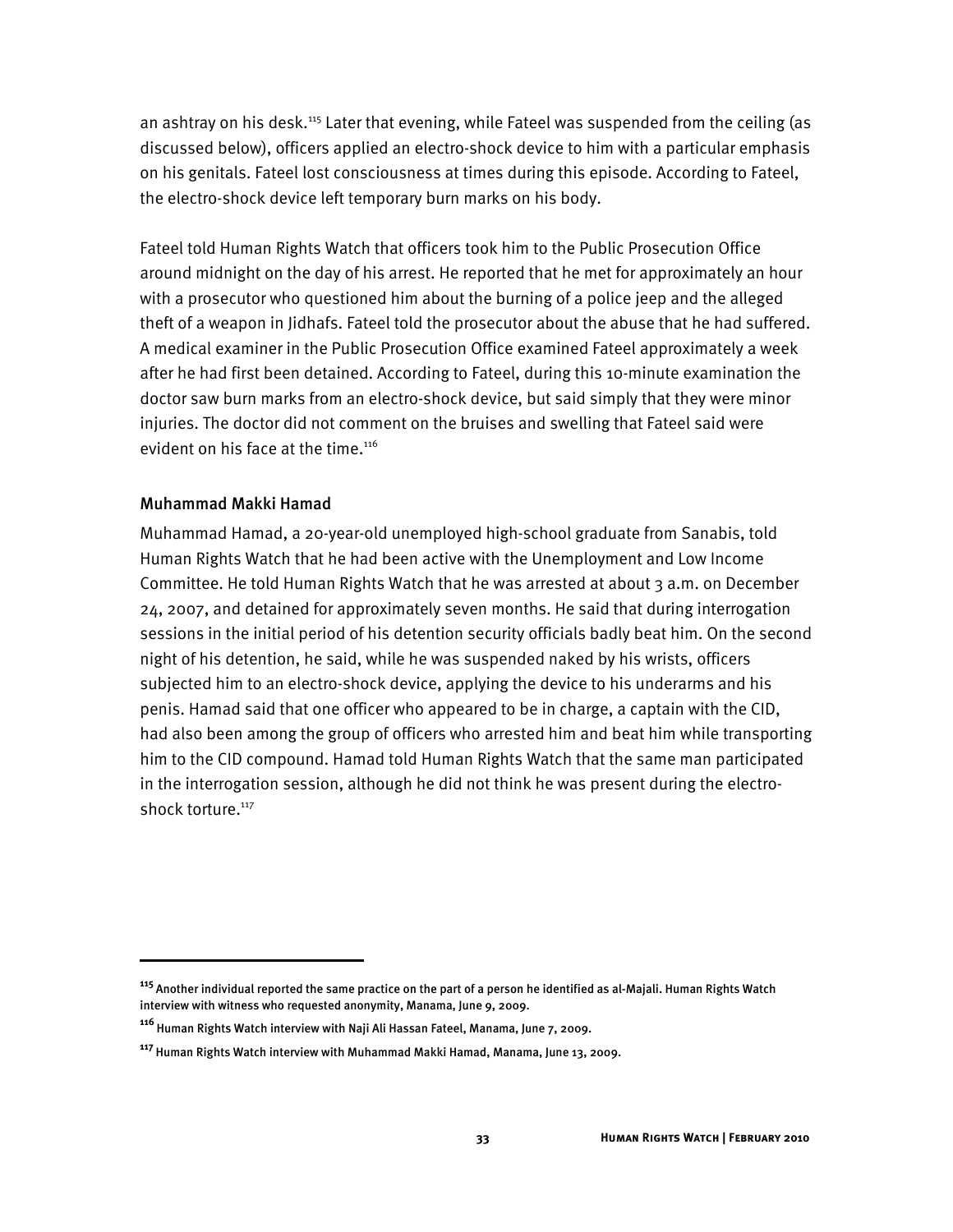#### Other detainees

Five other former detainees—Maytham al-Shaikh, Isa Abdullah Isa, Ahmad Abd al-Hadi, and two who requested they not be named—told Human Rights Watch that security forces subjected them to electro-shock devices during the initial periods of their detentions.<sup>118</sup>

In addition, Ahmad Jaffer Muhammad reported that an officer showed him a black device that looked like an electric shaver (evidently a stun gun), and threatened to use it, but ultimately did not.<sup>119</sup> Another individual, who did not wish to be named, also said that officers threatened to subject him to an electro-shock device, but did not do so.<sup>120</sup>

#### Documentary evidence

Human Rights Watch reviewed several documents that appeared to corroborate allegations regarding the use of electro-shock devices. For example, a report by Ministry of Health doctors regarding Muhammad Tarif (whom Human Rights Watch was not able to interview) states that bruises on Tarif's hand may have been the result of burns.<sup>121</sup> As discussed, stun guns can cause short-term burns that form scabs.<sup>122</sup> Further, public prosecutor minutes regarding the interrogation of Abd al-Reda al-Saffar note an injury to al-Saffar's left leg, which al-Saffar told prosecutors resulted from an electro-shock.<sup>123</sup>

The absence of substantial documentary evidence of electro-shock torture is not particularly probative because, when used carefully, stun guns (the electro-shock device described by former detainees in almost all instances) leave few marks and such marks typically heal quickly.124 Indeed, torturers employ electro-shock devices in part because, while the applications are extremely painful, their surface physical effects are difficult if not impossible to detect afterwards.<sup>125</sup>

**<sup>118</sup>**Human Rights Watch interviews with Maytham Badr Jassim al-Shaikh, Manama, June 7; Isa Abdullah Isa, Manama, June 7; Ahmad Abd al-Hadi, Manama, June 8, and two witnesses who requested anonymity, Manama, June 9 and 15, 2009.

**<sup>119</sup>**Human Rights Watch interview with Ahmad Jaffer Muhammad, Manama, June 12, 2009.

**<sup>120</sup>**Human Rights Watch interview with detainee who requested anonymity, Manama, June 15, 2009.

**<sup>121</sup>**Ministry of Health, untitled report to President of the First Supreme Court regarding Patient Muhammad Mekki Ahmad Tarif, April 9, 2008.

**<sup>122</sup>**Rejali, Torture and Democracy, p. 248.

**<sup>123</sup>**Public Prosecution Office, untitled minutes regarding reopening of investigation on December 30, 2008.

**<sup>124</sup>**Rejali, Torture and Democracy, pp. 243, 248.

**<sup>125</sup>**See Tanli v. Turkey, App. No. 26129/95, Eur. Ct. H.R., Judgment, ECHR 2001-III, paras. 3, 40, 51.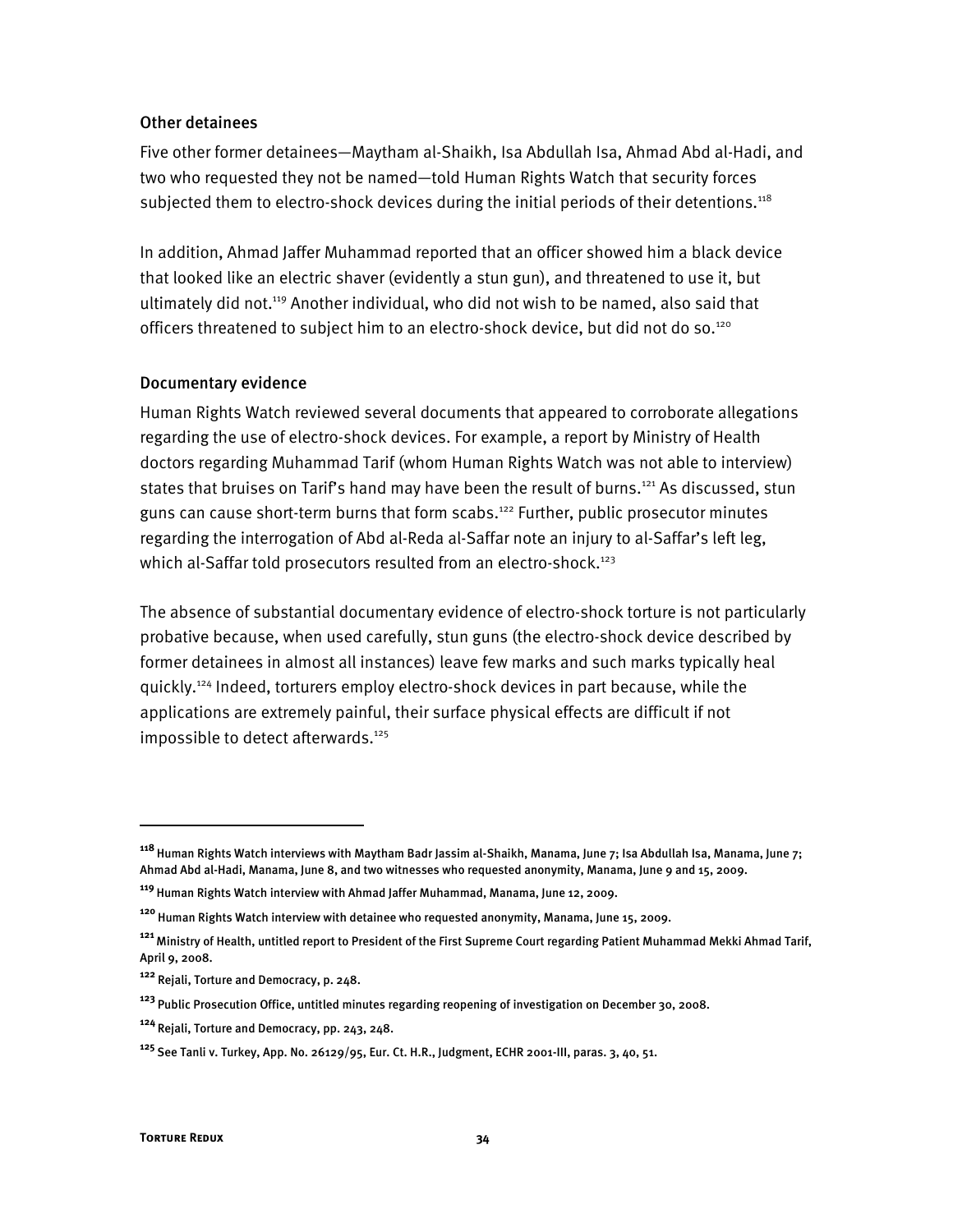## Suspension in Painful Positions

Of the 20 former detainees whom Human Rights Watch interviewed, 16 reported being suspended in painful positions in one manner or another. More specifically, the former detainees described:

- being suspended by their wrists with their hands pulled over their heads;
- being laid on their stomachs and then suspended off the ground with their ankles and wrists tied together behind their backs; and/or
- being suspended by a bar or pole affixed under the knees and raised onto supports.<sup>126</sup>

Several former detainees also reported that security forces cuffed their hands behind their backs, pulled their hands up, and attached the handcuffs to the grate covering a window air conditioner.

## Ahmad Jaffer Muhammad

İ

Ahmad Muhammad, 35, is married with two daughters. He does administrative work for a major international bank. He told Human Rights Watch that Special Security Forces arrested him in the early morning hours of December 28, 2007, and brought him to the CID compound in Adliya. There, Muhammad was blindfolded before being taken to a dark room where someone told him that he had no rights under unspecified new terrorism laws in Bahrain. Someone else said to Muhammad, who was working as a clerk in the Interior Ministry at the time, "You work for us, but really you are against us."

According to Muhammad, guards took him to another room and placed pieces of cloth around his wrists before placing handcuffs on the pieces of cloth and cuffing his hands in front of him. Muhammad said that the guards then lifted him and put the chain of the handcuffs over an object above his head that he believes was a pipe. When the guards released Muhammad, he was fully suspended in the air. Muhammad estimates that he remained suspended for 10 to 15 minutes while officers hit him with what felt like a rubber hose and kicked him. "I was moving frantically because of the pain in my wrists and shoulder," Muhammad said. "I bloodied my toes kicking them against the wall without shoes on. They still hurt now." One of the guards or interrogators told Muhammad to

**<sup>126</sup>**Certain individuals described this technique by reference to the term "falaka." While falaka is sometimes used in Bahrain to refer to being suspended in this manner, the term is more typically understood to entail the beating of the soles of the feet, sometimes with the ankles affixed to a pole. Rejali, Torture and Democracy, pp. 273-74.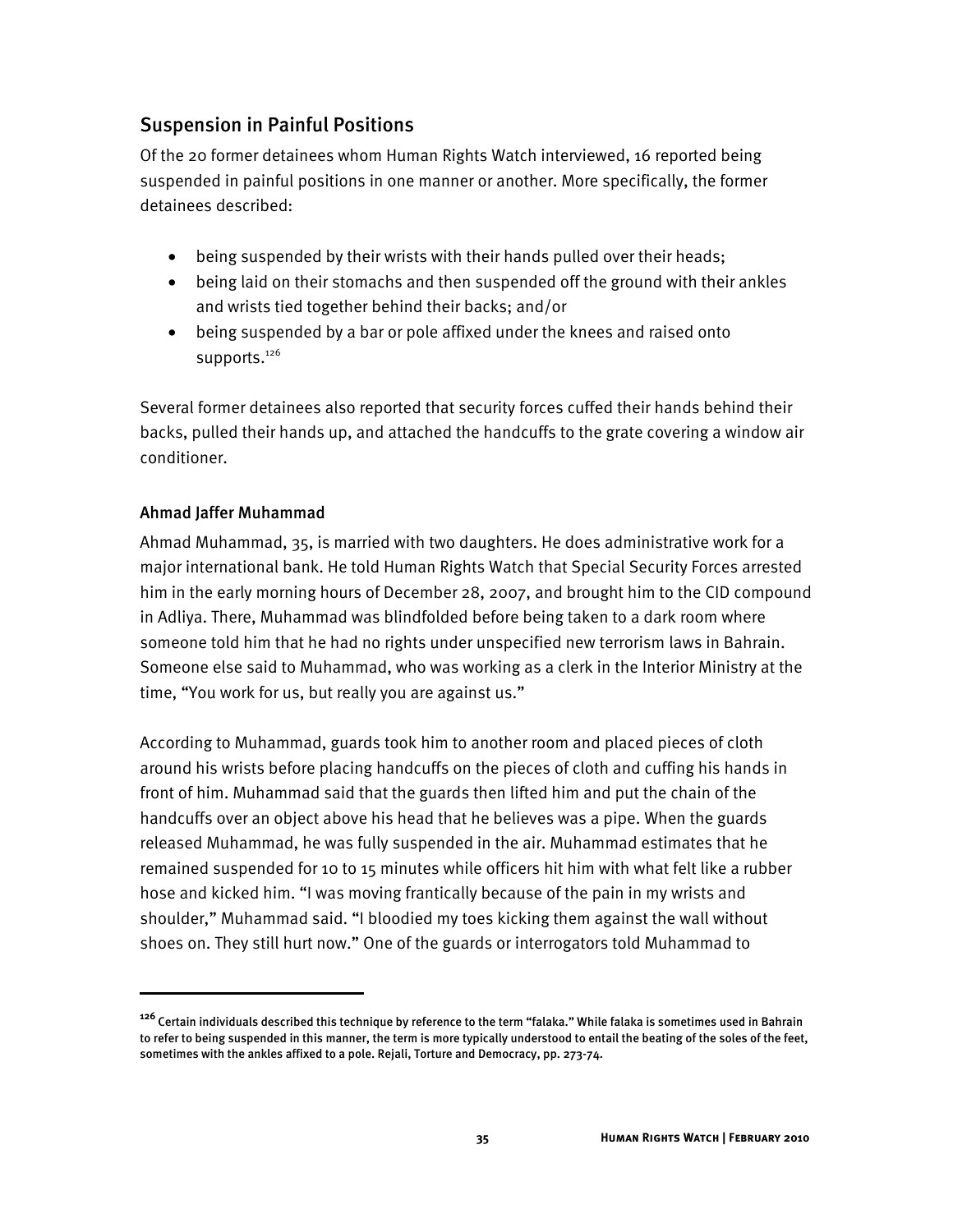disclose the whereabouts of "the gun." Muhammad said that he knew nothing about a weapon.

Eventually, the guards lowered Muhammad to the floor and brought him to an office, where his blindfold was removed. A supervisory officer asked, "Was that enough to talk about the rifle?" When Muhammad said again that he knew nothing about a weapon, guards took him back to the same room and suspended him in the same way. Later that night, guards took Muhammad to a stairwell where they cuffed his hands (with no cloth) and placed the chain of the handcuffs over a rail above his head. Muhammad, who could barely touch the floor, estimates that he remained in this position for an hour.

Muhammad told Human Rights Watch that officers brought him to the Public Prosecution Office after midnight, approximately 24 hours following his arrest. There he met with Wael Boualay, a prosecutor. According to Muhammad, Boualay accused him of having stolen a rifle from a police car after threatening a police officer who was in the car with a machete, causing the officer to flee. Muhammad asked how he could have threatened an armed officer, allegedly before he stole the gun at issue. Boualay simply repeated the accusations, Muhammad said. Muhammad told Boualay that he had been suspended off the floor and showed Boualay a bruise on his leg that he said was the result of being kicked. Boualay had no response. After a meeting that lasted several hours, Muhammad signed a statement without reading it, feeling that he had no choice but to sign.

Muhammad told Human Rights Watch that at the first court proceeding in the Jidhafs case, he and others related the abuses they had suffered to the court.<sup>127</sup> Ministry of Health doctors later examined Muhammad upon the court's direction and found healed wounds on Muhammad's wrist that they concluded could have resulted from pressure applied by handcuffs.128

### Ahmad Abd al-Hadi

On December 22, 2007, security forces arrested Ahmad Abd al-Hadi, then 17 years old; at the time Human Rights Watch spoke with him, Abd al-Hadi was 19 and had just finished high school. Abd al-Hadi had been in detention for approximately five days when he was taken outside at the CID compound (after being subjected to electro-shocks). There, he said, an officer asked him where "the gun" was and he replied that he did not know. Someone then

**<sup>127</sup>**Human Rights Watch interview with Ahmad Jaffer Muhammad, June 12, 2009.

**<sup>128</sup>**Ministry of Health, untitled report to President of the First Supreme Court regarding Patient Ahmad Jaffer Muhammad Ali, April 9, 2008.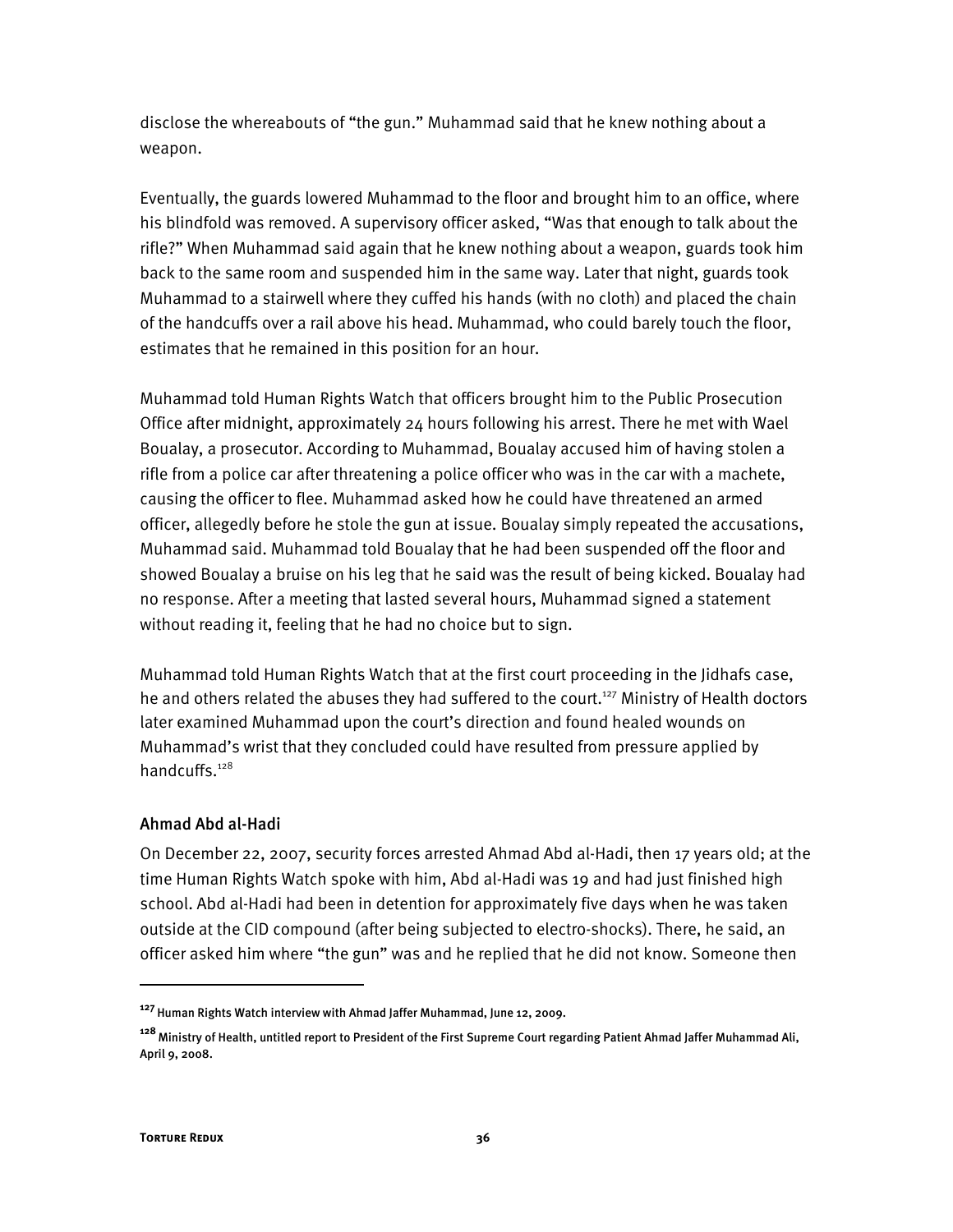told Abd al-Hadi, "I advise you to confess before you hang, because people cannot bear it." When Abd al-Hadi said that he had nothing to confess, the officer told him, "If you bring me the gun, I will take you to your examination [for high school] tomorrow." Abd al-Hadi said that he would disclose information if he had any.

Abd al-Hadi stated that the guards then took him inside to a stairwell. They cuffed his hands after wrapping pieces of cloth around his wrists. They made him stand on a chair, and someone reaching from above pulled his hands over his head before attaching a second pair of cuffs to those Abd al-Hadi was already wearing. The guards then attached the second pair to a handrail on the stairs. A guard said, "This is your last chance."

Someone kicked the chair away and Abd al-Hadi was suspended in the air with his feet not touching ground. When he screamed "Get me down," a guard hit him in the stomach, saying "Don't yell. Tell me where the gun is." Abd al-Hadi screamed in pain nonetheless. After a few minutes, he said, guards detached the cuffs from the rail and he fell to the ground. A few moments after that, the guards suspended Abd al-Hadi again in the same manner, this time for perhaps 10 minutes. They repeated the process a third time after which Abd al-Hadi overheard someone say, "If he had anything to say, he would have said it." Guards then took Abd al-Hadi to an office, where, he said, an officer remarked, "He doesn't know anything." Abd al-Hadi was not subjected to any significant abuse thereafter.

Abd al-Hadi told Human Rights Watch that during the Jidhafs case court proceedings in 2008 (and after approximately three-and-a-half months of detention), he was examined by a Dr. al-Arady and other physicians from the Ministry of Health. Abd al-Hadi said that he reported the abuse he had suffered to these doctors, including the suspension and use of electro-shock devices. According to Abd al-Hadi, Dr. al-Arady noted the pain in Abd al-Hadi's joints and that Abd al-Hadi had a burn that was healing.<sup>129</sup>

Human Rights Watch reviewed a report by Dr. Ali al-Arady and two other physicians that was submitted to the court. The report noted that Abd al-Hadi complained of "hanging" and of being "electrocuted." The report stated further that Abd al-Hadi had painful limitations to his shoulder mobility which could have been caused by "wrist hanging," and a healed wound that could indicate he had suffered from a burn.<sup>130</sup>

**<sup>129</sup>**Human Rights Watch interview with Ahmad Abd al-Hadi, June 8, 2009.

**<sup>130</sup>**Ministry of Health, untitled report to President of the First Supreme Court regarding Patient Ahmad Abd al-Hadi Ahmad Mahdi, April 9, 2008.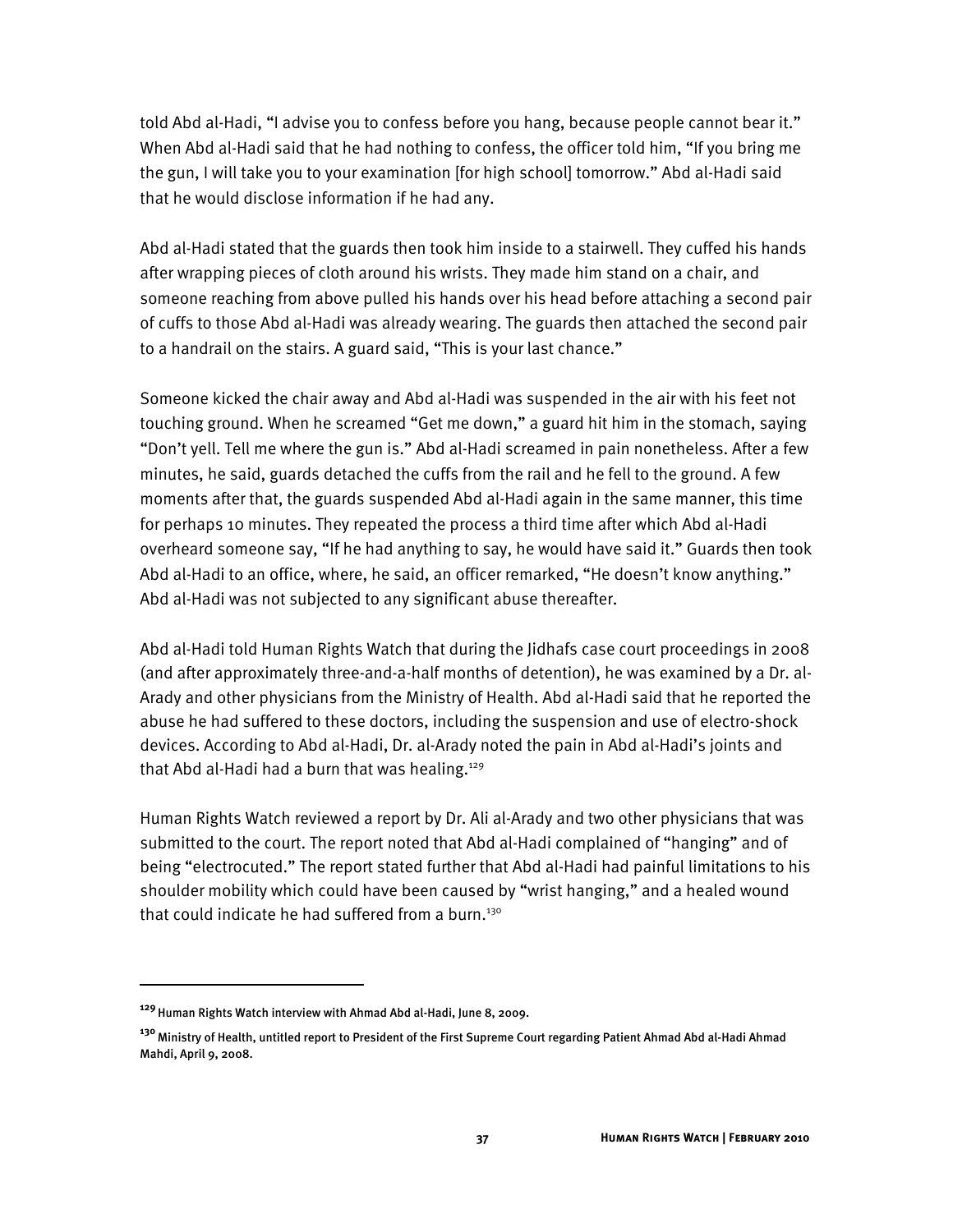#### Maytham Badr Jassim al-Shaikh

Maytham al-Shaikh, a 33-year-old married father of two, worked as a safety officer for a construction company until he was arrested by CID forces in his father's home at approximately 4 a.m. on December 21, 2007. Officers brought al-Shaikh to CID headquarters at Adliya upon his arrest; after four days, he was told that he was being charged with stealing an assault rifle from a police car.

Shortly after al-Shaikh's arrival in Adliya, guards took him to a stairwell. They placed his handcuffs on a rail above his head and let him hang in the air for what he said felt like hours. Al-Shaikh reported that when he was released he had no feeling in his hands. Guards repeated this process later that day.

Al-Shaikh said that officers took him to the Public Prosecution Office at  $4$  a.m. on the fourth day of his detention (and after he had been subjected to electro-shock devices and suspension, as discussed above, as well as beatings, as will be discussed below). There, al-Shaikh met with Ahmad Bucceri, a prosecutor. Al-Shaikh said he requested a lawyer, but Bucceri told him that no lawyer was available and began questioning him about events in Jidhafs. According to al-Shaikh, when he said that he had not been at the protests, Bucceri told him to sign a paper, without allowing him to read it.

When al-Shaikh attempted instead to describe the abuses he had suffered, he said Bucceri responded, "Do not tell me about that." Al-Shaikh was then taken to another room where officers beat his stomach, his back, and the back of his head with their hands and feet; according to al-Shaikh the officers seemed to take care not to hit his face. The officers returned al-Shaikh to Bucceri's office. Bucceri smiled and pointed to the paper. Al-Shaikh signed the document, which he said contained false information, in the hope of avoiding further abuse. Al-Shaikh was made to stand near a wall in the CID compound after returning there and to his surprise—in light of his "confession"—guards periodically hit him as they walked by.

Al-Shaikh said that an Egyptian doctor working for the Public Prosecution Office examined him approximately one month after he was arrested. Al-Shaikh told the doctor about having been suspended. According to al-Shaikh, the doctor said, "Bahrainis learned about hanging from the Egyptians." The doctor told al-Shaikh that he had injuries consistent with being suspended.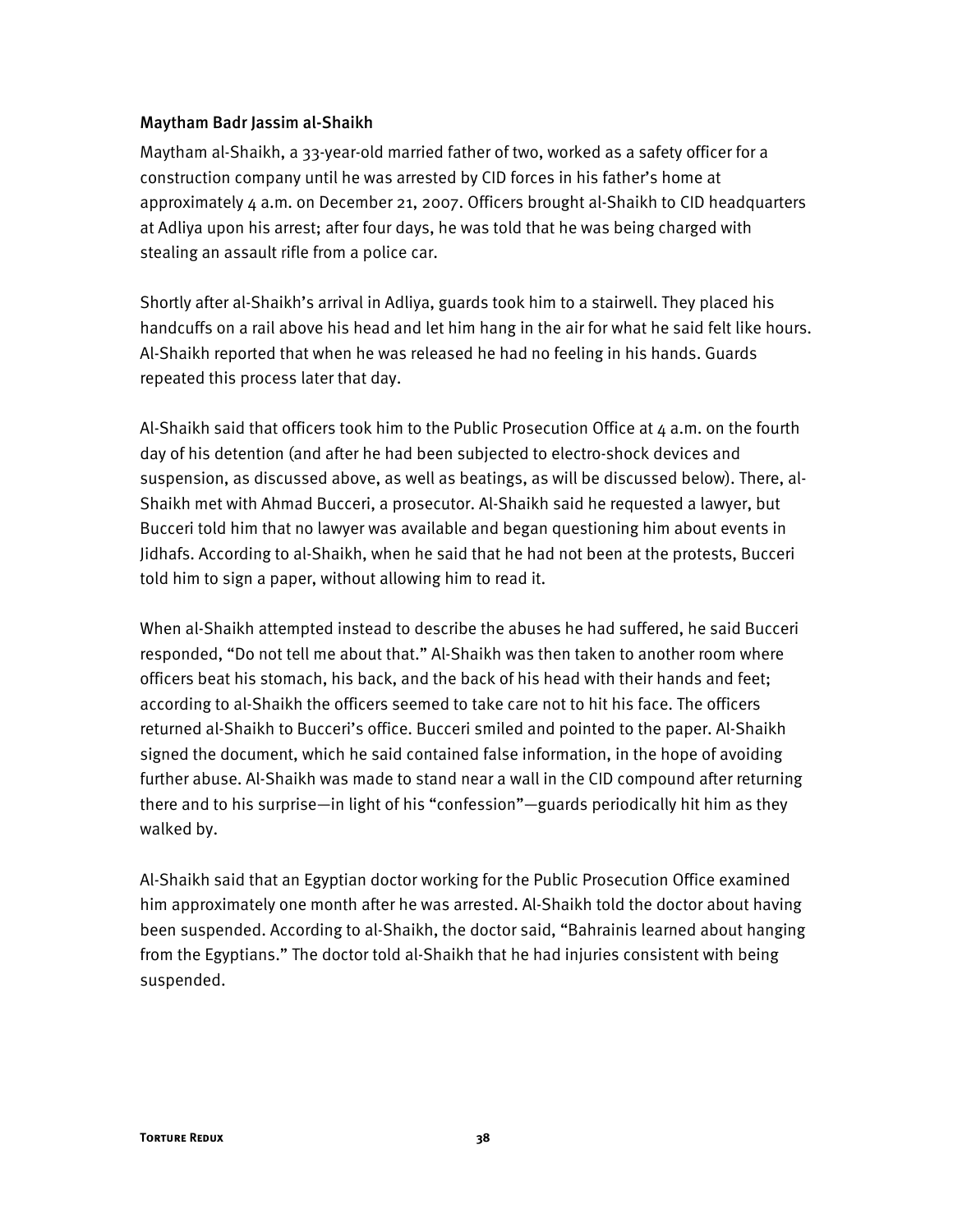Al-Shaikh also reported to Human Rights Watch that during the Jidhafs case proceedings, his lawyers requested an independent medical examination, which the court ordered to be conducted.131 Ministry of Health doctors concluded in a written report provided to the court that al-Shaikh had a "circular bruise around the wrists, probably caused by handcuffs around the wrists, and pressure on them during hanging." In addition, X-rays found a sprain in al-Shaikh's left shoulder joint.<sup>132</sup>

### Naji Ali Hassan Fateel

Naji Fateel told Human Rights Watch that after he was subjected to an electro-shock device following his December 2007 arrest, as discussed above, guards blindfolded him and brought him to a room. There, they kicked and punched him until he was bleeding. "Then they handcuffed me and attached my handcuffs to a rope that was hanging down," Fateel said. "They pulled me off the ground so my feet were not touching." Fateel reported that guards hit him with a baton and employed an electro-shock device while he was suspended. "They kept telling me to cooperate," Fateel elaborated. "Later they took me back to Isa al-Majali's office and I sat down. I couldn't stand because of the pain. Al-Majali told me to sign a paper. I said I wanted to read it, but al-Majali said, 'No.' Eventually, I signed it during that meeting."

Fateel told Human Rights Watch that doctors from Salmaniyya Hospital examined him four months later, after he had appeared in court.<sup>133</sup> Human Rights Watch reviewed the report submitted to the court by Ministry of Health doctors from Salmaniyya Hospital, which stated that Fateel suffered from limited shoulder mobility and pain that "confirmed [Fateel's] claims of being hung from the ceiling, as such symptoms are rare at that age except when the patient is exposed to such an injury." The doctors also wrote that there were dark bruises on Fateel's legs that could have resulted from beatings.<sup>134</sup>

### Unnamed detainee

İ

Human Rights Watch interviewed several individuals who said that they were subjected to suspension, but who wished to remain anonymous. One reported that two days after his December 2007 arrest, he was taken to a stairwell in the CID compound (he wore a blindfold,

**<sup>131</sup>**Human Rights Watch interview with Maytham Badr Jassim al-Shaikh, June 7, 2009.

**<sup>132</sup>**Ministry of Health, untitled report to President of the First Supreme Court regarding Patient Maytham Badr Jassim al-Shaikh, April 6, 2008.

**<sup>133</sup>**Human Rights Watch interview with Naji Ali Hassan Fateel, June 7, 2009.

**<sup>134</sup>**Ministry of Health, untitled report to President of the First Supreme Court regarding Patient Naji Ali Hassan Fateel, April 6, 2008.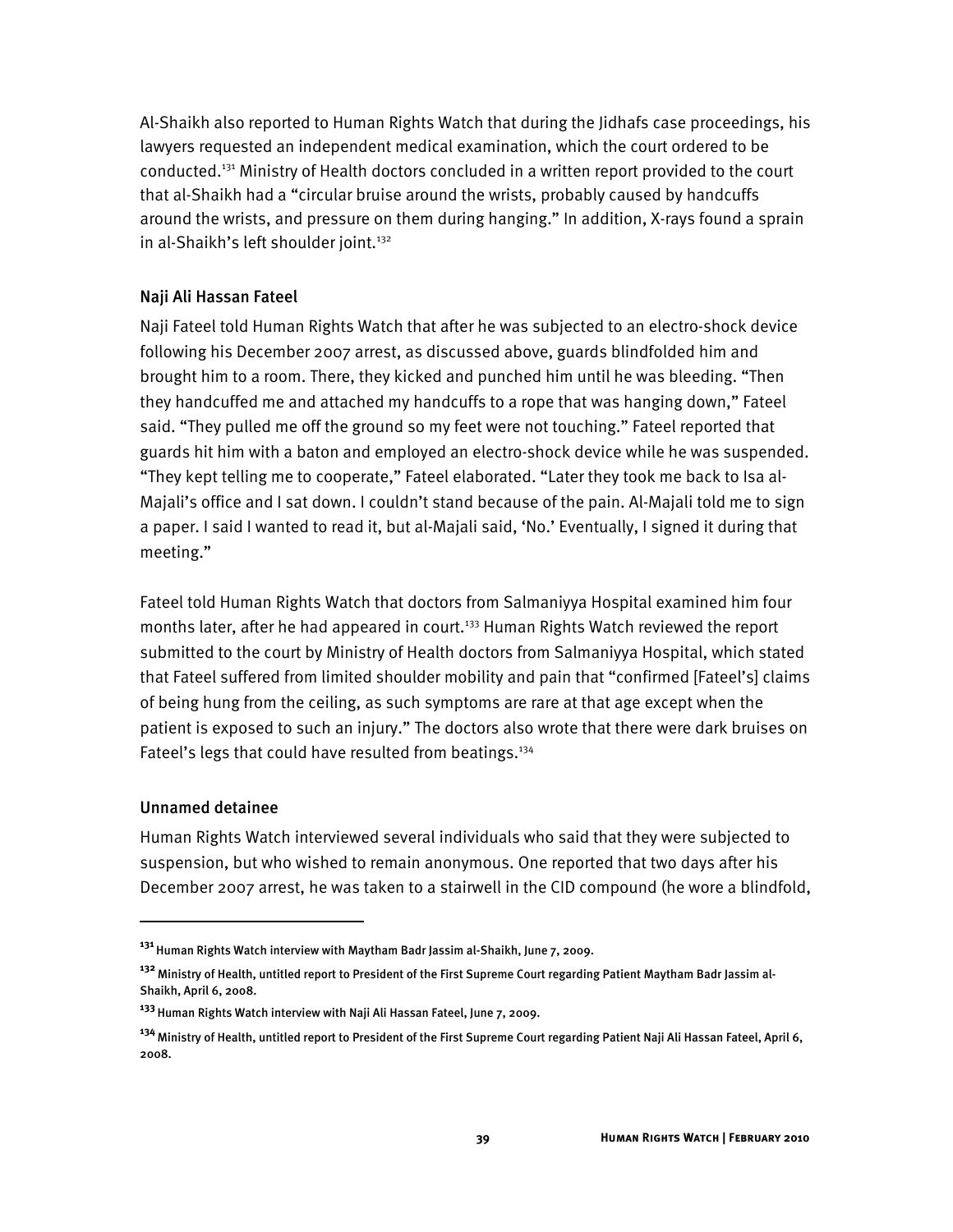but heard someone walking on the stairs). There, guards wrapped cloth around his wrists before cuffing his hands in front of him. A guard then attached the handcuffs to something over this individual's head, pulling him up so that only his toes were touching the ground. For approximately 20 minutes the individual remained in that position while guards beat his shins and feet, and swung his body. Approximately two weeks later, he said, guards repeated the process.<sup>135</sup>

This individual showed Human Rights Watch indentations on his shins that he attributed to the described beatings. In addition, Ministry of Health doctors noted scars and bruises on this individual's leg as well as a circular scar on his wrist that the doctors concluded could have been caused by a handcuff.<sup>136</sup>

## Isa Abdullah Isa

Isa Isa is a married 27-year-old with one son. He works as a courier for a private company. Security forces arrested Isa at a roadblock on December 23, 2007, and took him to CID headquarters.

Isa told Human Rights Watch that at one point guards took him to a "portacabin" where they tightly wrapped strips of blanket around his wrists and bound his hands closely together using a third strip of blanket; they then attached a metal handcuff to the piece of blanket binding his hands together. Two guards then lifted Isa so that he was standing on a chair. One guard attached the open cuff to a metal bar on the stairs and another guard kicked the chair away. They suspended Isa for a period that he estimated to be 30 minutes, during which they swung his body back and forth. After releasing him, guards made Isa run in circles and move his fingers to get his blood circulating.<sup>137</sup> They then repeated the process.

The next day, Isa said, he was suspended again. During this episode, a guard told him, "We want you to go inside and say, 'Yes, I gave him the weapon.'" Guards then took Isa to a room where he heard the sobbing voice of a person he knew. According to Isa, an officer said, "Isa, tell me about this person." Isa reported that he replied, "I saw him take the weapon from the car," falsely implicating his friend because he simply "needed to rest" and intended to retract his statement later.

**<sup>135</sup>**Human Rights Watch interview with victim who requested anonymity, Manama, June 9, 2009.

**<sup>136</sup>**Medical report on file with Human Rights Watch.

**<sup>137</sup>**Hassan Makki also reported that after being suspended, guards made him move his legs. Human Rights Watch interview with Hassan Jassim Muhammad Makki, June 8, 2009.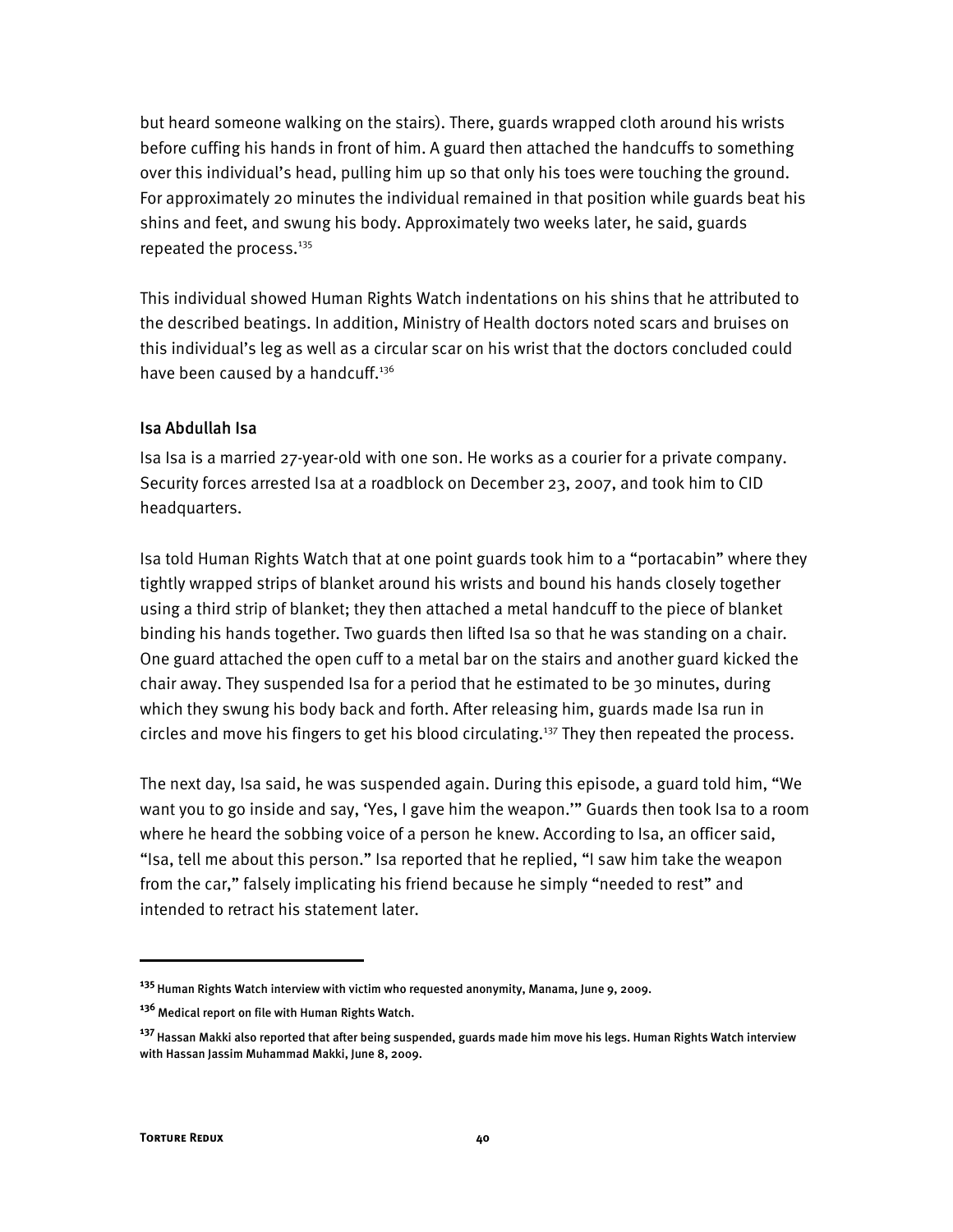Isa told Human Rights Watch that a doctor with the Ministry of Interior examined him toward the end of December 2007. According to Isa, the doctor must have observed a number of injuries to Isa's face and body, but said nothing. At the end of February 2008, Isa reported, a doctor with an Egyptian accent working for the Public Prosecution Office examined him for approximately five minutes. Isa said that this doctor must have observed various scars and bruises, but told Isa that he saw nothing,

Isa said that doctors from Salmaniyya Hospital, including Dr. al-Arady, examined him at the court's direction toward the end of March 2008; Isa noted that three weeks passed between the court's mandating the exam and the actual exam.<sup>138</sup> In contrast to the findings of the doctors who had examined Isa earlier, the Ministry of Health doctors testified during the trial of the Jidhafs case that they had observed injuries to Isa's person that could have been caused by the abuse that he alleged.<sup>139</sup> A report written by these doctors noted that Isa had circular wounds to his left wrist and concluded that those wounds "could have been caused by handcuff pressure." The report also stated that Isa's "shoulder pain and stiffening, and wounds around the wrist may indicate that [he had] been hung from his wrists to the roof."<sup>140</sup> At the time of his interview with Human Rights Watch, Isa had visible scars on his wrist that he attributed to having been suspended in this manner.

### Ali Muhammad Habib Ashoor

1

Ali Ashoor is a married 30-year-old who is presently unemployed. He was detained at his home on April 9, 2008, at 3 a.m. Authorities at CID headquarters in Adliya interrogated Ashoor with regard to the alleged arson attack on a farm in Karzakan that belonged to the former head of the NSA.

Eventually, Ashoor told Human Rights Watch, guards took him to a stairwell with high ceilings where they wrapped his wrists together with strips of cloth and attached one loop of a set of handcuffs to the cloth. The guards put Ashoor on a chair and attached the second loop of the handcuffs to something in the ceiling. Ashoor said that the guards kicked the chair away, leaving him suspended in the air with his feet not touching the ground. Ashoor said that a guard hung on him to increase the weight on his arms and wrists, and beat him with a stick in the area of his kidneys and on his toes. After a second suspension episode,

**<sup>138</sup>**Human Rights Watch interview with Isa Abdullah Isa, June 7, 2009.

**<sup>139</sup>**Ministry of Justice and Islamic Affairs, Courts' Administration, Case No. 7/2008/797, May 11, 2008.

**<sup>140</sup>**Ministry of Health, untitled report to President of the First Supreme Court regarding Patient Isa Abdullah Isa al-Sarh, April 9, 2008. Similarly to others, this report noted that it was difficult to confirm definitively the causes of Isa's injuries because the examination occurred too long after the injuries were sustained.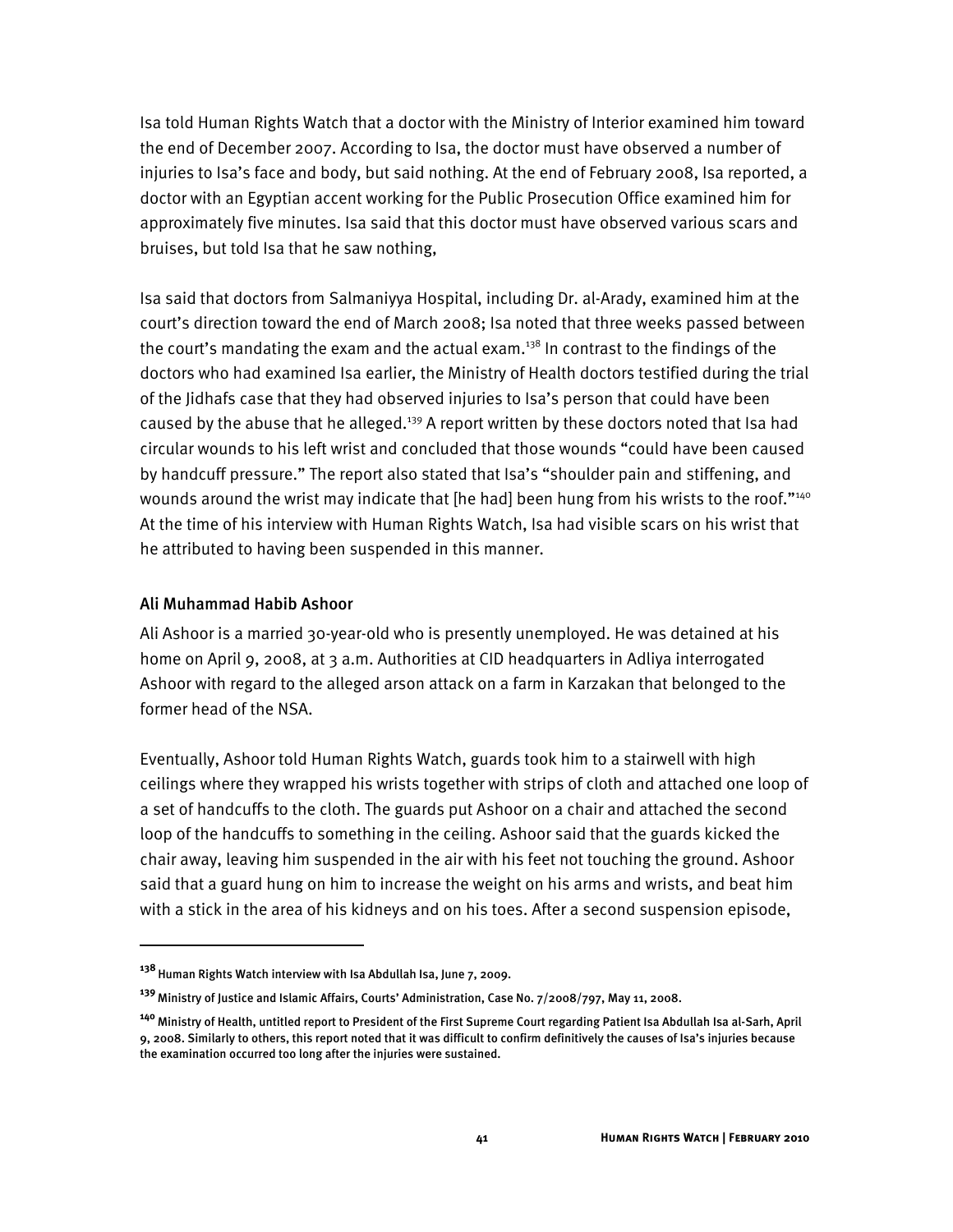Ashoor told Human Rights Watch, he was "ready to sign anything." He then confessed to setting the fire and to a range of related details that were provided to him by an officer who, he said, introduced himself as Isa al-Majali.

Ashoor was taken at around midnight to the Public Prosecution Office where he met with prosecutor Ahmad Bucceri. Ashoor said that he told Bucceri that he had been beaten and Bucceri replied, "It's good that they did that. Just shut up." Ashoor asked for a lawyer and Bucceri said that the hour was too late for a lawyer to come. Bucceri then read from a document that contained statements similar to those Ashoor had made at the CID compound. Ashoor signed the document.<sup>141</sup>

## Said Hadi Hamid Adnan

Said Adnan, 28, was returning from work on March 27, 2008 (it was his second day as a bus driver), when security forces called him and told him to report to a local police station. There, two CID officers pulled Adnan's shirt over his head and handcuffed him before driving him to CID headquarters at around 9 p.m.

Adnan told Human Rights Watch that on the first day of his detention guards tied his hands together with cloth in the manner described by Isa and Ashoor, made him stand on a chair, and then suspended him. "My arms were being pulled up in a way that made me feel like I was choking," he said. "Someone saw that I was having trouble breathing and quickly said to get me down."

Adnan said that guards then brought him outside. According to Adnan, a supervisory officer approached him and said, "Confess or you will not be able to cope." Adnan replied, "Tell me what to say and I will confess." When the officer said that he wanted to know about Adnan's role in the arson at the farm in Karzakan, Adnan replied, "I don't have anything I can say." Adnan told Human Rights Watch that the officer responded, "Take him back inside."

"They suspended me again in the same way," Adnan said. "I screamed and cried. I felt hopeless. I said, 'Tell me what you want,' and they took me down." Adnan reported that the supervisory officer came to him a few minutes later and said, "You know what you have to confess about."

**<sup>141</sup>**Human Rights Watch interview with Ali Muhammad Habib Ashoor, Manama, June 10, 2009.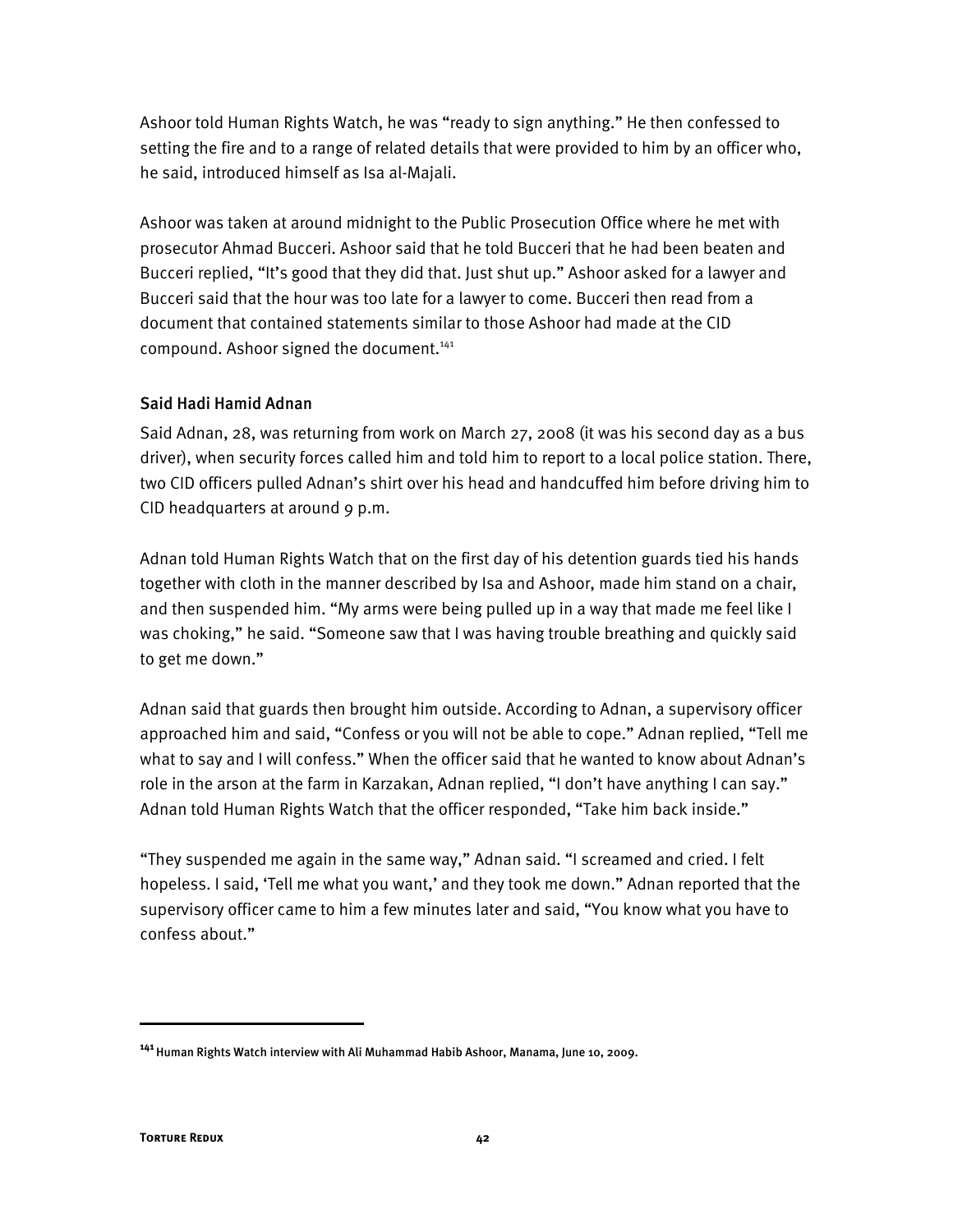Adnan told Human Rights Watch that the following day officers brought him to see Ahmad Bucceri at the Public Prosecution Office. Adnan said that he told Bucceri about some of the abuse that he had suffered. Bucceri told Adnan that someone had confessed to the arson and also implicated Adnan. Guards then brought in a man whom Adnan knew from Karzakan. This man said that he had telephoned Adnan to make arrangements for starting the fire, that he and Adnan had brought gas to the farm, and that they had broken a lock on a gate to facilitate the entry of co-conspirators. When Adnan said he had never spoken to this man on the telephone, Bucceri countered that he had a recording of the conversation. Adnan said that he replied, "Bring the recording now and I will confess." In response, Bucceri said, "You call yourself a man. Go back to CID for three days and if you can withstand it, I will call you a man."

Adnan said that officers brought him back to CID and that on the fifth day of his detention, and after being suspended repeatedly, he confessed to starting the fire. According to Adnan, he was brought again to the Public Prosecution Office where he signed a confession.<sup>142</sup>

### Nadr Ali Ahmad al-Salatne

:

Nadr al-Salatne, 36, works for a private interior design company. Security forces arrested him at his home on December 23, 2007 at 2:30 a.m. While officers drove al-Salatne to CID headquarters in Adliya, one said to him, "You should be a Sunni, not a kafir."<sup>143</sup> At Adliya, an officer asked al-Salatne about the location of "the gun," saying that others had already given statements indicating that al-Salatne had it. When al-Salatne said he did not know anything about a gun, the officer told him, "You Shia want to change the government, but we're going back to the 1990s."

According to al-Salatne, guards brought him to a room. "They made me lie face down," al-Salatne said. "They tied my ankles and wrists together behind my back and put a bar through my arms. They lifted me off the ground—I was screaming. They said, 'Now, you will talk,' but I lost consciousness." Al-Salatne said he awoke on the ground when someone threw water on him. He reported that during his first seven days of detention, all of them at CID headquarters, guards suspended him in this manner approximately five more times. On one occasion, they suspended him by putting a bar under his knees and then lifting it up.

**<sup>142</sup>**Human Rights Watch interview with Said Hadi Hamid Adnan, Manama, June 10, 2009.

**<sup>143 &</sup>quot;**Kafir" means apostate; some Sunni ideologues consider Shia Muslims to be "kafir." Al-Salatne is a Shia Muslim.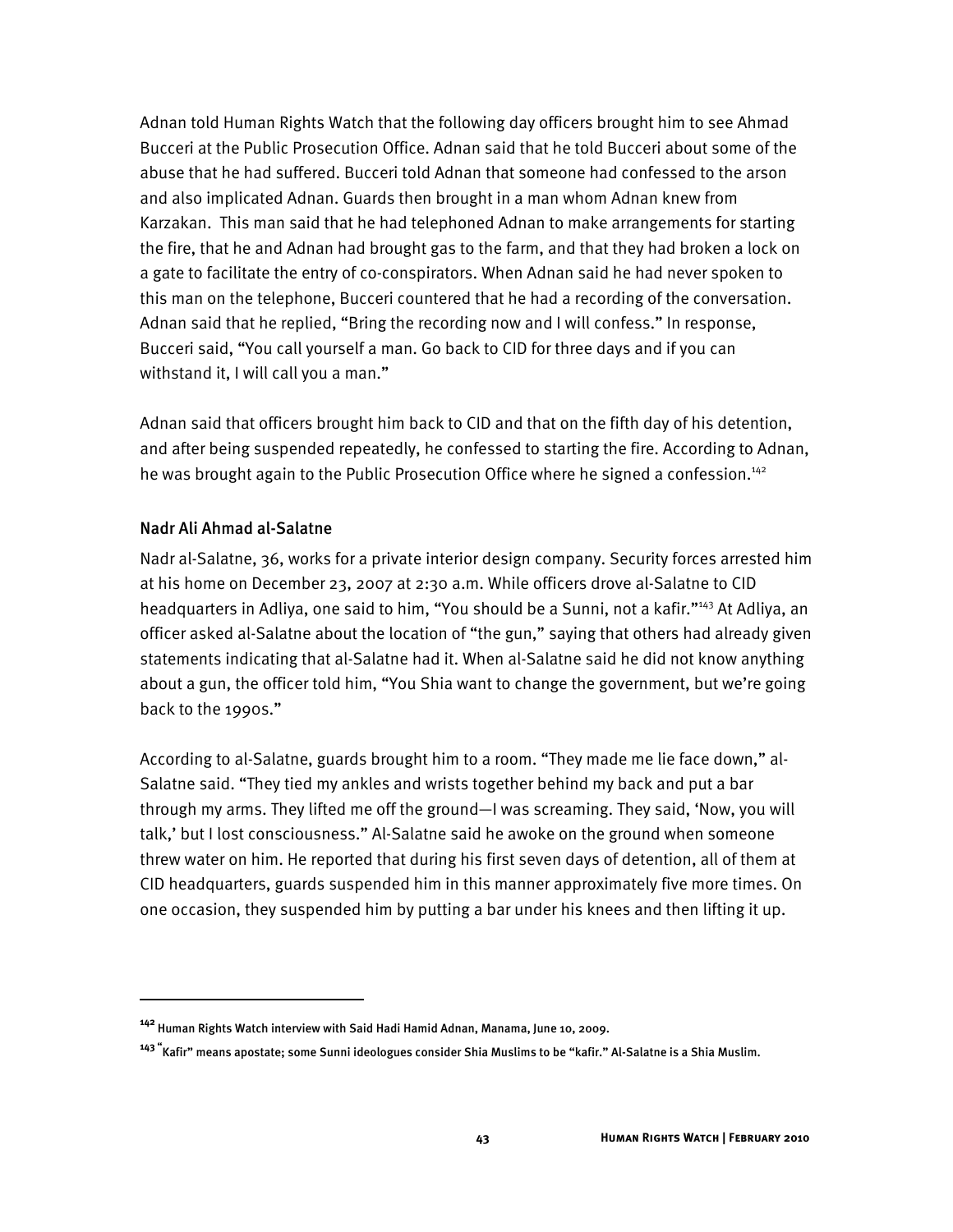Al-Salatne told Human Rights Watch that on the third day of his detention, officers took him to the Public Prosecution Office at around noon where he met with a prosecutor, Ahmad Bucceri. Al-Salatne asked for a lawyer, but Bucceri replied that no lawyer had come to represent al-Salatne (echoing comments attributed to Bucceri by Maytham al-Shaikh and Ali Ashoor). Bucceri told al-Salatne that he had been identified by others as one of the Jidhafs demonstrators and asked al-Salatne about the Bahraini Youth Society for Human Rights (of which al-Salatne is a member) and the Haq Movement. Al-Salatne said that he reported the abuse he had suffered to Bucceri, who cut him off, saying, "I'm not interested." After approximately 21 days in detention, authorities released al-Salatne without charge; al-Salatne never appeared in court or reported his abuse to judicial authorities.144

#### Muhammad al-Hamadi

Muhammad al-Hamadi reported that after his December 2008 arrest guards made him sit on the floor with his knees pulled into his chest. They then wrapped pieces of his pants around his wrists (the pants had been torn off previously) and pulled his hands in front of his knees, securing them with handcuffs. A long bar was then placed under al-Hamadi's knees. Guards put each end of the bar on a chair, suspending al-Hamadi between the chairs.

According to al-Hamadi, he remained suspended for approximately 30 minutes while officers with Egyptian and Bahraini accents repeatedly asked, "Where are the bombs?" Eventually, al-Hamadi said, he confessed falsely to keeping bombs at a laundry in his village, and the guards brought him down. After being given some water, al-Hamadi stated that in fact he did not have any bombs, at which point the guards suspended him again. When the pain caused al-Hamadi to say that he would confess to where the bombs really were, someone in the room replied, "We don't want to know anymore."

Al-Hamadi was later held at Dry Dock. He said that there, on one occasion, guards cuffed his hands behind his back and pulled them up over his head, attaching them to an air conditioning grate. Al-Hamadi estimates that he remained in this position for approximately  $40$  minutes.<sup>145</sup>

<sup>&</sup>lt;sup>144</sup> Human Rights Watch interview with Nadr Ali Ahmad al-Salatne, Manama, June 11, 2009.

**<sup>145</sup>**Human Rights Watch interview with Muhammad al-Hamadi, June 8, 2009. Hassan Makki also reported having his handcuffs affixed to an air conditioning grate in Dry Dock. Human Rights Watch interview with Hassan Jassim Muhammad Makki, June 8, 2009.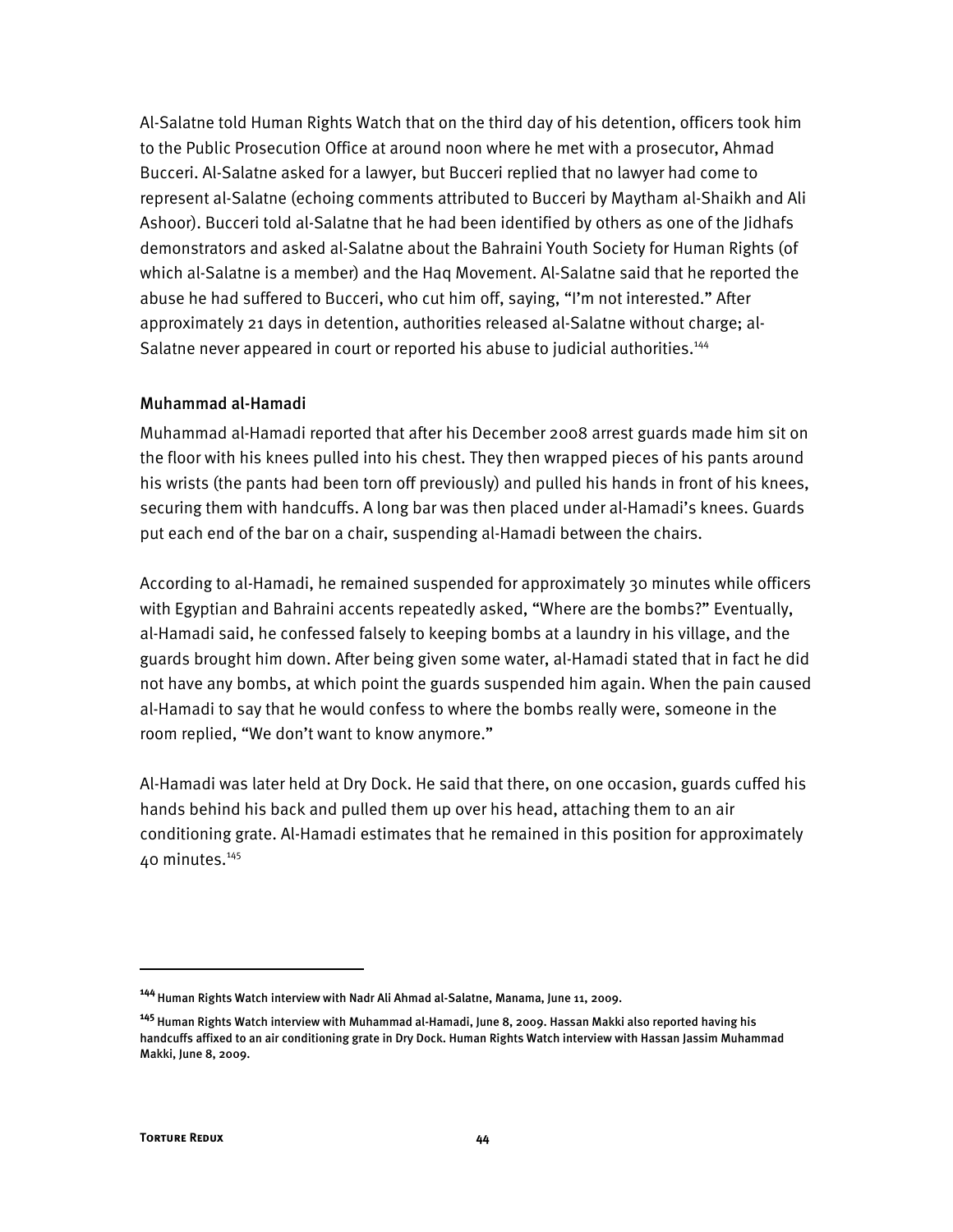#### Muhammad Abdullah al-Singace

Muhammad al-Singace, 44, is a chemical technician with the Ministry of Works. He told Human Rights Watch that security forces arrested him at his father's house on December 27, 2007, several nights after the incident in Jidhafs village. Al-Singace said that he was blindfolded and handcuffed upon his arrest, and taken to CID headquarters in Adliya where officers questioned him about the whereabouts of the gun that had reportedly been taken by protestors. Al-Singace said that the police claimed to have found a box of ammunition when they later searched his house; according to al-Singace, the authorities had planted it there. For the first several nights his captors forced him to stand, and handcuffed him in a way that made it painful to sit.

On the third night of his detention, al-Singace said, officers took him into a room where they bound his hands in front of his knees in a sitting position and then hoisted him off the ground with a stick placed behind his knees—he referred to it as the "parrot" position. The officers beat the soles of his feet with a stick for approximately half an hour. Guards then made him stand against a wall, despite his numb and swollen legs, and several times kicked him when he slumped to the ground.

The following night, he said, guards took him to an upstairs room, laid him on his stomach, and bound his arms and legs together behind his back, causing excruciating pain. On the fifth night, he said, he was again brought upstairs and suspended for about 15 minutes by his arms, which were pulled up behind him. Before and after these sessions, he said, officers questioned him about his activities and the whereabouts of the allegedly missing gun. On the sixth night, al-Singace reported, he was brought to the Public Prosecution Office. There, he acknowledged being at the site of the Jidhafs protest, but said that he knew nothing about the gun or any ammunition.

Al-Singace told Human Rights Watch that prior to his first court appearance he was kept mostly in solitary confinement. His lawyers raised his torture complaints at the hearings, he said, and the judge ordered that he get a forensic medical examination at Salmaniyya Hospital.<sup>146</sup> He received a five-year prison term that was suspended with the king's pardon of April 11, 2009. Al-Singace said he was unable to return to his job until he signed a commitment to halt all involvement in political protests.<sup>147</sup>

İ

**<sup>146</sup>**Human Rights Watch interview with Muhammad al-Singace, Manama, June 13, 2009.

**<sup>147</sup>**Email communication from Abdul-Jalil al-Singace, Muhammad al-Singace's brother, to Human Rights Watch, September 8, 2009. Public sector employees, and sometimes private sector employees as well, are required to obtain a "good behavior" certificate from the Ministry of Interior in order to obtain a job; someone dismissed from a job for security-related misbehavior would also have to re-obtain such a certificate. See the website of the Recruitment and Training Department of the Bahrain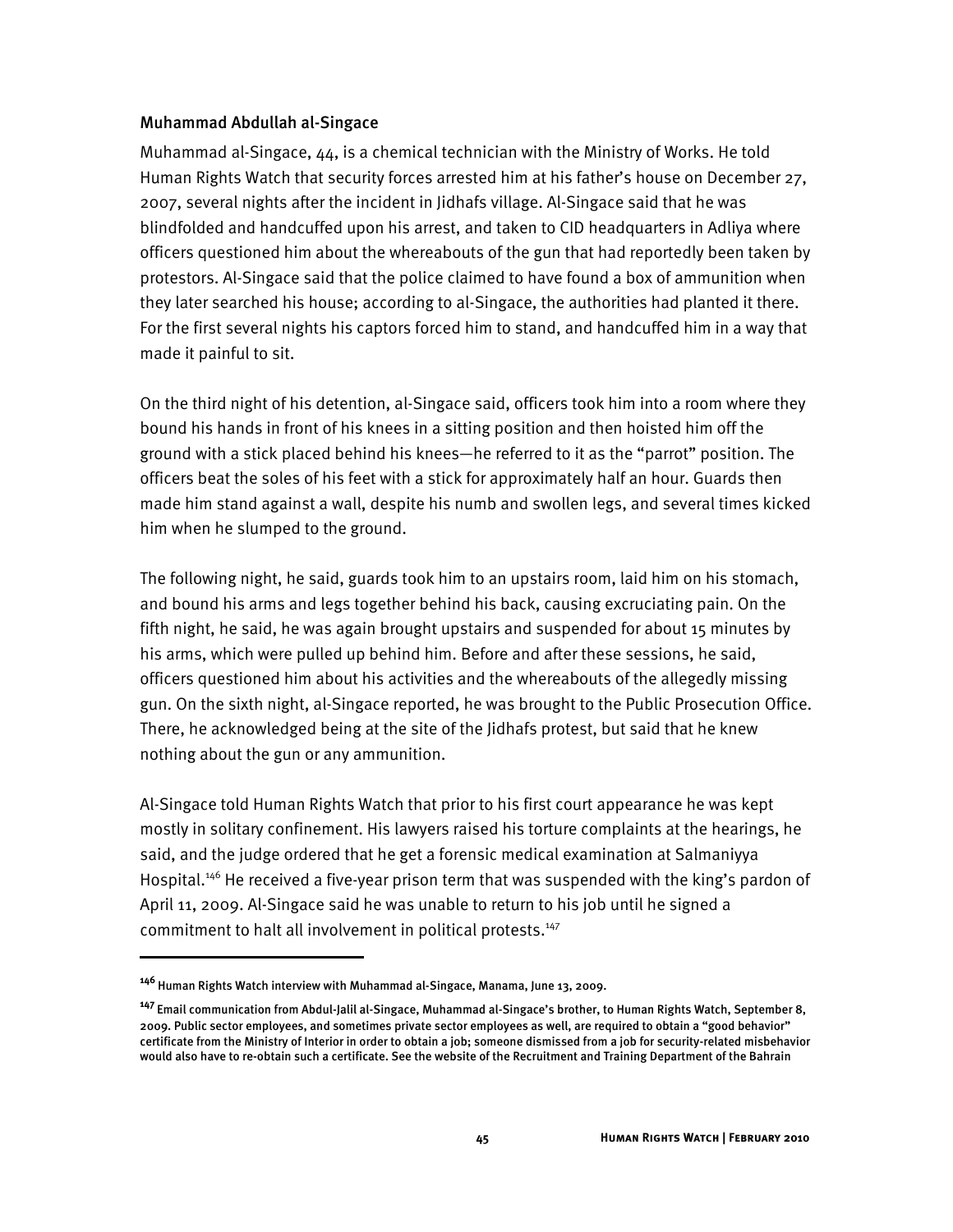#### Muhammad Makki Hamad

Muhammad Hamad told Human Rights Watch that, on the second night of his detention at CID headquarters in Adliya in December 2007, guards took him to a stairwell connecting the ground floor with the second floor. The guards stripped him naked and removed a blindfold he had been wearing. They suspended him by a chain attached to his cuffed hands that was then attached also to a metal pipe or bar extended from a stair, he said. Hamad reported that he was suspended like this for what seemed to be nearly an hour. For about 10 minutes of this period, he said, an officer asked him about the whereabouts of the gun allegedly taken from the police car in the Jidhafs incident. Hamad said there were about 10 others present, wearing black masks and street clothes. Hamad said that in addition to subjecting him to electric shocks his captors beat him about the trunk of his body with rubber hoses. "Then [the officer] came back and told them to take me down," he said.

Later that night, Hamad said, he (like others) was forced to sign a piece of paper indicating that he had been at the Jidhafs demonstration and had taken the allegedly stolen gun. Hamad said that in a subsequent meeting with a prosecutor, he told the prosecutor of the torture, showing scars on his wrist, but the prosecutor wrote that he saw nothing wrong. When Hamad said the confession he had signed was false, the prosecutor tore it up. Hamad said that several officers then beat and kicked him in a courtyard.<sup>148</sup>

### Ali Salman

Ali Salman, a 23-year-old law student at the University of Bahrain, is an activist with the Detainees' Committee. Salman told Human Rights Watch that authorities arrested him at his home at about 3 a.m. on February 4, 2008. When he arrived at CID headquarters in Adliya, he said, guards blindfolded him and beat him on the back of his head with their hands.

Salman said he was forced to stand against a wall, blindfolded, for four days, except for periods when he was allowed to eat, pray, and use the bathroom. Salman's interrogation began on the fifth night. His questioners accused him of starting a fire on the property of a member of the ruling family, which he denied (this was an incident separate from and prior to the alleged arson attack near Karzakan in March 2008). Salman told Human Rights Watch that around midnight Isa al-Majali said that he, al-Majali, had denied requests from other

1

Civil Service Bureau referring to the requirement of an original copy of a Good Conduct Certificate from the Ministry of Interior (in Arabic) at

http://www.csb.gov.bh/csb/wcms/ar/home/services/recruitementtrainingservices/index.html;jsessionid=E20DFBEEE03569 3AB0333BC51CA517FA (accessed January 12, 2010).

**<sup>148</sup>**Human Rights Watch interview with Muhammad Makki Hamad, June 13, 2009.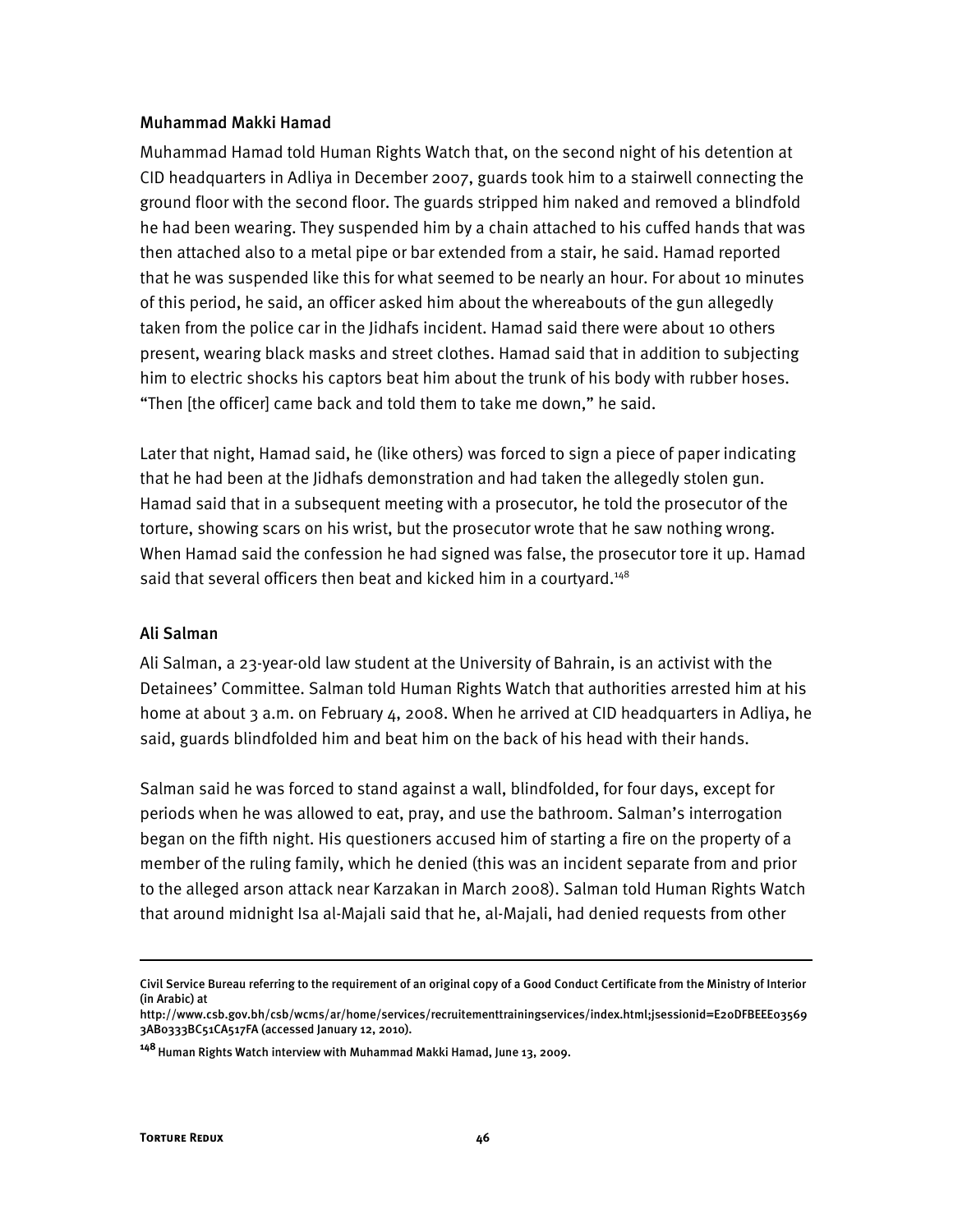interrogators to subject Salman to rough treatment. "I said, 'No, let him speak,'" Salman quoted al-Majali as saying, "'But now I say take him, I need to hear his shouts.'"149

Several officers took Salman to a room where they made him stand on a chair. They removed his handcuffs, wrapped his wrists with strips of cloth, and bound his wrists together with another strip. They clasped one loop of a set of handcuffs to the strip binding Salman's wrists together and attached the other loop to the ceiling, about six inches above his head. "Then they kicked out the chair," Salman said. He reported that guards interrogated him while he was suspended for a period of between 15 and 30 minutes. "Whenever I said something they wanted to hear, the chair comes back. When not, the chair goes. This happened three times. Then they kicked the chair far away." When guards took him down, Salman said, his hands were very swollen and one of his thumbs had turned black. He was told to flex his hands to regain circulation, and guards took him to see al-Majali. "I just said yes to all his questions about the attack and I signed the statement," Salman said.

When officers took him to the Public Prosecution Office the next night, Salman said, his hands were still swollen. There, he met with Hamad al-Buainain, a prosecutor, who, Salman claims, told him, "Say the same thing [as in the written statement] or go back to the same [treatment]." Regarding the abuse he suffered, Salman said, "I told him nothing, but he could see my hands. Still, he wrote, 'No signs of abuse.' I just gave him the answers he wanted."

Approximately a week later, Salman said, he had his first court appearance and pleaded not guilty to the charge of starting the fire. When a judge asked why he had confessed, Salman described the torture he had suffered. On March 29, 2008, Salman was released. He told Human Rights Watch that he did not know whether he still faced charges in connection with the case. $150$ 

### Unnamed detainee

ֺ

A second former detainee who requested anonymity told Human Rights Watch that during his initial detention in late December 2008, security officers forced him to stand on a chair and bound his wrists with wire to the ceiling. Then, the officers removed the chair and suspended this individual for about five minutes. The pain made him cry, he said, at which point his tormentors replaced the wire attached to his wrists with cloth strips and

**<sup>149</sup>**Salman told Human Rights Watch that he knew al-Majali's identity because al-Majali had summoned and questioned him on an earlier occasion, in November 2007.

**<sup>150</sup>**Human Rights Watch interview with Ali Salman, Manama, June 13, 2009.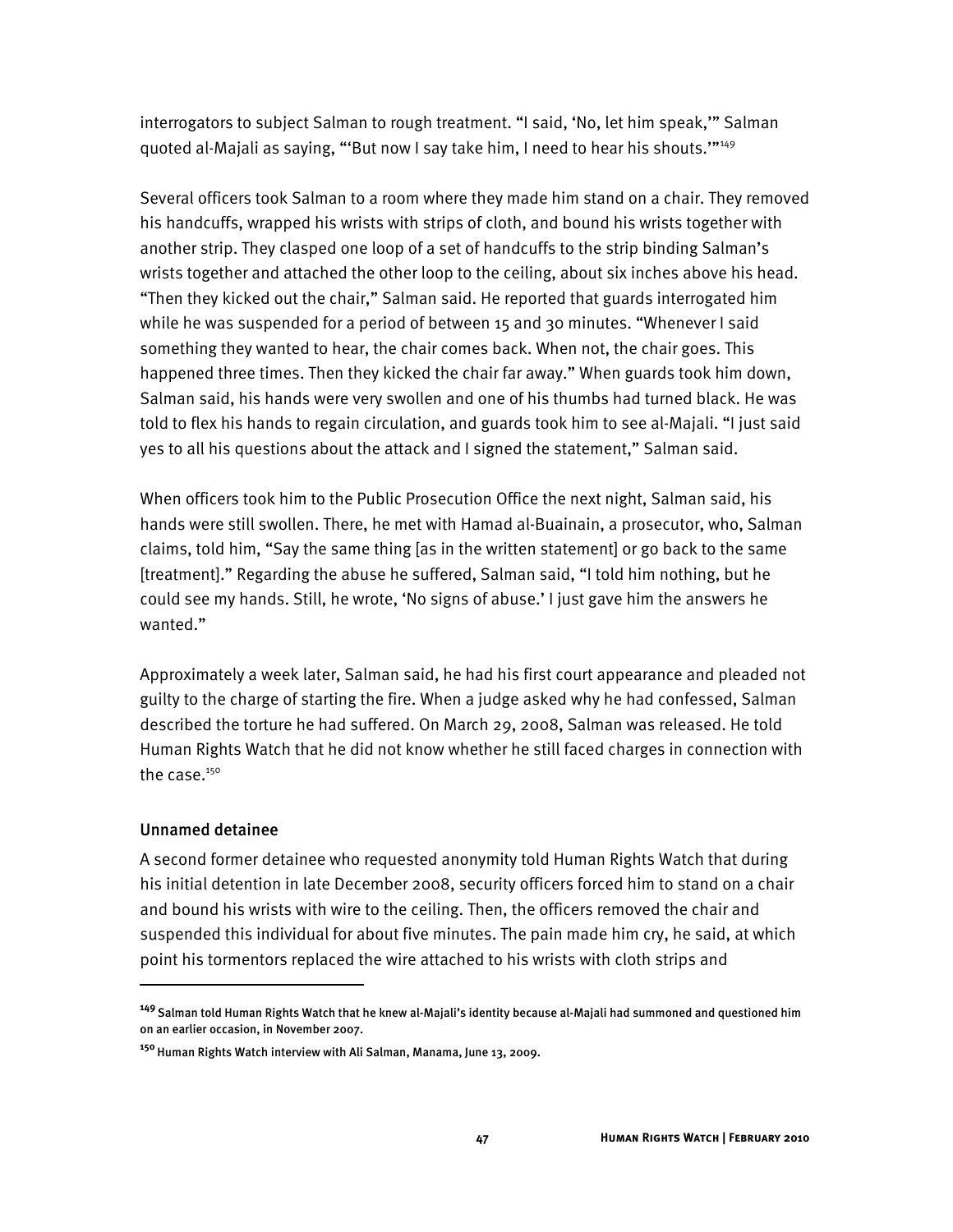suspended him for a longer period during which he was also beaten with a hose. He said that he told both the prosecutor who interviewed him and later the court about the abuse. When he raised the matter in court, he said, "The judge would not let us go into detail, saying, 'We have mothers here.""<sup>151</sup>

### Medical reports and court documents

Human Rights Watch reviewed medical reports and other documentary evidence relevant to allegations of suspension, additional to the numerous medical reports referenced above in this section. For example, Ministry of Health doctors prepared a report regarding 28 suspects in the Karzakan case in which they reported that 10 of the detainees had scars consistent with physical abuse and—notable with respect to allegations of suspension—that five individuals had scars (or bruises) on their wrists. According to the report, these injuries were caused by "handcuffing this area or being hung from the ceiling as most suspects testify."<sup>152</sup>

Human Rights Watch also reviewed court minutes reflecting the testimony of Ministry of Health doctors in the Jidhafs case. According to the doctors, there were rings or scars around the wrists of certain defendants, which resulted from the "tightening" of an item around the wrists and not from the normal use of handcuffs. The doctors also found that certain defendants had limited shoulder joint mobility and irregularities of the clavicle joint. The doctors testified that it was "probable" that these defendants had been "suspended from the ceiling."<sup>153</sup>

Ministry of Health physicians wrote in a separate report that Muhammad Tarif (whom Human Rights Watch was not able to interview) had circular bruises around his wrists, indicating that he had been handcuffed in a way that caused pressure such as would result from being suspended. They also noted that Tarif suffered from pain and stiffness in his shoulders that could be traced to Tarif's having been suspended by his wrists.<sup>154</sup>

## Beating of Soles of Feet (Falaka)

Eleven of the 20 individuals interviewed by Human Rights Watch reported that security personnel had beaten their feet with rubber hoses and/or batons. The practice of beating

I

**<sup>151</sup>**Human Rights Watch interview with individual requesting anonymity, Manama, June 15, 2009.

**<sup>152</sup>**Ministry of Health, Report to Minister of Health from Committee Assigned to Examine Suspects Upon Court Order (First Supreme Criminal Court), September 1, 2008.

**<sup>153</sup>**Ministry of Justice and Islamic Affairs, Courts' Administration, Case No. 7/2008/797, May 11, 2008.

**<sup>154</sup>**Ministry of Health, untitled report to President of the First Supreme Court regarding Patient Muhammad Mekki Ahmad Tarif, April 9, 2008.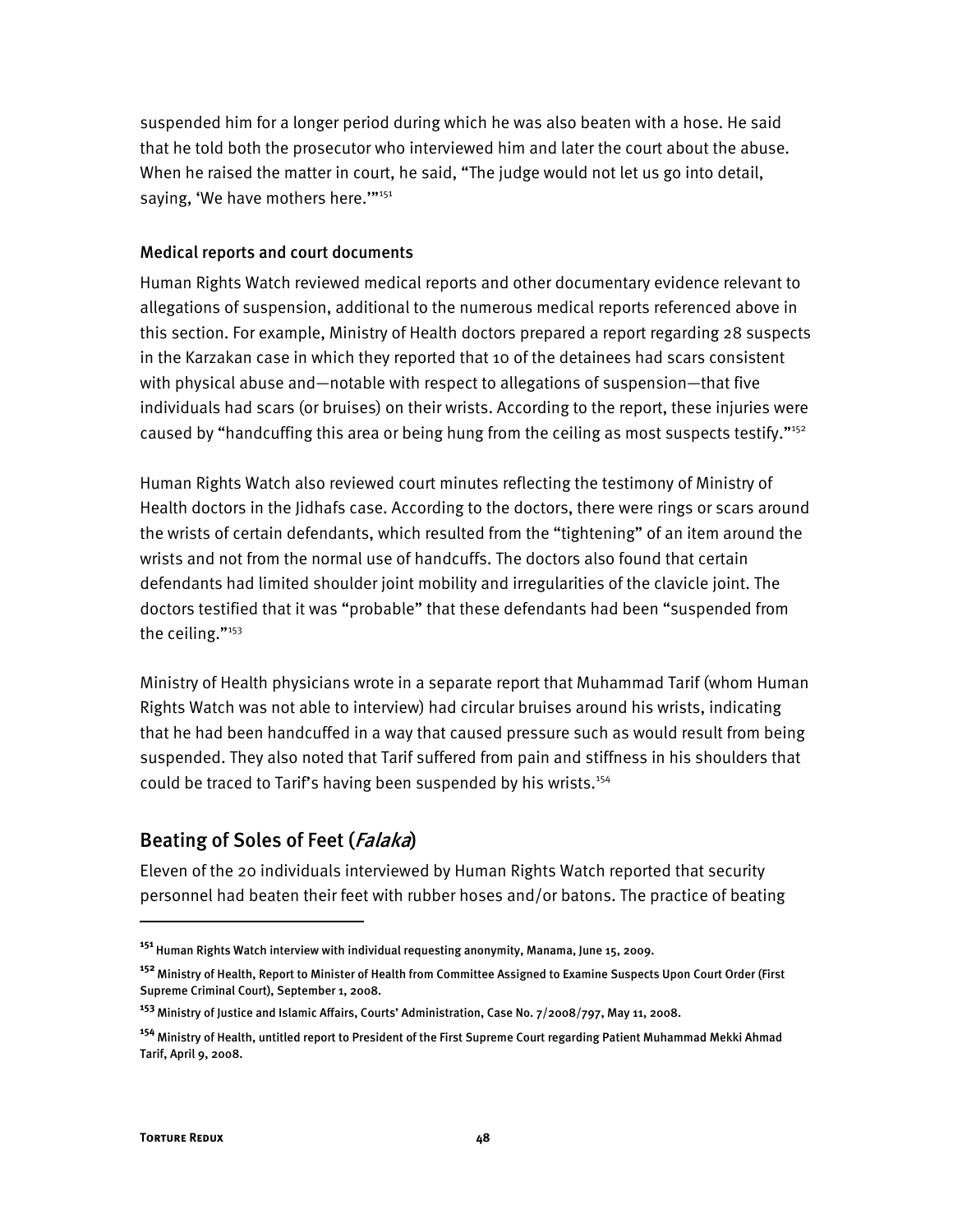the soles of the feet is sometimes referred to as "falaka," as mentioned. The soles of the feet are not thickly muscled, and beating them causes excruciating pain.<sup>155</sup>

## Isa Abdullah Isa

Isa Isa reported that after being suspended, as discussed above, he was taken to the office of a supervisory officer. There, guards put him face down on the ground and cuffed his hands behind his back (Isa was not blindfolded at that point). One guard put his foot on Isa's head and another guard put his foot on Isa's back. Someone pulled Isa's bare feet up at a 90 degree angle from the floor. Two guards stood at the ready with rubber hoses that were perhaps a meter in length. The supervisory officer ordered the guards to beat Isa's feet. One guard beat Isa's right foot and the second guard beat his left foot. Isa screamed and his mouth went dry "like wood." He cried out for water. The supervisory officer dripped water from a bottle on the floor, telling Isa to have a "doggy drink." The officers then brought Isa outside and made him run.<sup>156</sup>

## Yassin Ali Ahmad Mushaima

Yassin Mushaima said that at CID headquarters in Adliya on the day of his arrest, officers forced him to lie on his stomach and lift his feet into the air. The officers beat Mushaima's feet with what could have been a baton (it was a hard object and Mushaima was blindfolded). After striking his feet approximately 10 times, the officers made Mushaima jump up and down perhaps 15 times until his blindfold fell from his face. The officers accused Mushaima of having taken it off and slapped him.<sup>157</sup>

## Muhammad al-Hamadi

Muhammad al-Hamadi stated that after subjecting him to an electro-shock device at CID headquarters in Adliya, guards put him face down on the floor. A guard stood with one foot on al-Hamadi's back. A second guard pulled al-Hamadi's feet into the air and a third guard beat them with what seemed to be a rubber hose or a baton. Guards interspersed this tactic with the use of an electro-shock device for a period that al-Hamadi estimates to have been an hour.<sup>158</sup>

I

**<sup>155</sup>**Rejali, Torture and Democracy, p. 273.

<sup>&</sup>lt;sup>156</sup> Human Rights Watch interview with Isa Abdullah Isa, June 7, 2009.

**<sup>157</sup>**Human Rights Watch interview with Yassin Ali Ahmad Mushaima, June 10, 2009. Given the experiences of Isa and Mushaima, it is worth noting that making an individual move or jump can reduce the swelling that is sometimes caused by beating feet. See Rejali, Torture and Democracy, p. 276

**<sup>158</sup>**Human Rights Watch interview with Muhammad al-Hamadi, June 8, 2009.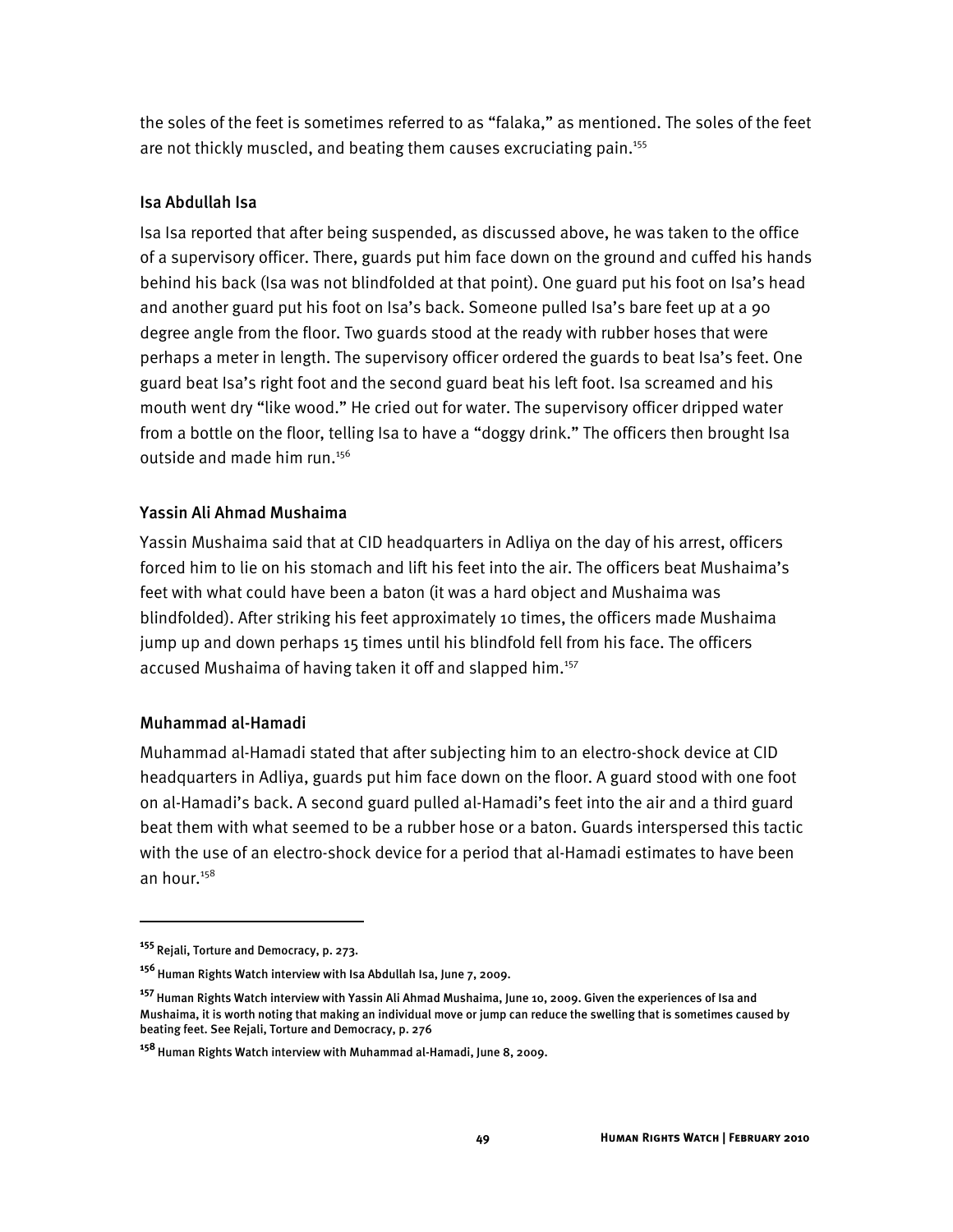#### Ahmad Abd al-Hadi

Ahmad Abd al-Hadi reported that on the day of his arrest, a supervisory CID officer showed him photographs of several people at the December 2007 Jidhafs protest who were wearing masks. The officer said that he knew one of them was Abd al-Hadi and if Abd al-Hadi did not confess to being at the protest he would be taken to the "black room." Abd al-Hadi said that he had not been at the protest and the officer ordered him taken to another room.

There, at the direction of the same supervisory officer, guards made the blindfolded Abd al-Hadi lie on his stomach. They bound his ankles together and tied them behind his back to handcuffs that were on his wrists. Then Abd al-Hadi felt his feet, which were bare, being beaten while the supervisory officer urged him to confess to having been at the protest. After perhaps five minutes, Abd al-Hadi could not bear the pain and yelled, "Stop, I'll talk." He said that while he had not gone to the protest, he had visited the family of Ali Jassim Makki, the protestor who had died on December 17, 2007. The supervisory officer replied, "You think I will accept only that?" and the beating on Abd al-Hadi's feet began again. Abd al-Hadi cried out that he had seen Abd al-Hadi al-Khawaja speak at the protest, and the beating stopped again.159 Guards untied Abd al-Hadi's ankles from his handcuffs, leaving him lying cuffed on the floor.

Abd al-Hadi told Human Rights Watch that, later the same night, he was taken to the Public Prosecution Office where he met with a prosecutor. The prosecutor asked for Abd al-Hadi's age and Abd al-Hadi replied that he was 17. The prosecutor showed Abd al-Hadi a document, saying, "This paper says that you were at the Jidhafs protests." Abd al-Hadi said he "told the police that because they were beating me." The prosecutor repeated that Abd al-Hadi had confessed and said, "If you don't tell the truth here you will go back to CID and then you will return to me and tell the truth."

Abd al-Hadi told Human Rights Watch that after this threat was repeated, he said to the prosecutor that he had been at the protests. The prosecutor then gave Abd al-Hadi a list of names and asked Abd al-Hadi whether he knew any of them. When Abd al-Hadi said that he only knew one, the prosecutor said, "This is your last chance or you will go back to Adliya." After Abd al-Hadi insisted that he did not know the others, officers brought him back to CID

İ

**<sup>159</sup>**Abd al-Hadi al-Khawaja is a leading opposition activist and was for many years president of the now-outlawed BCHR. He is presently the Middle East field representative for Frontline, a Dublin-based international group that specializes in defending human rights activists.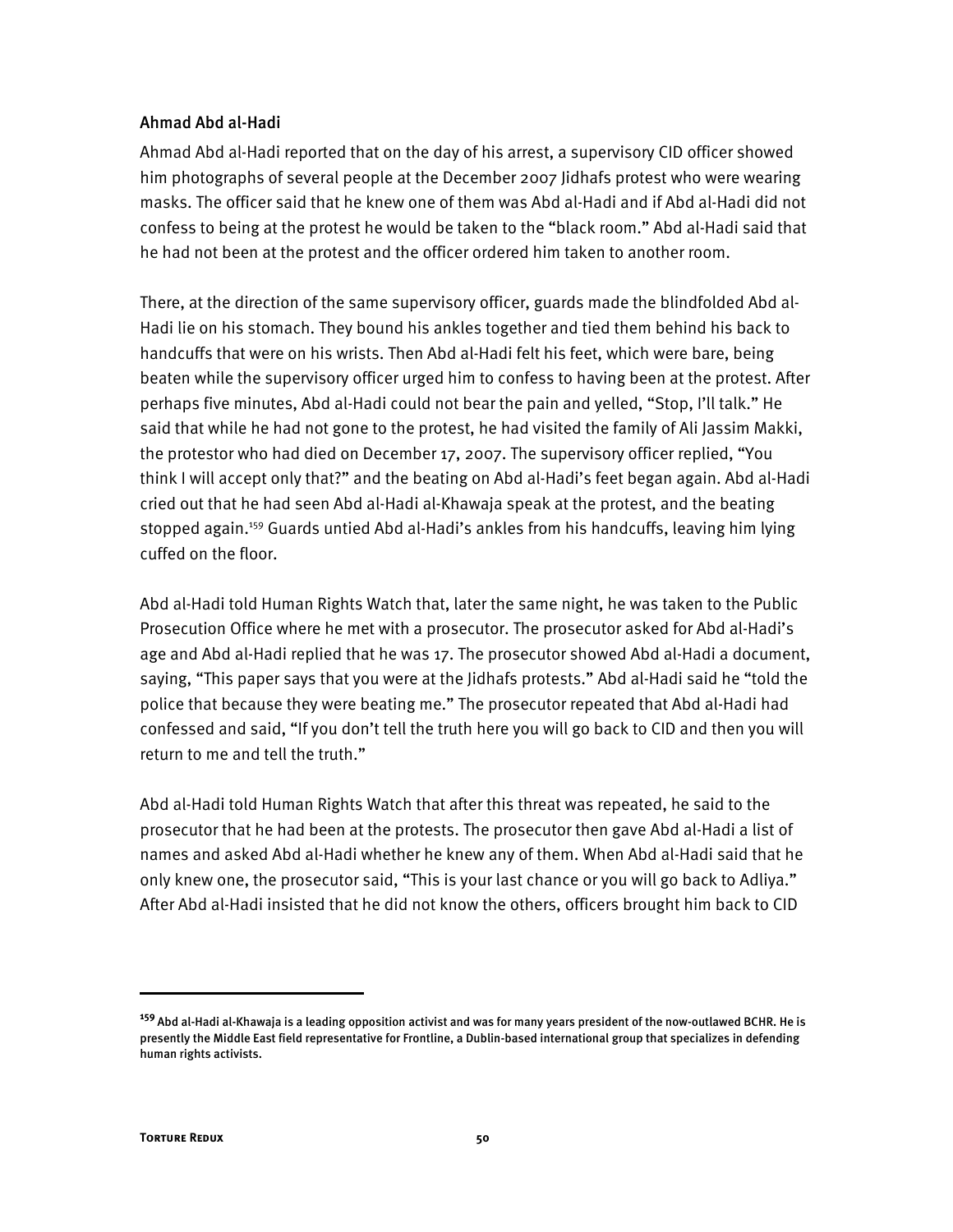headquarters. There, Abd al-Hadi said, he was subjected to additional beating, electroshock devices, and suspension (as described above).<sup>160</sup>

## Hassan Jassim Muhammad Makki

Hassan Makki reported that on the day of his arrest at the NSA headquarters in the Manama Police Fort, guards suspended him upside down by means of a bar placed underneath his knees; Makki's hands were bound around his shins. While Makki was in that position—with the soles of his feet facing up—guards hit the bottoms of his feet for approximately 30 minutes while telling him to confess. Makki cried and yelled from the pain, he said. Makki said that while at Dry Dock guards beat his feet, typically when they employed electro-shock devices against him.<sup>161</sup>

## Other cases

Four other individuals reported that on at least one occasion officers beat the soles of their feet, in some cases while they were held in place by other officers.<sup>162</sup> An additional two individuals (one of whom wished to remain anonymous) reported that the tops of their feet were beaten while they were suspended with their hands over their heads.<sup>163</sup>

Human Rights Watch did not find medical documentation concerning injuries that necessarily resulted from the beating of feet, although one medical report did note a scar on a detainee's foot.<sup>164</sup> The lack of such documentation is not particularly surprising because this tactic, as employed by careful practitioners who wish to escape detection, typically leaves no broken bones, skin lesions, or permanent marks.<sup>165</sup>

# Severe Beatings

ֺ

Of the 20 people interviewed by Human Rights Watch, 18 reported that security forces had punched, kicked, or slapped them. Of these, all reported that guards subjected them to

**<sup>160</sup>**Human Rights Watch interview with Ahmad Abd al-Hadi, June 8, 2009.

**<sup>161</sup>**Human Rights Watch interview with Hassan Jassim Muhammad Makki, June 8, 2009.

**<sup>162</sup>**Human Rights Watch interviews with Maytham Badr Jassim al-Shaikh, June 7; Naji Ali Hassan Fateel, June 7; Muhammad al-Singace, June 13; and a victim who requested anonymity, Manama, June 15, 2009.

**<sup>163</sup>**Human Rights Watch interviews with Ali Muhammad Habib Ashoor, June 10; and a victim who requested anonymity, Manama, June 9, 2009.

<sup>164</sup> Ministry of Health, Report to Minister of Health from Committee Assigned to Examine Suspects Upon Court Order (First Supreme Criminal Court), September 1, 2008.

**<sup>165</sup>**European Commission of Human Rights, Report on The Greek Case, Vol. 2, pt. 1, 415-16 (1969). See also Jean Kellaway, The History of Torture & Execution (London: Mercury Books, 2005), p. 29.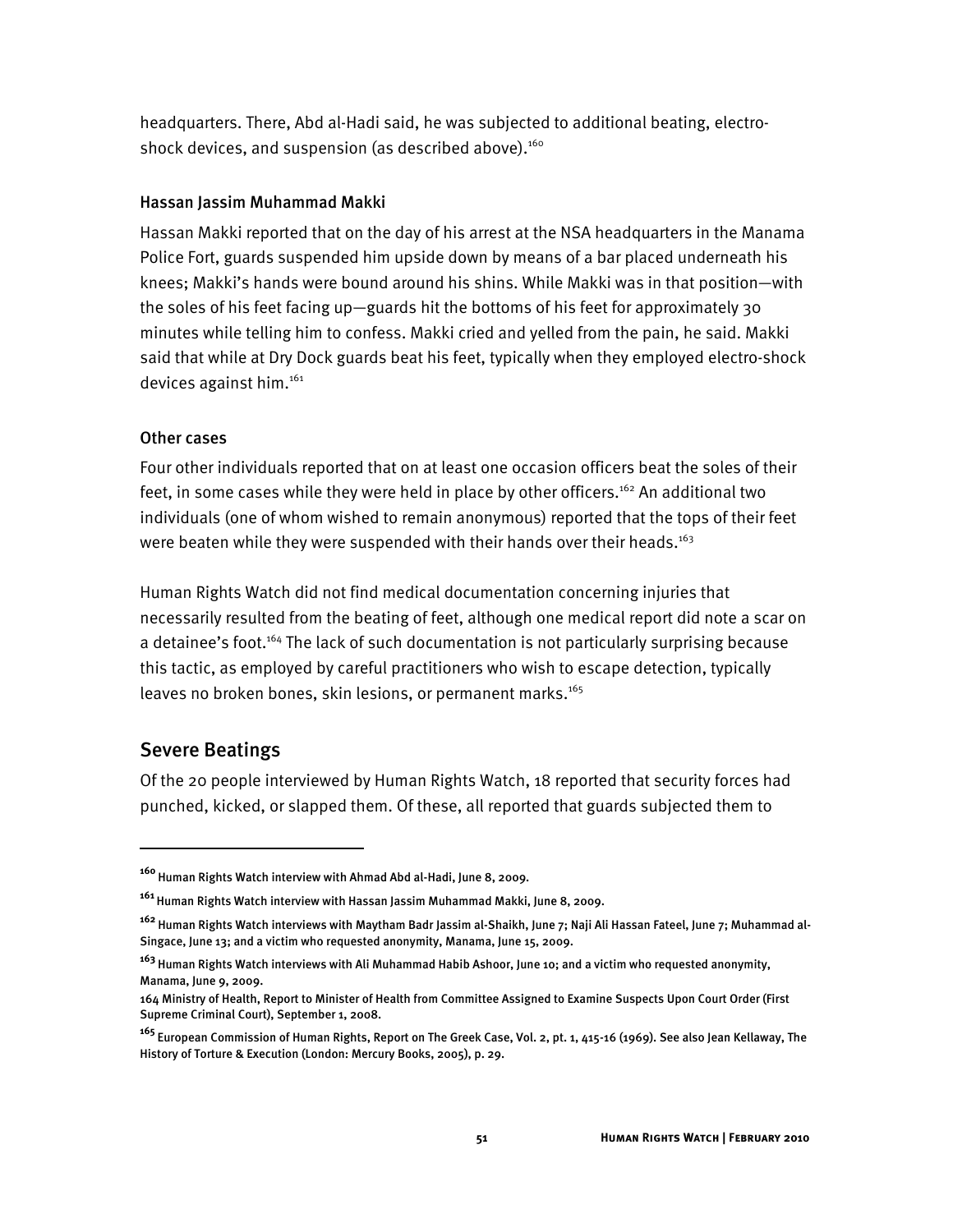some degree of assault at the time of arrest or while they were being transported to the various compounds at which they were detained; a few reported that there were no notable beatings thereafter. Most individuals reported that guards beat them during interrogations at CID headquarters in Adliya or other facilities during the initial periods of their detention.

## Muhsin Ahmad al-Gassab

Muhsin al-Gassab told Human Rights Watch that he was questioned at Dry Dock on the day of his arrest about allegedly receiving training in Syria. Two officers with Jordanian accents (al-Gassab was blindfolded, but said he recognized their accents as Jordanian) ordered guards to punch al-Gassab in the face repeatedly, causing him to bleed from the nose and mouth. A final punch to al-Gassab's eye made him fall against a wall and then to the ground. On the second day of his detention, officers told al-Gassab to confess to receiving training in Syria while they punched him in the back of the head and hit him in the head with a hose. Al-Gassab reported that guards also beat him during subsequent interrogations.<sup>166</sup>

## Muhammad al-Hamadi

Muhammad al-Hamadi reported that while he was held at CID headquarters in Adliya, guards slapped his face, his ears, and the back of his head. After al-Hamadi was taken to Dry Dock, guards hit him in the legs with a hose on a number of occasions. On two occasions, he said, an NSA officer brought al-Hamadi to a location in the Dry Dock yard where there were insects. The officer told al-Hamadi to "separate the male and female insects." When al-Hamadi was (naturally) unable to do this, the officer punched him in the kidney area.<sup>167</sup>

## Naji Ali Hassan Fateel

Naji Fateel told Human Rights Watch that he was forced to stand for hours outside in the CID compound on the day of his arrest. Officers passing by slapped and punched him. Also on that first day, a supervisory officer questioned Fateel in his office about the jeep-burning and alleged theft of an assault rifle during the Jidhafs protest. When Fateel denied involvement in these events, two guards standing behind him kicked him in the back of the knees and the lower back. With open hands they hit Fateel's ears and used fists to hit the back of his head. The officers took Fateel to another room and there, when he did not agree to "cooperate," they kicked and punched him until he fell, at which point they stepped on him.

:

**<sup>166</sup>**Human Rights Watch interviews with Muhsin Ahmad al-Gassab, June 9 and 15, 2009.

**<sup>167</sup>**Human Rights Watch interview with Muhammad al-Hamadi, June 8, 2009.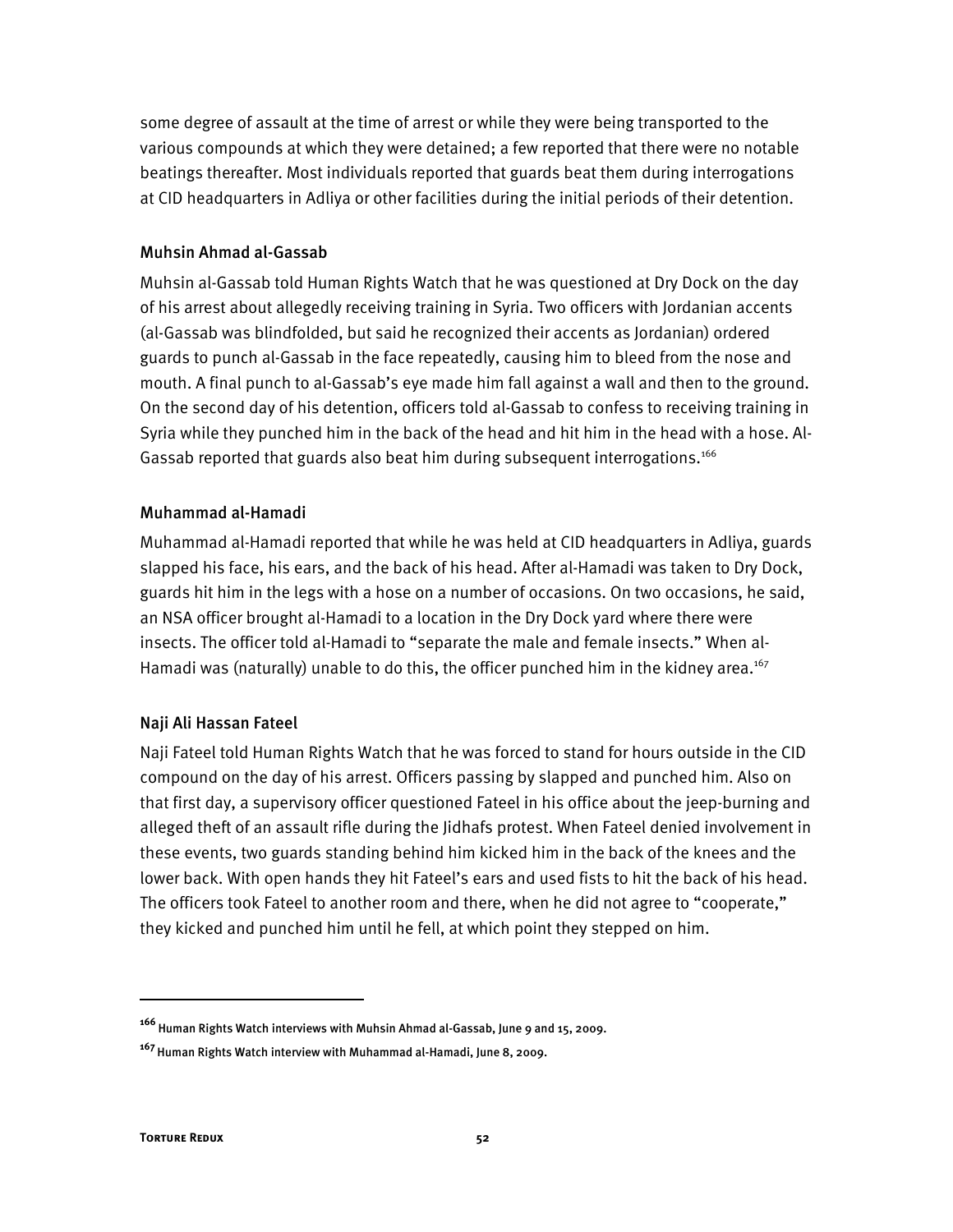The following night, guards brought Fateel to the same office in which he had initially been questioned for additional interrogation. When Fateel's answers to questions about people he knew were unsatisfactory, two guards standing behind Fateel (who was also standing) kicked him in the back, the back of his legs, and his groin (through his legs). Fateel said that similar although less intense episodes continued for the first two weeks of his detention.<sup>168</sup> As noted above, Ministry of Health doctors reported finding dark bruises on Fateel's legs that they concluded could have resulted from beatings.<sup>169</sup>

### Nadr Ali Ahmad al-Salatne

Security forces kept Nadr al-Salatne in a car outside his house for 35 minutes following his arrest. In the car, al-Salatne said, officers slapped and punched the back of his head, his face and his body. Al-Salatne reported that a supervisory officer interrogated him several times in the first few days of his detention. At those meetings, if the officer did not like al-Salatne's answers, he looked at two guards who stood behind al-Salatne; the guards then hit al-Salatne.

One night in the CID compound—after al-Salatne had visited the Public Prosecution Office guards took him to a room with other detainees who had also been interrogated by prosecutors. Guards hit and kicked al-Salatne and the others, including with a baton. Al-Salatne reported that he fell down at certain points, which brought blows of greater intensity. Over the following few days a pattern emerged by which al-Salatne was held in a particular office during regular working hours and then taken to another room at 11 p.m. where officers questioned him regarding the allegedly stolen gun, street protests, and the Haq Movement. Al-Salatne stated that guards often punched or slapped him during these sessions.<sup>170</sup>

### Ali Muhammad Habib Ashoor

 $\overline{a}$ 

Ali Ashoor told Human Rights Watch that at the CID compound officers made him stand by a wall for approximately five hours. While he stood there, guards who passed by hit him.

At one point during his detention, guards brought Ashoor to Isa al-Majali's office where al-Majali said, "We have a way for humans and a way for animals. You choose."<sup>171</sup> Ashoor told

**<sup>168</sup>**Interview with Naji Ali Hassan Fateel, June 7, 2009.

**<sup>169</sup>**Ministry of Health, untitled report to President of the First Supreme Court regarding Patient Naji Ali Hassan Fateel, April 6, 2008.

**<sup>170</sup>**Human Rights Watch interview with Nadr Ali Ahmad al-Salatne, June 11, 2009.

**<sup>171</sup>**As noted, Ashoor said that al-Majali had introduced himself by name.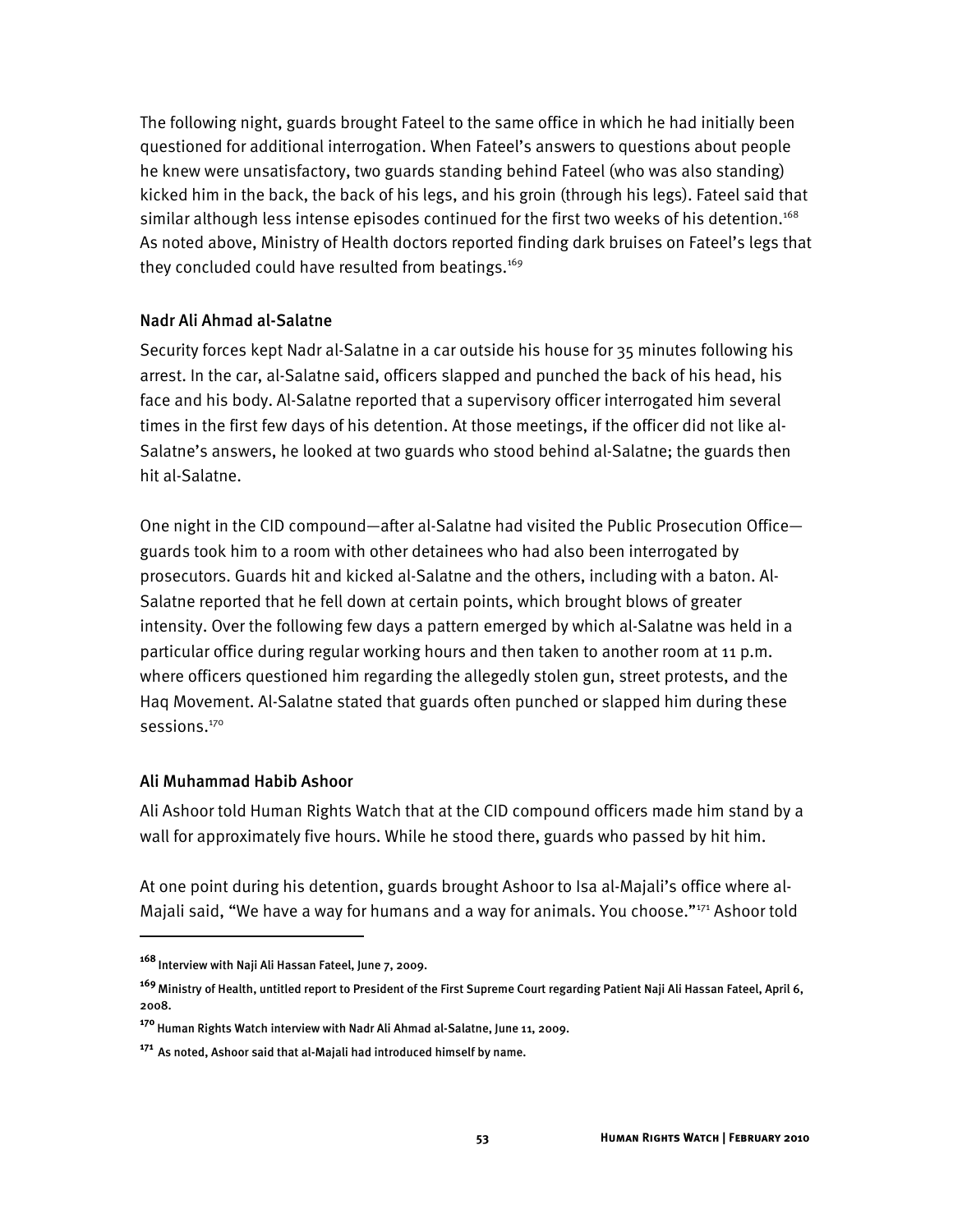al-Majali that he chose the "human way." Al-Majali asked Ashoor why he had set fire to the farm of the former NSA head. When Ashoor said that he did not know anything about the incident, guards standing behind him blindfolded him and hit the back of his head until he fell on a table. The guards then hit Ashoor with what he believes was a rubber hose on the back of his legs.<sup>172</sup>

### Isa Abdullah Isa

On the day of his arrest, Isa Isa was put in the corner of a room at the CID compound where guards formed a semi-circle around him, punching and kicking him. An officer of superior rank came into the room and told the guards to stop. He said to Isa, "Now, no one can help you. I will ask you one question and if you don't answer it this is your last day on earth. Where is the weapon?" Isa responded, "What weapon?" The officer then ordered the guards to continue hitting Isa. Isa said that after what he estimated to be 10 minutes, he felt as if he was going to die and confessed falsely to hiding a weapon in a cemetery in the village of Sanabis.

According to Isa, after a search for the weapon proved fruitless, someone said to him, "Do not tell me anything. We don't want the gun. We are just going to beat you." There were several guards standing by Isa, and they kicked and punched him as he begged for mercy. Later that day, a guard poured water in Isa's ear. Another guard hit the ear five or six times with an open hand.<sup>173</sup> Ministry of Health doctors found injuries to Isa's hand that they concluded were "possibly caused by beating" as well as a wound to his ankle.<sup>174</sup>

### Muhammad Makki Hamad

Muhammad Hamad told Human Rights Watch that officers beat him with fists and sticks when arresting him, hitting him in the groin and face while demanding that he "surrender the weapon." At CID headquarters, he said, guards took him to the office of a supervisory officer. The officer questioned him for perhaps 10 minutes; each time Hamad denied having or knowing the whereabouts of "the gun," someone slapped him on the head from behind. Then, Hamad said, the officer and others took him out to a paved yard where they forced him to kneel. The officer said to him, "Just confess to where the weapon is. Otherwise these guys will hurt you." Someone kicked Hamad, knocking him over. Someone else ran at him and kicked him in the jaw, causing his mouth to bleed. "They took me to the clinic there in the

:

**<sup>172</sup>**Human Rights Watch interview with Ali Muhammad Habib Ashoor, June 10, 2009.

**<sup>173</sup>**Human Rights Watch interview with Isa Abdullah Isa, June 7, 2009.

**<sup>174</sup>**Ministry of Health, untitled report to President of the First Supreme Court regarding Patient Isa Abdullah Isa al-Sarh, April 9, 2008.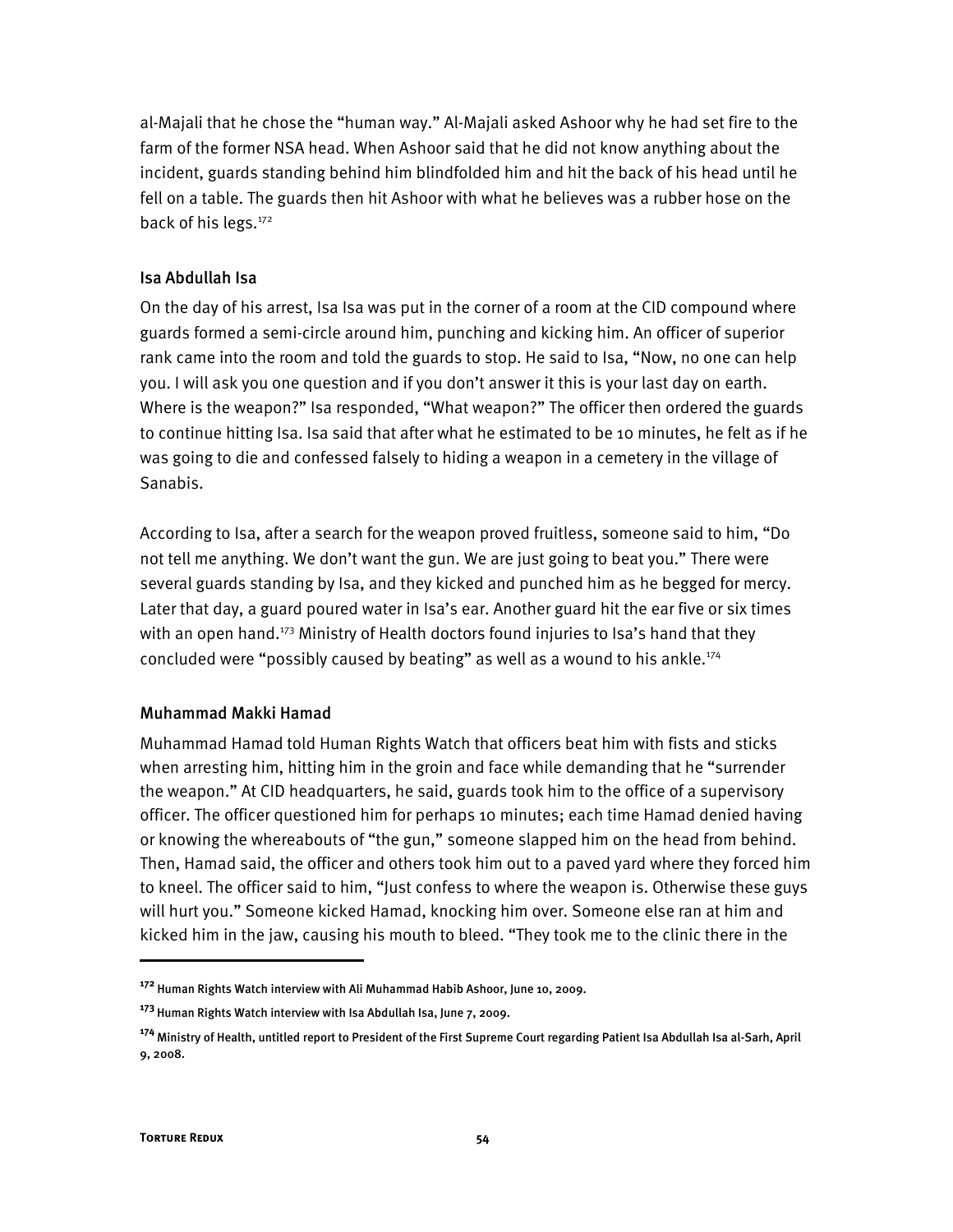headquarters and stopped the bleeding," Hamad said, "and then took me outside again. It was very cold and I only was dressed in a T-shirt. I had to stand in front of a wall blindfolded from  $4$  to 6 a.m." $175$ 

#### Medical reports and court documents

Human Rights Watch reviewed a number of documents beyond those referenced in the Fateel and Isa cases, which recorded injuries consistent with allegations of general physical abuse. For example, Ministry of Health doctors found that Muhammad Tarif (whom we were not able to interview) had jaw injuries that could have been caused by "direct beating on the jaw."<sup>176</sup> In court proceedings, these doctors reiterated that this was likely the cause of Tarif's injury.177

In another instance, the chief medical examiner of the Public Prosecution Office found that Abd al-Reda al-Saffar (whom we were not able to interview) had shoulder bruises and injuries to the bottom of his leg that had been caused by contact between an object and those parts of al-Saffar's body. The chief medical examiner also noted that al-Saffar had injuries to his body that resulted from contact with a floor, a wall, and handcuffs.<sup>178</sup> Similarly, a medical examiner at the Public Prosecution Office concluded that Hassan Ali Fateil (whom we were not able to interview) had suffered injuries to his head, arms, and legs that were caused by contact with some manner of rough object.<sup>179</sup>

Perhaps most significant among the documents that Human Rights Watch reviewed with respect to general beatings was the report by Ministry of Health doctors regarding those detained in the Karzakan case. According to this report, 12 of the 28 examined defendants had bruises or scrapes. Ten of these individuals also had scars that could not be explained by pre-detention incidents (additional individuals had scars from incidents prior to detention). While the doctors noted that too much time had passed from the time of injury to offer definitive conclusions, they opined that the scars and bruises could have been caused

I

**<sup>175</sup>**Human Rights Watch interview with Muhammad Makki Hamad, June 13, 2009.

**<sup>176</sup>**Ministry of Health, untitled report to President of the First Supreme Court regarding Patient Muhammad Mekki Ahmad Tarif, April 9, 2008.

**<sup>177</sup>**Ministry of Justice and Islamic Affairs, Courts' Administration, Case No. 7/2008/797, May 11, 2008.

**<sup>178</sup>**Public Prosecution Office, General Directorate of Forensic Science Evidence [official translation], Forensic Report on Abdul-Resa al-Saffar, December 31, 2008.

**<sup>179</sup>**Public Prosecution Office, General Directorate of Forensic Science Evidence [official translation], Forensic Report on Hassan Ali Fateil, December 27, 2008.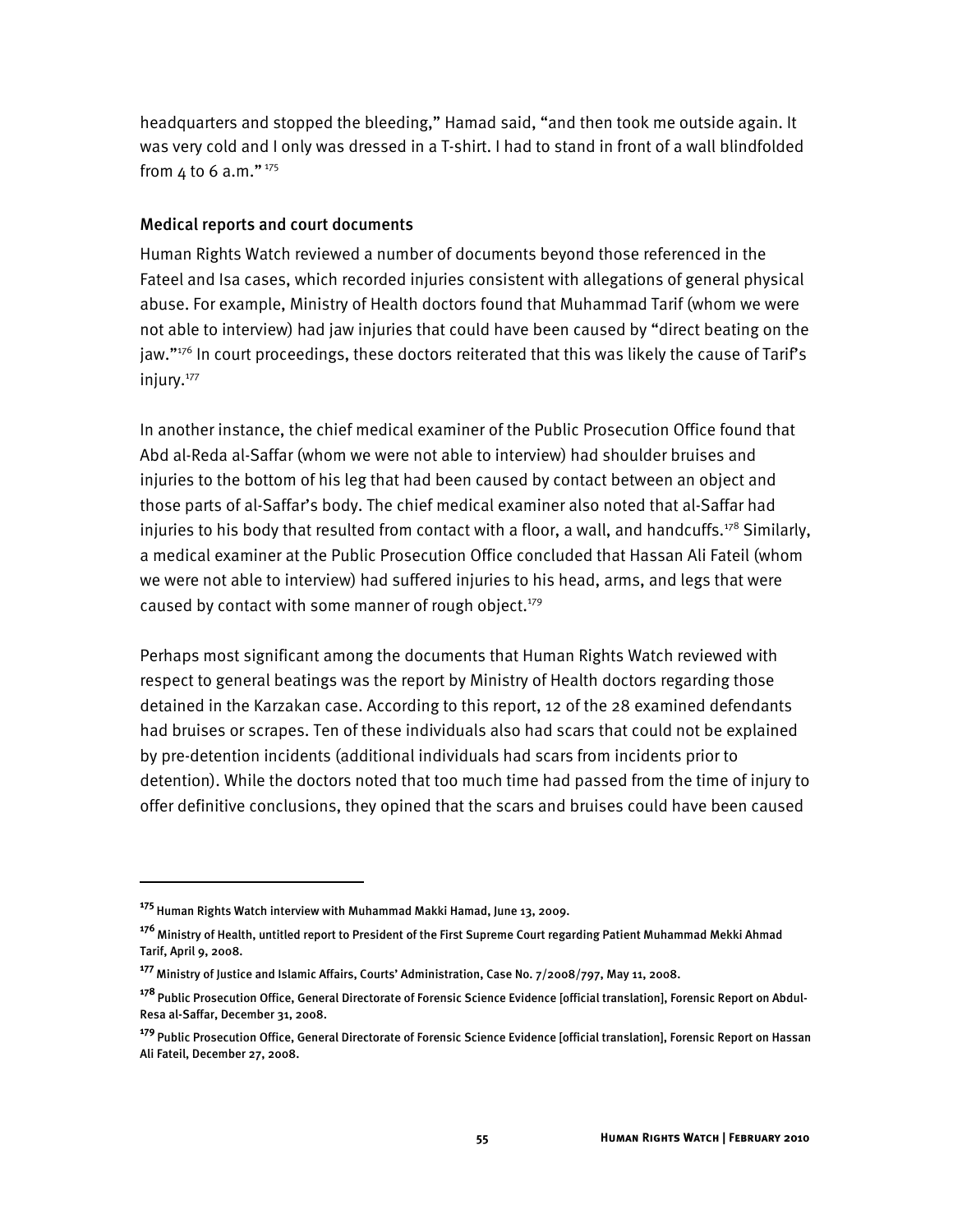by beatings. These forensic doctors noted that one individual also had irregularities in his ribs that could have "resulted from beatings."<sup>180</sup>

## Threats to Rape and Kill

Human Rights Watch interviewed a number of individuals who reported that security forces threatened to kill or rape them or their families. These threats were made during the interrogation process.

## *Threats to Rape*

Naji Ali Hassan Fateel reported that while being suspended with his hands above his head officers told him that he had to cooperate. Otherwise, one of the officers told Fateel, security forces would arrest Fateel's wife and put her with a Pakistani guard who would rape her. The officer said that the Pakistani's regular "job" was to rape boys. $181$ 

On the day of his arrest, Yassin Ali Ahmad Mushaima was being questioned regarding pipe bombs. When Mushaima said he knew nothing about bombs, guards removed his clothing and threatened to rape him. They also said that they would rape his sister and mother.<sup>182</sup>

At CID headquarters in Adliya, an officer taunted Ahmad Jaffer Muhammad by saying that he was going to have sex with Muhammad. Muhammad, who was blindfolded at the time, told Human Rights Watch that the threat terrified him.<sup>183</sup>

Isa Abdullah Isa told Human Rights Watch that an officer said to him, "If you don't confess, I will bring your wife and let all the guards have her, I swear to God." Isa heard the officer tell someone to "start the car" before saying to Isa that he was going to get Isa's wife. Isa said he then falsely confessed to giving a gun to another individual.<sup>184</sup>

## *Threats to Kill*

I

Yassin Ali Ahmad Mushaima reported that on the second day of his detention a guard put a heavy object in his hand, saying, "Feel this." Mushaima, who was blindfolded, realized that

**<sup>180</sup>**Ministry of Health, Report to Minister of Health from Committee Assigned to Examine Suspects Upon Court Order (First Supreme Criminal Court), September 1, 2008.

**<sup>181</sup>**Human Rights Watch interview with Naji Ali Hassan Fateel, June 7, 2009.

**<sup>182</sup>**Human Rights Watch interview with Yassin Ali Ahmad Mushaima, June 10, 2009.

**<sup>183</sup>**Human Rights Watch interview with Ahmad Jaffer Muhammad, June 12, 2009.

**<sup>184</sup>**Human Rights Watch interview with Isa Abdullah Isa, June 7, 2009.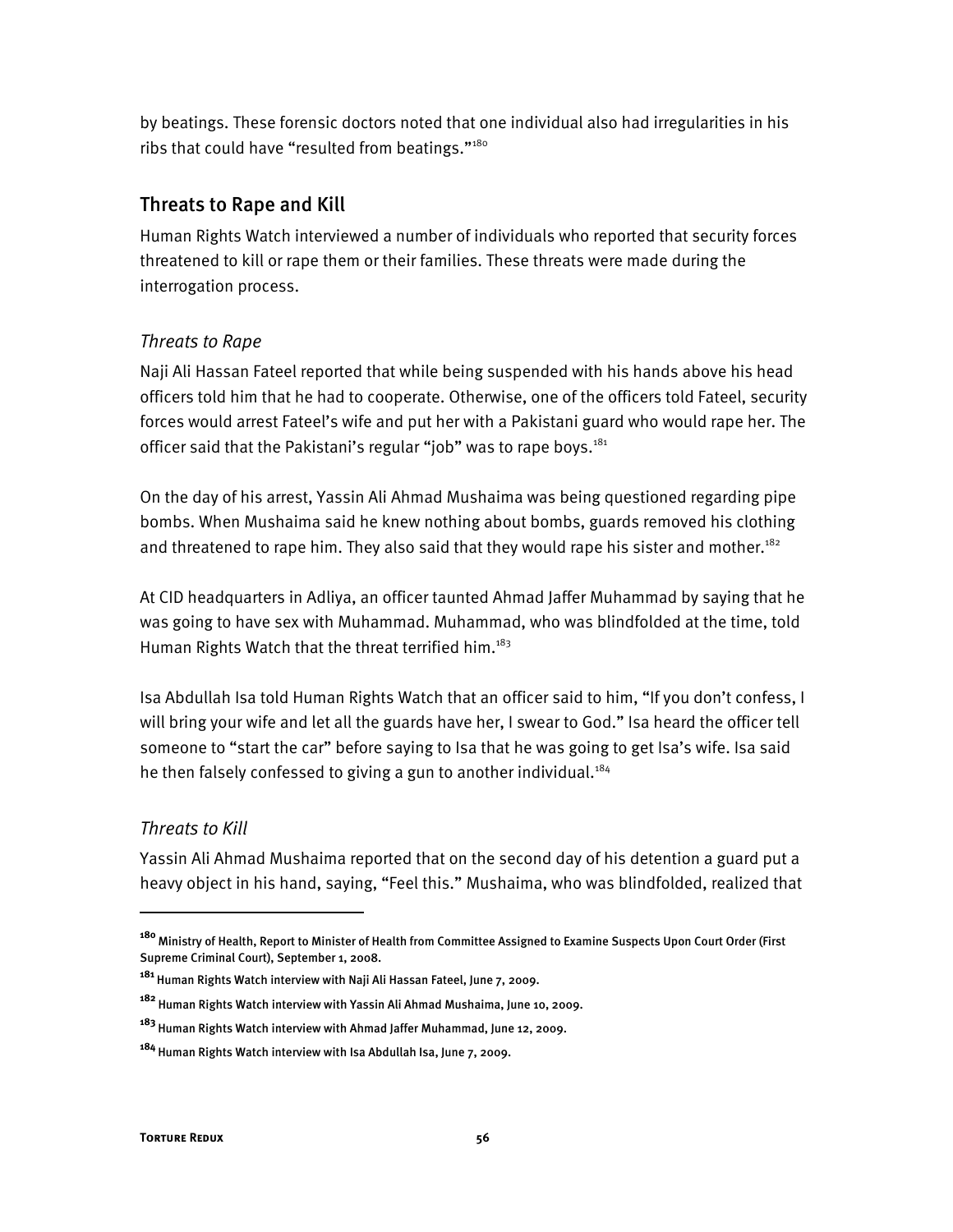it was a gun. The guard took the gun back from Mushaima, covered Mushaima's mouth with his hand and put the gun to Mushaima's head. Mushaima then heard the voice of a friend who was being brought into the room. The friend said that he and Mushaima had thrown Molotov cocktails together, seeming not to know that Mushaima was in the room. After the friend was taken away, the guard removed the gun from Mushaima's head.<sup>185</sup>

Abdullah Muhsin Abdullah Muhsin is a 32-year-old employee of a real estate company. He reported that on the day of his arrest, someone put a circular metal object to his head that he took to be the barrel of a gun. An officer then threatened to bring Muhsin's mother and brother to Adliya unless Muhsin revealed the location of the gun that protestors had allegedly taken in the Jidhafs incident.<sup>186</sup>

## Forced Standing

Of the 20 individuals interviewed by Human Rights Watch, 13 reported that they were made to stand for extended periods of time, typically outside in the courtyard of the CID compound during the night. Some reported that guards forced them to stand for many nights in a row. Others reported that they were made to stand outside for hours when they first arrived at the CID.

Some individuals described being forced to stand as a matter of course during the day when they were held in small offices at the CID compound. Others reported that this practice was employed at Dry Dock as well. Those who complained of this abuse reported that, at times, officers forced them to stand for long periods in response to their refusals to confess.<sup>187</sup>

# Abuse of a Sexual Nature

ֺ

Two of the individuals we interviewed described episodes of serious sexual abuse or degradation.

Isa Abdullah Isa reported that while he was blindfolded in a room at Adliya, guards tied a plastic flexible handcuff around his penis and forced him to drink a bottle of water. Every 15 to 30 minutes, the guards forced him to drink more water and Isa began to feel a strong urge to urinate. He cried out, asking to use the toilet, but the guards refused. Isa said he

**<sup>185</sup>**Human Rights Watch interview with Yassin Ali Ahmad Mushaima, June 10, 2009.

**<sup>186</sup>**Human Rights Watch interview with Abdullah Muhsin Abdullah Muhsin, Manama, June 11, 2009.

**<sup>187</sup>**Human Rights Watch interviews with Nadr Ali Ahmad al-Salatne, June 11; Muhsin Ahmad al-Gassab, June 9 and 15; Ahmad Jaffer Muhammad, June 12; and Naji Ali Hassan Fateel, June 7, 2009.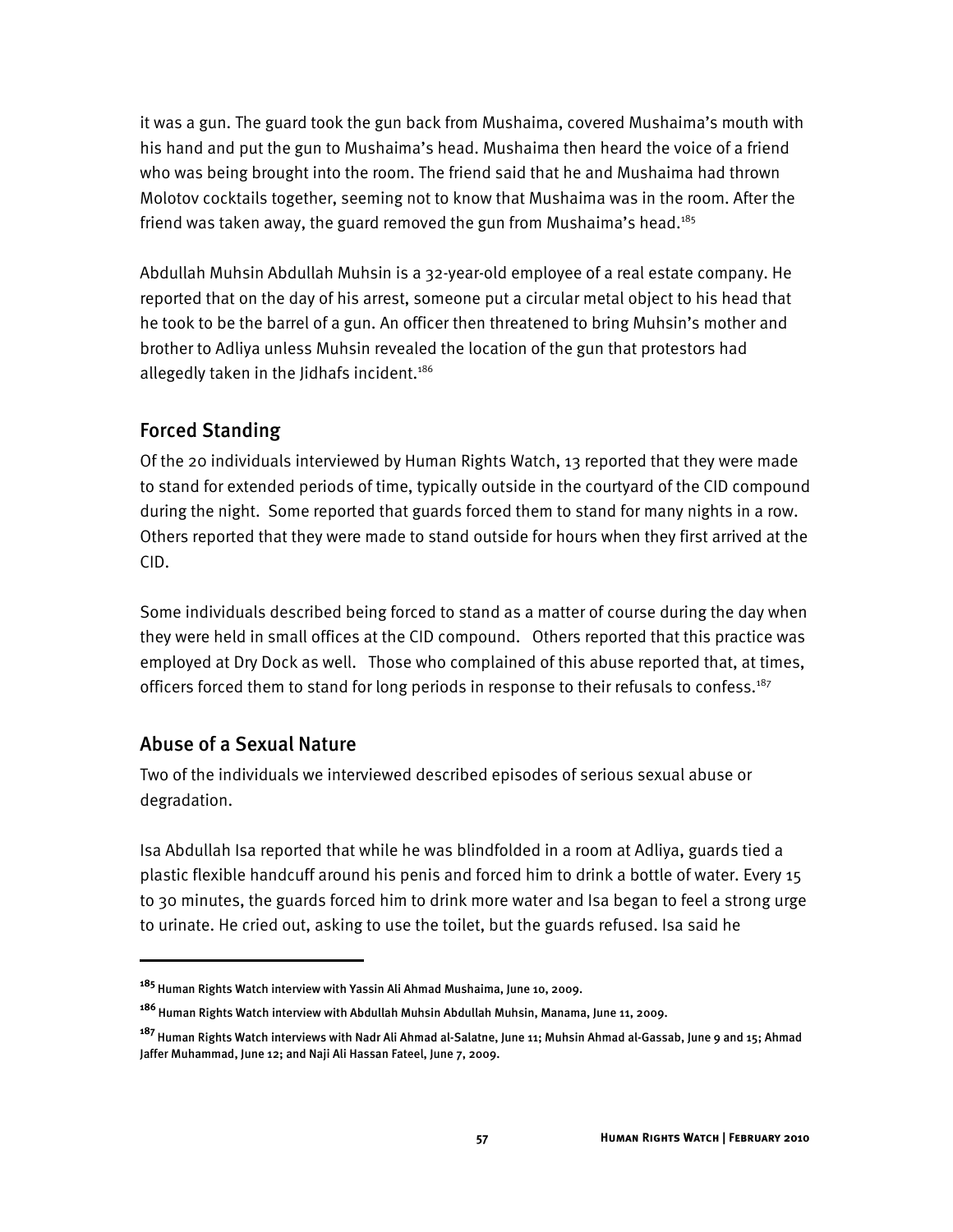considered urinating where he stood, but the flexicuff prevented him from doing so. Eventually, a guard removed the flexicuff, but Isa still was not permitted to use the bathroom. He urinated on himself.<sup>188</sup>

As discussed above, Maytham Badr Jassim al-Shaikh reported that on the first day of his detention he was suspended by his wrists twice. During the second session, officers told al-Shaikh that they knew he had taken "the gun" and demanded to know where it was. When al-Shaikh, who was blindfolded, said that he knew nothing about a gun, the officers removed his clothes and pulled his legs apart. Then, al-Shaikh said, they inserted what he believes was a baton into his anus for a few seconds. One of the officers said, "If you want to pretend to be a real man, we'll show you how to be a real man."<sup>189</sup>

**<sup>188</sup>**Human Rights Watch interview with Isa Abdullah Isa, June 7, 2009.

**<sup>189</sup>**Human Rights Watch interview with Maytham Badr Jassim al-Shaikh, June 6, 2009.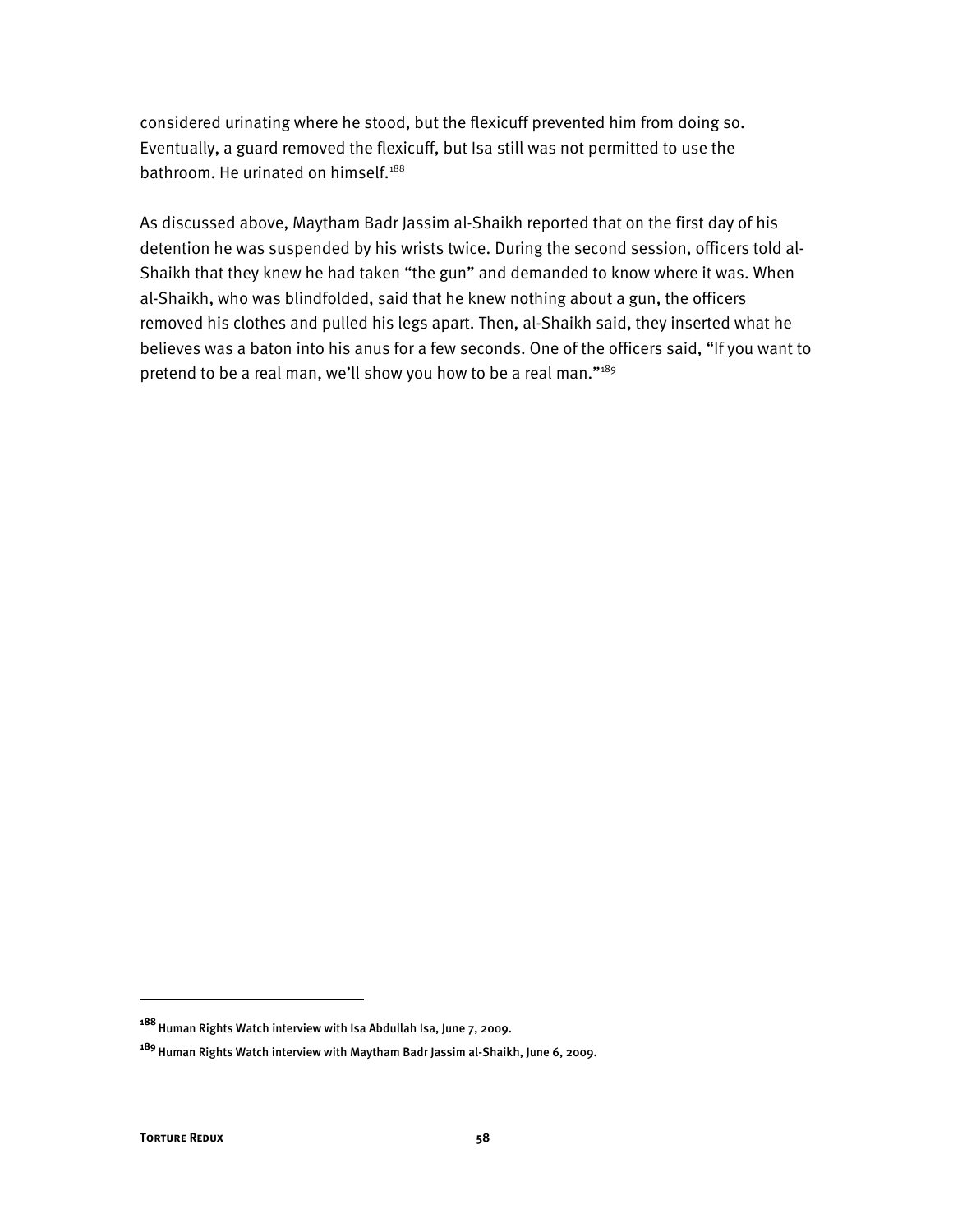# **V. Bahraini Government Officials' Denials**

While visiting Manama, Human Rights Watch met with a group of officials at the Ministry of Interior, including deputy minister Brigadier Tariq bin Zina and inspector general Brigadier Ibrahim al-Ghaith.<sup>190</sup> The officials denied that torture had taken place in the cases documented here and claimed that the consistency in the accounts of abuse reflected the fact that the individuals Human Rights Watch interviewed had been imprisoned together and had consulted the same group of defense lawyers. In the stated opinion of these officials, the consistency of the specific allegations of abuse was evidence that the allegations had been fabricated. The officials also said that the former detainees who alleged abuse were trying to arouse political sympathy.

When Human Rights Watch pointed out that many of the victims said they had been kept apart from other prisoners for much of their detentions, the officials said this was not true, and that even in the CID headquarters the detainees were confined in groups of three or four persons. We note, however, that at least in the Hujaira case, the court ordered the end of solitary confinement for the defendants more than a month after they had made specific allegations of abuse to the court.<sup>191</sup>

Human Rights Watch told the officials that much of the alleged abuse occurred during interrogation and that in the Jidhafs case, for example, interrogations seemed to focus on finding the weapon that protestors had allegedly taken from a police vehicle. Inspector general al-Ghaith said that videos in the possession of the authorities allowed them to identify exactly who took the weapon, making it unnecessary to coerce such information.<sup>192</sup>

The officials acknowledged that abuse of detainees had been a problem in the past, referring to the period before Shaikh Hamad assumed power in 1999, but said that the Ministry of Interior now has an appropriate system in place to investigate allegations of torture and ill-treatment. "Abuses happen," one official said, "but we are serious about

İ

**<sup>190</sup>**The meeting took place on June 14, 2009. Also present were Col. Tariq al-Hassan, commandant of the Police Academy, and Col. Muhammad Buhamad, assistant undersecretary for legal affairs. Brigadier bin Zina said that he also chairs the Human Rights Committee within the Ministry of Interior.

**<sup>191</sup>**Ministry of Justice and Islamic Affairs, Courts' Administration, Case No. 7/2009/1057, March 24, 2009.

**<sup>192</sup>**The officials at the meeting showed Human Rights Watch a short video clip that appeared to have been recorded on a cellular telephone; the video was shot in an unsteady manner and was often out of focus, making it difficult to know whether such identification was in fact possible. The officials said that security personnel shot the video. The footage did show several demonstrators wielding what appeared to be cumbersome makeshift weapons, which the officials at the meeting said were homemade rifles.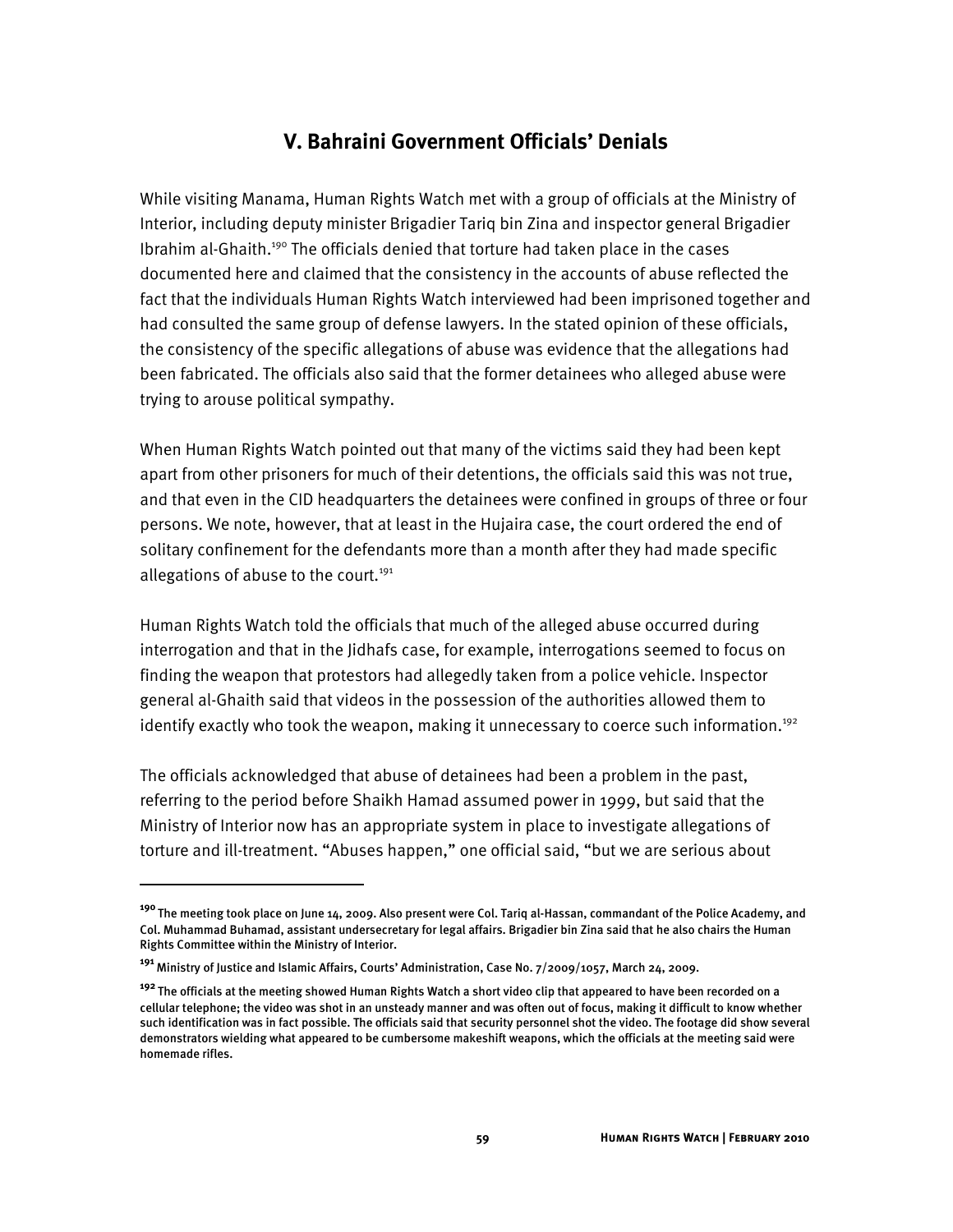prosecuting." The officials told Human Rights Watch that inspector general al-Ghaith—in conjunction with the Internal Affairs Department—was responsible for carrying out such investigations and reporting to the chief of police.

The officials also said that some cases of abuse by government agents have gone to the Police Court, an arm of the Ministry of Interior.<sup>193</sup> The officials told Human Rights Watch that between July 1, 2007, and June 12, 2009, 163 investigations had been completed, 17 of which resulted in convictions. The officials said that there had been no convictions for torture or ill-treatment arising from complaints of detainees in the Jidhafs, Karzakan or Hujaira cases. Col. Muhammad Buhamad, assistant undersecretary for legal affairs and a former prosecutor, said he had sent his officers to the CID "to look for the alleged instruments [of torture], but they didn't find any."

Human Rights Watch also met with Ali Fadhul al-Buainain, head of the Public Prosecution Office, which is under the jurisdiction of the Ministry of Justice.194 Al-Buainain told Human Rights Watch that, by law, suspects are brought to meet with a prosecutor within 48 hours of arrest, except in counterterrorism cases. He said that in meetings with prosecutors, suspects are accompanied by counsel. He also said that a prosecutor will ask a suspect whether he has suffered beatings or any coercion, and look for signs of abuse. If the suspect complains of abuse, according to al-Buainain, the prosecutor continues the interview, but then refers the case to "our forensic doctors." Some who complain of abuse nevertheless confess, al-Buainain said, but such confessions, by law, have to be ignored and the prosecutor must rely on other evidence to prove the case in court. Some defendants, he said, only raise allegations of abuse when they get to court.

Al-Buainain confirmed that torture complaints are referred back to the Ministry of Interior, which conducts an investigation and deals with the accused officer in the Police Court. He said that, as far as he could recall, he had not referred any such cases to the Ministry of Interior since December 2007, when the first of the incidents documented in this report occurred. Bahraini law gives the Ministry of Interior the responsibility for investigating allegations of torture and ill-treatment by security officials, al-Buainain said, and his office follows up with the Ministry of Interior.

**<sup>193</sup>**The chief of police, who also goes by the title of chief of public security, is Gen. Abd al-Latif al-Zayani. General al-Zayani was not in Bahrain at the time of Human Rights Watch's visit.

**<sup>194</sup>**The meeting took place on June 15, 2009.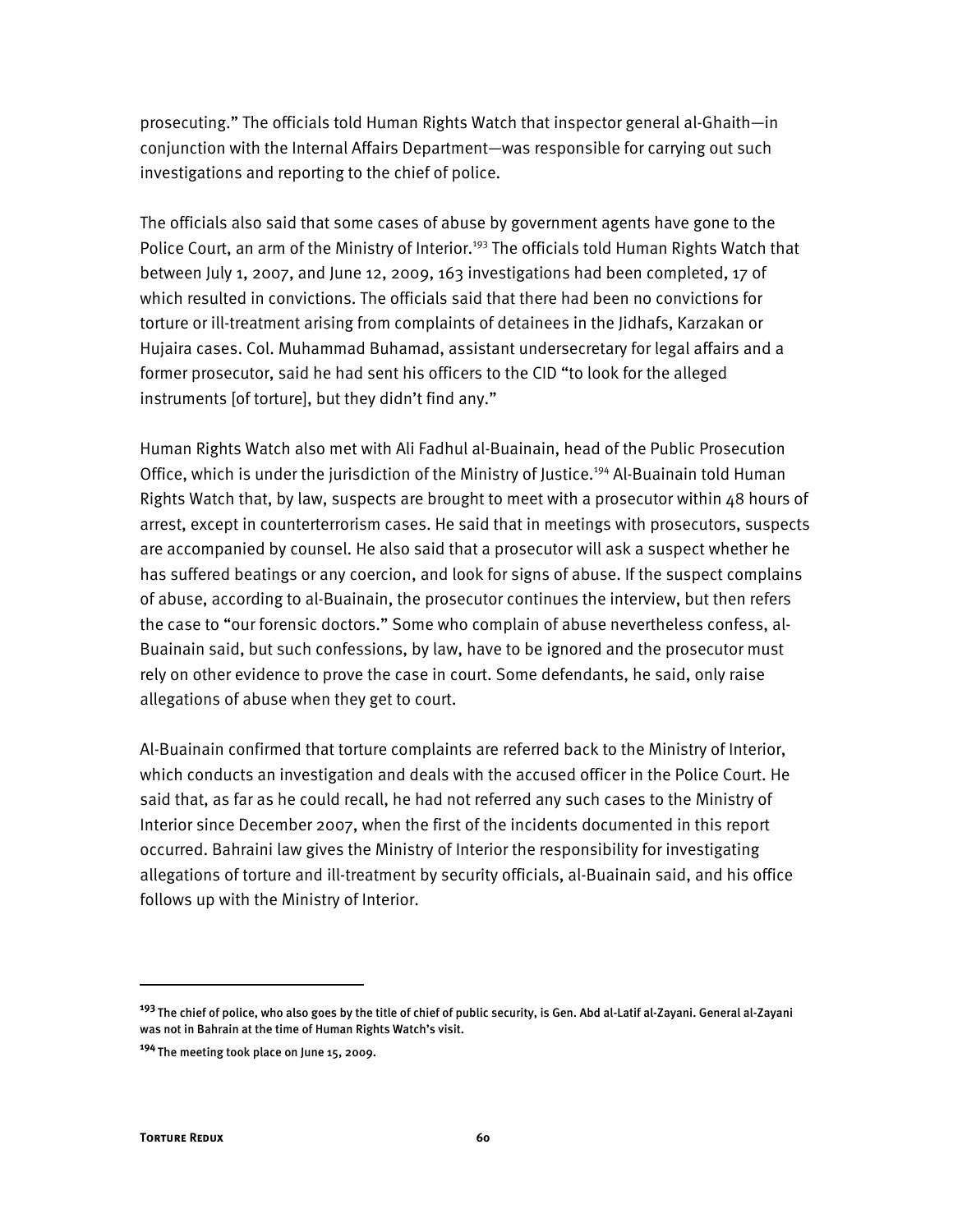Like the officials with whom Human Rights Watch met at the Ministry of Interior, al-Buainain said that the consistency of the allegations of abuse by detainees was a reason why, for him, they "do not ring true." He acknowledged that there may have been some "individual mistakes," but not the kind of systematic abuse that had been alleged.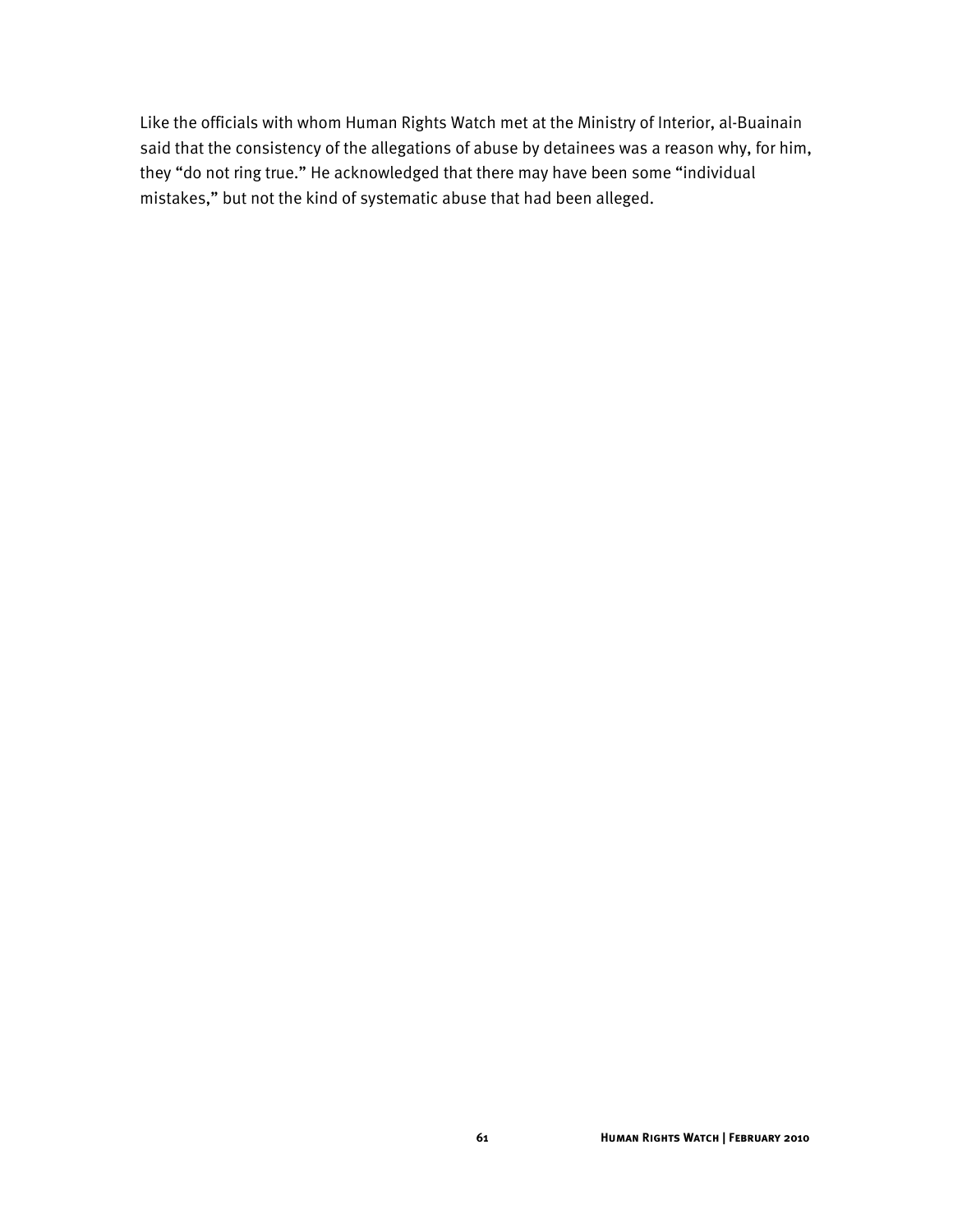# **VI. Credibility of Witness Accounts**

Human Rights Watch found the above-described accounts of torture and cruel, inhuman or degrading treatment credible for a number of reasons.

## Consistency of Accounts

The consistency of the accounts provided to Human Rights Watch lends them significant credibility. More specifically, those interviewed offered consistent descriptions of a finite set of techniques rather than diverse lists of abusive tactics. As discussed, the individuals we interviewed spoke about being subjected to electro-shock devices, suspension, beatings of the feet, beatings generally, and grave threats to bodily integrity. While many of the former detainees we interviewed reported being subjected to several of these methods, very few said that they had been subjected to all of them.

Moreover, there was a high degree of consistency and specificity with respect to the testimony we heard as to how these techniques were employed. For example, the former detainees who alleged that they had been tortured with electro-shock devices stated that the devices were generally applied for only an instant. The former detainees also offered similar descriptions of the electro-shock devices themselves and the small temporary marks that the devices caused—a result typical of such implements. Further, the few victims who reported being subjected to electro-shock devices for longer than a second stated that they fell down following such applications. These accounts are consistent with the fact that, as discussed, stun guns will incapacitate an individual if applied for three to four seconds—not a desirable result during an interrogation—while shorter applications cause severe localized pain.

Many of those who reported being suspended said that these episodes occurred in a stairwell. Many of these individuals stated that strips of cloth were used to tie their hands together or that blankets were placed on their wrists underneath handcuffs, evidently to prevent visible injuries from being sustained. Additional examples of consistent and detailed testimony regarding various tactics can be found throughout this report.

We recognize, of course, that the individuals interviewed by Human Rights Watch could have colluded to offer false (and similar) accounts of abuse—as Bahraini officials contend—or influenced each other's accounts by discussing together their time in custody.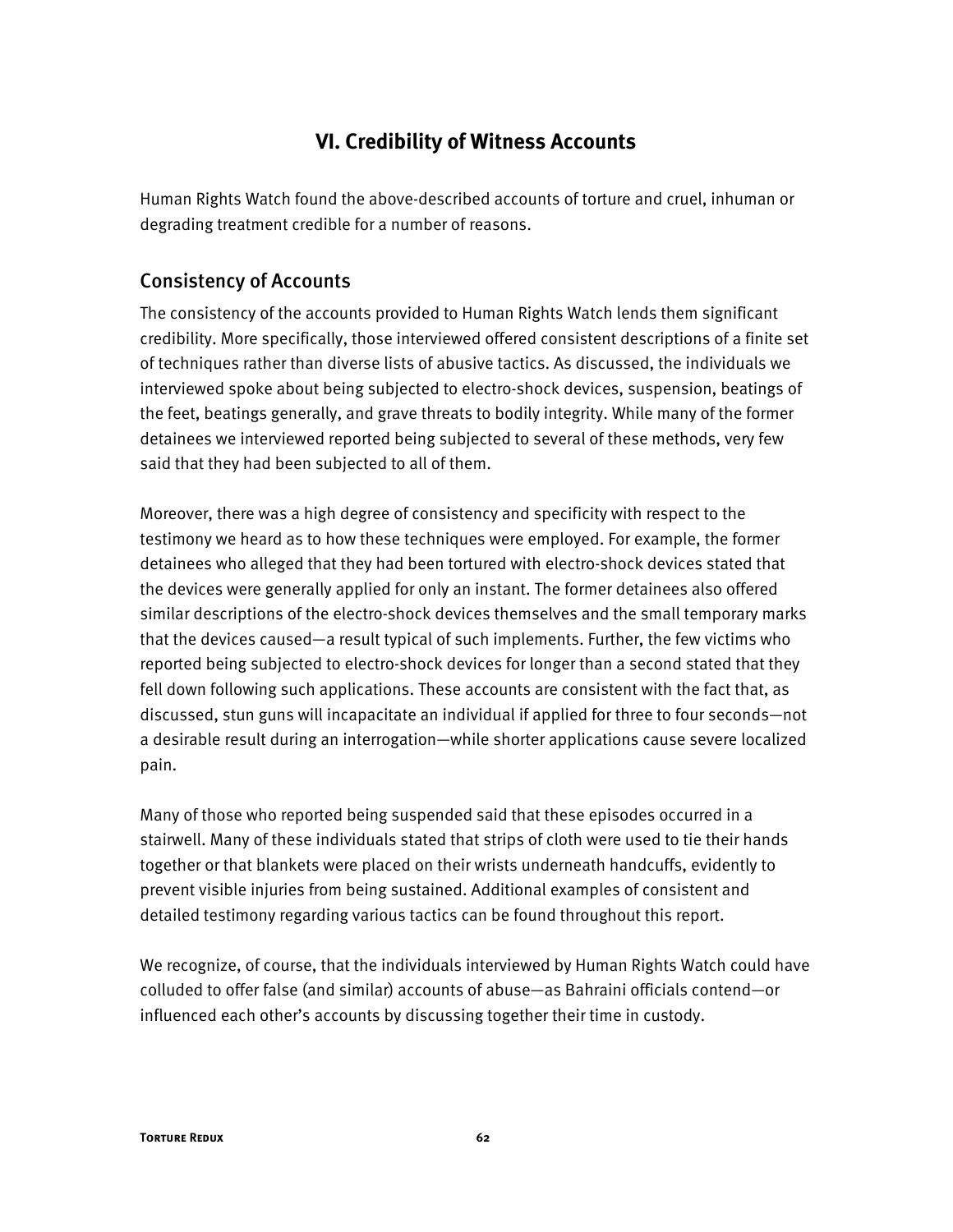However, the former detainees had reported specific details regarding their abuse during their initial interviews with defense counsel at a time when they said they were being held in isolation.<sup>195</sup> Moreover, the reports of abuse given to defense counsel matched those given to Human Rights Watch. For example, Muhsin Ahmad al-Gassab reported to his lawyers that he had been subjected to electric shocks, including on his penis, and used terms to describe his beatings that were quite similar to the terms he used with us. Yassin Ali Ahmad Mushaima reported to his lawyers that he had been subjected to electro-shock devices and beaten with a baton, fists, and feet. Neither reported to his defense counsel that he had been suspended and neither made such a report to us.<sup>196</sup>

The detainees also reported the use of illegal interrogation techniques to the court while still being held in solitary confinement. For example, in a February 23, 2009 court session, the defendants in the Hujaira case testified that they had been subjected to electro-shock devices, beatings, and threats.<sup>197</sup> As noted, it was more than a month later that the court ordered these defendants to be removed from solitary confinement.<sup>198</sup> Beyond counsel meetings and court sessions, the detainees also complained about abuses similar to those they reported to us while being interrogated by prosecutors and examined by doctors, as official documents establish. Finally, it is significant that the former detainees Human Rights Watch interviewed were involved in three distinct cases and said that they did not know many of the other former detainees.

Further bolstering the general credibility of those we interviewed is the fact that the former detainees described in consistent terms various deceptive interrogation techniques that were not necessarily abusive. For example, many individuals stated that officers showed them photographs of demonstrations and asserted that they were identifiable in the photographs regardless of whether they bore any resemblance to those pictured. In many instances, officers told those being interrogated that their friends had implicated them in allegedly criminal activity. In other instances, security forces brought detainees together and made one (usually blindfolded) implicate another in a particular crime without knowing that the implicated person was present. There would be little reason to coordinate testimony

I

**<sup>195</sup>**Human Rights Watch interviews with defense counsel Jalila Sayed and defense counsel Hafudh Ali Mohammed, Manama, June 11, 2009.

**<sup>196</sup>**Memorandum for Defense of Yassin Ali Ahmad Mushaima, et al., Case No. 1057/2009, March 24, 2009 (a court submission, describing the allegations of abuse made by various detainees, including al-Gassab and Mushaima).

**<sup>197</sup>**Ministry of Justice and Islamic Affairs, Courts' Administration, Case No. 7/2009/1057, February 23, 2009 (court minutes). Defense counsel told Human Rights Watch that these court minutes summarized the accounts of abuse in language far more sanitized and less specific than that actually used by the defendants in court. Human Rights Watch interview with defense counsel Jalila Sayed, June 11, 2009.

**<sup>198</sup>**Ministry of Justice and Islamic Affairs, Courts' Administration, Case No. 7/2009/1057, March 24, 2009.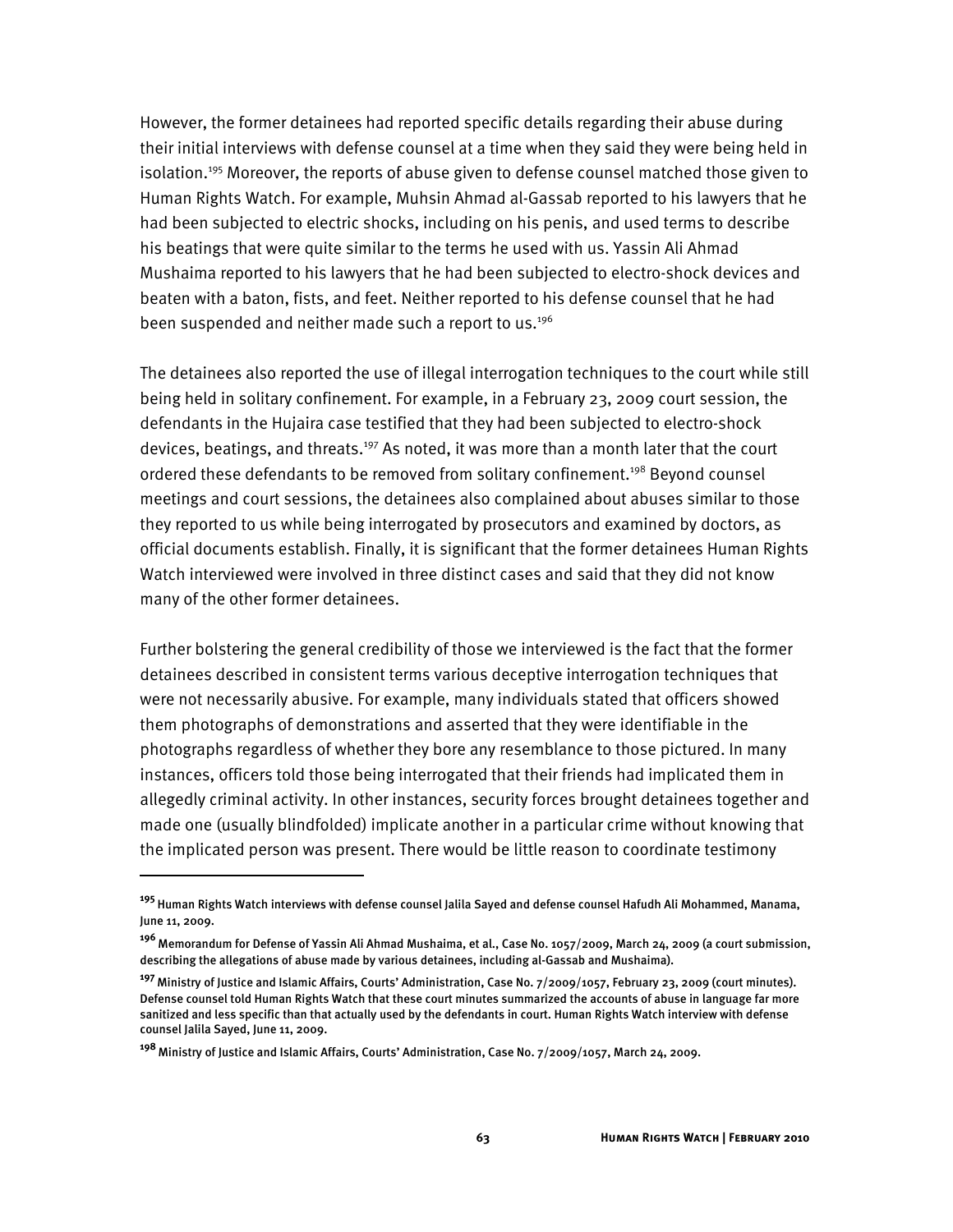regarding non-abusive techniques as part of a conspiracy to fabricate stories of torture. As such, the former detainees' accounts of these techniques are instructive with respect to their reliability in general.

In addition, the individuals Human Rights Watch interviewed offered consistent testimony regarding less dramatic aspects of their detentions that were not necessarily related to interrogation. For example, nearly all those interviewed stated that security forces pulled their shirts over their heads while they were being driven to government compounds after arrest. Nearly all described having their heads pushed down in the cars that took them to security compounds upon arrest so as to keep them out of sight. It is unlikely that these smaller details would be the subject of a conspiratorial agreement because they are not crucial in and of themselves.

Finally, Human Rights Watch conducted intensive separate interviews with 20 individuals that typically lasted several hours. No material inconsistencies emerged; rather, the descriptions of abuse that we heard were marked by substantial similarities as to the techniques employed and the manner in which those techniques were employed.

## Declining to Exaggerate or Embellish Testimony

No detainee interviewed by Human Rights Watch stated that abuse continued unabated throughout his entire period of detention. Rather, the former detainees typically said that they were subjected to abusive tactics for particular periods of time, which ranged from a few days or weeks (most commonly) to a month or more (more unusually). They most frequently reported that abuses occurred during periods of active interrogation rather than as a condition of detention generally. Furthermore, those interviewed did not take advantage of leading questions—intentionally asked—to assert that they had been subjected to abusive techniques beyond those they described or for periods longer than they specified.

An example of this dynamic was the interview of Abdullah Muhsin Abdullah Muhsin. According to Muhsin—who is quite overweight—guards took him to a stairwell in the CID compound where they made him stand on a chair and tied his wrists together with fabric. One end of a rope was then attached to the fabric and the other end was attached to the stairwell. After a guard kicked away the chair on which Muhsin stood, the rope snapped under the pressure of Muhsin's weight, and Muhsin fell a short distance to the ground, unhurt. Guards attempted this maneuver a second time with the same result, at which point, according to Muhsin, someone said, "That's enough." In response to repeated questions, Muhsin reported that he was not subjected to any further abuse during his eight months'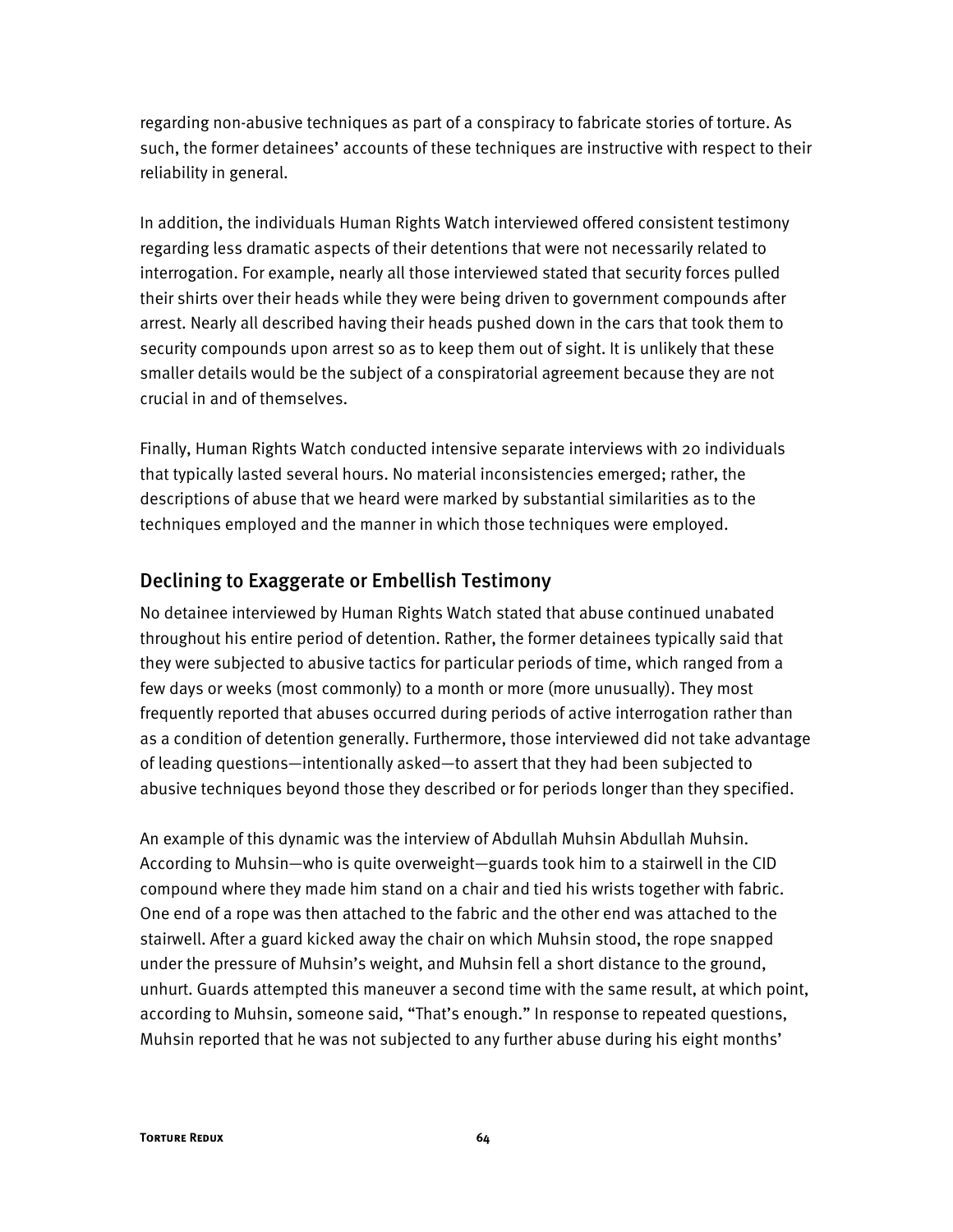detention; eventually the court acquitted Muhsin.<sup>199</sup> Muhsin's testimony could hardly be characterized as embellished. Rather, it is credible and also bolsters the accounts of others who described being suspended in a stairwell in a similar fashion.

Likewise, Ahmad Jaffer Muhammad reported that a supervisory officer threatened to apply a black electrical device that looked like an electric shaver to him if he did not confess. According to Muhammad, the officer did not turn the device on or ultimately apply it to him.<sup>200</sup> Similarly, another former detainee, who requested not to be identified, told Human Rights Watch that during an interrogation session he heard the sound of an electric device being turned on. He said that after he told the guards he suffered from a chronic health condition, he was not subjected to the device or other abuse.<sup>201</sup> Someone who wished to mislead an investigator regarding the use of electro-shock devices would not offer an account that omits any mention of the use of such devices. As such, these testimonies are credible and corroborate those of other individuals regarding the presence (and type) of electro-shock devices at various security compounds.

Moreover, those interviewed by Human Rights Watch candidly admitted when certain information was beyond their knowledge. For example, these individuals stated that they did not know who had utilized certain techniques against them when, for example, they had been blindfolded or simply had not known the identity of a perpetrator. In other instances, the former detainees openly said that they could not estimate the length of time during which certain techniques were employed or the locations in which such techniques were used. That an individual declines to fabricate testimony under such circumstances enhances his credibility.

# Documentary Evidence, including Medical Reports

Ultimately, the documentary evidence Human Rights Watch reviewed, that is, reports generated by government doctors, prosecutors and the security services as well as court papers, provided the strongest corroboration of the former detainees' accounts. Government doctors—primarily from the Ministry of Health—reported in many cases that the detainees they examined bore injuries that could have been caused by the abusive techniques described here. In most instances, the doctors stated that they could not conclusively determine the causes of the relevant injuries because those injuries had been sustained

**<sup>199</sup>**Human Rights Watch interview with Abdullah Muhsin Abdullah Muhsin, June 11, 2009.

**<sup>200</sup>**Muhammad stated that he was never subjected to electro-shock devices. Human Rights Watch interview with Ahmad Jaffer Muhammad, June 12, 2009.

**<sup>201</sup>**Human Rights Watch interview with individual requesting anonymity, Manama, June 15, 2009.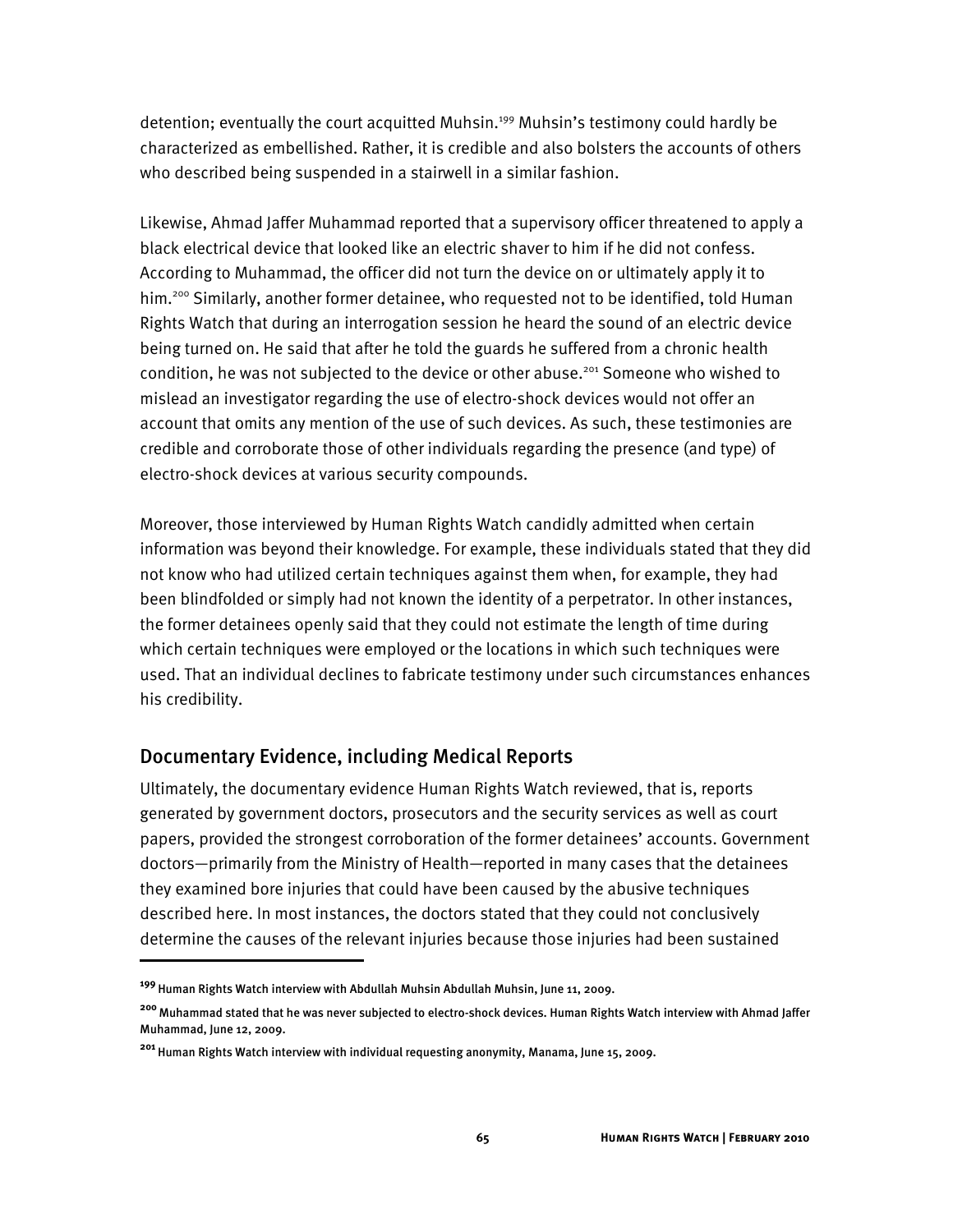months earlier. Nonetheless, the fact that government doctors concluded that numerous detainees suffered from injuries that could have been caused by the practices of which the detainees complained is quite significant.<sup>202</sup>

For example, Ministry of Health doctors testified in court regarding the results of their examinations of defendants in the Jidhafs case. The doctors had found "rings" or scars around the wrists of certain defendants, which they believed resulted from the tightening of an item around the wrists (not handcuffs used in the normal course of detention or restraint). The doctors also found irregularities in the shoulders and clavicle joints of certain defendants. According to the doctors, it was "probable" that these defendants had been "suspended from the ceiling." The doctors, when asked how they explained the "pains, burns and scars in the same places over all the suspects' bodies," testified that the cause could be "their exposure to hanging, beating, torture or handcuffs."<sup>203</sup>

Ministry of Health doctors also prepared a report regarding 28 suspects in the Karzakan case. The doctors found that 17 of these suspects had scars, bruises, or both. Moreover, five of the suspects had scars or bruises on their wrists that, according to the doctors, were caused by "handcuffing this area or being hung from the ceiling as most suspects testify." The doctors further concluded that the other scars and bruises could have "resulted from beating."204

Most significantly, in October 2009, the court in a proceeding that was part of the Karzakan case dismissed all charges against all defendants, in part based upon the doctors' report. More specifically, the prosecution had argued that 18 of the 19 defendants confessed to attacking a police car (thereby leading to the death of an officer). Notably, Captain Fahd Fadalah of the CID, one of the officers named by a number of the detainees Human Rights Watch interviewed, testified that these defendants had confessed.

The court, however, wrote that it saw "the statements of the defendants and their confessions at the prosecution office [as being] taken by semi-coercion" in that the defendants "said they were physically coerced and intimidated during criminal investigations ... if they didn't confess...." Further, the court stated that it "found it to be true

I

**<sup>202</sup>**As discussed, given the highly sensitive nature of allegations of torture by government agents, it is notable that government doctors were willing to put forth corroborative findings regarding the detainees' injuries and the potential causes of those injuries. Documenting such findings would have been inconceivable before 1999, when Shaikh Hamad took power.

**<sup>203</sup>**Ministry of Justice and Islamic Affairs, Courts' Administration, Case No. 7/2008/797, May 11, 2008.

**<sup>204</sup>**Ministry of Health, Report to Minister of Health from Committee Assigned to Examine Suspects Upon Court Order (First Supreme Criminal Court), September 1, 2008.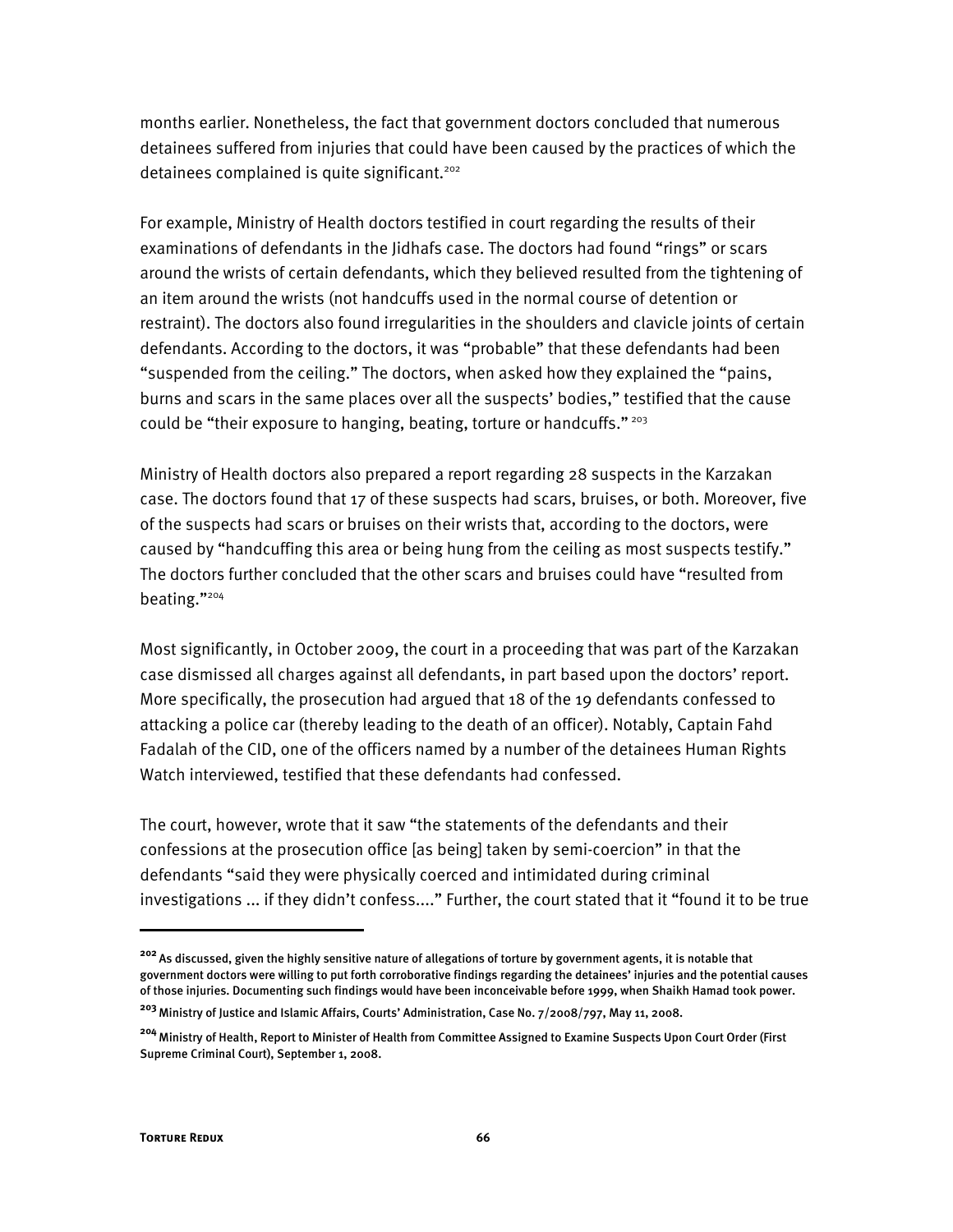that the medical committee ... found that [the defendants] have bruises on their wrists which the defendants said are because of hanging from the ceiling, beside that the report of the committee found the presence of bruises and traces of wounds...." Because the court "[was] not comfortable with the confessions attributed to the defendants, and [had] doubts that the confessions were voluntary and by their choosing," the court elected to "annul all confessions."205

Beyond the reports regarding groups of defendants discussed in this section, Bahraini government doctors also issued reports regarding many individual detainees which found that those detainees had injuries consistent with their accounts of abuse, as discussed above.

Human Rights Watch also interviewed attorneys who had been counsel to certain of the defendants in the Jidhafs case, the Hujaira case, and/or the Karzakan case. These counsel reported observing various signs of physical abuse on their clients such as bruises and cuts during their initial attorney-client meetings.<sup>206</sup> While not documentary evidence, these reports were telling as well.

In sum, doctors employed by the Bahraini government found numerous detainees to have injuries consistent with the detainees' allegations of abuse. These findings constitute highly significant—and somewhat unusual—corroboration of the accounts that the former detainees provided to Human Rights Watch. Indeed, given the prevalence of the injuries reported by the doctors—for example, 17 of 28 defendants in the Karzakan case were found to have bruises or scars—it would be difficult to reach any conclusion other than that the detainees had been subjected to abuses of the sort reported.<sup>207</sup> In fact, this is precisely the conclusion reached by a Bahraini court in the Karzakan case.

İ

**<sup>205</sup>**Ministry of Justice and Islamic Affairs, Courts' Administration, Case No. 7/2008/03252, Verdict, October 13, 2009.

**<sup>206</sup>**Human Rights Watch interviews with Jalila Sayed and Hafudh Ali Mohammed, June 11, 2009.

<sup>&</sup>lt;sup>207</sup> Given the prevalence and nature of the injuries reported, it would be far-fetched to contend that it was simply by chance that the detainees suffered from these ailments. Further, there would be no basis to assert that the reported injuries occurred prior to detention because the government doctors distinguished between pre- and post-custody injuries. See, for example, Ministry of Health, Report to Minister of Health from Committee Assigned to Examine Suspects Upon Court Order (First Supreme Criminal Court), September 1, 2008 (noting that a scar on a defendant in the Karzakan case was from a prior surgery; Human Rights Watch did not include this description of a scar among those it discussed above as having been suffered by a detainee in custody).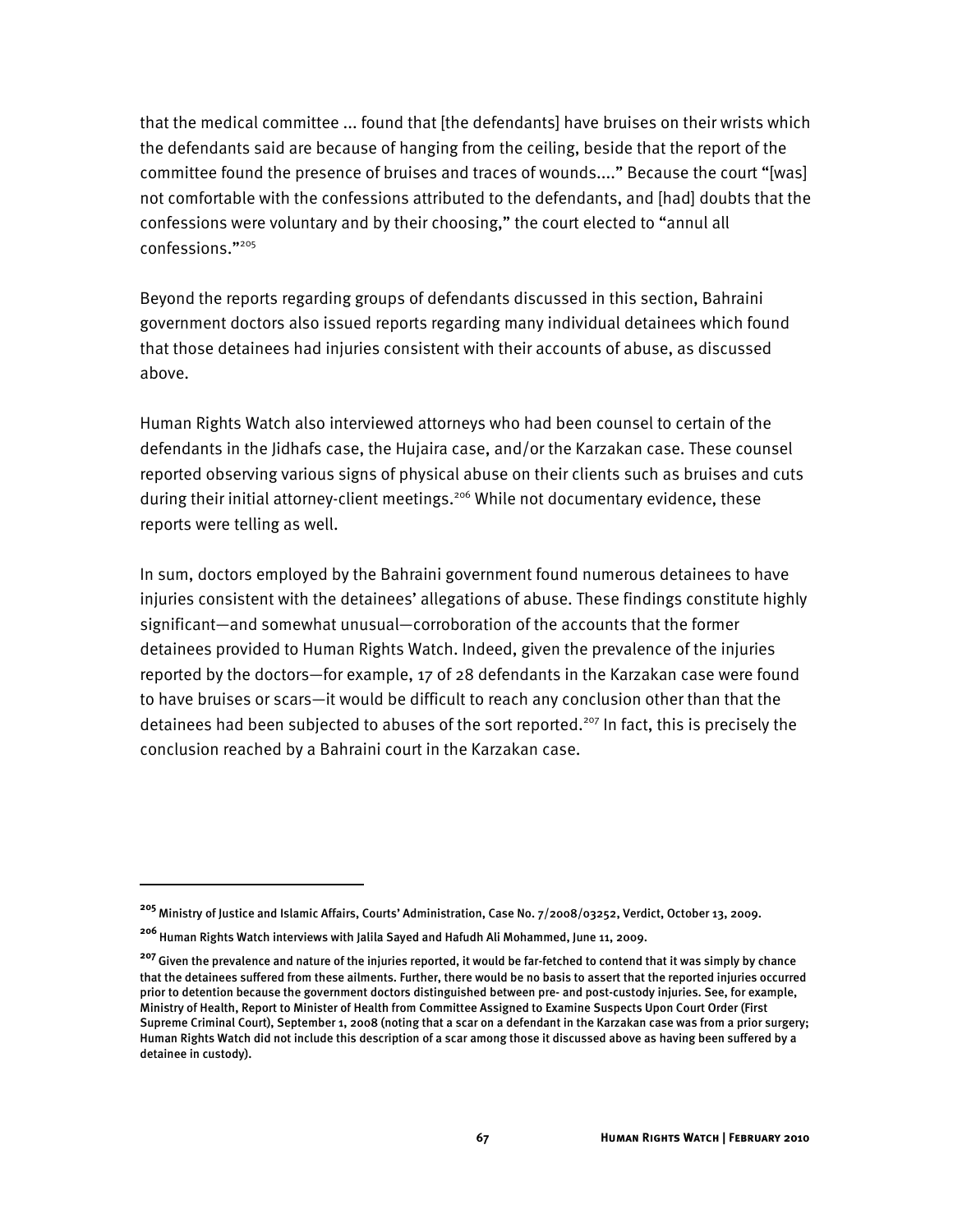# **VII. Detailed Recommendations**

## To the Government of Bahrain

- Investigate promptly and impartially all allegations of torture or ill-treatment by security or law enforcement officials of any rank, and prosecute to the fullest extent of the law, in a court that meets international fair trial standards, any official found responsible for ordering, carrying out, or acquiescing in torture or ill-treatment.
- Immediately suspend any security or law enforcement official when credible evidence exists showing that such official ordered, carried out, or acquiesced in acts of torture or ill-treatment.
- Appoint a special independent public prosecutor to investigate allegations of torture or ill-treatment in detention by security or law enforcement officials as documented in this report, including in the Ministry of Interior's General Directorate of Criminal Investigation (CID), and the National Security Agency (NSA). Such investigations should include an investigation into the alleged responsibility of Major Yusuf al-Arabi, Captain Fahd Fadalah, Captain Bassam al-Muraj, Lieutenant Isa al-Majali, and First Lieutenant Badr al-Ghaith for acts of torture or ill-treatment. The special prosecutor should be empowered to report his findings publicly and to bring criminal charges, if warranted, against any officials identified as responsible for ordering, carrying out, or acquiescing in acts of torture or ill-treatment.
- This independent investigation should also determine the extent to which public prosecutors failed to respond properly to detainee complaints of torture or illtreatment, or when detainees with visible injuries were brought to their offices, and recommend appropriate sanctions or criminal charges.
- Issue and publicize widely a directive from the king, Shaikh Hamad bin Isa Al Khalifa, stating unequivocally that the government will not tolerate acts of torture or illtreatment by security and law enforcement officials, will investigate allegations of torture or ill-treatment promptly and thoroughly, and will criminally prosecute officials suspected of such acts.
- Ensure that allegations of torture or ill-treatment by CID or other Ministry of Interior officials are thoroughly investigated and, if warranted, prosecuted before an independent civilian court, and ensure that victims of torture or ill-treatment receive appropriate compensation from the government and those officials responsible in accordance with Bahraini law.
- Ensure that allegations of torture or ill-treatment by NSA officials are thoroughly investigated and, if warranted, prosecuted before an independent civilian court, and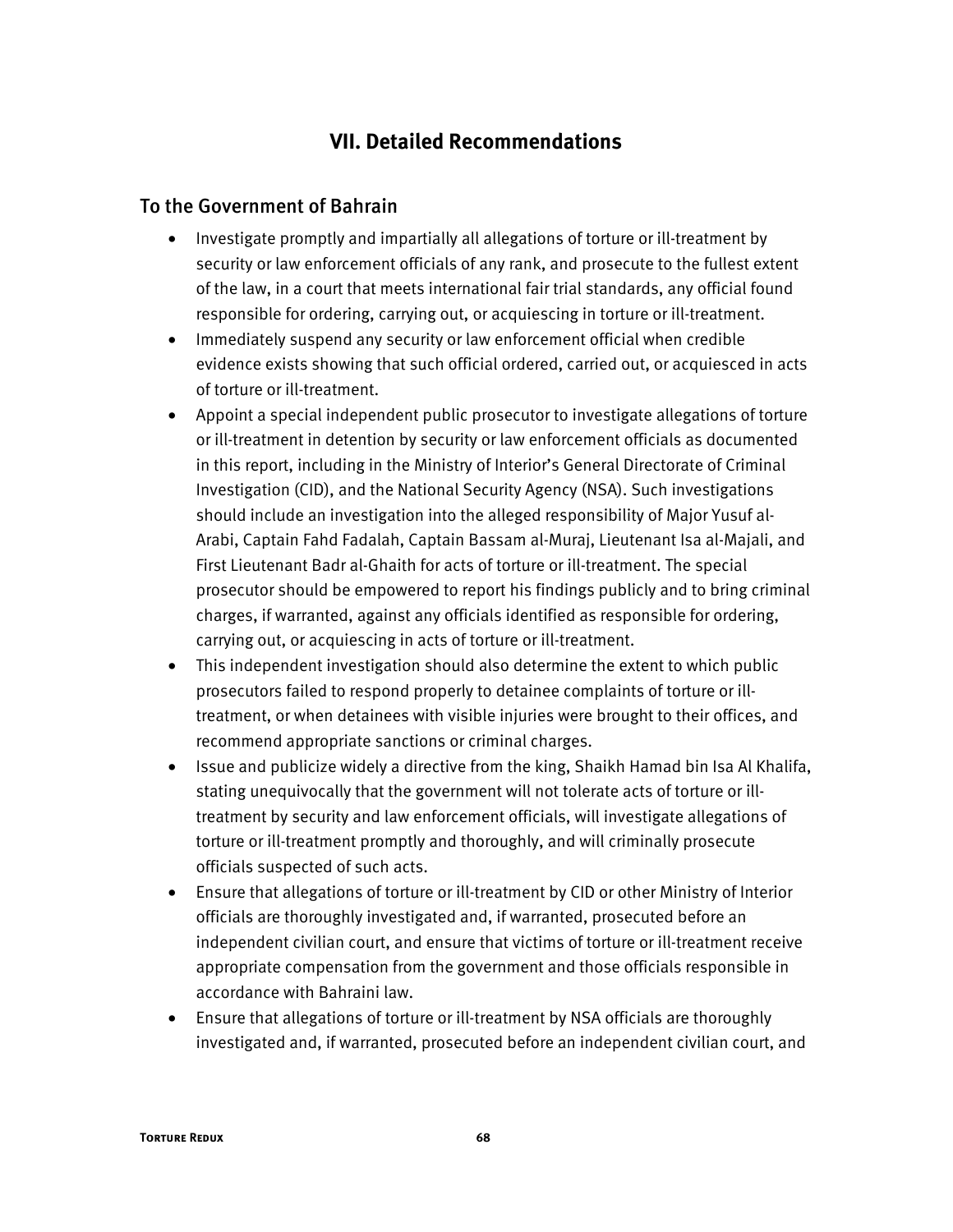amend Decree 14/2002 to ensure that victims of torture or ill-treatment are able to file civil or criminal complaints against the NSA or any of its forces and receive appropriate compensation from the government and those officials responsible in accordance with Bahraini law prohibiting torture.

- Establish an independent civilian authority to receive complaints of torture or illtreatment by security or law enforcement officials, to monitor investigations and prosecutions in response to complaints, and to make public the numbers and types of complaints, and the results of any investigations and prosecutions.
- Ensure that administrative and judicial proceedings regarding alleged acts of torture or ill-treatment are subject to public scrutiny.
- Enact legislation, consistent with Bahrain's obligations as a state party to the United Nations Convention against Torture and Other Cruel, Inhuman or Degrading Treatment or Punishment (Convention against Torture), clarifying that Decree 56/2002, providing a general amnesty for offenses committed prior to 2001, does not preclude the investigation or prosecution of persons alleged to have committed torture or ill-treatment and does not eliminate the opportunity for redress or an enforceable right to fair and adequate compensation by victims of torture or illtreatment.
- Amend the penal code by adopting a definition of torture consistent with article 1 of the Convention against Torture in order to ensure that all acts of torture are criminal offenses under the law and that penalties reflect the grave nature of such offenses.
- Invite the UN special rapporteur on torture and other cruel, inhuman or degrading treatment or punishment to visit and report on conditions in Bahrain.
- Ratify without delay the Optional Protocol to the Convention against Torture to allow independent international experts to conduct regular visits to places of detention in Bahrain.
- Allow nongovernmental human rights organizations, including medical professionals, access to all places of detention.

# To the Members of the League of Arab States

• Call upon Bahrain to respect and comply with article 8 of the Arab Charter on Human Rights, which prohibits subjecting any person to torture or cruel, degrading, humiliating or inhuman treatment.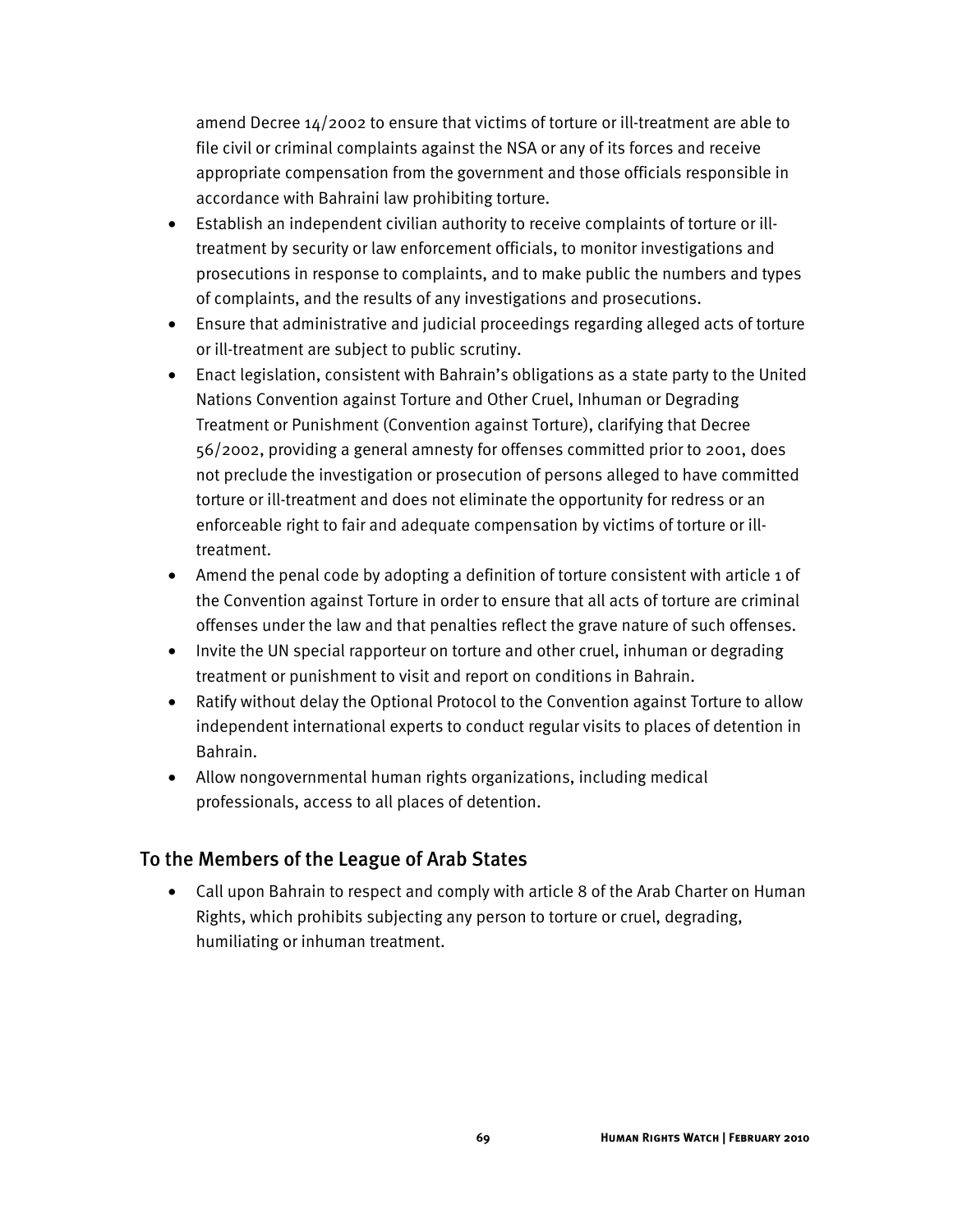## To the Governments of the United States, France, and the United Kingdom

• Urge Bahrain to enact and comply with the recommendations of this report. Bearing in mind their own legal obligations with respect to the absolute prohibition of torture, make clear that close relations with Bahrain, including the provision of training to Bahraini security forces, will depend on the Bahraini government's taking measurable steps to stop torture in places of detention and to end impunity for those officials who order, carry out, or acquiesce in such acts.

# To the United Nations High Commissioner for Human Rights

• Request an invitation from the government to visit Bahrain to discuss allegations of torture and other issues of concern.

## To the Member States of the United Nations Human Rights Council

• Question the government of Bahrain on reported cases of torture or ill-treatment in light of the government's statement during its Universal Periodic Review in April 2008 that there are no cases of torture in the country.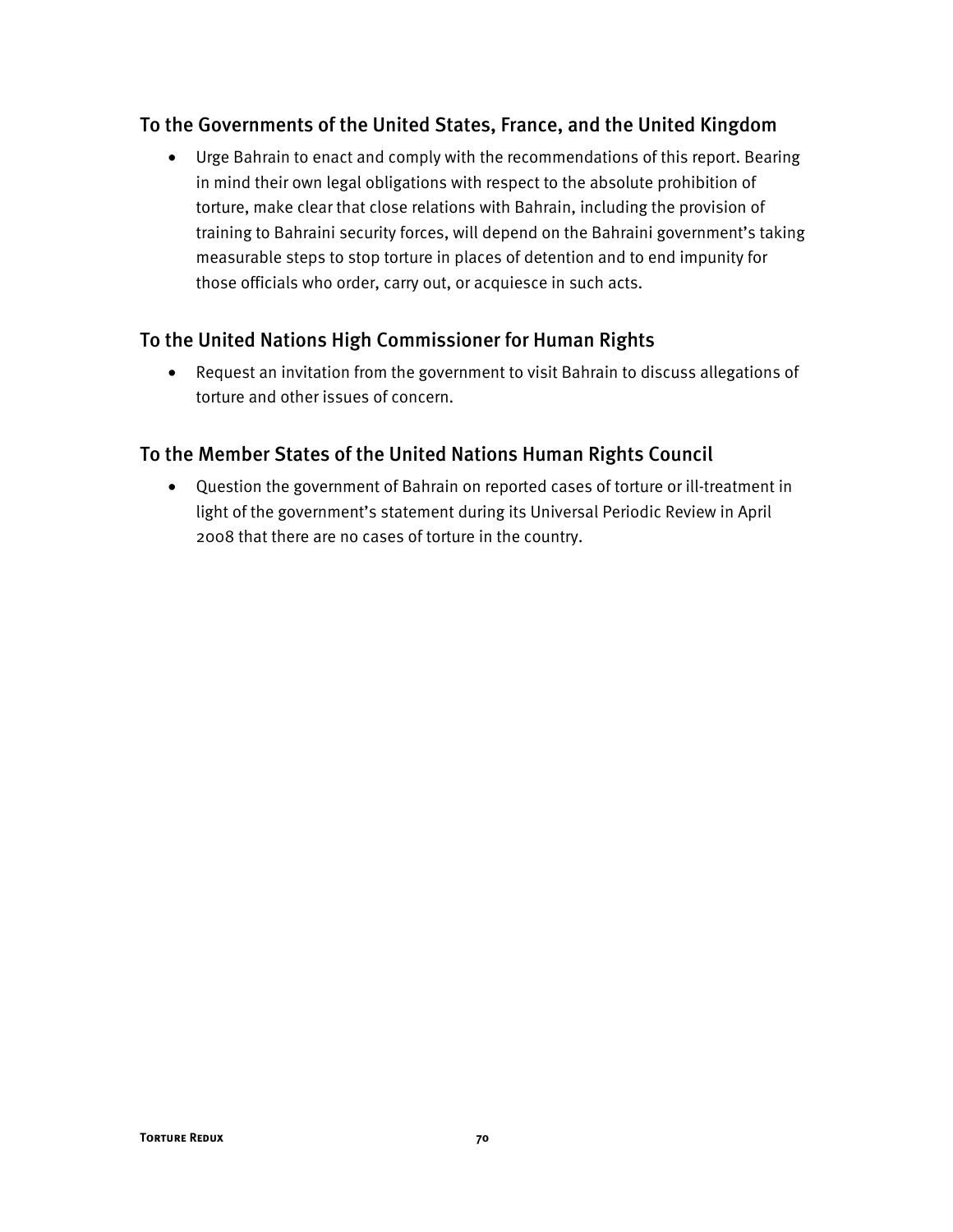# **Acknowledgments**

Joshua Colangelo-Bryan, a consultant with Human Rights Watch and senior attorney in the New York office of Dorsey & Whitney LLP, researched and wrote this report, with assistance from Joe Stork, deputy director of Human Rights Watch's Middle East and North Africa Division. Human Rights Watch extends special thanks to Dorsey & Whitney for making it possible for Joshua Colangelo-Bryan to work with us on a pro bono basis. Joe Stork and Ian Gorvin, senior program officer in the Program Office of Human Rights Watch, edited the report, and Aisling Reidy, senior legal advisor, provided legal review. Lauren Tarantello, Mohammad Alloush, Felix Legrand, and Lara Haddad, interns with the Middle East and North Africa Division, as well as Elizabeth Rozon, Benjamin Hellerstein, Caroline Gardner, and Carol Calfa at Dorsey & Whitney, also provided research assistance. Amr Khairy, Arabic translation and website coordinator with the Middle East and North Africa Division of Human Rights Watch, arranged the translation of Arabic documents into English and supervised translation of this report into Arabic. Brent Giannota, associate with the Middle East and North Africa Division, provided research and production assistance. Grace Choi, publications director, and Fitzroy Hepkins, mail manager, prepared the report for publication.

Human Rights Watch would also like to express appreciation for the assistance in Bahrain of Nabeel Rajab, president of the Bahrain Center for Human Rights, Abdulla al-Derazi, president of the Bahrain Human Rights Society, Abdul-Jalil al-Singace, human rights coordinator of the Haq Movement for Liberty and Democracy, Muhammad al-Maskati, president of the Bahrain Youth Society for Human Rights, and Abd al-Ghani al-Khanjar, spokesperson for the National Committee for Martyrs and Victims of Torture.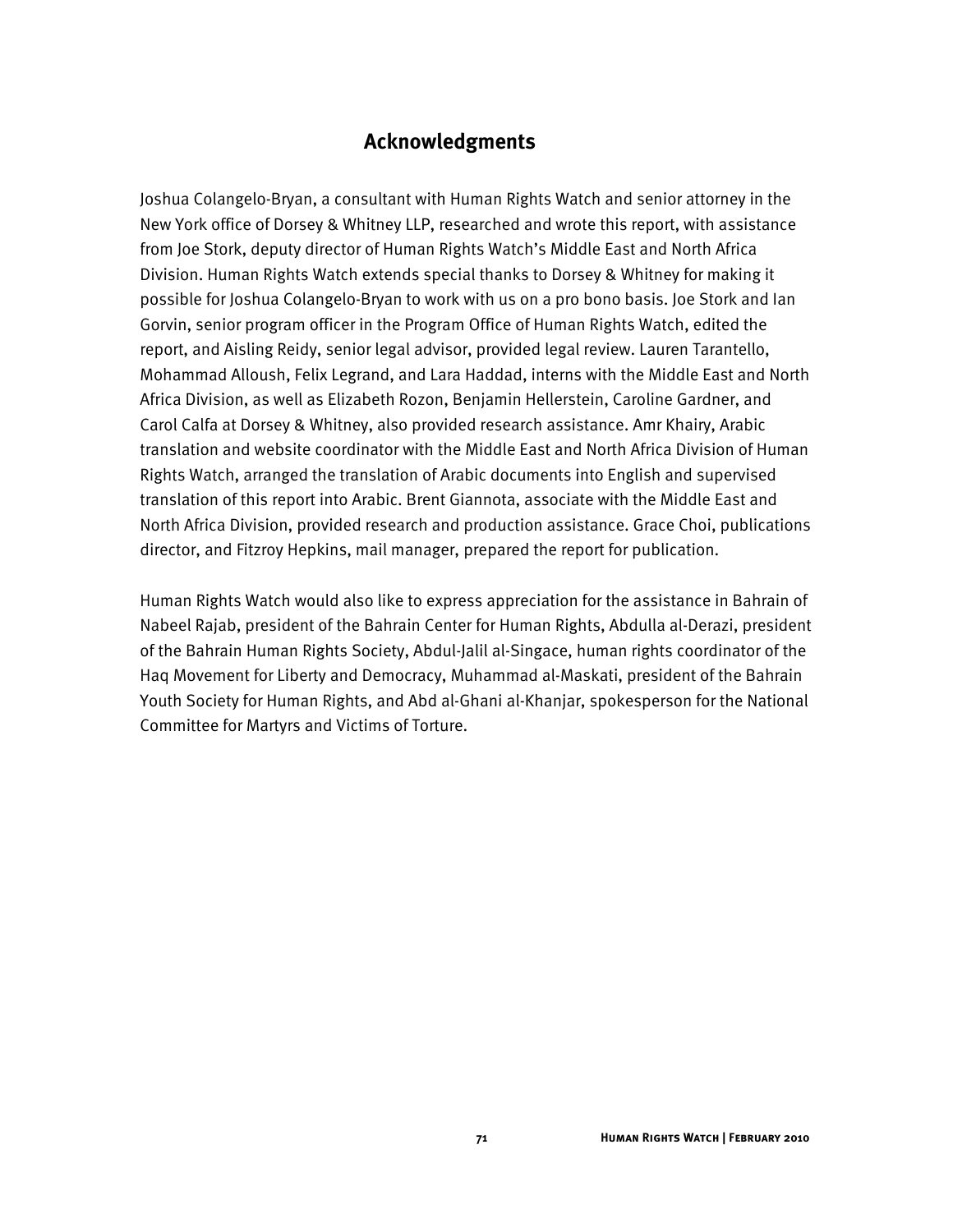### **HUMAN RIGHTS WATCH**

1630 Connecticut Avenue, N.W. Suite 500 Washington, DC 20009 Tel: 202-612-4321 Fax: 202-612-4333

## **MIDDLE EAST AND NORTH**

**A FRICA DIVISION**  Sarah Leah Whitson, *Executive Director* Joe Stork, *Deputy Director*  Eric Goldstein, *Research Director*  Nadim Houry, *Researcher* Amr Khairy, *Arabic translation coordinator and web editor*  Heba Morayef, *Researcher*  Rasha Moumneh, *Researcher*  Samer Muscati, *Researcher* Abderrahim Sabir, *Project Leader for the Civilian Protection Initiative*  William Van Esveld, *Researcher* Christoph Wilcke, *Researcher* Nadia Barhoum, *Associate*  Brent Giannotta, *Associate* 

### **A DVISORY COMMITTEE**

Hassan Elmasry, *Co-Chair*  Kathleen Peratis, *Co-Chair* Bruce Rabb, *Vice Chair*  Gary G. Sick, *Vice Chair* Gamal Abouali Wajeha Al Huwaider Ghanim Alnajjar Lisa Anderson Shaul Bakhash Asli Bali M. Cherif Bassiouni David Bernstein Nathan Brown Paul Chevigny Helena Cobban Ahmad Deek Mansour Farhang Fadi Ghandour Aeyal Gross Amr Hamzawy Rita E. Hauser Salah al-Hejailan Robert James Mehrangiz Kar Edy Kaufman Marina Pinto Kaufman Samir Khalaf Ann M. Lesch Robert Malley Ahmed Mansoor Stephen P. Marks Rolando Matalon Nader Mousavizadeh Habib Nassar Abdelaziz Nouaydi Nabeel Rajab Charles Shamas Sid Sheinberg Mustapha Tlili Andrew Whitley Napoleon B. Williams, Jr. James Zogby Ahmed Zuaiter

## **Human Rights Watch**

**To a** *T***orture Reduction 22 To a** *T***omain 22** Kenneth Roth, *Executive Director* Michele Alexander, *Development & Outreach Director*  Carroll Bogert, *Associate Director*  Emma Daly, *Communications Director* Barbara Guglielmo, *Finance & Administration Director*  Peggy Hicks, *Global Advocacy Director* Iain Levine, *Program Director*  Andrew Mawson, *Deputy Program Director*  Suzanne Nossel, *Chief Operating Officer*  Dinah PoKempner, *General Counsel*  James Ross, *Legal & Policy Director* Joe Saunders, *Deputy Program Director* Jane Olson, *Chair, Board of Directors*

# Letters to the Government of Bahrain: October 22, 2009 and December 8, 2009

**Appendix** 

October 22, 2009

Brig Ibrahim al-Ghaith Inspector-General Ministry of Interior Manama

By fax: +973 17 277 455

Dear Brig. al-Ghaith,

I hope this letter finds you well. As you are aware from our meeting in June, Human Rights Watch has been investigating allegations of torture and other serious abuse by individuals held in official custody on security-related charges in the period between December 2007 and April 2009. At the conclusion of our meeting it was suggested that I should address further inquiries and concerns to you.

As I mentioned at the time we met, my colleague and I spoke with numerous individuals who had been among those detained in connection with the Jidhafs clashes of December 2007 (the Jidhafs case), the fire allegedly set on the property of Shaikh Abd al-Aziz Attiyatallah Al Khalifa near the village of Karzakhan in April 2008 (the Karzakhan case), and the group, detained in December 2008 on charges that they had received arms and explosives training in the Syrian town of al-Hujaira (the al-Hujaira case).

We also met with government officials, including yourself, in order to obtain the views of the government on this matter. In addition, we reviewed

HUMAN **RIGHTS WATCH** 

www.hrw.org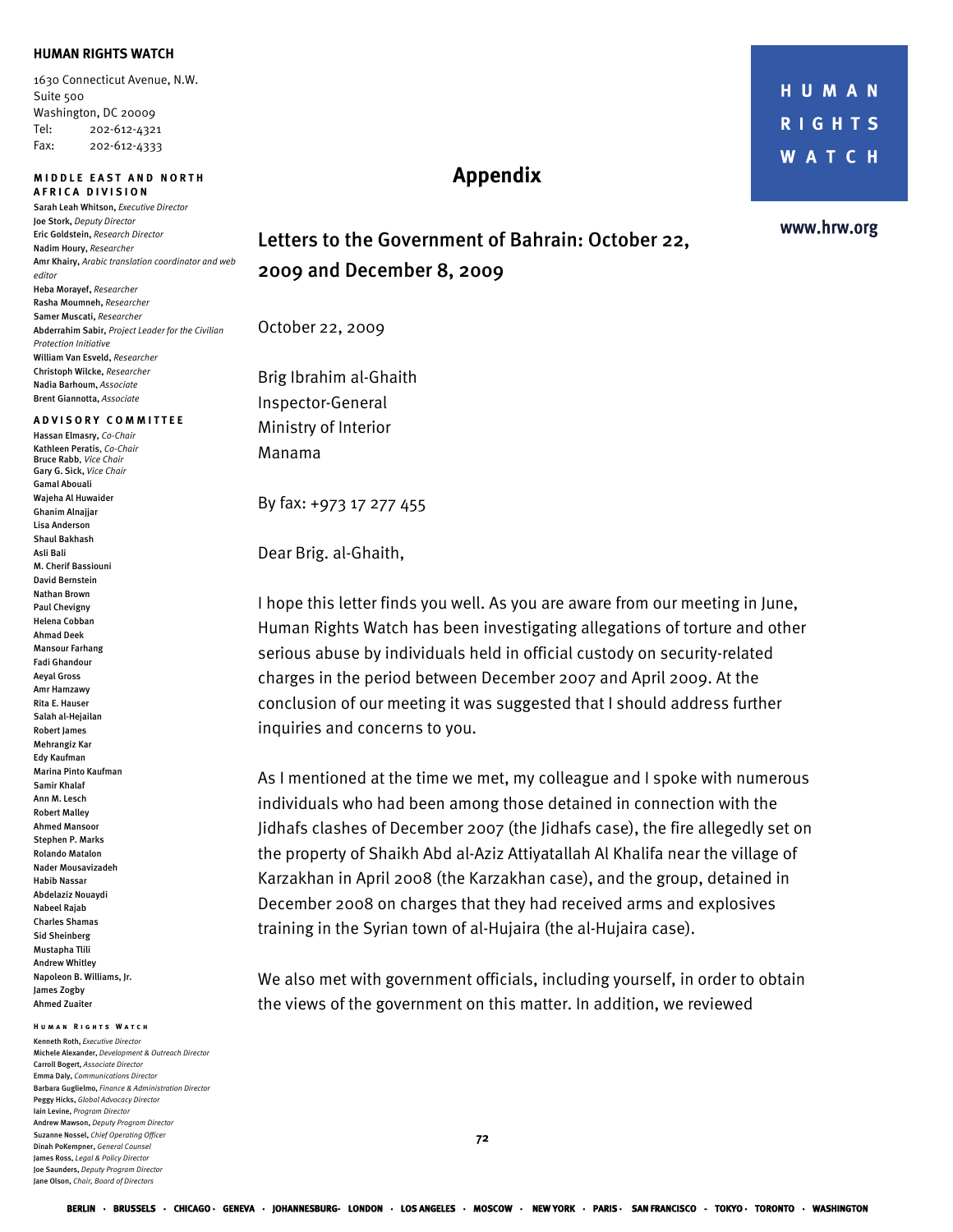documents, including Ministry of Health reports and court papers, pertaining to the question of alleged abuse in detention.

As a result of our inquiry, we feel we have credible allegations, in some cases supported by documentary evidence, that Bahraini security forces employed a variety of techniques against detainees during the period under consideration that amount to torture or cruel, inhuman or degrading treatment. These abusive techniques include the use of electro-shock weapons and devices, suspending detainees in painful positions, beating the soles of detainees' feet, severe beatings generally, forced standing, and in several cases, threats of rape or other grave physical harm. We think you would agree that these are techniques that, when used separately or in combination, constitute torture or cruel, inhuman and degrading punishment, as defined by the UN Convention Against Torture.

These abuses, according to the persons we interviewed, took place for the most part in the compound of the General Directorate of Criminal Investigation (CID) in Adlia, and at the Short-Term Detention Center (which detainees referred to as Dry Dock because of its close proximity to the Arab Shipbuilding and Repair Yard, or ASRY). We understand that both of these sites are run by the Ministry of Interior.

We are aware of the court opinion handed down recently, on October 14, in which the court dismissed all charges against 19 defendants who were being tried on charges in connection with an alleged attack on a security forces vehicle in the Karzakhan area in April 2008, and the death of a member of the security forces. While the court raised a number of reasons for its decision, a key one was the conclusion that defendants' confessions may have been coerced, and that the prosecution had produced insufficient evidence to convict other than the tainted confessions.

The court's conclusion rested in part on the findings of Ministry of Health doctors contained in a September 2008 report produced pursuant to a court request. In this report, the doctors noted that of 28 examined defendants, 10 had scars consistent with physical abuse, including five who had scars on their wrists. According to the report, these scars were caused by "handcuffing this area or being hung from the ceiling as most suspects testify." Moreover, the Ministry of Health doctors found that 12 of the defendants had bruises that could have been caused by beatings.

Ministry of Health doctors also testified in the Jidhafs case. According to court minutes, the doctors testified that there were rings or scars around the wrists of some defendants which were apparently caused by the tightening of an item around the wrists (and not from the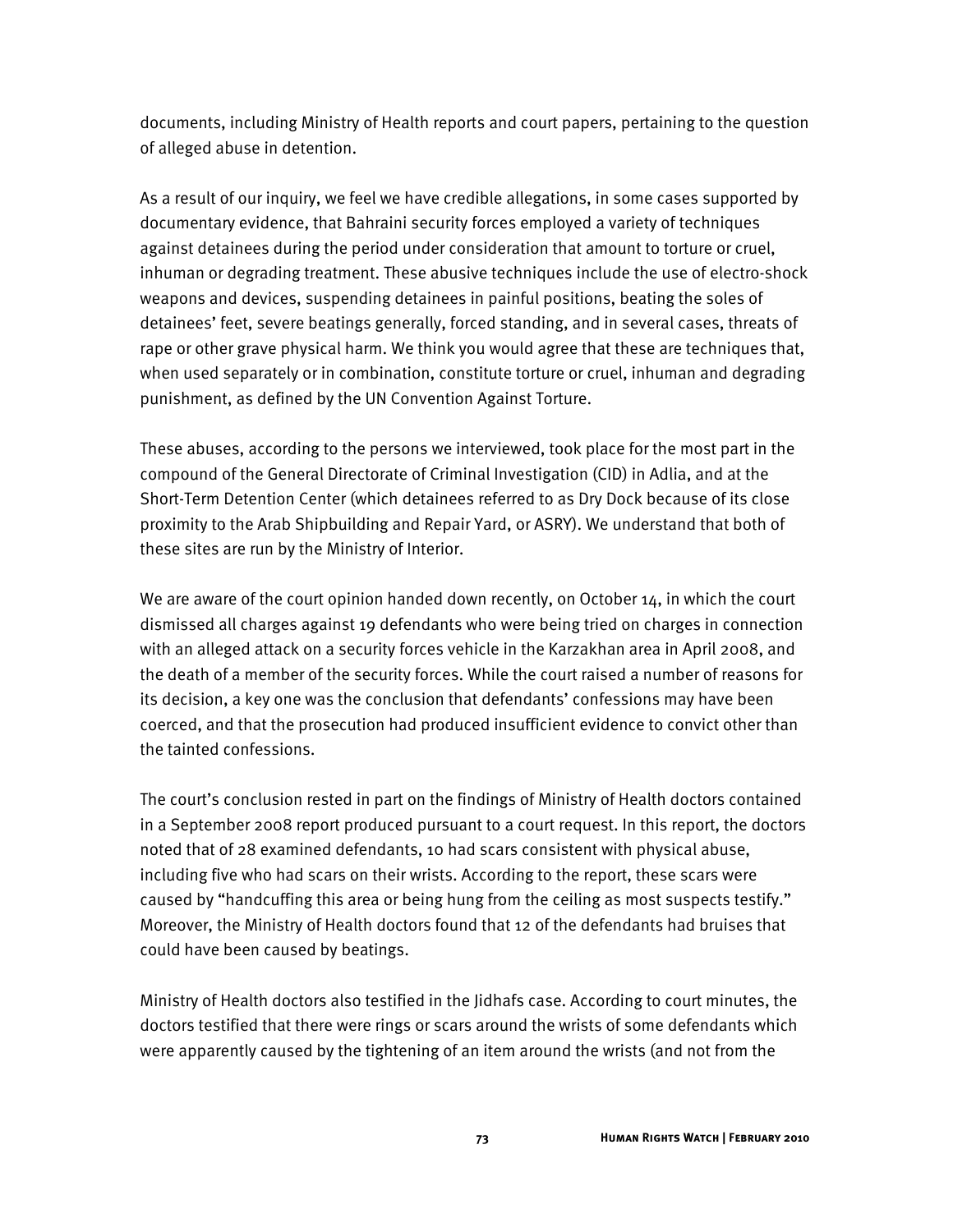normal use of handcuffs). The doctors also found that certain defendants had limited shoulder joint mobility and irregularities of the clavicle joint. The doctors testified that it was "probable" that these defendants had been "suspended from the ceiling." Further, when asked how they explained the "pains, burns and scars in the same places over all the suspects' bodies," the doctors testified that the cause could have been the suspects' "exposure to hanging, beating, torture or handcuffs."

In addition, Human Rights Watch has reviewed separate reports by Bahraini government doctors regarding individual defendants in the referenced cases, which found that those defendants suffered from a range of injuries consistent with the abuse alleged by the defendants.

The use of torture and ill-treatment in order to secure confessions, or for any other purpose, would clearly violate Bahrain's obligations under international human rights law as well as Bahrain's Constitution and national laws. Under international law, it is the responsibility of the authorities to conduct impartial and thorough investigations, and to hold accountable those found responsible for ordering or carrying out such abuse, or failing to stop it.

We will, of course, reflect the view that you and other officers expressed when we met, namely, that allegations of torture are false, and that the Ministry of Interior has a system in place to detect and punish such offences if and when they are committed.

Before publishing our findings, we solicit your comments on related matters. In particular, we ask that you respond to the following inquiries:

When we met, you stated that complaints of torture or abuse coming to your attention are investigated internally, under your authority as inspector-general, and that if warranted the person(s) alleged to be responsible would be referred to the Police Court, within the Ministry of Interior, for adjudication and possible disciplinary action. Should we understand this to mean that the Public Prosecutor refers back to the Ministry of Interior any credible allegations of torture or abuse by Ministry of Interior officials, or on Ministry of Interior premises, and that no judicial authority outside of the Ministry of Interior would necessarily investigate or adjudicate the allegations?

Is the Ministry of Interior also responsible for investigating complaints of torture or abuse made against members of the National Security Apparatus?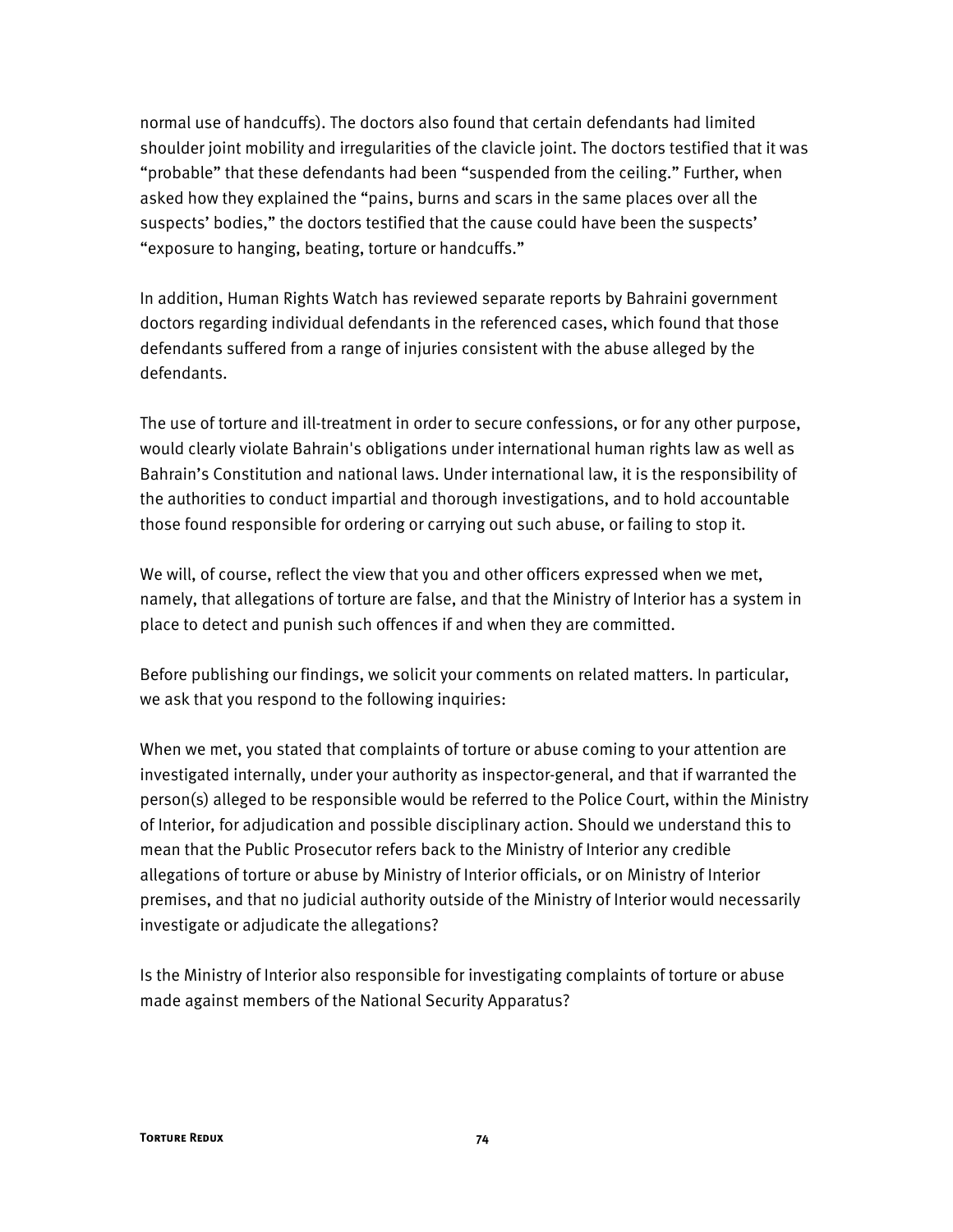When we met, you stated that between July 1, 2007 and June 12, 2009, your office had completed 163 investigations, which resulted in 17 convictions. Could you please tell us how many of those investigations and convictions, if any, concerned findings of torture or abuse?

Could you indicate how many (if any) officers with the CID or other forces under the jurisdiction of the Ministry of Interior faced criminal prosecution in Bahrain's criminal justice system, as distinct from the Police Court within the Ministry, and, if so, for what offenses?

According to my notes, Col. Muhammad Buhamad stated during our meeting that there have been no criminal investigations or convictions in connection with the complaints made by defendants in the Jidhafs, Karzakhan, and al-Hujaira cases. Could you please confirm if this remains the case?

Has the Ministry of Interior conducted any manner of investigation regarding complaints of torture or abuse made by defendants in the Jidhafs, Karzakhan and Al-Hujaira cases? If not, please explain why no such investigation has occurred. If any investigation has occurred with respect to these cases, please describe the specific investigative measures taken and the findings of such investigation.

Has the Ministry of Interior reviewed the medical reports and court minutes referenced above regarding the injuries suffered by defendants in the Jidhafs, Karzakhan and al-Hujaira cases? If not, please explain the reason(s) why no such review has occurred.

If the Ministry of Interior has reviewed the medical reports and court minutes referenced above regarding the injuries suffered by defendants in the Jidhafs, Karzakhan and al-Hujaira cases, please state whether the Ministry of Interior believes that these documents support the credibility of detainee allegations of illegal treatment. Please also indicate the basis for the Ministry of Interior's position as to whether or not these documents constitute credible allegations of illegal treatment. Please describe the actions, if any, that the Ministry of Interior has taken in response to any review of these documents that it has undertaken.

When we met, you and your colleagues said that the consistency in the specific allegations of torture and abuse by the defendants in the Jidhafs, Karzakhan and al-Hujaira cases indicated that these defendants had together, and with their lawyers, fabricated their accounts. Is it the Ministry of Interior's position that all of the defendants in these three cases were detained together, and shared the same legal counsel, and therefore had the opportunity to construct similar allegations? Is it the Ministry of Interior's position that the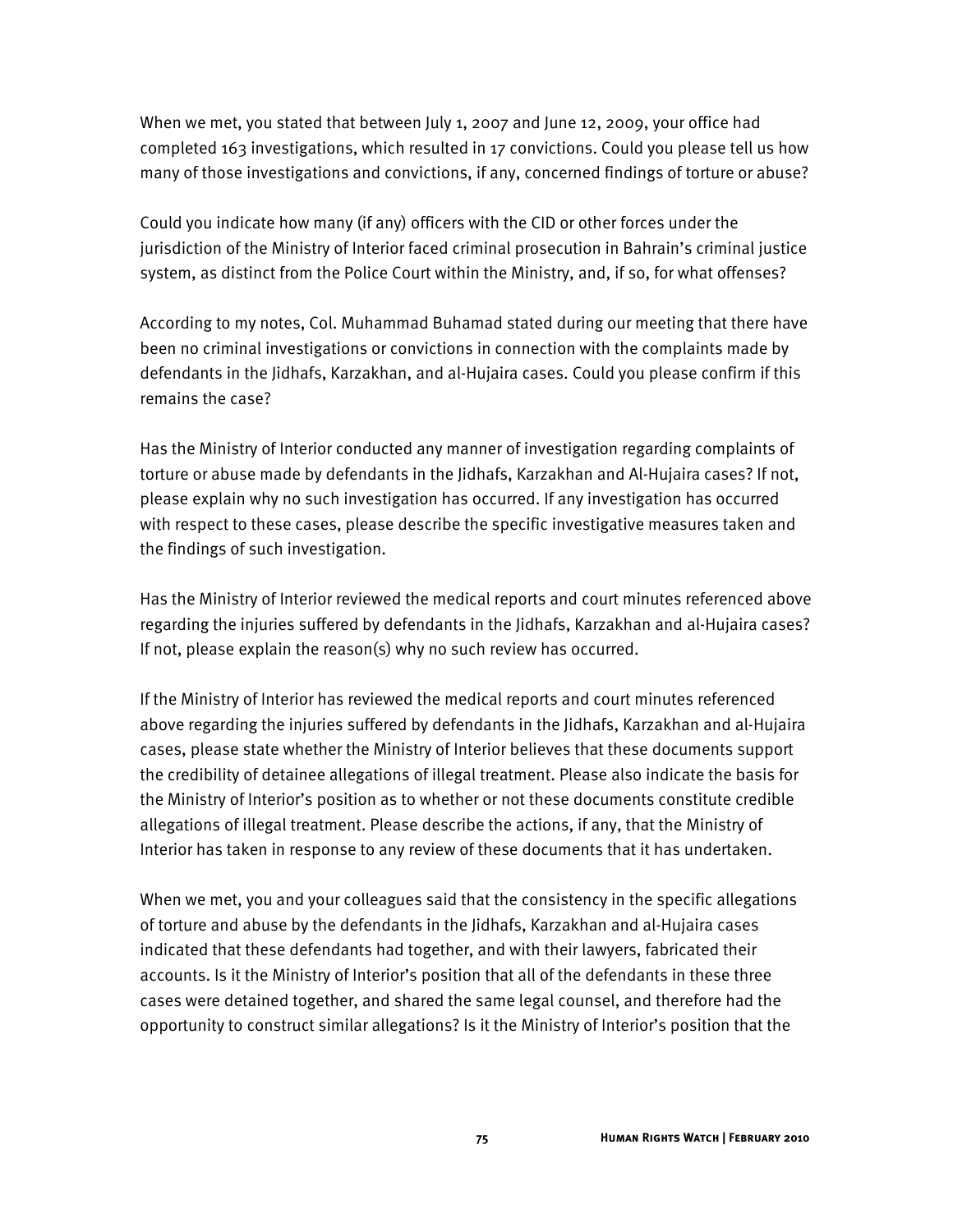defense lawyers in these cases conspired with the defendants with respect to the fabrication of testimony?

During our meeting you stated that the Ministry of Interior had a video of the Jidhafs events enabling authorities to identify the individual who allegedly took a weapon from a police vehicle during those events (you also played that video for me). Was this video introduced into evidence during the trial of the defendants in the Jidhafs case? What is the identity of the individual allegedly shown on the video to be taking the police weapon?

When suspects are arrested by the forces of the National Security Apparatus, are they brought to the CID compound in Adlia for questioning?

Once a suspect is brought before the Public Prosecutor, is it common for that person to be brought to the CID compound in Adlia thereafter? What determines whether a person is taken to the CID compound after visiting the Public Prosecutor or is referred to another place of detention, such as the Short-Term Detention Center (Dry Dock)?

Could you please inform us regarding the composition and responsibilities of the Police Court within the Ministry of Interior? Does it have the authority to conduct independent investigations? Is the Police Court empowered to impose custodial sentences, in addition to disciplinary measures? Are the rulings of the Police Court subject to review or appeal?

If your office were to uncover evidence that Ministry of Interior officials were responsible for ordering, condoning, or carrying out torture or abuse, would such a case be handled by the Police Court only or would it also be referred to the Public Prosecutor and the criminal justice system? We look forward to your responses to these questions and any other information you believe relevant. We would appreciate it very much if we could have your response by November 12, 2009 in order that we may reflect the government's views in our report. Thank you in advance for your cooperation.

Sincerely,

 $A431 -$ 

Joe Stork Deputy Director, Middle East division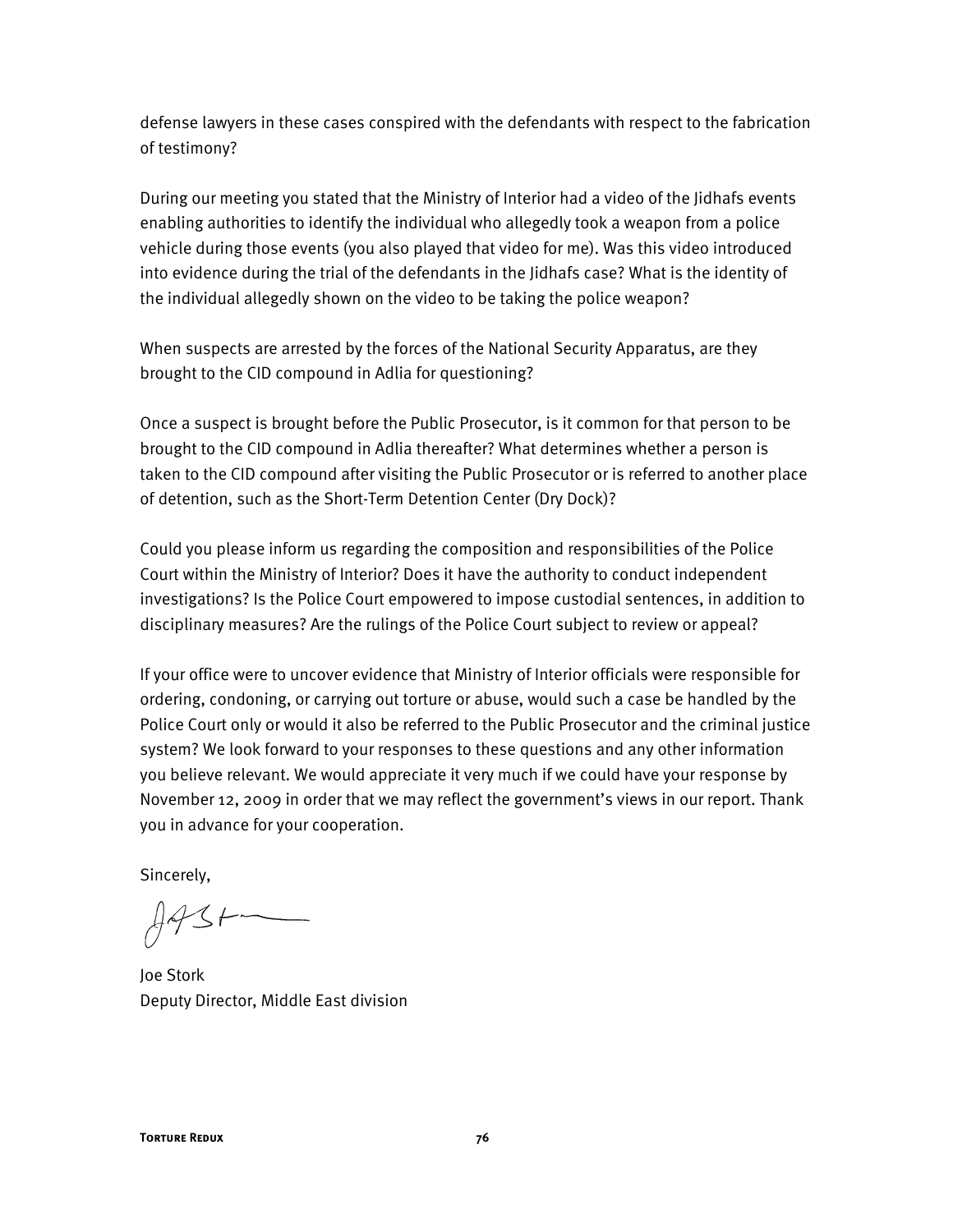#### **HUMAN RIGHTS WATCH**

1630 Connecticut Avenue, N.W. Suite 500 Washington, DC 20009 Tel: 202-612-4321 Fax: 202-612-4333

#### **MIDDLE EAST AND NORTH A FRICA DIVISION**

Sarah Leah Whitson, *Executive Director* Joe Stork, *Deputy Director*  Eric Goldstein, *Research Director*  Nadim Houry, *Researcher* Amr Khairy, *Arabic translation coordinator and web editor*  Heba Morayef, *Researcher*  Rasha Moumneh, *Researcher*  Samer Muscati, *Researcher* Abderrahim Sabir, *Project Leader for the Civilian Protection Initiative*  William Van Esveld, *Researcher* Christoph Wilcke, *Researcher* Nadia Barhoum, *Associate*  Brent Giannotta, *Associate* 

#### **A DVISORY COMMITTEE**

Hassan Elmasry, *Co-Chair*  Kathleen Peratis, *Co-Chair* Bruce Rabb, *Vice Chair*  Gary G. Sick, *Vice Chair* Gamal Abouali Wajeha Al Huwaider Ghanim Alnajjar Lisa Anderson Shaul Bakhash Asli Bali M. Cherif Bassiouni David Bernstein Nathan Brown Paul Chevigny Helena Cobban Ahmad Deek Mansour Farhang Fadi Ghandour Aeyal Gross Amr Hamzawy Rita E. Hauser Salah al-Hejailan Robert James Mehrangiz Kar Edy Kaufman Marina Pinto Kaufman Samir Khalaf Ann M. Lesch Robert Malley Ahmed Mansoor Stephen P. Marks Rolando Matalon Nader Mousavizadeh Habib Nassar Abdelaziz Nouaydi Nabeel Rajab Charles Shamas Sid Sheinberg Mustapha Tlili Andrew Whitley Napoleon B. Williams, Jr. James Zogby Ahmed Zuaiter

## **Human Rights Watch**

Kenneth Roth, *Executive Director* Michele Alexander, *Development & Outreach Director*  Carroll Bogert, *Associate Director*  Emma Daly, *Communications Director*  Barbara Guglielmo, *Finance & Administration Director*  Peggy Hicks, *Global Advocacy Director* Iain Levine, *Program Director* Andrew Mawson, *Deputy Program Director*  Suzanne Nossel, *Chief Operating Officer*  Dinah PoKempner, *General Counsel*  James Ross, *Legal & Policy Director* Joe Saunders, *Deputy Program Director* Jane Olson, *Chair, Board of Directors*

October 22, 2009

His Excellency Khalid bin Ali bin Abdulla Al Khalifa Minister of Justice and Islamic Affairs Kingdom of Bahrain By fax: +973 17 531 222

Your Excellency,

I hope this letter finds you well. As you are aware from our brief meeting in June, Human Rights Watch has been investigating allegations of torture and other serious abuse by individuals held in official custody on securityrelated charges in the period between December 2007 and April 2009.

As I mentioned at the time we met, my colleague and I spoke with numerous individuals who had been among those detained in connection with the Jidhafs clashes of December 2007 (the Jidhafs case), the fire allegedly set on the property of Shaikh Abd al-Aziz Attiyatallah Al Khalifa, near the village of Karzakhan in April 2008 (the Karzakhan case), and the group detained in December 2008 on charges that they had received arms and explosives training in the Syrian town of al-Hujaira (the al-Hujaira case).

We also met with government officials in addition to yourself, including Attorney General Ali Fadhul al-Buainain, in order to obtain the views of the government on this matter. In addition, we reviewed documents, including Ministry of Health reports and court papers, pertaining to the question of alleged abuse in detention.

As a result of our inquiry, we feel we have credible allegations, in some cases supported by documentary evidence, that Bahraini security forces employed a variety of techniques against detainees during the period under consideration that amount to torture or cruel, inhuman or degrading treatment. These abusive techniques include the use of electro-shock weapons and devices, suspending detainees in painful positions, beating the soles of detainees' feet, severe beatings generally, forced standing,

HUMAN **RIGHTS WATCH** 

www.hrw.org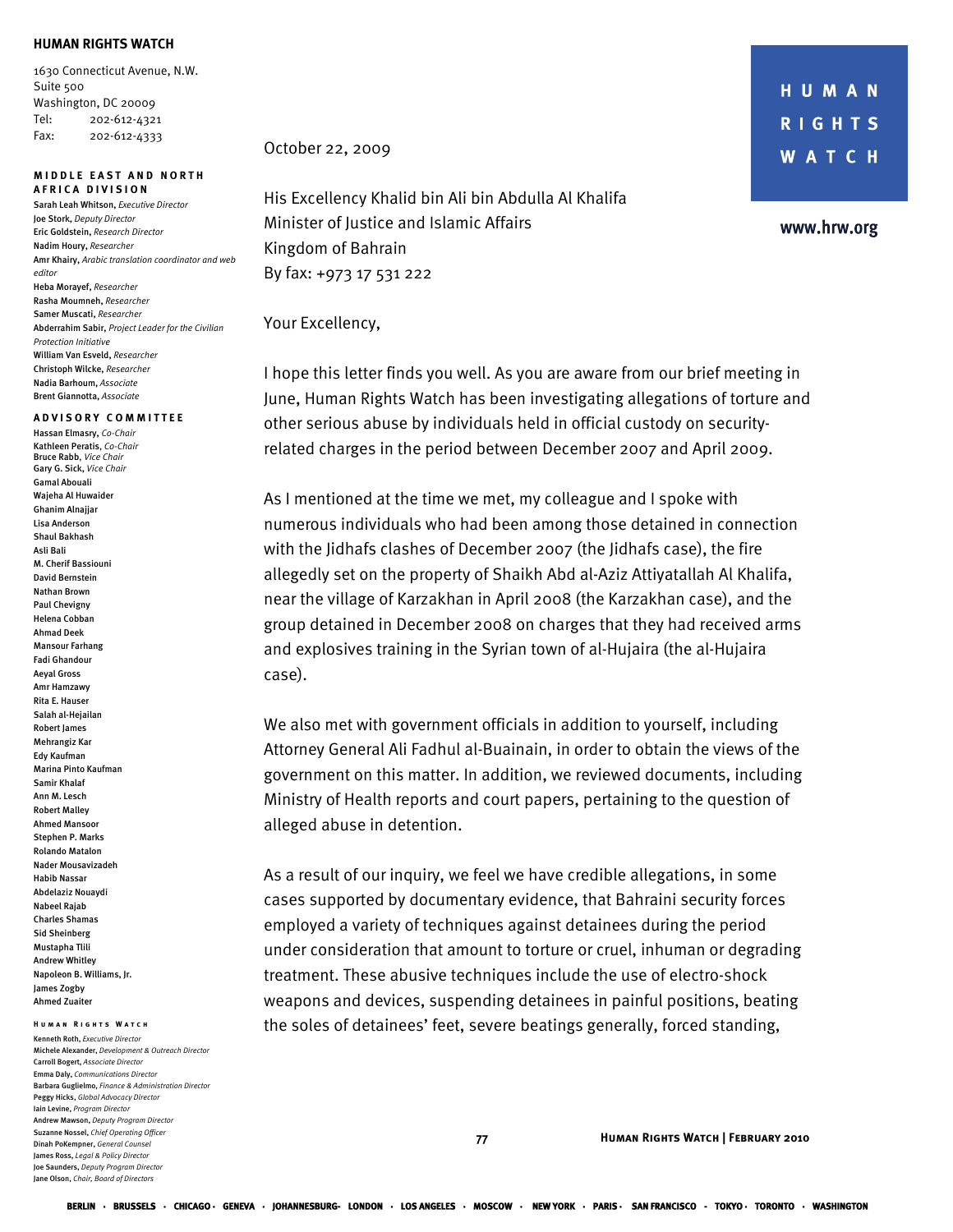and in several cases, threats of rape or other grave physical harm. We think you would agree that these are techniques that, when used separately or in combination, constitute torture or cruel, inhuman and degrading punishment, as defined by the UN Convention Against Torture.

These abuses, according to the persons we interviewed, took place for the most part in the compound of the General Directorate of Criminal Investigation (CID) in Adlia, and at the Short-Term Detention Center (which detainees referred to as Dry Dock because of its close proximity to the Arab Shipbuilding and Repair Yard, or ASRY). We understand that both of these sites are run by the Ministry of Interior.

We are aware of the court opinion handed down on October 14, in which the court dismissed all charges against 19 defendants who were being tried on charges in connection with an alleged attack on a security forces vehicle in the Karzakhan area in April 2008, and the death of a member of the security forces. While the court raised a number of reasons for its decision, a key one was the conclusion that defendants' confessions may have been coerced, and that the prosecution had produced insufficient evidence to convict other than the tainted confessions.

The court's conclusion rested in part on the findings of Ministry of Health doctors contained in a September 2008 report produced pursuant to a court request. In this report, the doctors noted that of 28 examined defendants, ten had scars consistent with physical abuse, including five who had scars on their wrists. According to the report, these scars were caused by "handcuffing this area or being hung from the ceiling as most suspects testify." Moreover, the Ministry of Health doctors found that 12 of the defendants had bruises that could have been caused by beatings.

Ministry of Health doctors also testified in the Jidhafs case. According to court minutes, the doctors testified that there were rings or scars around the wrists of some defendants, which were apparently caused by the tightening of an item around the wrists (and not from the normal use of handcuffs). The doctors also found that certain defendants had limited shoulder joint mobility and irregularities of the clavicle joint. The doctors testified that it was "probable" that these defendants had been "suspended from the ceiling." Further, when asked how they explained the "pains, burns and scars in the same places over all the suspects' bodies," the doctors testified that the cause could have been the suspects' "exposure to hanging, beating, torture or handcuffs."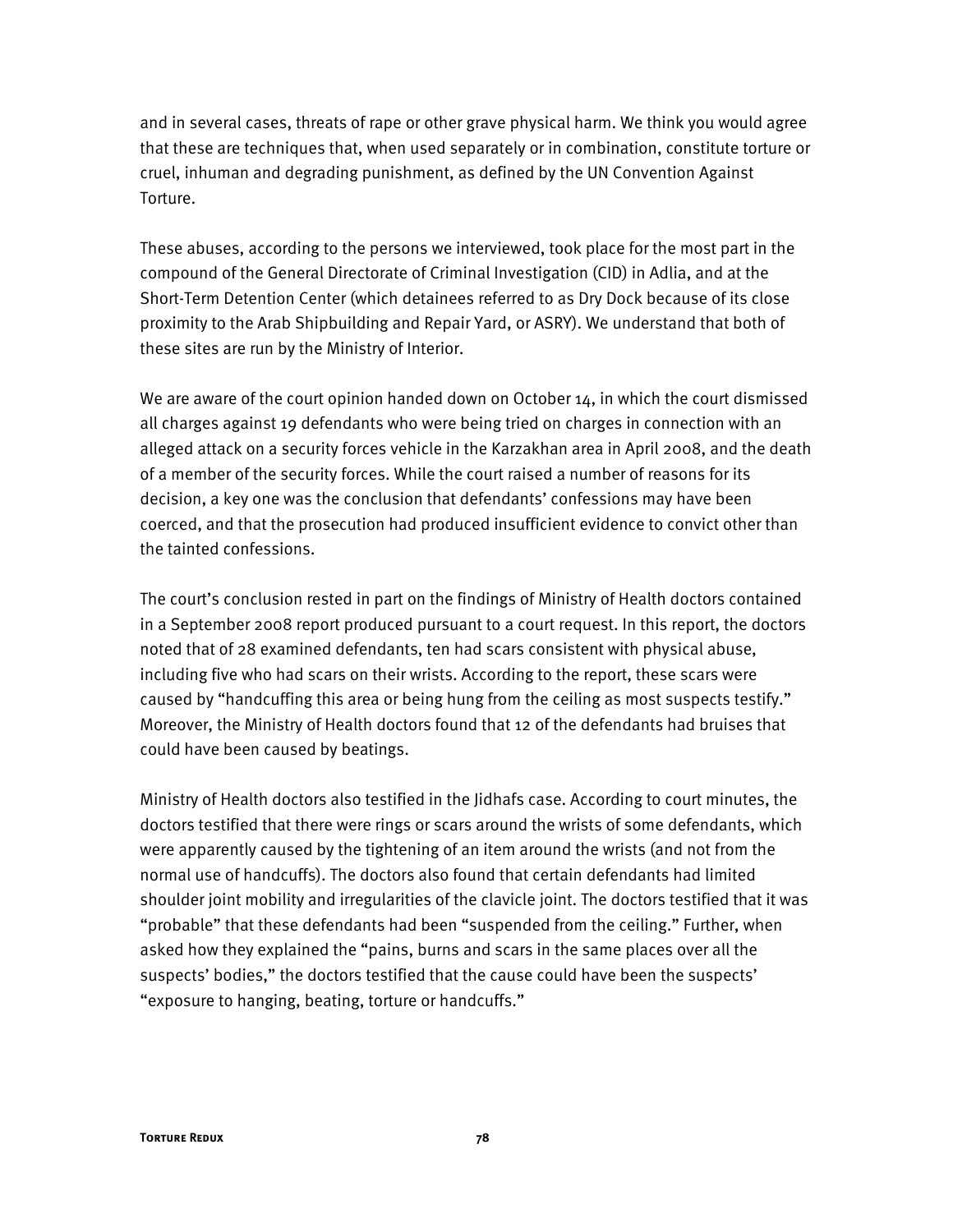In addition, Human Rights Watch has reviewed separate reports by Bahraini government doctors regarding individual defendants in the referenced cases, which found that those defendants suffered from a range of injuries consistent with the abuse alleged by the defendants.

The use of torture and ill-treatment in order to secure confessions, or for any other purpose, would clearly violate Bahrain's obligations under international human rights law as well as Bahrain's Constitution and national laws. Under international law, it is the responsibility of the authorities to conduct impartial and thorough investigations, and to hold accountable those found responsible for ordering or carrying out such abuse, or failing to stop it.

Before publishing our findings, we solicit your comments. In particular, we ask that you respond to the following inquiries:

When a suspect is brought before the Public Prosecutor, is the prosecutor obliged to inquire if the suspect has been subjected to torture or abuse, or is this left to the discretion of the prosecutor?

If a suspect exhibits physical evidence indicating torture or abuse, such as scars or bruises, or if the suspect alleges that he was subjected to torture or abuse, what steps is the prosecutor required to take?

Once suspects have met with the Public Prosecutor, where are they next sent? Once a suspect has been brought before the Public Prosecutor, are there any circumstances in which that person would be returned to the custody of the CID?

Does the prosecutor have the authority to determine if a criminal investigation is warranted into evidence or claims of torture or abuse? Is it necessary for the prosecutor to obtain the agreement of any other official or official body before undertaking a criminal investigation?

Officials with whom we met at the Ministry of Interior stated that complaints of torture or abuse coming to their attention are investigated internally, by the office of Inspector-General Brig. Ibrahim al-Gheit, and that if warranted the person(s) alleged to be responsible would be referred to the Police Court, within the Ministry, for adjudication and possible disciplinary action.

• Should we understand this to mean that the Public Prosecutor refers any credible allegations of torture or abuse by Ministry of Interior officials, or on Ministry of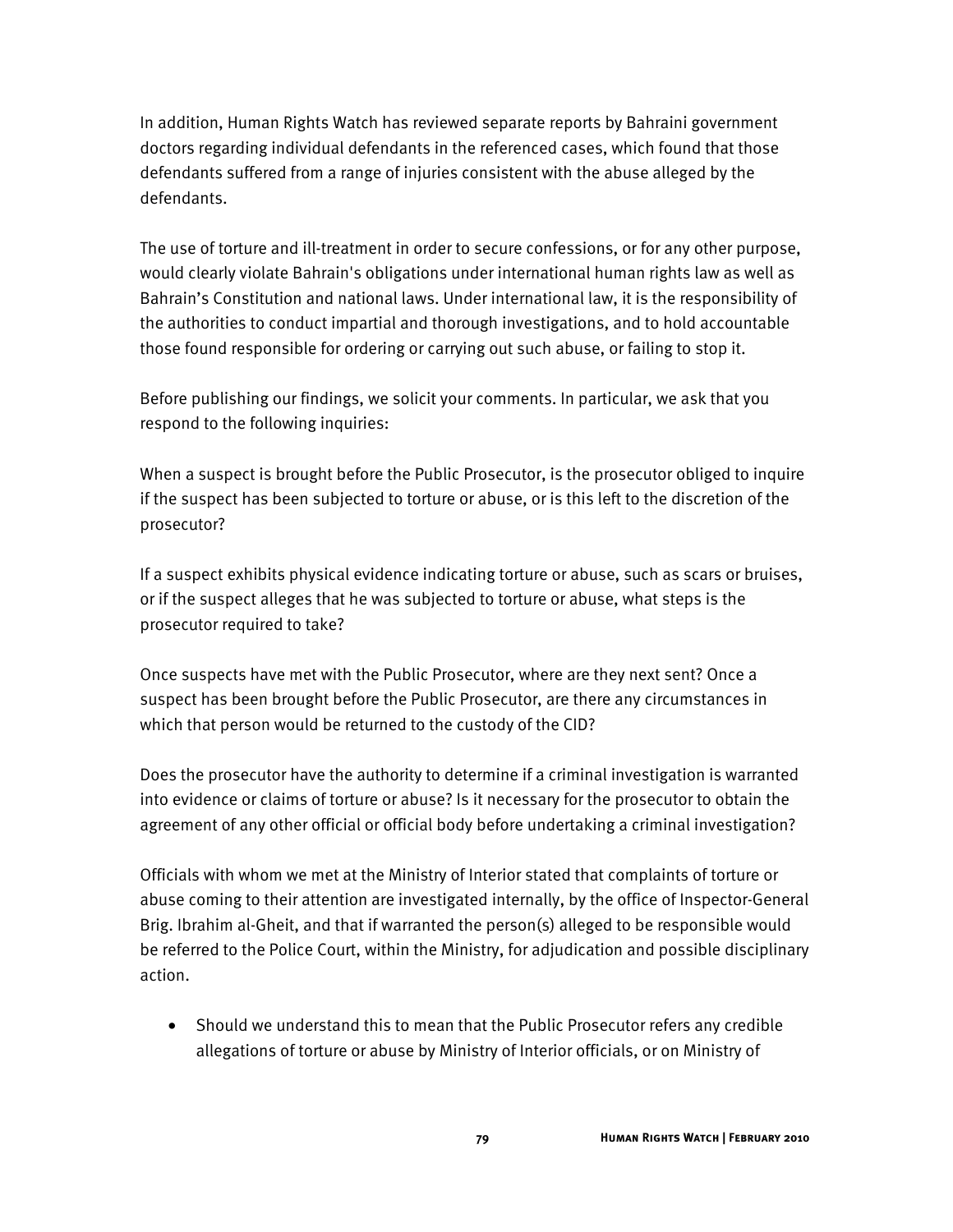Interior premises, back to the Ministry of Interior, and that no independent judicial authority would necessarily investigate or adjudicate the allegations?

What steps is the Ministry of Justice required to take if suspects raise allegations of torture or abuse when they are brought to court?

When suspects are arrested by forces of the National Security Apparatus, to which detention site are they brought for questioning?

Is the Ministry of Justice aware of any complaints alleging abuse of those in official custody over the past two years? In particular,

- Are the authorities aware of complaints of torture or abuse raised by persons detained in or around December 2007 in connection with the Jidhafs case?
- Are the authorities aware of complaints of torture or abuse raised by persons detained in or around April 2008 in connection with the Karzakhan case?
- Are the authorities aware of complaints of torture or abuse raised by persons detained in or around December 2008 in connection with the al-Hujaira case?
- Has the Office of Public Prosecution disqualified any confessions in these cases because there were allegations and/or evidence that they had been coerced? If so, could you indicate the number of confessions so disqualified and the identity of the individuals whose confessions had been disqualified?

Former detainees with whom we spoke identified the following individuals as complicit in ordering, condoning, or directly taking part in the torture or abuse of suspects: Isa al-Majali; Badr Ibrahim al-Ghaith; Fahd Fadalah; Yusuf al-Arabi; and Bassam al-Muraj. Has the Ministry of Justice conducted any inquiry or criminal investigation into allegations against these individuals? If so, have any of these investigations been completed, and what have been the findings?

Has the government conducted any criminal investigations regarding alleged abuse of those in official custody over the past two years, including with respect to those detained in connection with the Jidhafs, Karzakhan, and al-Hujaira cases? If not, please explain why no such investigations have been conducted.

If such criminal investigations have been conducted, please indicate: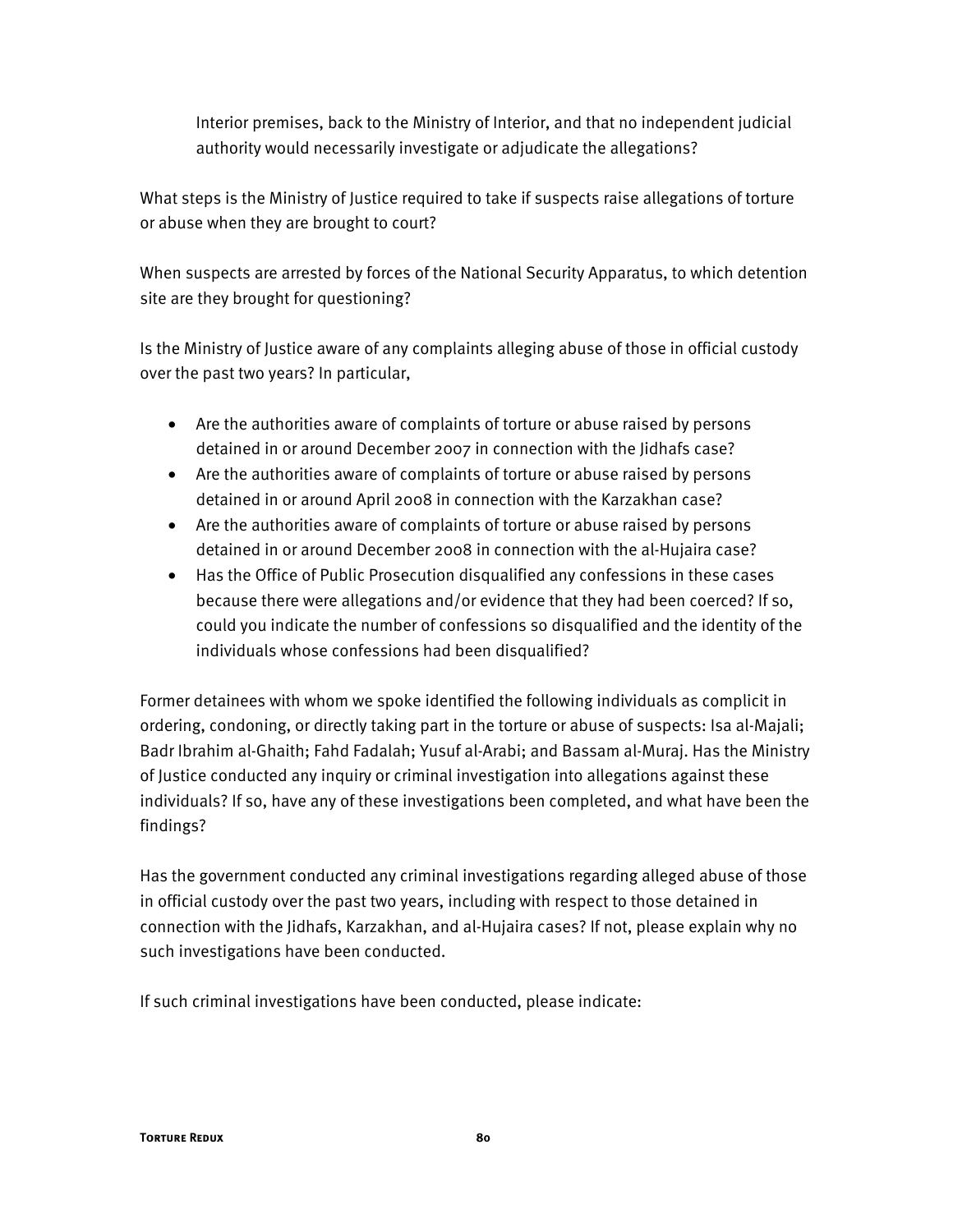- What specific investigative measures were taken, and by what official body or bodies?
- Was any evidence of abuse discovered?
- Where evidence of abuse was discovered, what action, if any, was taken as a result of this finding?
- How many convictions resulted from these proceedings?

Has the Ministry of Justice reviewed the medical reports and court minutes referenced above regarding the injuries suffered by defendants in the Jidhafs, Karzakhan and al-Hujaira cases? If not, please explain the reason why no such review has occurred.

If the Ministry of Justice has reviewed the medical reports and court minutes referenced above regarding the injuries suffered by defendants in the Jidhafs, Karzakhan and al-Hujaira cases, please state whether the Ministry of Justice believes that these documents support the credibility of detainee allegations of illegal treatment. Please indicate the basis for the Ministry of Justice's position as to whether or not these documents support these allegations of illegal treatment. Please describe the actions, if any, that the Ministry of Justice has taken in response to any review of these documents that it has undertaken.

Many of the former detainees with whom we spoke claimed that they had been held for substantial periods of time in solitary confinement. Could you please inform us of any policies of the government with regard to the use of solitary confinement?

We look forward to your responses to these questions and any other information you believe relevant. We would appreciate it very much if we could have your response by November 12, 2009 in order that we may reflect the government's views in our report. Thank you in advance for your cooperation.

Sincerely,

Joe Stork Deputy Director, Middle East division

cc: Attorney General Ali Fadhul al-Buainain by fax: +973 17 840 078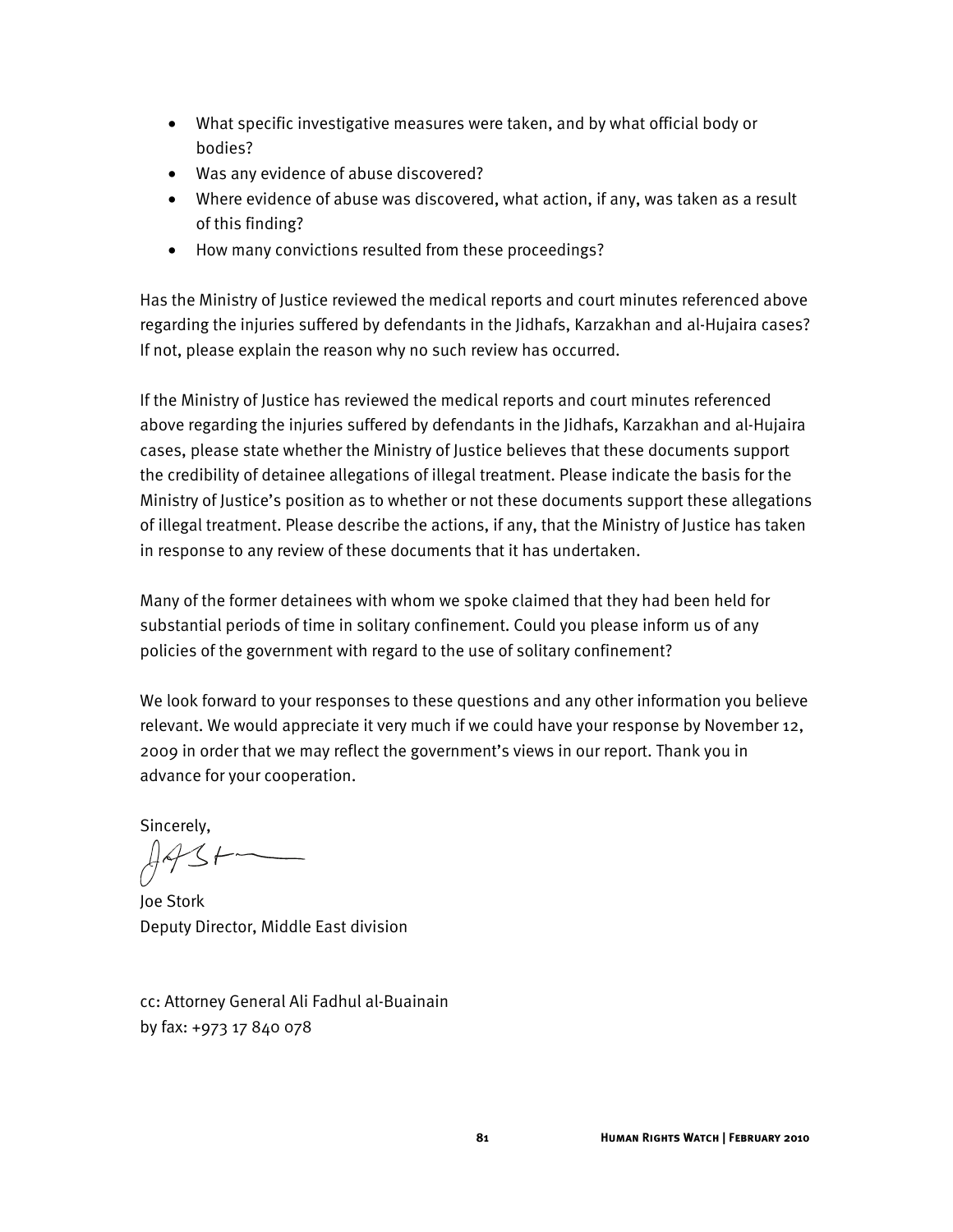### **HUMAN RIGHTS WATCH**

1630 Connecticut Avenue, N.W. Suite 500 Washington, DC 20009 Tel: 202-612-4321 Fax: 202-612-4333

#### **MIDDLE EAST AND NORTH A FRICA DIVISION**

Sarah Leah Whitson, *Executive Director* Joe Stork, *Deputy Director*  Eric Goldstein, *Research Director*  Nadim Houry, *Researcher* Amr Khairy, *Arabic translation coordinator and web editor*  Heba Morayef, *Researcher*  Rasha Moumneh, *Researcher*  Samer Muscati, *Researcher* Abderrahim Sabir, *Project Leader for the Civilian Protection Initiative*  William Van Esveld, *Researcher* Christoph Wilcke, *Researcher* Nadia Barhoum, *Associate*  Brent Giannotta, *Associate* 

#### **A DVISORY COMMITTEE**

Hassan Elmasry, *Co-Chair*  Kathleen Peratis, *Co-Chair* Bruce Rabb, *Vice Chair*  Gary G. Sick, *Vice Chair* Gamal Abouali Wajeha Al Huwaider Ghanim Alnajjar Lisa Anderson Shaul Bakhash Asli Bali M. Cherif Bassiouni David Bernstein Nathan Brown Paul Chevigny Helena Cobban Ahmad Deek Mansour Farhang Fadi Ghandour Aeyal Gross Amr Hamzawy Rita E. Hauser Salah al-Hejailan Robert James Mehrangiz Kar Edy Kaufman Marina Pinto Kaufman Samir Khalaf Ann M. Lesch Robert Malley Ahmed Mansoor Stephen P. Marks Rolando Matalon Nader Mousavizadeh Habib Nassar Abdelaziz Nouaydi Nabeel Rajab Charles Shamas Sid Sheinberg Mustapha Tlili Andrew Whitley Napoleon B. Williams, Jr. James Zogby Ahmed Zuaiter

## **Human Rights Watch**

**Torture Reduced B2 B2** Kenneth Roth, *Executive Director* Michele Alexander, *Development & Outreach Director*  Carroll Bogert, *Associate Director*  Emma Daly, *Communications Director*  Barbara Guglielmo, *Finance & Administration Director*  Peggy Hicks, *Global Advocacy Director* Iain Levine, *Program Director*  Andrew Mawson, *Deputy Program Director*  Suzanne Nossel, *Chief Operating Officer*  Dinah PoKempner, *General Counsel*  James Ross, *Legal & Policy Director* Joe Saunders, *Deputy Program Director* Jane Olson, *Chair, Board of Directors*

## December 8, 2009

Brig Ibrahim al-Ghaith Inspector-General Ministry of Interior Manama

By fax: +973 17 277 455

Dear Brig. al-Ghaith,

I am writing to follow up the letter we addressed to you on October 22, 2009. In that letter we reviewed the major findings from our inquiry into allegations of torture and other abuse that a number of detainees had raised concerning their treatment in detention, and particularly during interrogation by officers of the Ministry of Interior's General Directorate of Criminal Investigations (CID). These abuses, according to the persons we interviewed, took place for the most part in the CID compound in Adliya, and at the Short-Term Detention Center (which detainees referred to as Dry Dock because of its close proximity to the Arab Shipbuilding and Repair Yard, or ASRY). We understand that both of these sites are run by the Ministry of Interior.

In our letter of October 22, we also raised several questions. Up until now we have received no response. As we wrote then, we would like to be able to reflect the government's views in our upcoming report.

For that purpose, I re-state those questions below. Before doing so, I would like to mention that our information includes allegations of torture and abuse that numerous detainees made against specific officers in the CID. Those individual officers are: Major Yusuf al-Arabi, Captain Fahd Fadalah, Captain Bassam al-Muraj, and Lieutenant Isa al-Majali

Can you confirm that Major al-Arabi, Captains Fadalah and al-Muraj, and Lieutenant al-Majali are officers serving in the CID, and that their

HUMAN **RIGHTS WATCH** 

www.hrw.org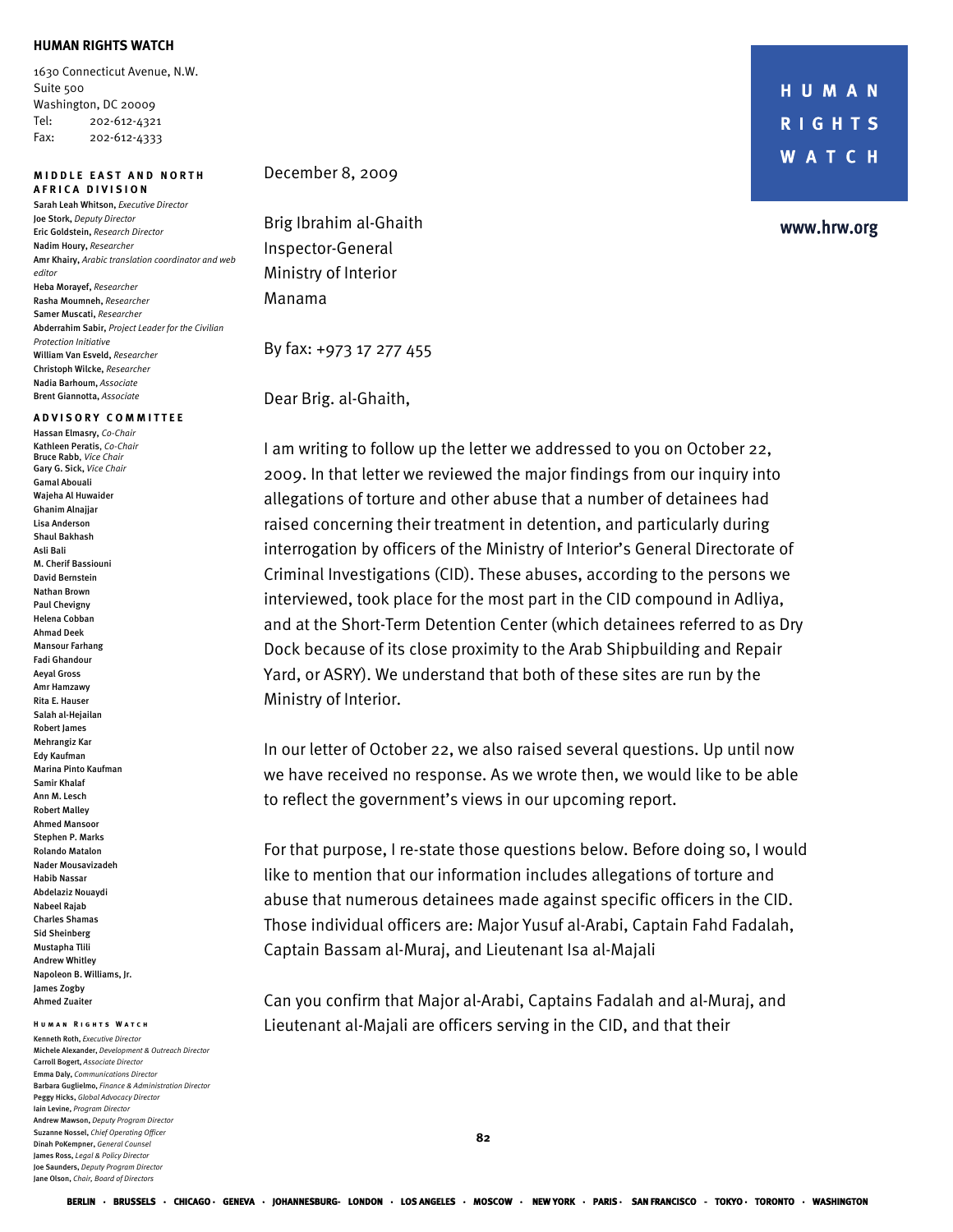responsibilities include interrogation of criminal suspects? Can you inform us of the number of other CID officers who may also be responsible for conducting interrogations, and provide us with their names and ranks?

We also received allegations concerning the involvement in torture and abuse of one officer serving with the National Security Apparatus, namely, First Lieutenant Badr al-Ghaith.

When we met in June 2009, you stated that complaints of torture or abuse coming to your attention are investigated internally, under your authority as inspector-general, and that if warranted the person(s) alleged to be responsible would be referred to the Police Court, within the Ministry of Interior, for adjudication and possible disciplinary action. Should we understand this also to mean that the Public Prosecutor refers back to the Ministry of Interior any credible allegations of torture or abuse by Ministry of Interior officials, or on Ministry of Interior premises, and that no judicial authority outside of the Ministry of Interior would necessarily investigate or adjudicate the allegations? Has the Ministry of Interior investigated any complaints of torture or abuse against Major al-Arabi, Captains Fadalah and al-Muraj, and Lieutenant al-Majali?

Is the Ministry of Interior also responsible for investigating complaints of torture or abuse made against officers serving in the National Security Apparatus? If so, has the Ministry of Interior investigated any complaints of torture or abuse against First Lieutenant al-Ghaith If not, could you please indicate to whom in the National Security Apparatus we should direct this inquiry?

When we met, you stated that between July 1, 2007 and June 12, 2009, your office had completed 163 investigations, which resulted in 17 convictions. Could you please tell us how many of those investigations and convictions, if any, concerned allegations of torture or abuse? Did any of those investigations involve the afore-mentioned CID officers?

Could you indicate how many (if any) officers with the CID or other forces under the jurisdiction of the Ministry of Interior faced criminal prosecution in Bahrain's criminal justice system, as distinct from the Police Court within the Ministry, and, if so, for what offenses?

According to my notes, Col. Muhammad Buhamad stated during our meeting in June that there have been no criminal investigations or convictions in connection with the complaints made by defendants in the Jidhafs, Karzakhan, and al-Hujaira cases. Could you please confirm if this remains the case?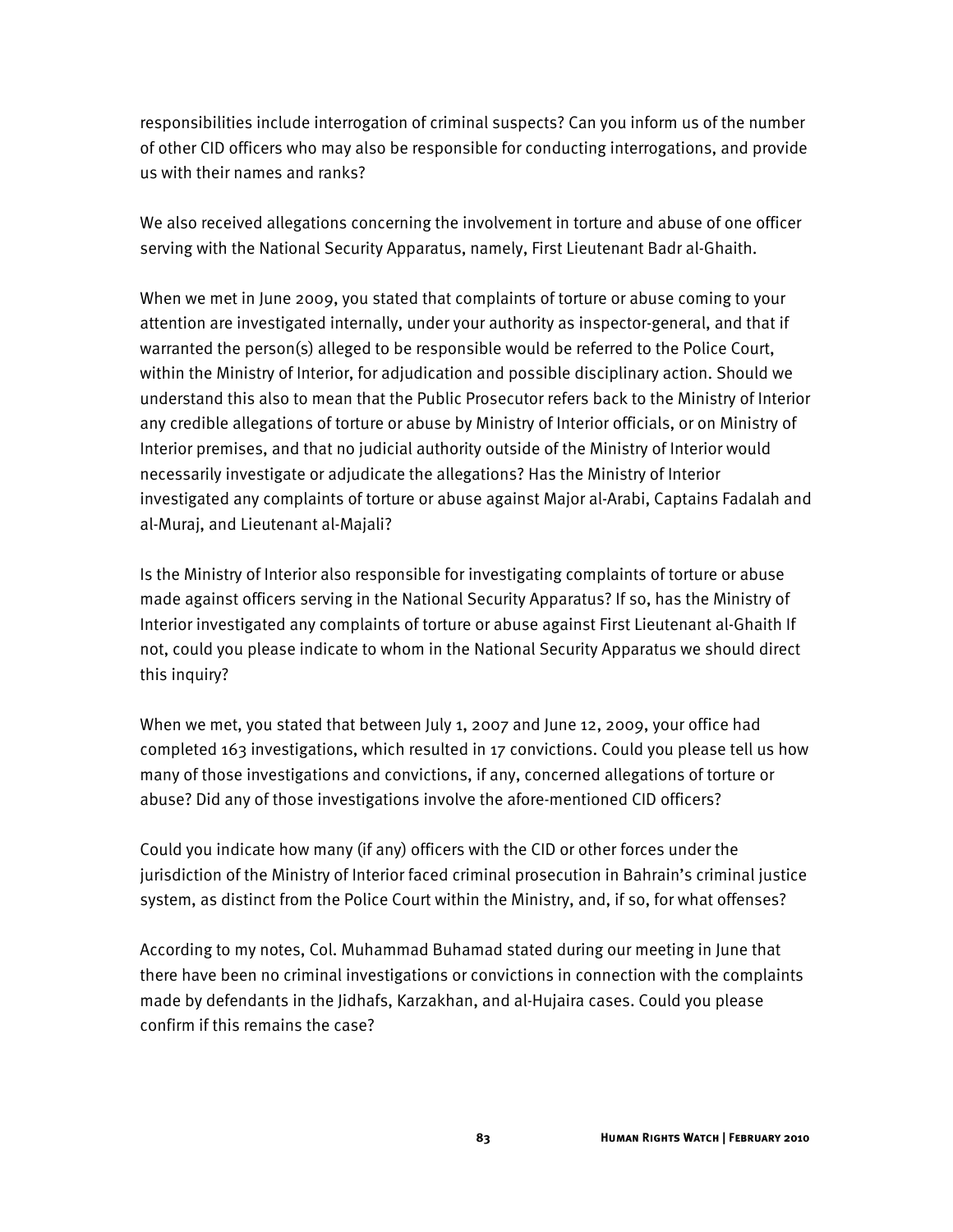Has the Ministry of Interior conducted any manner of investigation regarding complaints of torture or abuse made by defendants in the Jidhafs, Karzakhan and Al-Hujaira cases? If not, please explain why no such investigation has occurred. If any investigation has occurred with respect to these cases, please describe the specific investigative measures taken and the findings of such investigation.

Has the Ministry of Interior reviewed the medical reports and court minutes referenced above regarding the injuries suffered by defendants in the Jidhafs, Karzakhan and al-Hujaira cases? If not, please explain the reason(s) why no such review has occurred.

If the Ministry of Interior has reviewed the medical reports and court minutes referenced above regarding the injuries suffered by defendants in the Jidhafs, Karzakhan and al-Hujaira cases, please state whether the Ministry of Interior believes that these documents support the credibility of detainee allegations of illegal treatment. If the Ministry of Interior does not consider these documents to constitute support for the credibility of detainee allegations of illegal treatment, please indicate the basis for that conclusion. Please also describe the actions, if any, that the Ministry of Interior has taken in response to any review of these documents that it has undertaken.

When we met, you and your colleagues said that the consistency in the specific allegations of torture and abuse by the defendants in the Jidhafs, Karzakhan and al-Hujaira cases indicated that these defendants had together, and with their lawyers, fabricated their accounts. Is it the Ministry of Interior's position that all of the defendants in these three cases were detained together, and shared the same legal counsel, and therefore had the opportunity to construct similar allegations? Is it the Ministry of Interior's position that the defense lawyers in these cases conspired with the defendants with respect to the fabrication of testimony?

During our meeting you stated that the Ministry of Interior had a video of the Jidhafs events enabling authorities to identify the individual who allegedly took a weapon from a police vehicle during those events (you also played that video for me). Was this video introduced into evidence during the trial of the defendants in the Jidhafs case? If so, can you please inform us as to the identity of the individual allegedly shown on the video to be taking the police weapon?

When suspects are arrested by the forces of the National Security Apparatus, are they brought to the CID compound in Adliya for questioning? If not, where does such questioning take place?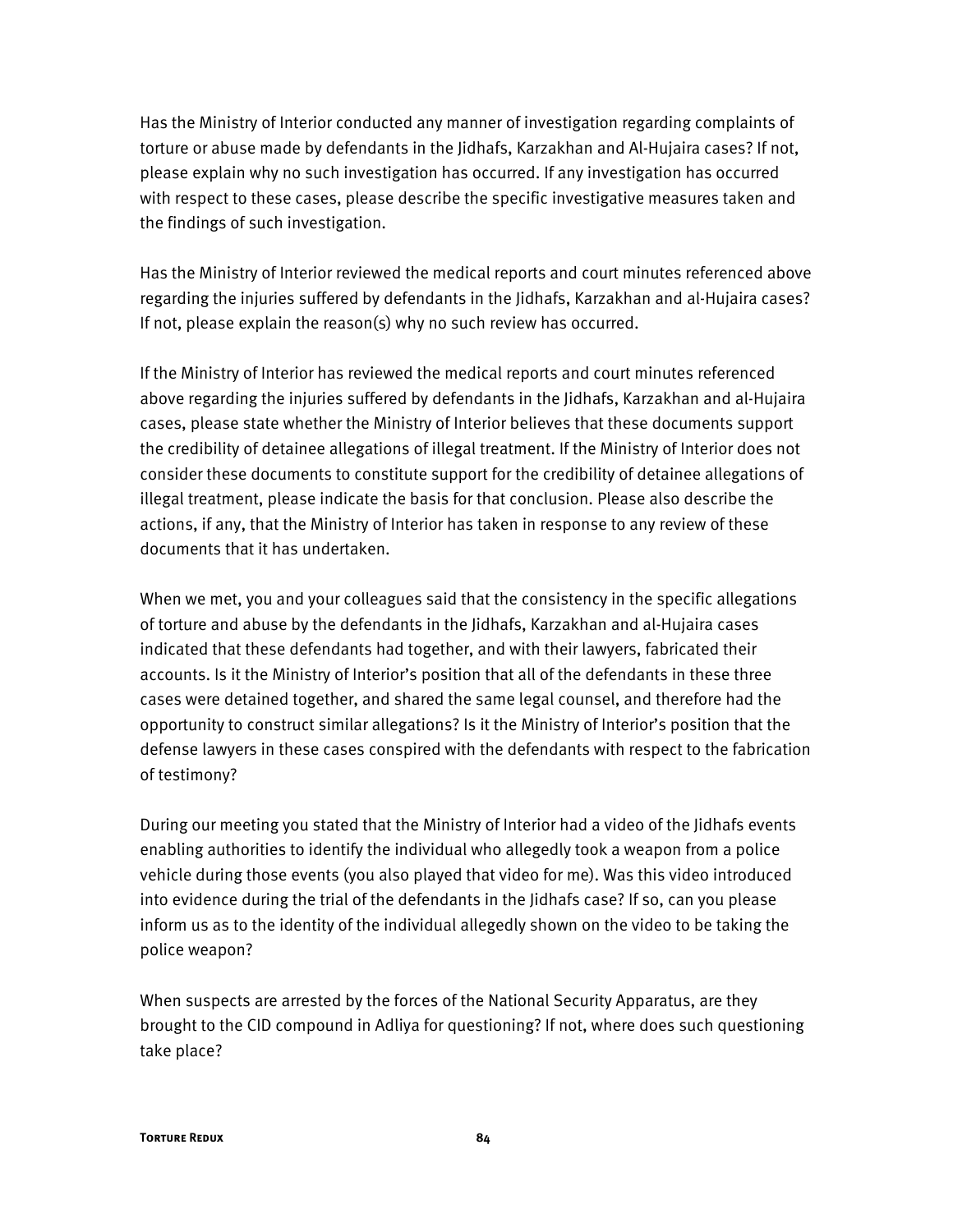Once a suspect is brought before the Public Prosecutor, is it common for that person to be brought to the CID compound in Adliya thereafter? What determines whether a person is taken to the CID compound after visiting the Public Prosecutor or is referred to another place of detention, such as the Short-Term Detention Center (Dry Dock)?

Could you please inform us regarding the composition and responsibilities of the Police Court within the Ministry of Interior? Does it have the authority to conduct independent investigations? Is the Police Court empowered to impose custodial sentences, in addition to disciplinary measures? Are the rulings of the Police Court subject to review or appeal? Could you also please inform us of what safeguards are in place to guarantee the independence of Police Court proceedings from possible interference from Ministry of Interior officials or any other government institution or official.

If your office were to uncover evidence that Ministry of Interior officials were responsible for ordering, condoning, or carrying out torture or abuse, would such a case be handled by the Police Court only or would it also be referred to the Public Prosecutor and the criminal justice system? We look forward to your responses to these questions and any other information you believe relevant.

We had requested that you respond to our October 22 letter by November 12, 2009 in order that we may reflect the government's views in our report. Inasmuch as we have not received that response, we sincerely hope that the Ministry of Interior can respond to this letter no later than December 28. Thank you in advance for your cooperation.

Sincerely,

 $A431$ 

Joe Stork Deputy Director, Middle East division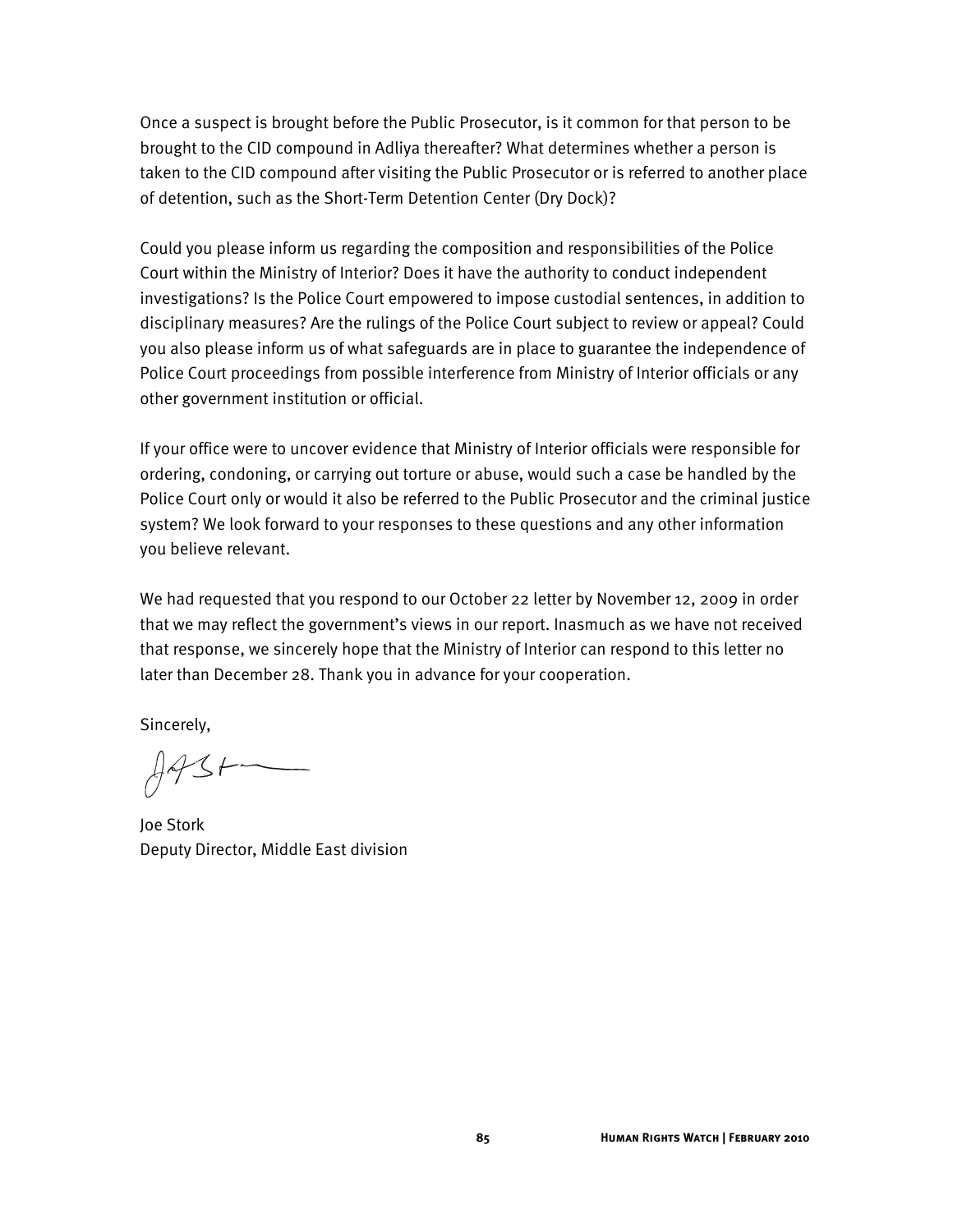#### **HUMAN RIGHTS WATCH**

1630 Connecticut Avenue, N.W. Suite 500 Washington, DC 20009 Tel: 202-612-4321 Fax: 202-612-4333

#### **MIDDLE EAST AND NORTH A FRICA DIVISION**

Sarah Leah Whitson, *Executive Director* Joe Stork, *Deputy Director*  Eric Goldstein, *Research Director*  Nadim Houry, *Researcher* Amr Khairy, *Arabic translation coordinator and web editor*  Heba Morayef, *Researcher*  Rasha Moumneh, *Researcher*  Samer Muscati, *Researcher* Abderrahim Sabir, *Project Leader for the Civilian Protection Initiative*  William Van Esveld, *Researcher* Christoph Wilcke, *Researcher* Nadia Barhoum, *Associate*  Brent Giannotta, *Associate* 

#### **A DVISORY COMMITTEE**

Hassan Elmasry, *Co-Chair*  Kathleen Peratis, *Co-Chair* Bruce Rabb, *Vice Chair*  Gary G. Sick, *Vice Chair* Gamal Abouali Wajeha Al Huwaider Ghanim Alnajjar Lisa Anderson Shaul Bakhash Asli Bali M. Cherif Bassiouni David Bernstein Nathan Brown Paul Chevigny Helena Cobban Ahmad Deek Mansour Farhang Fadi Ghandour Aeyal Gross Amr Hamzawy Rita E. Hauser Salah al-Hejailan Robert James Mehrangiz Kar Edy Kaufman Marina Pinto Kaufman Samir Khalaf Ann M. Lesch Robert Malley Ahmed Mansoor Stephen P. Marks Rolando Matalon Nader Mousavizadeh Habib Nassar Abdelaziz Nouaydi Nabeel Rajab Charles Shamas Sid Sheinberg Mustapha Tlili Andrew Whitley Napoleon B. Williams, Jr. James Zogby Ahmed Zuaiter

## **Human Rights Watch**

**Torture Reduced B6 86** Kenneth Roth, *Executive Director* Michele Alexander, *Development & Outreach Director*  Carroll Bogert, *Associate Director*  Emma Daly, *Communications Director*  Barbara Guglielmo, *Finance & Administration Director*  Peggy Hicks, *Global Advocacy Director* Iain Levine, *Program Director* Andrew Mawson, *Deputy Program Director*  Suzanne Nossel, *Chief Operating Officer*  Dinah PoKempner, *General Counsel*  James Ross, *Legal & Policy Director* Joe Saunders, *Deputy Program Director* Jane Olson, *Chair, Board of Directors*

December 8, 2009

His Excellency Khalid bin Ali bin Abdulla Al Khalifa Minister of Justice and Islamic Affairs Kingdom of Bahrain By fax: +973 17 531 222

Your Excellency,

I am writing to follow up on the letter we addressed to you on October 22, 2009. In that letter we reviewed the major findings from our inquiry into allegations of torture and other abuse that a number of detainees had raised concerning their treatment in detention, and particularly during interrogation by officers of the Ministry of Interior's General Directorate of Criminal Investigations (CID) and officers with the National Security Apparatus. These abuses, according to the persons we interviewed, took place for the most part in the compound of the CID in Adlia, and at the Short-Term Detention Center (which detainees referred to as Dry Dock because of its close proximity to the Arab Shipbuilding and Repair Yard, or ASRY). We understand that both of these sites are run by the Ministry of Interior.

In our letter of October 22, we also raised several questions. Up until now we have received no response. As we wrote then, we would like to be able to reflect the government's views in our upcoming report.

For that purpose, I re-state those questions below. Before doing so, I would like to mention again that our information includes allegations of torture and abuse that numerous detainees made against specific officers in the CID. Those individual officers are: Major Yusuf al-Arabi, Captain Fahd Fadalah, Captain Bassam al-Muraj, and Lieutenant Isa al-Majali. We also received allegations concerning the involvement in torture and abuse of one officer serving with the National Security Apparatus, namely, First Lieutenant Badr al-Ghaith.

We would appreciate it if you could inform us whether or not the Ministry of Justice, including the Office of the Public Prosecutor, has received any complaints against these particular officers alleging that they were responsible for acts of torture or abuse? If so, could you inform us regarding

HUMAN **RIGHTS WATCH**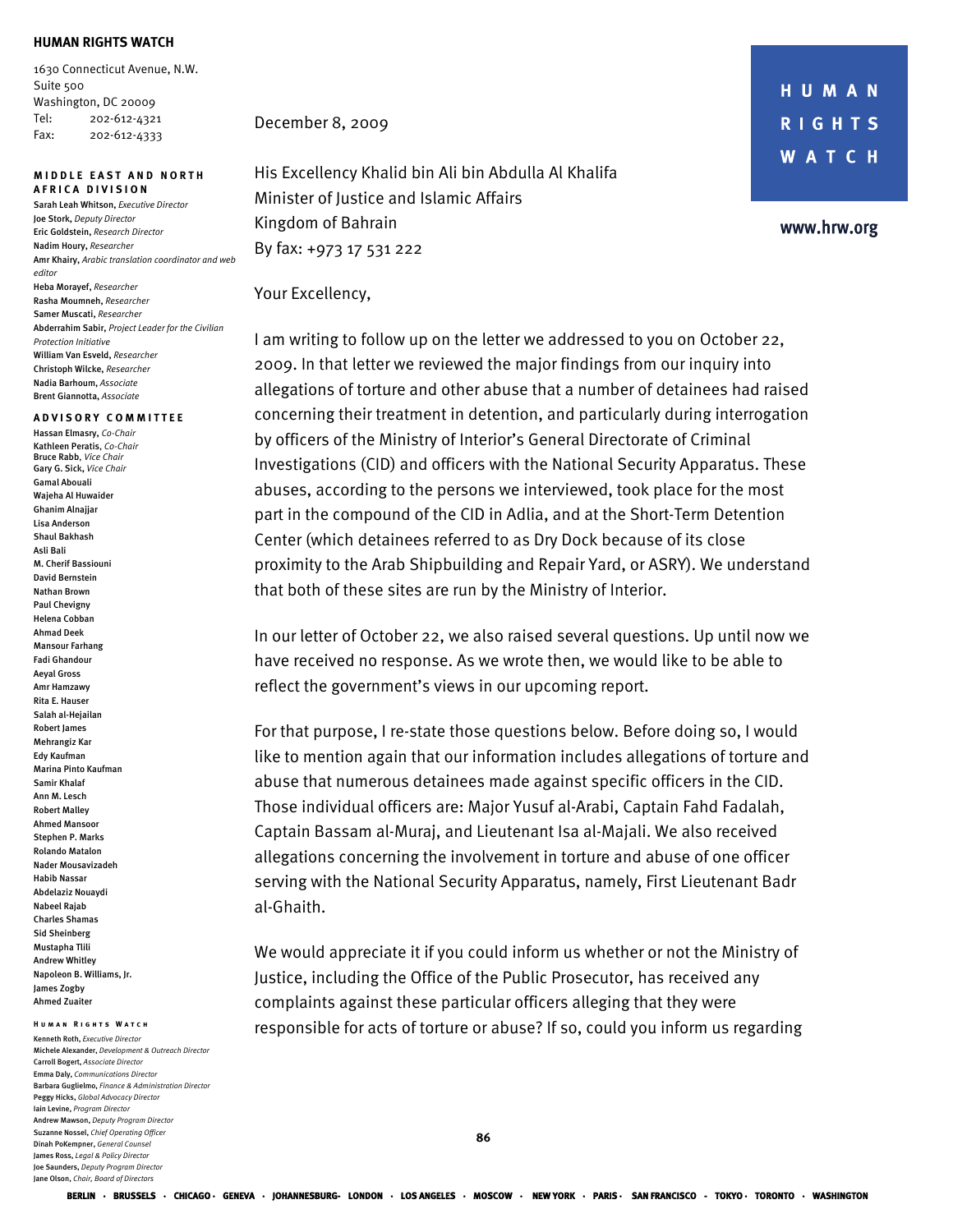any investigation carried out by the Ministry of Justice or the Office of the Public Prosecutor into those complaints, and what the conclusion or those investigations were.

We also received information indicating that some officials working in the Office of the Public Prosecutor may have been complicit in torture and abuse by failing to respond appropriately to complaints of torture made by suspects during their meetings with the prosecutor's office. In a number of instances, according to our information, the prosecutor failed to record the complaint(s), order a forensic medical examination of the person making the complaint, or launch any investigation into the allegations. In some cases, this complicity extended to returning the suspect to the custody of the same CID officers allegedly responsible for the torture in the first place. Those prosecutors were Wael Boualay, Ahmad Bucceri, and Hamad Buanain.

Has the Ministry of Justice received complaints regarding the due diligence of any of these three officials? If so, could you inform us of the steps taken by the Ministry of Justice to address these complaints?

When a suspect is brought before the Public Prosecutor, is the prosecutor obliged to inquire if the suspect has been subjected to torture or abuse, or is this left to the discretion of the prosecutor?

If a suspect exhibits physical evidence indicating torture or abuse, such as scars or bruises, or if the suspect alleges that he was subjected to torture or abuse, what steps is the prosecutor required to take?

Once suspects have met with the Public Prosecutor, where are they next sent? Once a suspect has been brought before the Public Prosecutor, are there any circumstances in which that person would be returned to the custody of the CID?

Does the prosecutor have the authority to determine if a criminal investigation is warranted into evidence or claims of torture or abuse? Is it necessary for the prosecutor to obtain the agreement of any other official or official body before undertaking a criminal investigation?

Officials with whom we met at the Ministry of Interior stated that complaints of torture or abuse coming to their attention are investigated internally, by the office of Inspector-General Brig. Ibrahim al-Ghaith, and that, if warranted, the person(s) alleged to be responsible would be referred to the Police Court, within the Ministry of Interior, for adjudication and possible disciplinary action.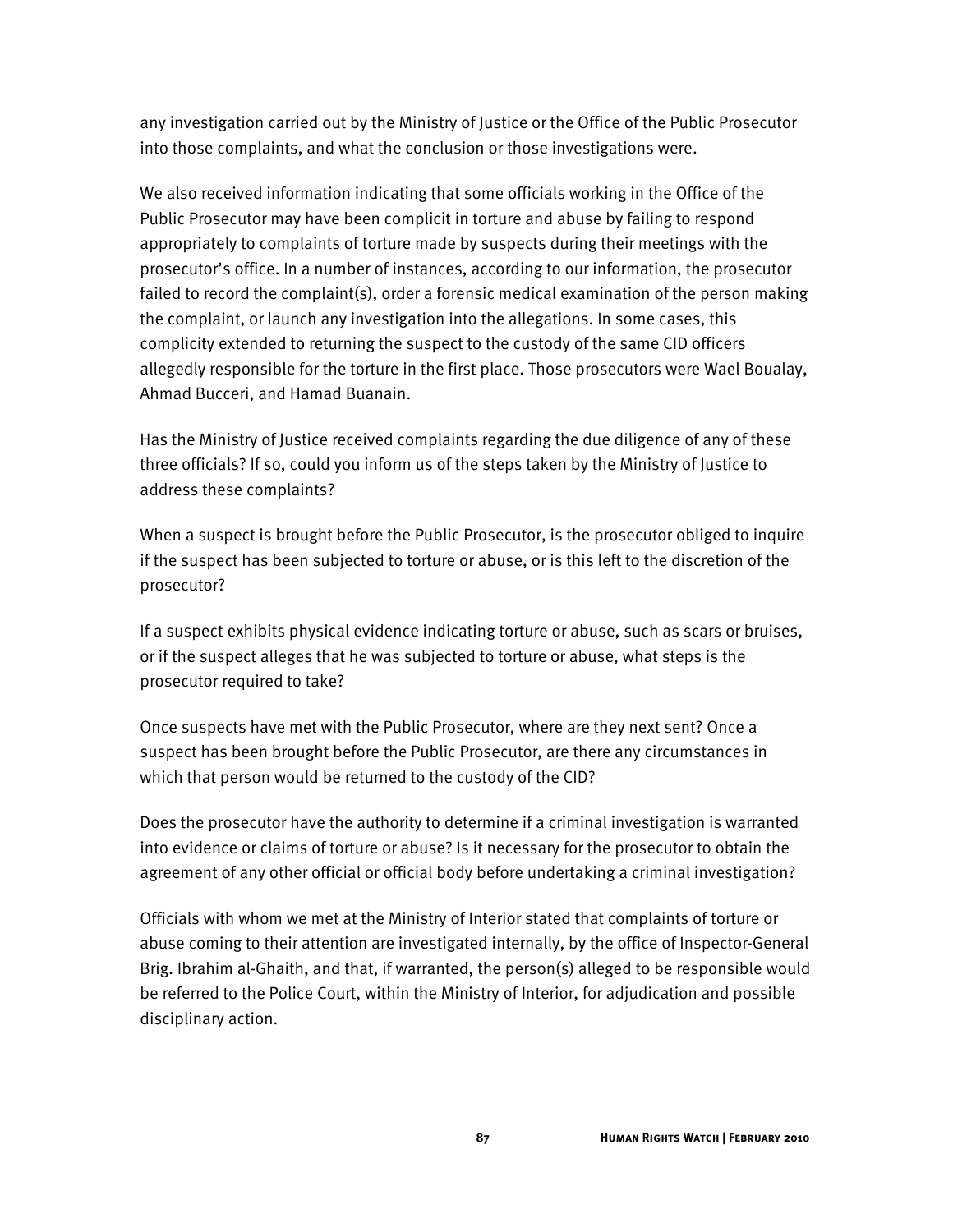- Should we understand this to mean that the Public Prosecutor refers any credible allegations of torture or abuse by Ministry of Interior officials, or on Ministry of Interior premises, back to the Ministry of Interior, and that no independent judicial authority would necessarily investigate or adjudicate the allegations?
- Does the Ministry of Justice have any oversight or other role in the operation of the Police Court? Does the Police Court have the authority to conduct independent investigations? Is the Police Court empowered to impose custodial sentences, in addition to disciplinary measures? Are the rulings of the Police Court subject to review or appeal? Could you also please inform us of what safeguards are in place to guarantee the independence of Police Court proceedings from possible interference from Ministry of Interior officials or any other government institution or official.

What steps is the Ministry of Justice required to take if suspects raise allegations of torture or abuse when they are brought before a criminal or civil court?

When suspects are arrested by forces of the National Security Apparatus, to which detention site are they brought for questioning? Does the Ministry of Justice have the authority to investigate complaints of torture or abuse against an officer of the National Security Apparatus? If not, what is the mechanism for handling such complaints?

Is the Ministry of Justice aware of any complaints alleging abuse of those in official custody over the past two years? In particular,

- Are the authorities aware of complaints of torture or abuse raised by persons detained in or around December 2007 in connection with the Jidhafs case?
- Are the authorities aware of complaints of torture or abuse raised by persons detained in or around April 2008 in connection with the Karzakhan case?
- Are the authorities aware of complaints of torture or abuse raised by persons detained in or around December 2008 in connection with the al-Hujaira case?
- Has the Office of Public Prosecution disqualified any confessions in these cases because there were allegations and/or evidence that they had been coerced? If so, could you indicate the number of confessions so disqualified and the identity of the individuals whose confessions had been disqualified?

Has the government conducted any criminal investigations regarding alleged abuse of those in official custody over the past two years, including with respect to those detained in connection with the Jidhafs, Karzakhan, and al-Hujaira cases? If not, please explain why no such investigations have been conducted.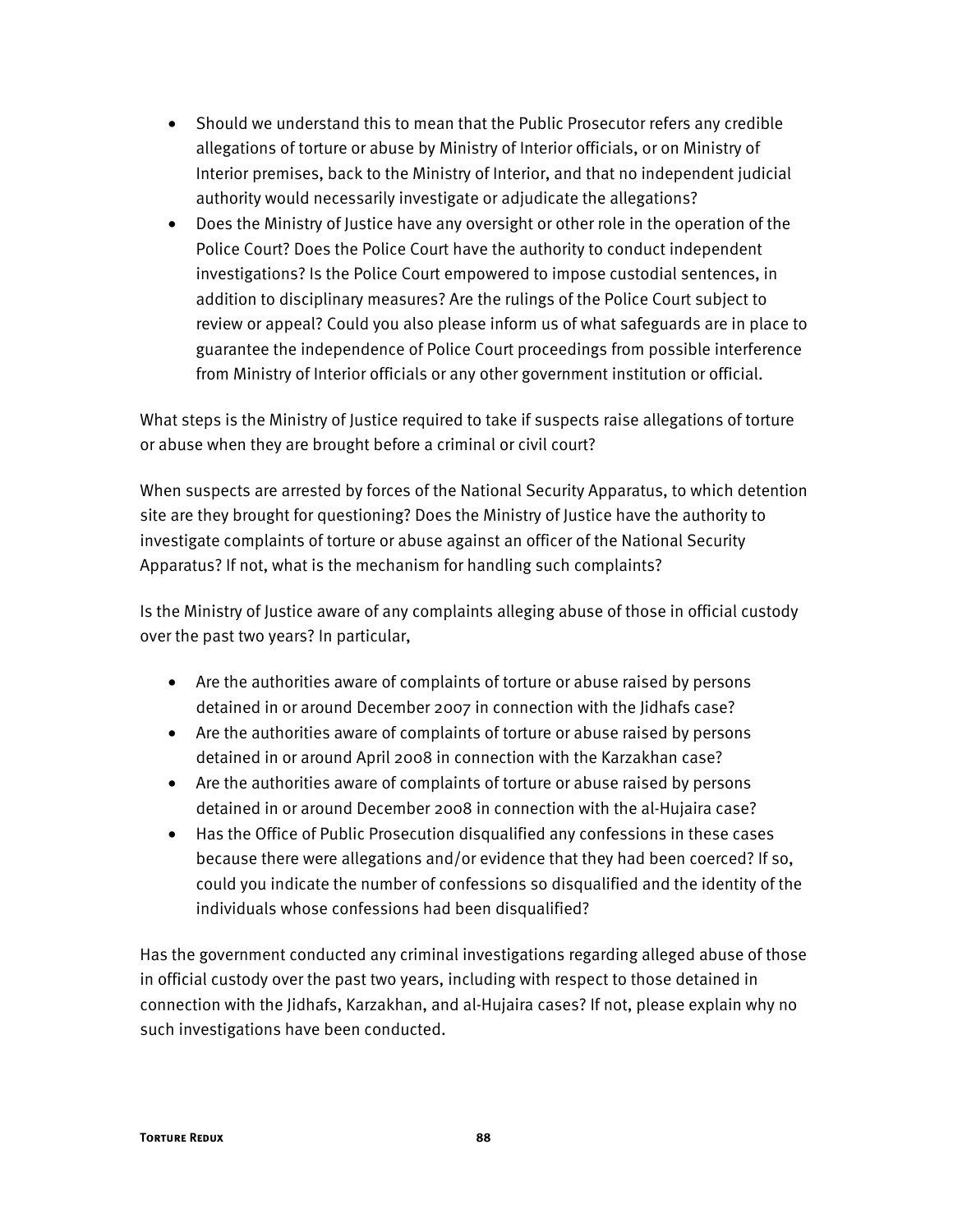If such criminal investigations have been conducted, please indicate:

- What specific investigative measures were taken, and by what official body or bodies?
- Was any evidence of abuse discovered?
- Where evidence of abuse was discovered, what action, if any, was taken as a result of this finding?
- How many convictions resulted from these proceedings?

Has the Ministry of Justice reviewed the medical reports and court minutes referenced above regarding the injuries suffered by defendants in the Jidhafs, Karzakhan and al-Hujaira cases? If not, please explain the reason why no such review has occurred.

If the Ministry of Justice has reviewed the medical reports and court minutes referenced above regarding the injuries suffered by defendants in the Jidhafs, Karzakhan and al-Hujaira cases, please state whether the Ministry of Justice believes that these documents support the credibility of detainee allegations of illegal treatment. If the Ministry of Justice has concluded that these reports do not support the credibility of the allegations of torture, please indicate the basis for this conclusion. Please describe the actions, if any, that the Ministry of Justice has taken in response to any review of these documents that it has undertaken.

Many of the former detainees with whom we spoke claimed that they had been held for substantial periods of time in solitary confinement. Could you please inform us of any policies of the government with regard to the use of solitary confinement?

We had requested that you respond to our October 22 letter by November 12, 2009 in order that we may reflect the government's views in our report. Inasmuch as we have not received that response, we sincerely hope that the Ministry of Justice can respond to this letter no later than December 28. Thank you in advance for your cooperation.

Sincerely,

Joe Stork Deputy Director, Middle East division

cc: Attorney General Ali Fadhul al-Buainain by fax: +973 17 840 078